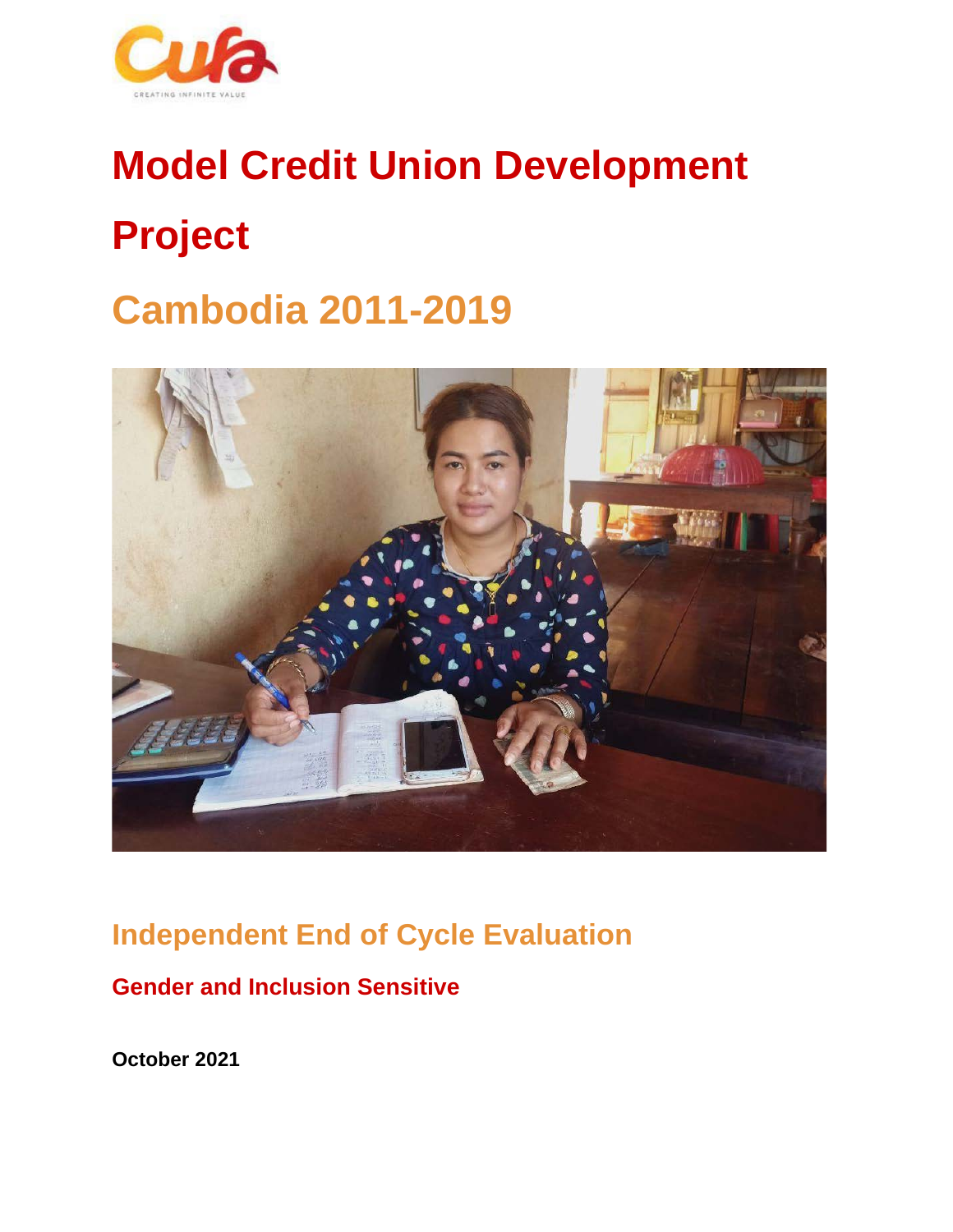# **Acknowledgements**

This evaluation was undertaken by Claire Hanson, Evaluation Consultant commissioned by CUFA Ltd, Australia. Claire would like to thank the time and contributions of project participants in Kampong Cham, Ratanakiri and Tbong Khmum; CUFA staff, who worked hard to ensure data could be safely gathered under the high-stress situation of the community transmission of COVID-10 in Cambodia. In particular Mr. Ye Mao, Ms. Syneat Yon, Mr. Soumy Phan and Sreyneang Pok and Ms. Layla Eshow for their constant support and feedback.

# **Disclaimer**

This evaluation is the result of 15 days over 2 months from July - August 2021 including data collection from 6th to the 23rd July from five credit unions, selected by CUFA. During this time Cambodia was experiencing one of its worst outbreaks of COVID-19 community transmission resulting in provincial lockdowns and travel bans. Consequently, surveys and key informant interviews were undertaken in accordance with COVID-19 transmission precautions, while Focus Group Discussions were limited to a maximum of 3 people. The results below are taken from desk-based analysis of CUFA documents and phone-based telephone interviews with credit union representatives, undertaken by CUFA Cambodia staff. It is expected that respondents gave real and accurate information to the best of their knowledge. Opinions or views presented in this report are the result of these interviews and do not necessarily represent the opinion of the author. This report is intended to be informative, learning and for research purposes.

**Cover Photo:** Mrs. Yem Sok Heng from Kampong Cham, member of RikChamreun Ktouy Credit Union since 2013, between 2018 and 2020 she has taken out three loans from her Credit Union to support her money transfer business.<sup>[1](#page-1-0)</sup>

<span id="page-1-0"></span> $1$  Service for sending and receiving money, franchisee makes income of the small transfer fee - see Wing Money Transfer<https://www.wingmoney.com/en/>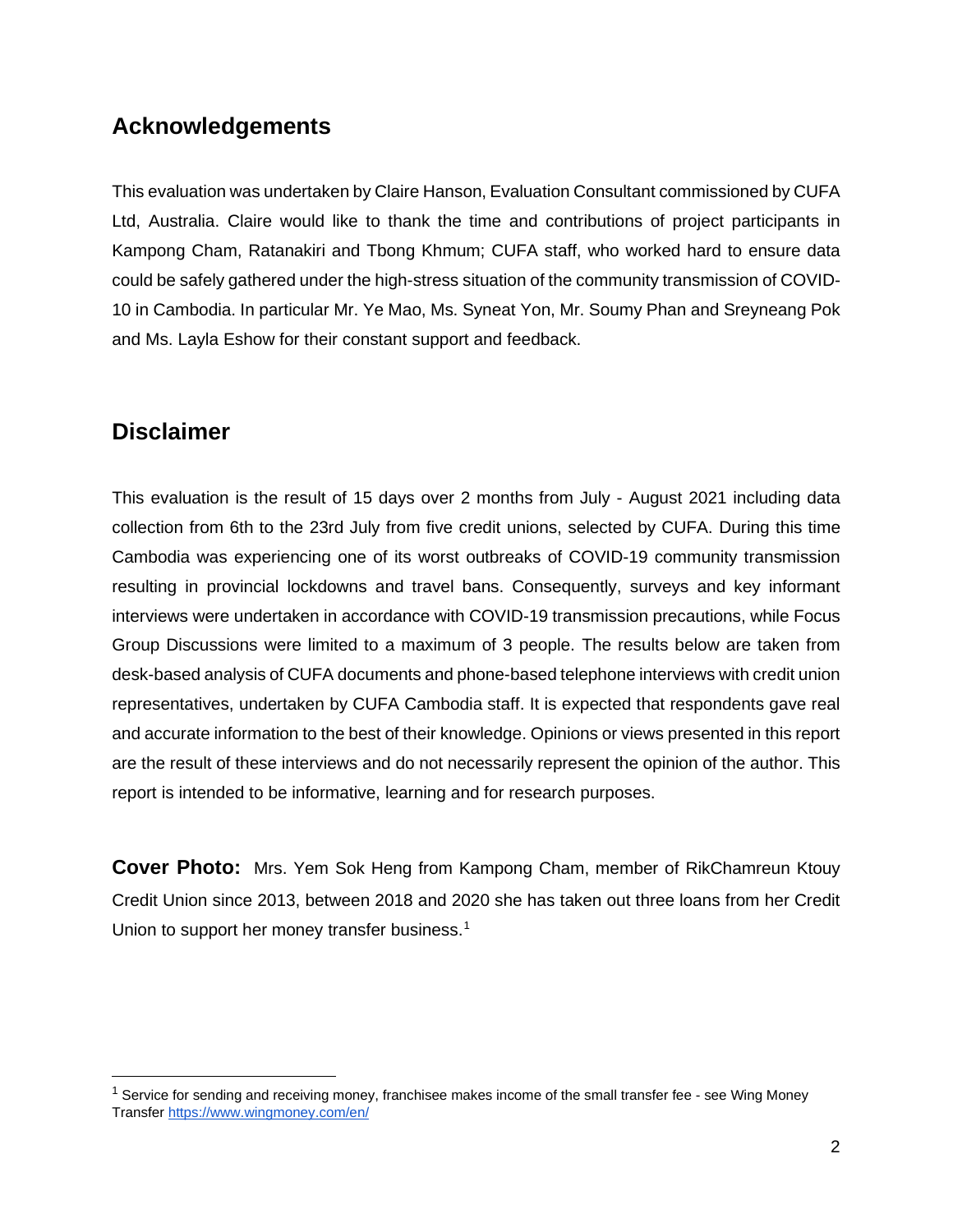# **List of Acronyms**

| <b>AG</b>   | <b>Agricultural Group</b>                 |  |
|-------------|-------------------------------------------|--|
| <b>ANCP</b> | <b>Australian NGO Cooperation Program</b> |  |
| <b>BwD</b>  | Boy with Disability                       |  |
| <b>CUFA</b> | <b>CUFA Ltd, Australia</b>                |  |
| CU          | <b>Credit Union</b>                       |  |
| <b>FY</b>   | <b>Financial Year</b>                     |  |
| GwD         | <b>Girl with Disability</b>               |  |
| KII         | Key Informant Interviews                  |  |
| LG          | <b>Livelihood Groups</b>                  |  |
| <b>MEL</b>  | <b>Monitoring Evaluation and Learning</b> |  |
| <b>MFI</b>  | Microfinance Institution                  |  |
| <b>MwD</b>  | <b>Men with Disabilities</b>              |  |
| <b>PwD</b>  | People with Disabilities                  |  |
| SG          | <b>Savings Groups</b>                     |  |
| <b>WwD</b>  | <b>Women with Disabilities</b>            |  |

# **Credit Union Abbreviations**

| <b>Samaki</b>      | Samaki Akphiwat Phum Doung Rong Reung - Tbong Khmum |  |
|--------------------|-----------------------------------------------------|--|
| <b>Pratong</b>     | Pratong Samaki Rikchamreun - Kampong Cham           |  |
| <b>Trom</b>        | Trom Model Credit Union - Ratanakiri                |  |
| <b>RikChamreun</b> | RikChamreun Ktouy 1 - Kampong Cham                  |  |
| <b>TroTrong</b>    | TroTrong Sahakum Ktouy 4 Rikchamreun - Kampong Cham |  |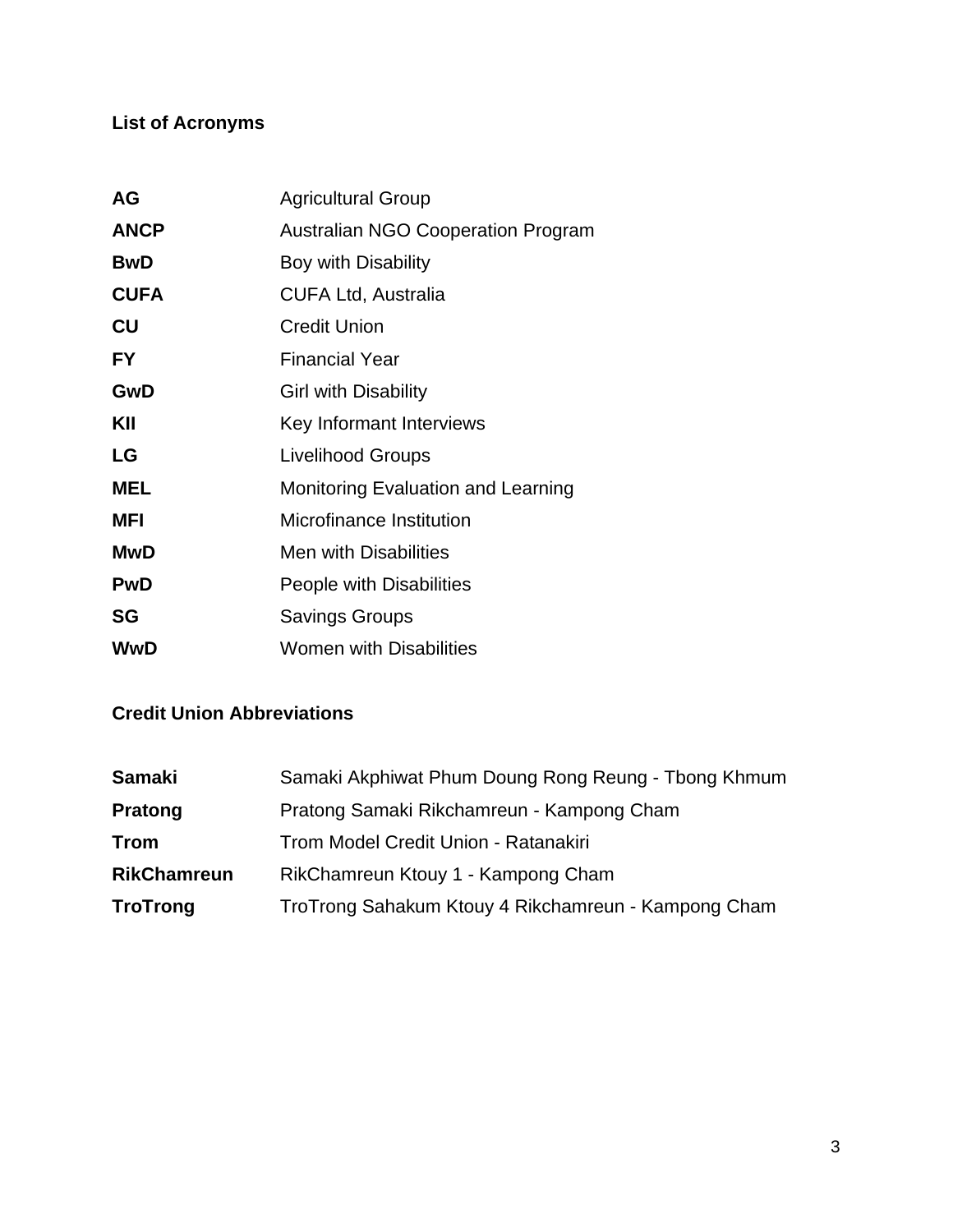# **List of Tables**

| 1. Table 1: Endline Evaluation Questions                                        | 21 |
|---------------------------------------------------------------------------------|----|
| 2. Table 2: Targets for qualitative data collection                             | 24 |
| 3. Table 3: Limitation and Key Challenges for Evaluation                        | 28 |
| 4. Table 4: Comparison between motivation and perceived impact of CU Membership | 33 |
| 5. Table 5 Training relevance in increasing basic financial literacy concepts   | 35 |
| 6. Table 6: Progress of Livelihood/ Producer Group Activities                   | 39 |
| 7. Table 7: Total Member Mobilisation 2017 - 2019                               | 48 |
| 8. Table 8: Evaluation Credit Unions - Number of Members 2019 Vs 2021           | 48 |
| 9. Table 9: Most Effective: Trom Model Credit Union (Ratanakiri)                | 53 |
| 10. Table 10: Least Effective - Pratong Credit Union (Kampong Cham)             | 55 |
| 11. Table 11: Comparison of Savings and Loans - Gender Breakdown                | 62 |
| 12. Table 12: Number of People with Disabilities throughout the project         | 65 |
| 13. Table 13: Sustainability of Evaluation CUs - Financial                      | 69 |

# **List of Figures**

| 1. Figure 1: Project Coverage in Cambodia                  | 15 |
|------------------------------------------------------------|----|
| 2. Figure 2: Overall project end-line evaluation framework | 19 |
| 3. Figure 3: Evaluation data collection methods            | 23 |
| 4. Figure 4: Gender - Total Respondents                    | 30 |
| 5. Figure 5: Total People with Disability Respondents      | 30 |
| 6. Figure 6: Education Levels Respondents                  | 31 |
| 7. Figure 7: Education Levels Women and Men                | 31 |
| 8. Figure 8: Impact of COVID on CU Members                 | 43 |
| 9. Figure 9: % Change in Membership 2016-19                | 47 |
| 10. Figure 10: Loan Disbursement 2016-19 Gender            | 61 |
|                                                            |    |

# **List of Images**

| 1. Image 1: Mrs. Chen Kunthea - Livelihood Group/CU Member | 42. |
|------------------------------------------------------------|-----|
| 2. Image 2: Ms. Theron - Livelihood Group/CU Member        | 42  |
| 3. <b>Image 3:</b> Example of Members Savings Book         | 45  |
| 4. <b>Image 4:</b> Example of CU Members List              | 45. |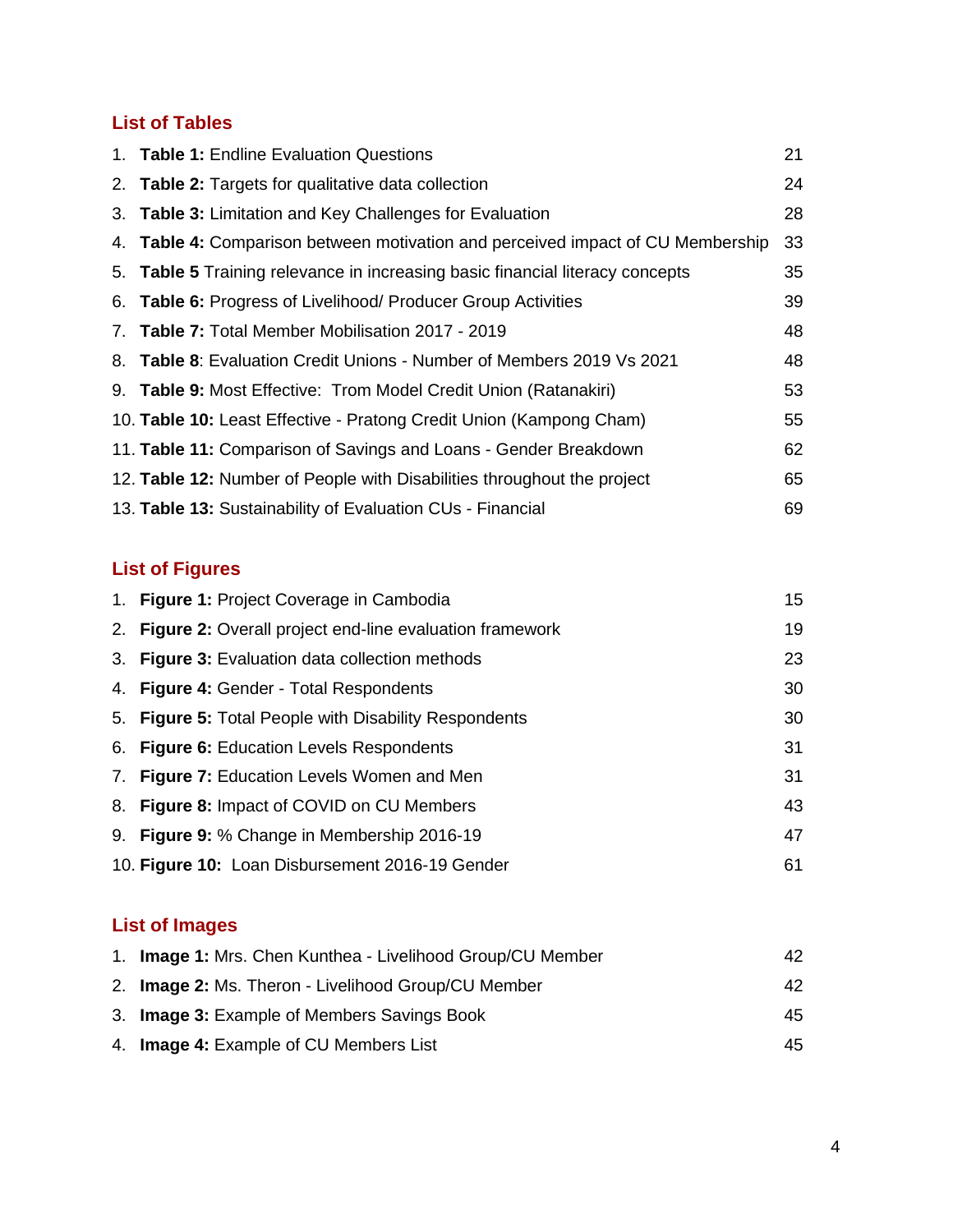# **Contents**

| <b>Executive Summary</b>                                                                       | 8  |
|------------------------------------------------------------------------------------------------|----|
| 1 Introduction                                                                                 | 13 |
| 1.1 Cambodia Model Credit Union Development (CUD) Project Description                          | 13 |
| 1.2 Project Coverage                                                                           | 15 |
| 1.3 Project Background 2011-2019                                                               | 15 |
| 1.4 Purpose of Evaluation                                                                      | 18 |
| 3.1 Major Stages of conducting the end line evaluation                                         | 19 |
| 2 Methodology                                                                                  | 20 |
| <b>2.1 Evaluation Framework</b>                                                                | 20 |
| 2.2 Endline Evaluation Learning Questions                                                      | 21 |
| 2.3 Evaluation Design                                                                          | 22 |
| 2.4 Qualitative Sample Size and Reasoning                                                      | 23 |
| <b>2.5 Cross Cutting Considerations</b>                                                        | 24 |
| 2.6 Data Collection                                                                            | 26 |
| 2.7 Data Quality Control Procedures                                                            | 26 |
| 2.8 Data Analysis                                                                              | 27 |
| <b>2.9 Ethical Considerations</b>                                                              | 27 |
| 2.10 Limitations & Key Challenges Faced                                                        | 28 |
| 3. Analysis and Results                                                                        | 29 |
| <b>3.1 Survey Respondents</b>                                                                  | 29 |
| 3.1.1 Gender                                                                                   | 30 |
| 3.1.2 Disability                                                                               | 30 |
| 3.1.3 Education                                                                                | 31 |
| 3.2 Relevance                                                                                  | 32 |
| 3.2.1 Original project design and adaptation                                                   | 32 |
| 3.2.2 Training Relevance                                                                       | 34 |
| 3.2.3 Feedback from Credit Union Members                                                       | 36 |
| 3.4.4 Introduction of Producer/ Agricultural Groups - Livelihoods Project<br><b>Adaptation</b> | 37 |
| 3.4.4.1 Producer Group Case Studies - Evidence of Income Increase                              | 41 |
| 3.2.5 Impact of COVID-19                                                                       | 43 |
| <b>3.3 Effectiveness</b>                                                                       | 44 |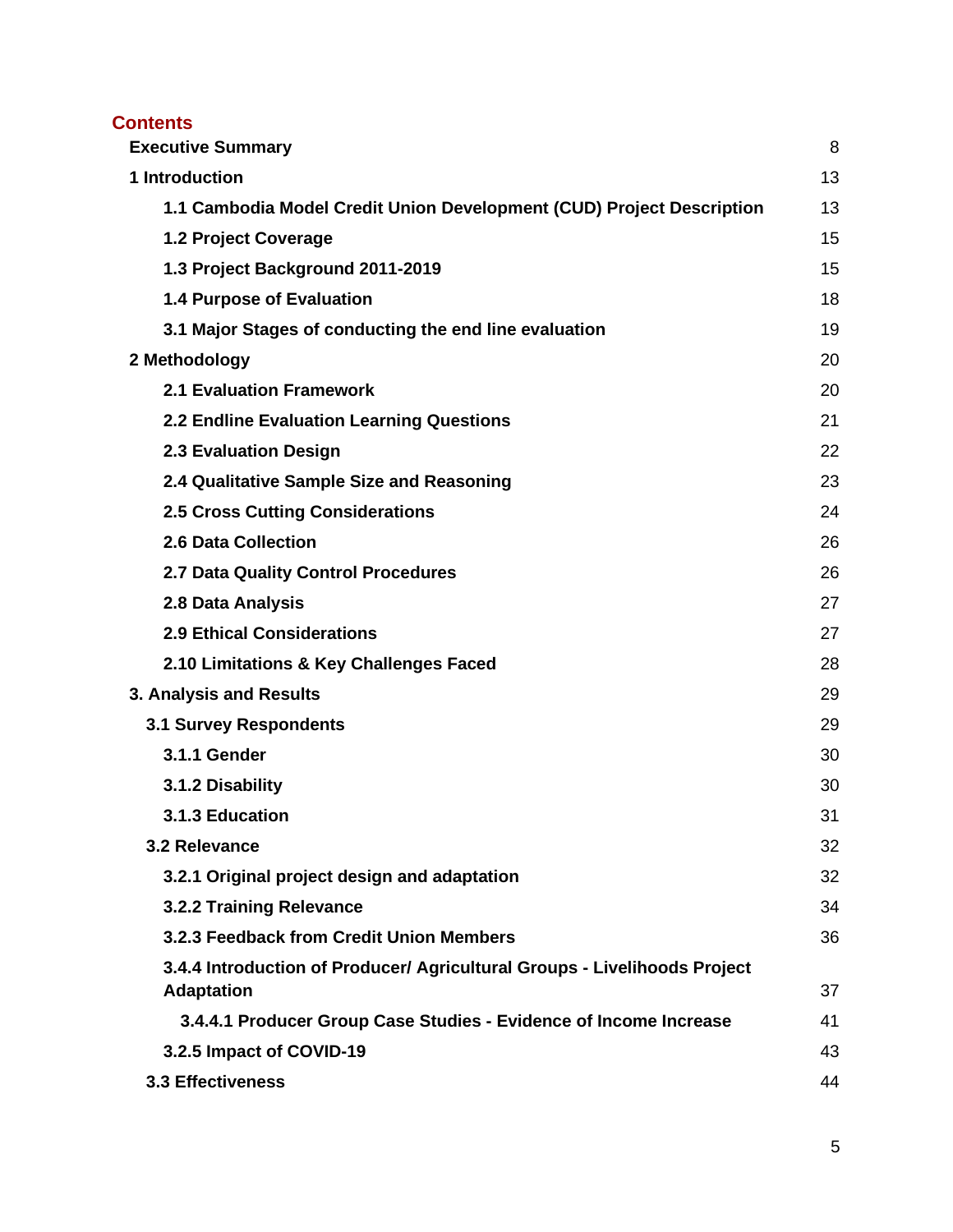| 3.3.1 Achieving project outcomes / objectives                          | 44 |
|------------------------------------------------------------------------|----|
| 3.2.2 CU Membership Mobilisation and Retainment                        | 47 |
| 3.2.3 Ability to Manage Model CUs by Pure Credit Principles            | 49 |
| 3.2.4 Model CU Case studies - most and least effective and sustainable | 50 |
| 3.2.4.1 Most Effective: Trom Model CU                                  | 50 |
| 3.2.4.2 Least Effective: Pratong CU                                    | 54 |
| 3.2.5 Identified barriers to achievement of objectives and outcomes    | 57 |
| 3.2.6 Project Monitoring                                               | 57 |
| 3.4 Impact                                                             | 59 |
| 3.4.1 Changes resulting from the CUD project                           | 59 |
| 3.4.2 Participation and Empowerment of Women                           | 59 |
| 3.4.2.2 Women in Leadership                                            | 62 |
| 3.4.3 Inclusion and Participation of People with Disabilities          | 64 |
| 3.4.4 Project Understanding of Gender and Disability                   | 65 |
| 3.4.5 Inclusion of Diverse Ethnic Groups                               | 66 |
| 3.4.6 Inclusion of youth                                               | 66 |
| 3.4.7 Social Cohesion and Community Impact                             | 67 |
| 3.4.7.1 Social Cohesion:                                               | 67 |
| 3.4.7.2 Community Impact:                                              | 68 |
| 3.5.1 Request for ongoing CUFA Support                                 | 70 |
| 3.5.2 Key Challenges identified                                        | 70 |
| 3.5.2.1 Increased Presence of MFIs and Banks.                          | 70 |
| 3.5.2.2 Nature of the CU Committees                                    | 70 |
| 3.5.2.3 Loan Defaults                                                  | 71 |
| 3.5.2.4 Decrease income (COVID-19)                                     | 71 |
| 3.5.2.5 Lack of regular meetings                                       | 72 |
| 3.5.2.6 Lack of resources                                              | 72 |
| 4. Assessment of Exit Strategy                                         | 73 |
| 5. Key Lessons Learned                                                 | 73 |
| <b>6. Recommendations</b>                                              | 75 |
| <b>6.1 Future Projects Recommendations</b>                             | 75 |
| <b>6.2 CUD Exit Strategy Recommendations</b>                           | 76 |
| <b>Appendices</b>                                                      | 78 |
|                                                                        |    |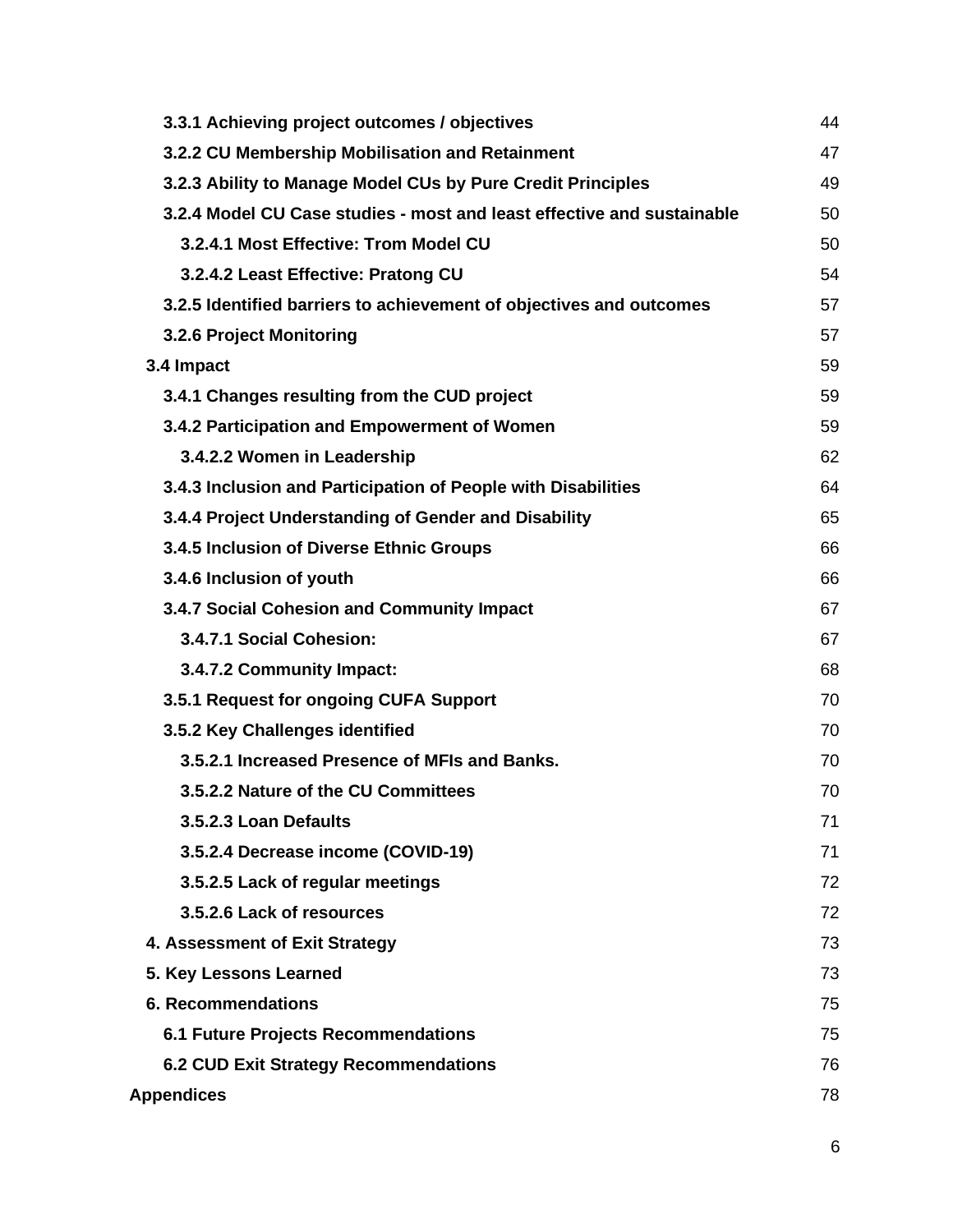| Appendix A   CUD Geographic Focus               | 78. |
|-------------------------------------------------|-----|
| <b>Appendix B   Project Documents Reviewed</b>  | 79. |
| <b>Appendix C   Evaluation Survey Questions</b> | 80. |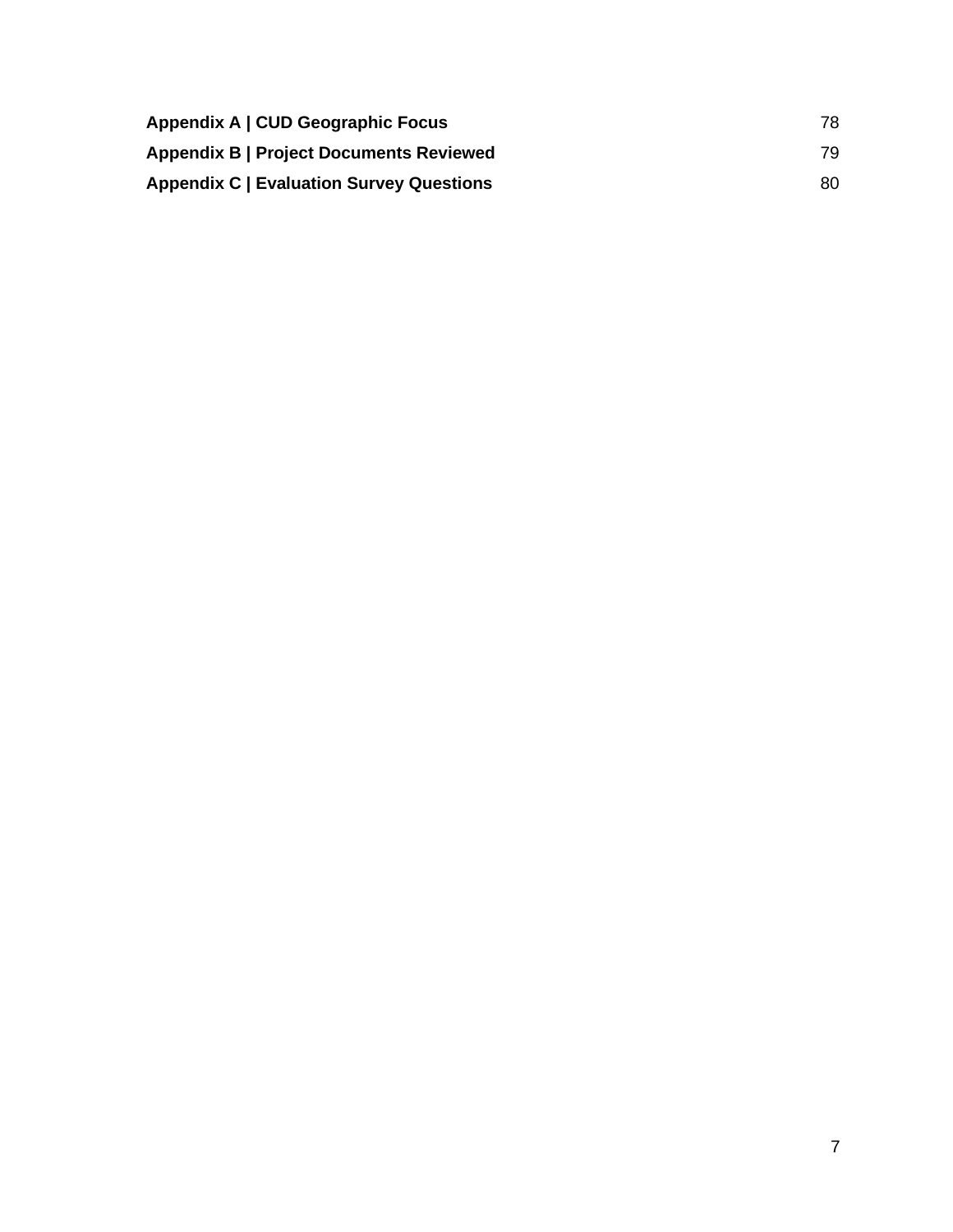# <span id="page-7-0"></span>**Executive Summary**

The Credit Union Development (CUD) Project in Cambodia aimed to create model credit unions to increase access to financial services in rural areas where there was little to no access to financial services. This evaluation found that the increased presence of Microfinance Institutions (MFIs) and banks in target communities rendered the original design of the CUD project *no longer relevant* to the needs of the majority of its beneficiaries. However, key lessons learned during implementation, particularly a project adaptation to incorporate livelihood/producer groups provides insight into how to ethically exit the project, and ways to continue to support beneficiaries through other projects.

This evaluation undertakes an end of cycle assessment of the project, considering project documentation (including progress reports) and data collected between 2016 to 2019. It also collected new primary data from five existing CUs in three provinces of Kampong Cham (three CUs), Tbong Khmum and Ratanakiri (one CU in each province). A general member survey (qualitative), a CU committee survey (quantitative) and a series of Key Informant Interviews (KIIs) with CU members, CU Committee members and general community members who were not part of the CUs were undertaken with 390 responses (56% women, 5% self-identified as living with a disability). To mitigate risk of the transmission of COVID-19, data was collected utilising a mixed methodology. Following expressions of concern, CUFA staff obtained permission from the community leaders in CU communities and conducted all data collection with strict attention to COVID-19 protocols.<sup>[2](#page-7-1)</sup> Four of the six OECD/ Development Assistance Committee Criteria, namely; *relevance, effectiveness, impact and sustainability* were applied (see section 2.1)*.* An inclusion sensitive lens was applied to all analysis, considering the project's key cross-cutting themes of gender and the empowerment of women, social cohesion, inclusion of people with disabilities (PwD), youth mobilisation and inclusion of indigenous and minority groups.

After 10 years of project delivery, and significant fluctuations in project contexts - primarily the increased presence of MFIs and banks, the CUD project resulted in the establishment of 21 model credit unions (CUs) with an average of 2,192 members. By 2019, the project was found to be *effective* in maintaining 11 sustainable CUs - 10 less than the planned 21. Due to an adaptation of project implementation in 2017 there were also 11 producer/livelihood groups that were found

<span id="page-7-1"></span><sup>&</sup>lt;sup>2</sup> Including but not limited to the wearing of masks, social distancing and strict hygiene practices.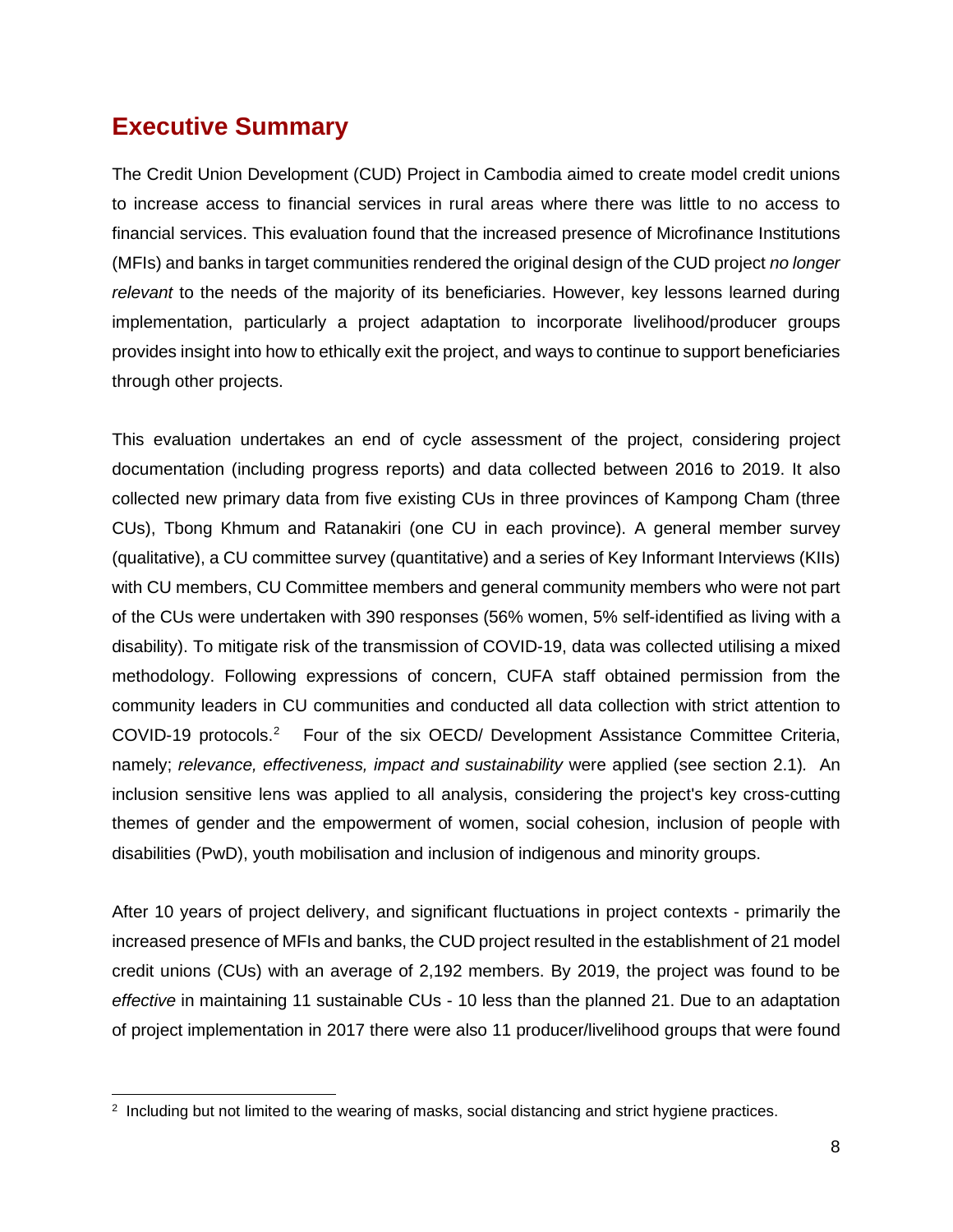to be both, *relevant* to the needs of the credit union members and *effective* at increasing individuals' income.

The original project planning, inclusive of CUFA's 12-step cascade model of implementation, was found to be *highly effective and relevant* to the needs of the beneficiaries. The creation of community CUs where rural members can save money and take out loans was congruent with 78% of respondents' needs. At the time of evaluation 63% of respondents had increased their family's income and 53% had been able to expand their business because of a loan, while 21% had more control over their finances and 43% had the skills and knowledge to plan for emergencies. 100% of KIIs interviews with both general CU members and CU committee members highlighted the importance of CUs for saving money and accessing loans - especially for emergency situations and business expansion.

The project activity of technical training delivered to CU members - envisioned as key to the establishment of operational, governance and institutional structures and practices for the model CUs - was also found to be *relevant.* There was evidence of training being adapted to suit the needs of participants - including for low literacy and diverse language groups. 97% of respondents attended at least one training session, with 76% responding the CUFA trainers were knowledgeable and easy to understand. The core training component of financial literacy delivered to 98% of CU members throughout the project - was found to be *effective* in increasing basic financial literacy concepts, with respondents gaining an average of 50% more understanding of financial literacy concepts such as budget creations, tracking income and expenses and goal setting. However, it was found that training was perceived to have a shortterm impact, with KIIs highlighting that people were "starting to forget '' key concepts (section 3.2.2).

The 2014/15 project design of the formation and development of CUs in under-serviced areas, (found to be relevant in the 2017 assessment) was found to be *less relevant* with the increased penetration of microfinance institutions (MFI) and banking services into CU communities. In 2019, this was found to be the major contributing factor to the closure of 10 CUs. Noting member stagnation, CUFA undertook a successful project adaptation in 2016/17 to sustain members and support their livelihoods. The creation of producer/agricultural groups between 2017 and 2019 was found to be well considered and highly relevant, creating 11 producer groups with 54% women and 953 members. Producer groups were found to both, increase membership of CUs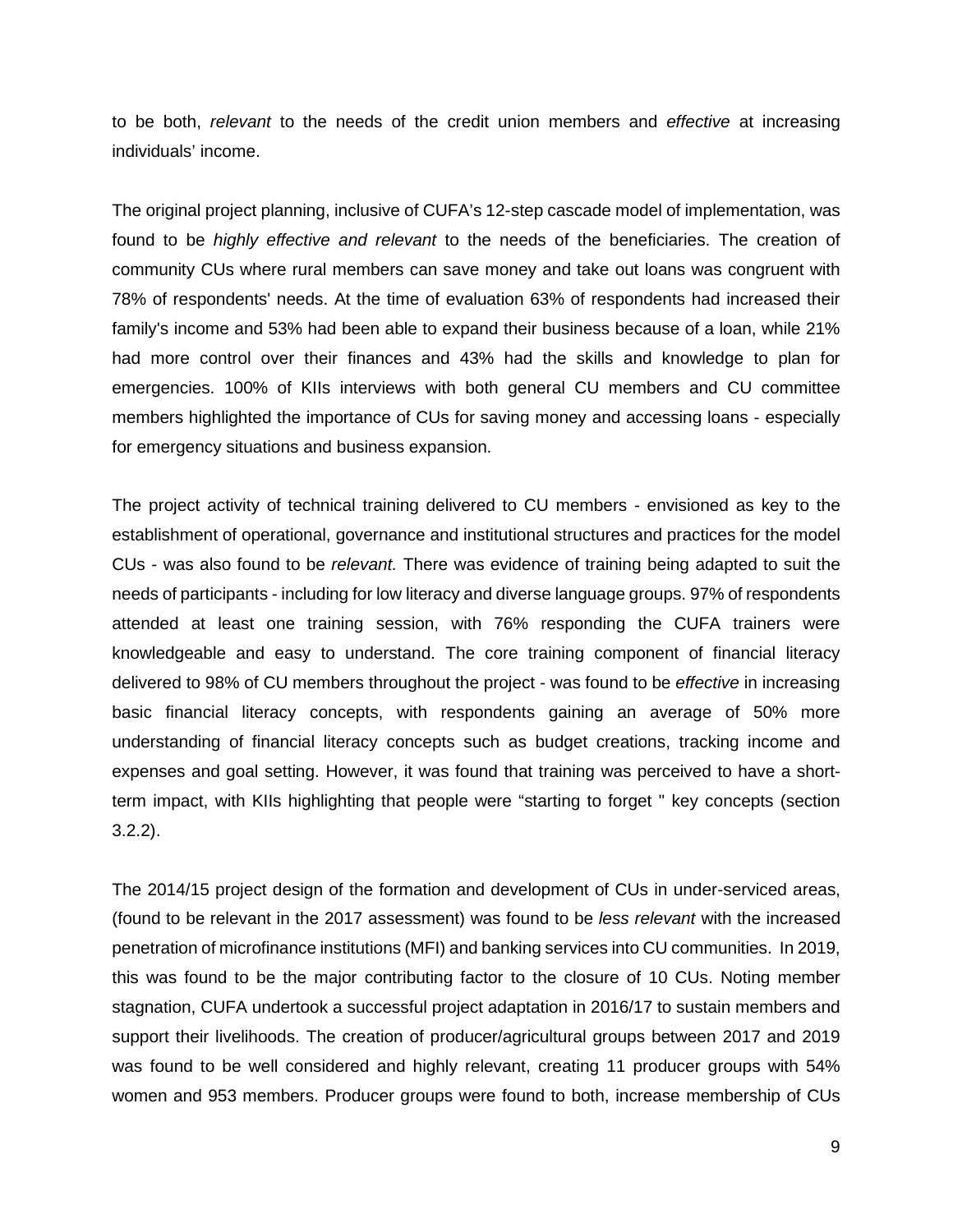and generate income for participants. It is recommended that this element of the project be extended where possible (section 3.4.4).

While, COVID-19 had a mixed impact on CU members, overall it was found that the CUs were *relevant* to the needs of their members during this crisis. 29% of members had decreased income and were unable to save, while 27% asserted that members had withdrawn their savings. CUs also provide peace of mind during a crisis as 92% of respondents felt assured that they could access a loan if necessary. 66% of members asserted that they had accessed a loan as a result of COVID-19; 35% had not been impacted by COVID (section 3.2.5).

The project was found to have *somewhat effectively* achieved the project outcomes set out in the 2015/16 project plan. The overarching objective of delivering financial services to rural poor who did not have access to them was achieved - as evidenced by the creation of 21 CUs in the initial five years of the project. However, members stagnation and CU closure as a result of increased MFI presence showcase a lack of CU resiliency when other financial options are available. The abovementioned focus on livelihood support is more resilient, and suited to building sustainable CUs in a more saturated rural market (section 3.3.1). The five evaluation CUs were *somewhat effective* at operating according to pure credit principles. This was undermined by a lack of equal distribution to members (particularly loan distribution to women and inclusion of people with disabilities); while the reality of committee members holding their positions for prolonged periods of time, due in large part to a lack of other people being interested in/capable of taking on the role, has the potential to undermine the democratic process (section 3.2.3).

Cross-cutting considerations were highly considered during project design and implementation. Women have actively participated and made up the majority of CU members throughout. There were numerous 'success stories' of women taking out loans, increasing income and taking control of their finances as a result of their involvement. However, the evaluation CUs evidenced an overall downward trend of loans distributed to women between 2016 and 2018, further women were underrepresented on CU committees (section 3.3.2). The project was *highly effective* at including indigenous people and diverse ethnic groups - evidenced by a majority indigenous CU and majority Lotion CU (section 3.3.5). Yet, largely ineffective at the inclusion of people with disabilities; this was found to stem largely from a lack of understanding about impairments, barriers and the self-identification of disability among CU members (section 3.3.5). The inclusion of youth was also found to be ineffective, despite CUFA's efforts (section 3.3.6)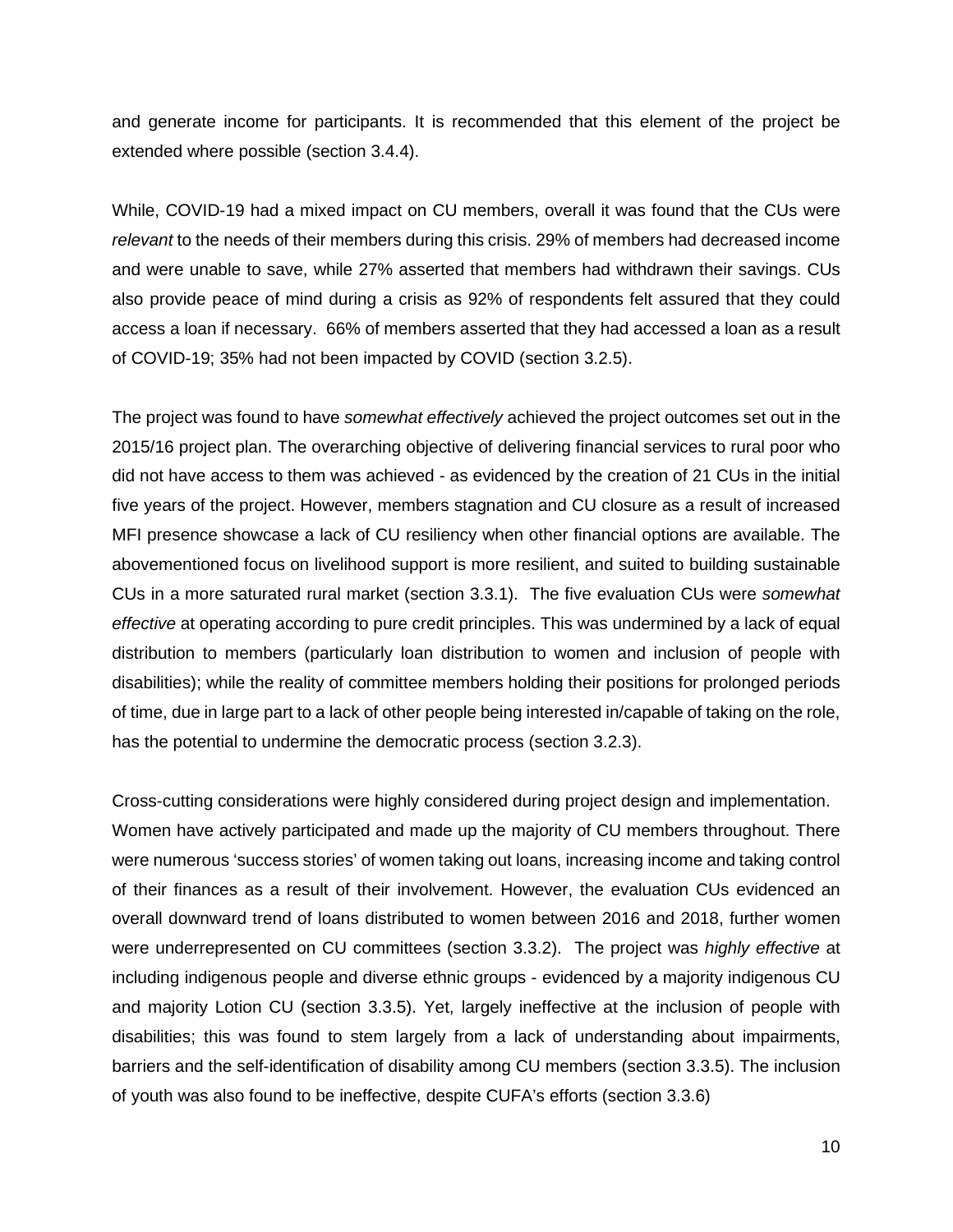The community impact of the project was difficult to determine. It is assumed that the family of CU members benefited from the increase in savings, however other benefits such a social cohesion were not concrete. Two of the evaluation CUs were found to have supported their community via providing support to 'poor families', one also contributed to the building of a community road. However, the remaining three did not have a discernible impact on their community. Social Cohesion was found to be strong, among both CU members and the general community member. It can be interpreted that as a community-led and operated institution, the 11 CUs that continue to have members there is a level of inherent social cohesion, however there is no clear evidence that the CUs created this cohesion, or if this cohesion was a precursor for the CUs continued existence (section 3.3.7).

As the project had ended, the ongoing sustainability of the evaluation CUs was assessed to gain insight into an ethical exit strategy. Four of the five were found to be sustainable; Pratong CU was found to be potentially financially unstable but was found to have a high member commitment to its continuation (Chapter 3).

*Key Challenges* to sustainability identified include:

- ❖ Increased presence of MFI and Banks in CU communities
- ❖ General composition of committees: low representation of women and youth, an average age of over 55 years; and lack of remuneration payment for committee members. Combined with the lack of interest/skills other CU members have in becoming CU Committee members.
- ❖ Lack of technical skills for both committee members and general CU members.

The report provides *recommendations* for both, CUD Project Exit Strategy and future CUFA projects and including:

### *Project*:

- ❖ Complete overhauls of Monitoring Evaluation and Learning (MEL) system to ensure consistent data is collected throughout project cycle particularly MEL framework and clear indicators are identified as part of the initial project design.
- ❖ Ensure there is a coherent definition of women's empowerment in the context of the project.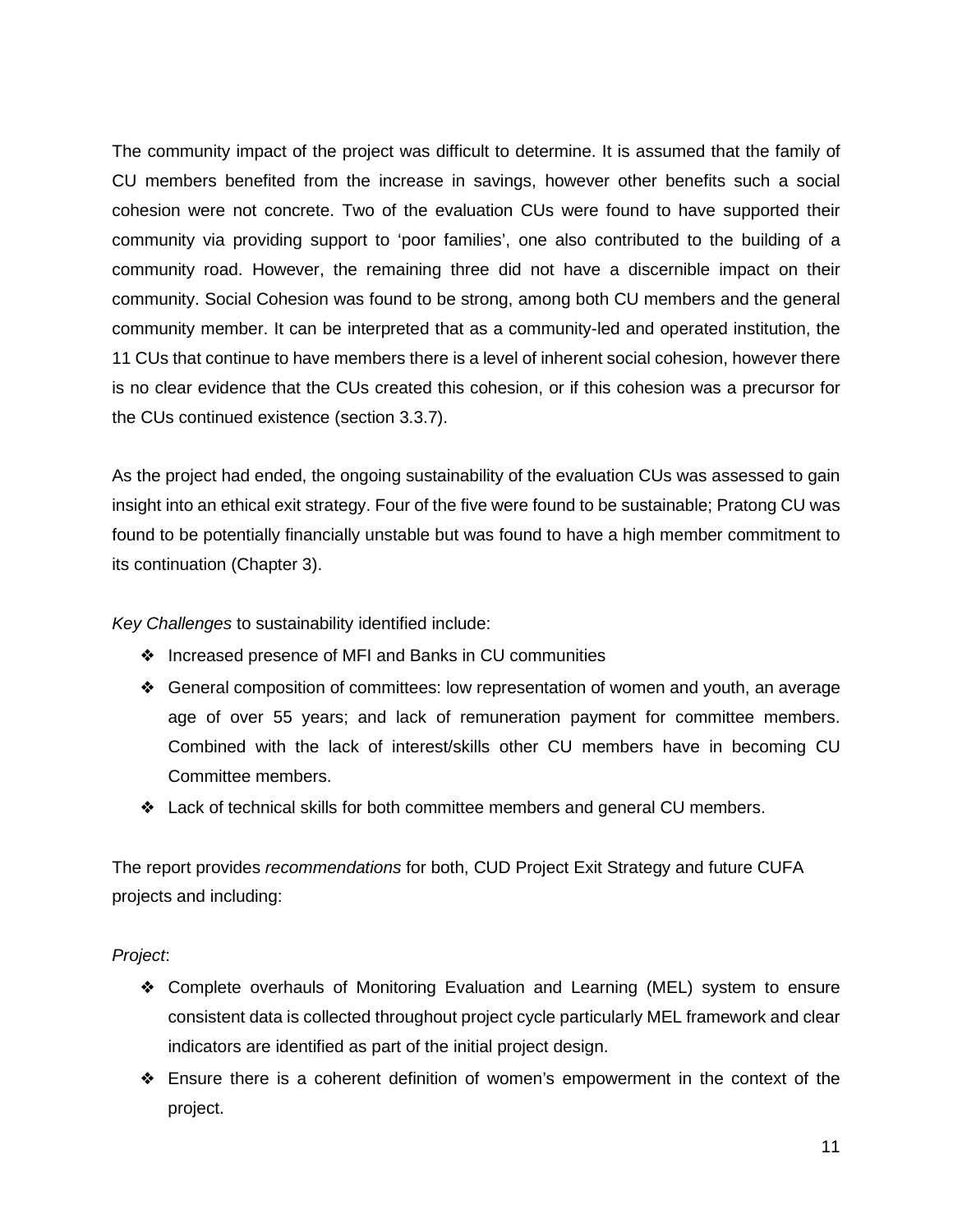- ❖ Support Women's equitable participation and representation in leadership positions
- ❖ Increased training for both CUFA staff and project beneficiaries on the concept of disability utilising the social model and the elimination of barriers to inclusion.
- ❖ Use of indigenous and minority languages in project resources and communications where appropriate.

### *Exit Strategy:*

- ❖ In-depth scoping study and impact assessment of the remaining 11 CUs and local communities to better understand their context and identify their needs.
- ❖ Provision of additional training to CUs, especially regarding book-keeping. This should include an increased focus on basic literacy and numeracy and work to identify women and youth and women that could be trained and supported to have the skills, knowledge and confidence to join CU committees.
- ❖ Further strategy sessions with CUs and communities to better understand the barriers to youth and women in CU committees, and how these barriers can be overcome. Increased focus on the livelihood/producer group element of the CUD project with the aim of scaling to any other CUFA supported communities and integrating into other CUFA projects and initiatives were possible.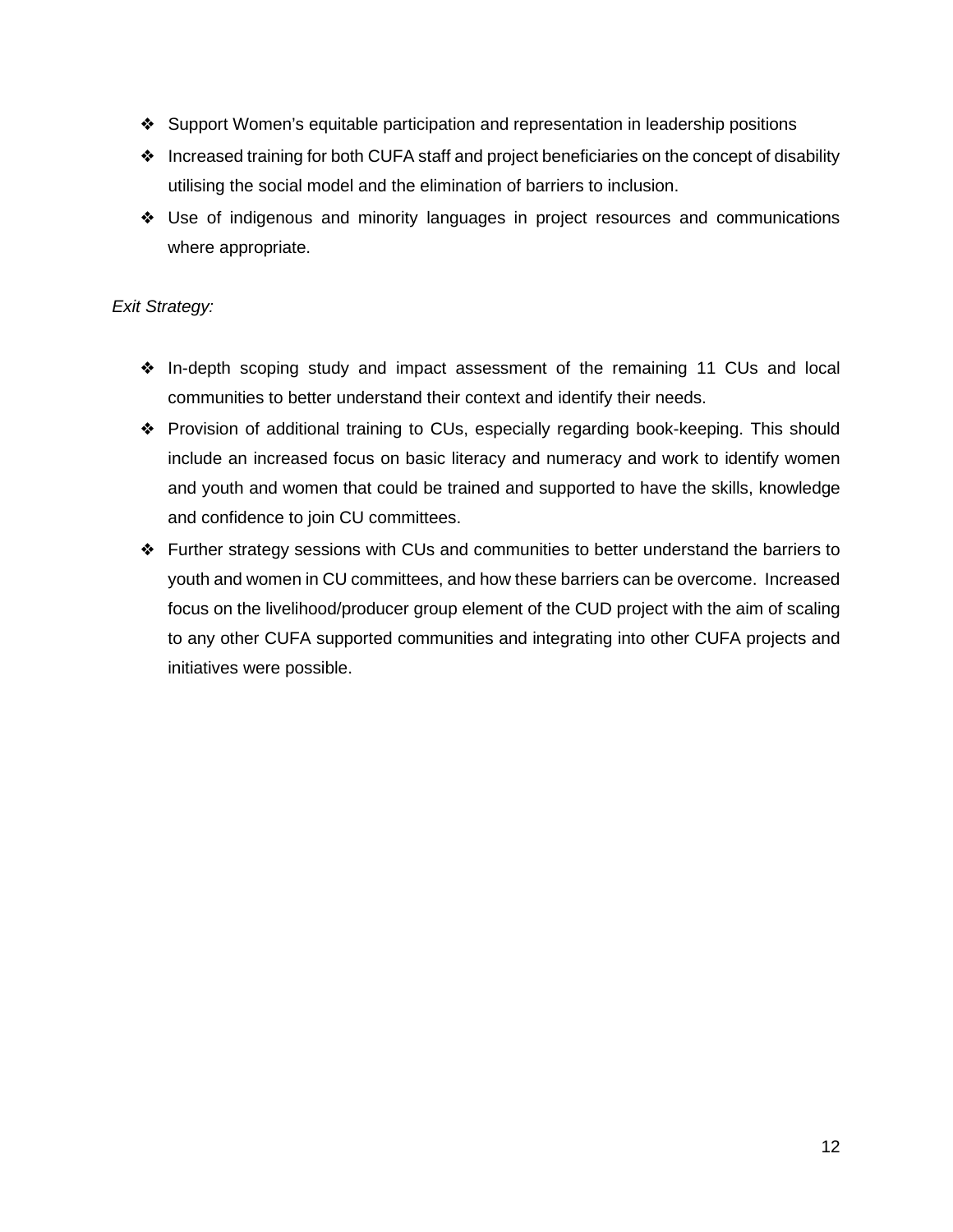# <span id="page-12-0"></span>**1 Introduction**

# <span id="page-12-1"></span>**1.1 Cambodia Model Credit Union Development (CUD) Project Description**

Although Cambodia has seen the emergence of commercial banks and microfinance institutions (MFIs), access to these services remains inaccessible to rural and remote communities.<sup>[3](#page-12-2)</sup> Often this is due to the rural poor's lack of financial literacy, capital, geographic isolation and lack of adequate identification to qualify for a bank account or pay slips to prove their ability to make loan repayments.

CUFA began delivering the Cambodia Model Credit Union Development (CUD) Project within this context in 2011. CUD aimed to support the creation of credit unions (CU), development of organisational structures, policies and financial products. CUD was designed to work in partnership with rural and remote poor communities with no or limited access to financial institutions and often ignored by other financial institutions, with a focus on providing access to safe, affordable and reliable financial services. Designed to be built in accordance with pure credit union principles and developed and operated by people in rural communities, for people in rural communities, without relying on external funding. The CUs were presented as role models for other credit unions in Cambodia. Following an in-depth scoping exercise to identify the most appropriate areas where there were no credit unions and communities to partner with considering the population catchment for potential uptake of credit union membership, Kampong Cham, Ratanakiri, Stung Treng and Tbong Khmum Provinces were selected for implementation.[4](#page-12-3)

The project utilised a phased (cascade) implementation model encompassing 12 phases; this incremental approach was designed to identify appropriate target areas, gather baseline data, and lay the foundations required for the formation and development of the model CUs. Each phase had distinct primary objectives combined with the common themes of *building trust* and *financial literacy.* 

<span id="page-12-2"></span><sup>3</sup> A Closer Look at Microfinance in Cambodia<https://borgenproject.org/microfinance-in-cambodia/>

<span id="page-12-3"></span><sup>4</sup> The villages within the corresponding selected provincial communities are included in Appendix A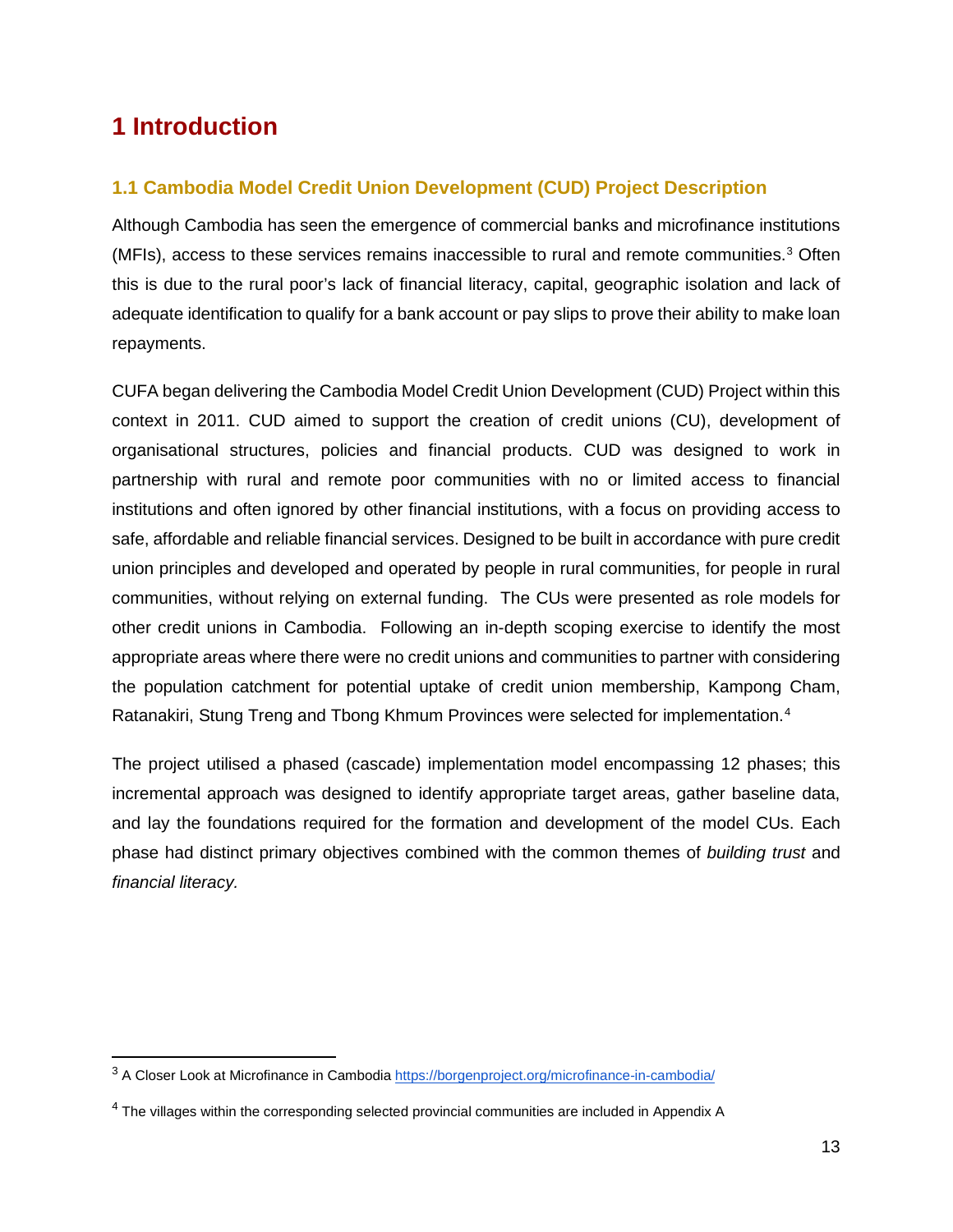#### **Cascade Implementation Model**

- 1. Community Networking and Research
- 2. Community Scoping
- 3. Community Consultation and Individual Community Research
- 4. Community Development
- 5. Cooperative Education
- 6. Financial Literacy Education
- 7. Group Formation
- 8. Formalising Initial Institutional and Operational Practices
- 9. Development of Initial Loan Products
- 10. Saving Mobilisation Foundation
- 11. Product Development
- 12. Product Implementation and Member Mobilisation.

As shown across the 12-phase model credit union development process, the CUD provided technical training to establish operational, governance and institutional structures and practices, aimed at ensuring the CUs are socially inclusive and built with community trust as their foundational principle. As the CUs are designed to be community-owned and operated, it was thought they would have more capacity to cater to the specific needs of each community; and that any profit gained would go back into the community to benefit the members in the form of microbusiness loans, better interest rates, community savings in case of an emergency, and community development projects. The CUs were thought to particularly assist vulnerable groups including women and people with disabilities that would normally be at a disadvantage, under-served or excluded in assessing financial services, having a voice in financial matters and within the community.

The formation and development of CUs adopted the international credit union movement principles of cooperation, non-discrimination and democracy. These principles were embedded in the design and implementation of the CU activities and the manner in which they engage with their respective communities. Thus, ensuring equal opportunity and access for all community members. Given the CU's governance structure and the leadership role they play within communities, they were thought to create a sense of accountability, community cohesion and transparency.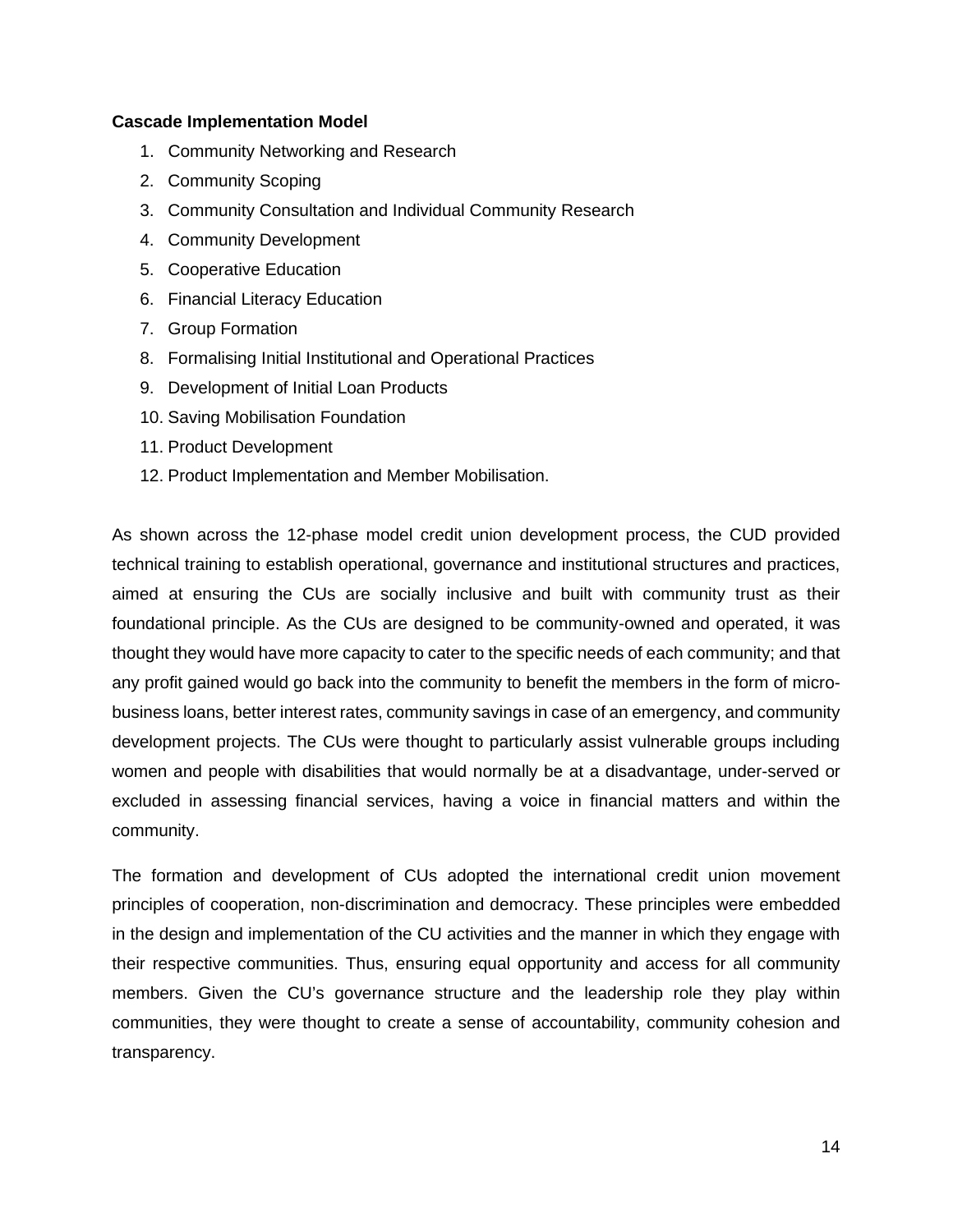By the end of 2019, the CUD project was in its ninth year of implementation, all phases of the cascade implementation model had been completed and included the formation and development of 11 agricultural producer groups. The purpose of this evaluation is to carry-out the end-of-cycle evaluation study as required by the project's monitoring and evaluation (M&E) framework stated in the 2014/1[5](#page-14-2) Project Plan.<sup>5</sup>

### <span id="page-14-0"></span>**1.2 Project Coverage**

Following an in-depth scoping exercise in 2011, the CUD project was implemented in four communities in four target Cambodian Provinces, which planned to form 21 model credit unions.



**Figure 1:** Project Coverage in Cambodia, Map

# <span id="page-14-1"></span>**1.3 Project Background 2011-2019**

**2011/12:** Following the identification of communities, CUFA conducted a series of workshops aimed at developing strong relationships and trust among community members. The international credit union system follows operating principles, one of which is non-discrimination on the grounds of gender or disability. To ensure that cross-cutting issues are incorporated into the program and

<span id="page-14-2"></span><sup>5</sup> CUFA: Building Institutional Capacity, Cambodia BIC Project Plan 2014 – 2015, Version 3.0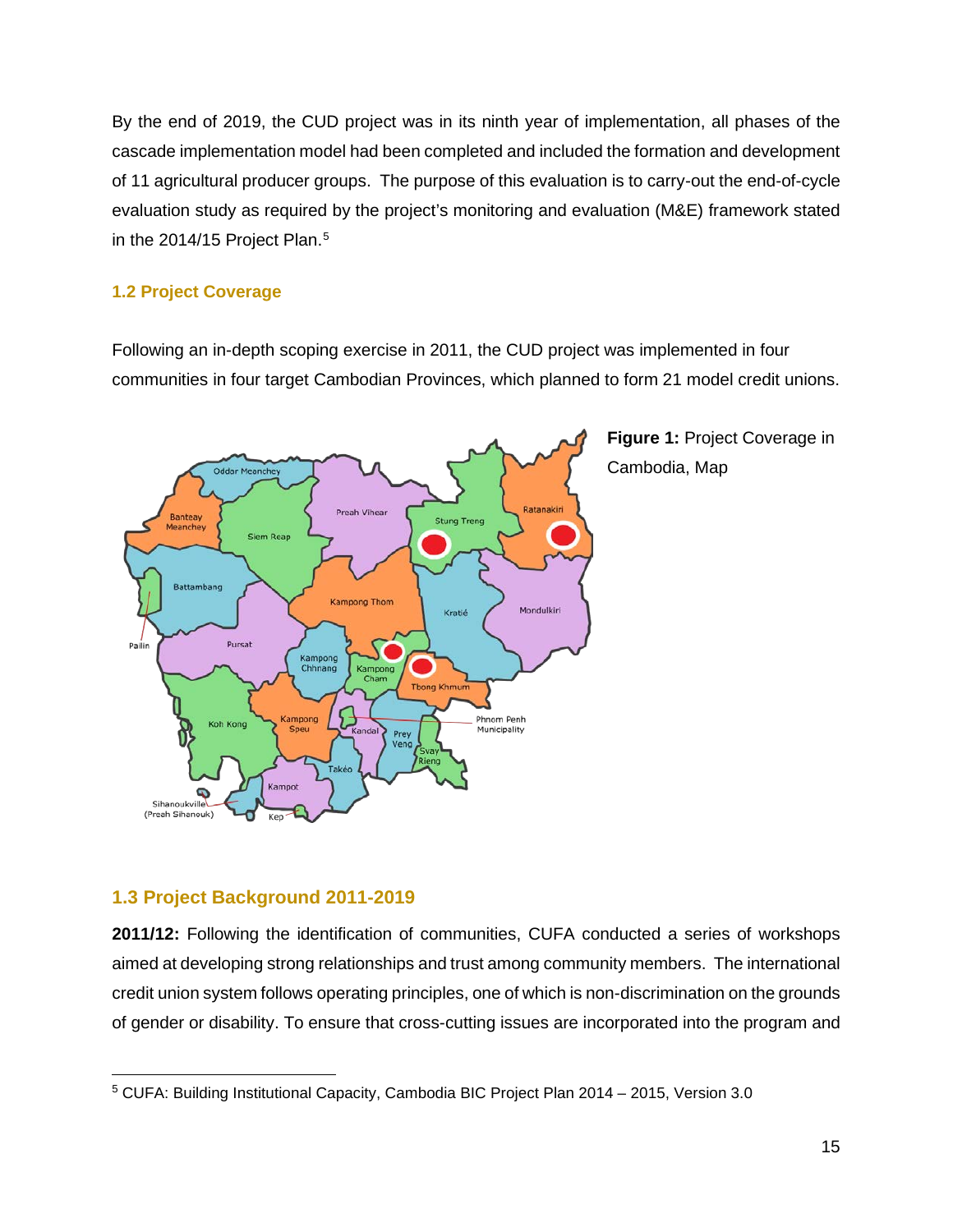social safeguards were adhered to, all CUFA staff and local partners received regular training on disability, gender inclusion and disability awareness (the content of these trainings were not analysed as part of this evaluation). The second year of the project focused on understanding the skill set of the community, conducting financial literacy training and commenced the formation of savings groups/CUs.

**2012/13:** The third year saw the next four phases of the project implemented: formalising the initial institutional and operational practices, developing initial loan products, establishing savings mobilisation and the beginning of product development. In addition, refresher financial literacy training was provided in response to a CUFA assessment of project effectiveness.

**2013/14 T**he fourth year saw the CUD project continue to build upon the phases introduced in year three, with a strong focus on continuing the development of initial loan products, savings mobilisation foundation and product development. In addition, two new components of children's financial literacy and micro-business development were piloted as a strategy to build the savings and membership base of selected credit unions. The introduction of micro-business development aimed to provide an opportunity for members to enhance their livelihood opportunities. As the CUs were developed, they started to accumulate sufficient funds to provide loans - each CU created 2 primary loan products - productive and non-productive- and one savings product volunteer savings.

**2015/16** The fifth year saw CUFA conduct training with the CUs to strengthen lending practices to minimize delinquency and maximize access available for loans; provided financial literacy training and encourage members to save funds for future goals and unexpected situations; CUFA also provided further micro-enterprise development support to members and encourage pathways for children to become members and start to save from an early age.

**2017/18** The CUs were found to be close to capacity at the end of the 2016/17 financial year in terms of members*,* so greater focus was placed on establishing and developing livelihood groups for additional income generation in the communities. $6$  Focus was shifted to sustaining membership growth and increasing savings through exploring livelihood opportunities for members via the establishment of producer/livelihood groups for agricultural and non-agricultural

<span id="page-15-0"></span><sup>&</sup>lt;sup>6</sup> ANCP ADPlan Project 2017-18 (Version 4 of 4) Application ANCP19--PRG9919--PRJ282 From Credit Union Foundation Australia (CUFA) Form Submitted 16 Oct 2017, 12:03pm AEDT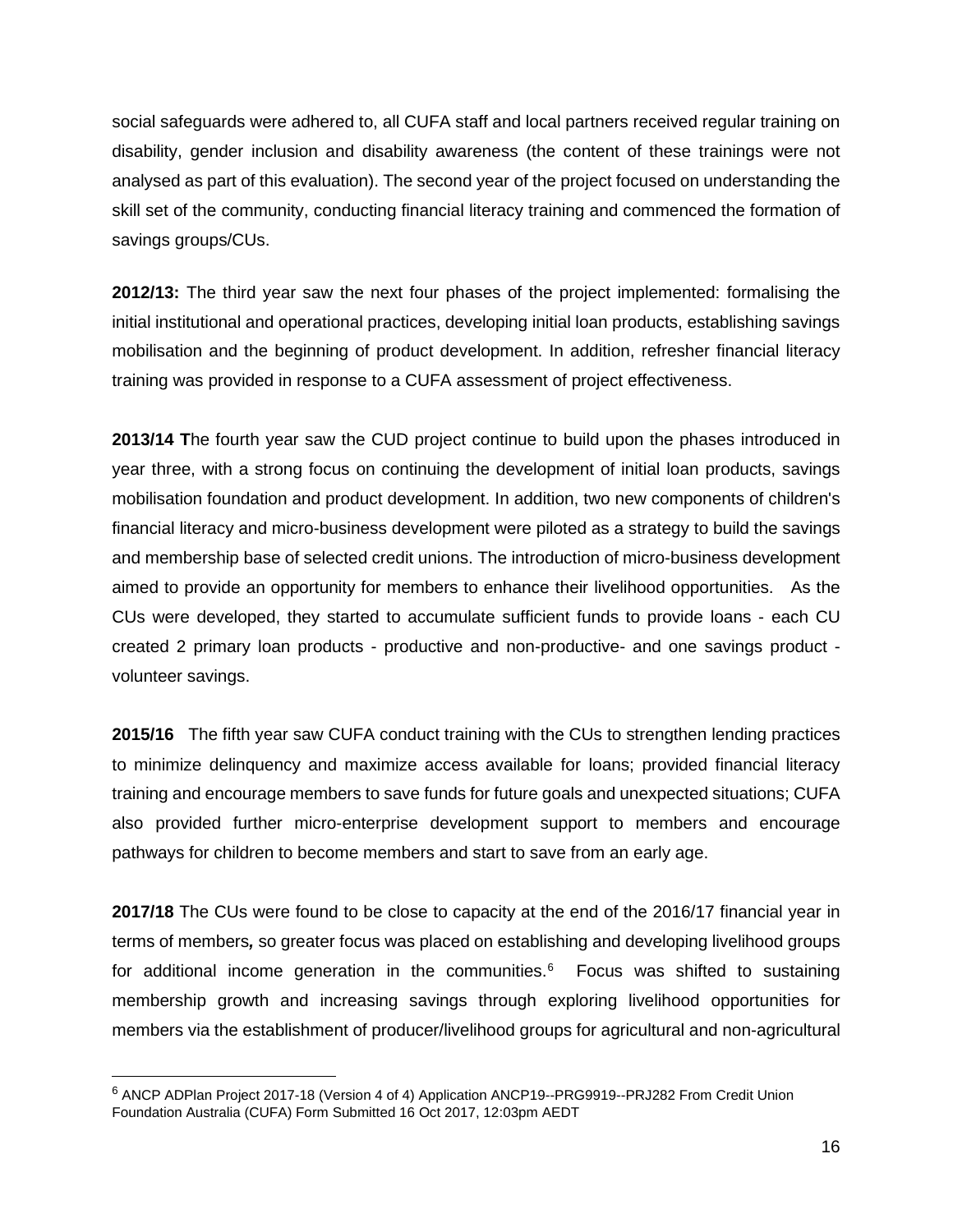products. The CUD piloted one model producer per province for the first six months of the 2018. This pilot involved an in-depth study of how groups can strengthen the capacity to improve quality of their products/services, gain negotiation skills with suppliers and buyers and possibly develop new products or value chains within their existing processes. CUFA supported the CUs via a wider and more specific range of training in order to develop these groups in both CU activities and developing livelihood opportunities. Training sessions delivered to producer groups included developing trust among groups, conducting market research, building leadership skills, and the provision of technical assistance in product development. These specific modules were developed in consultation with the CUs and local communities to provide additional assistance throughout the year. General CU activities included coaching on book-keeping, loan product development, and developing services for CU members.

**2018/19** The project continued its focus on sustaining membership growth and increasing savings through facilitating the development of livelihood opportunities for its members. Due to a decrease in Australian NGO Cooperation Program (ANCP) in the 2018/19 year, the program was reduced to cover Kampong Cham and Tbong Khmum for the remainder of the project.<sup>[7](#page-16-0)</sup> This was altered in December 2018 with the approval of a variation request 10 villages from Ratanakiri and Steung Treng provinces have been added. CUFA had previously worked with these villages in the CUD program prior to funding reductions in ANCP in the 2018/19 round.

**2019/20:** CUFA observed that the rapid increase in the number of MFIs played a key role in expanding financial access to rural areas, low-income clients and women. These institutions were found to be servicing those communities that CUFA worked in partnership with. In addition, CUFA has also identified that over the last two years, CU membership and savings growth had stagnated with a drop-in membership. Also, the majority of supported CUs had reached maturity and were self-sustainable. As a result of these observations, CUFA made the decision to stop delivering the CUD Project relating to the formation and development of CUs, and instead evaluate the CUD Model Project to measure the impact it had had over the past three years. CUFA held a series of exit workshops in June 2019, bringing together all committee members and CU members, and

<span id="page-16-0"></span><sup>&</sup>lt;sup>7</sup> ANCP ADPlan Project 2018-19 (Version 4 of 4) Application ANCP19--PRG9919--PRJ282 From Credit Union Foundation Australia (CUFA) Form Submitted 14 Dec 2018, 4:04pm AEDT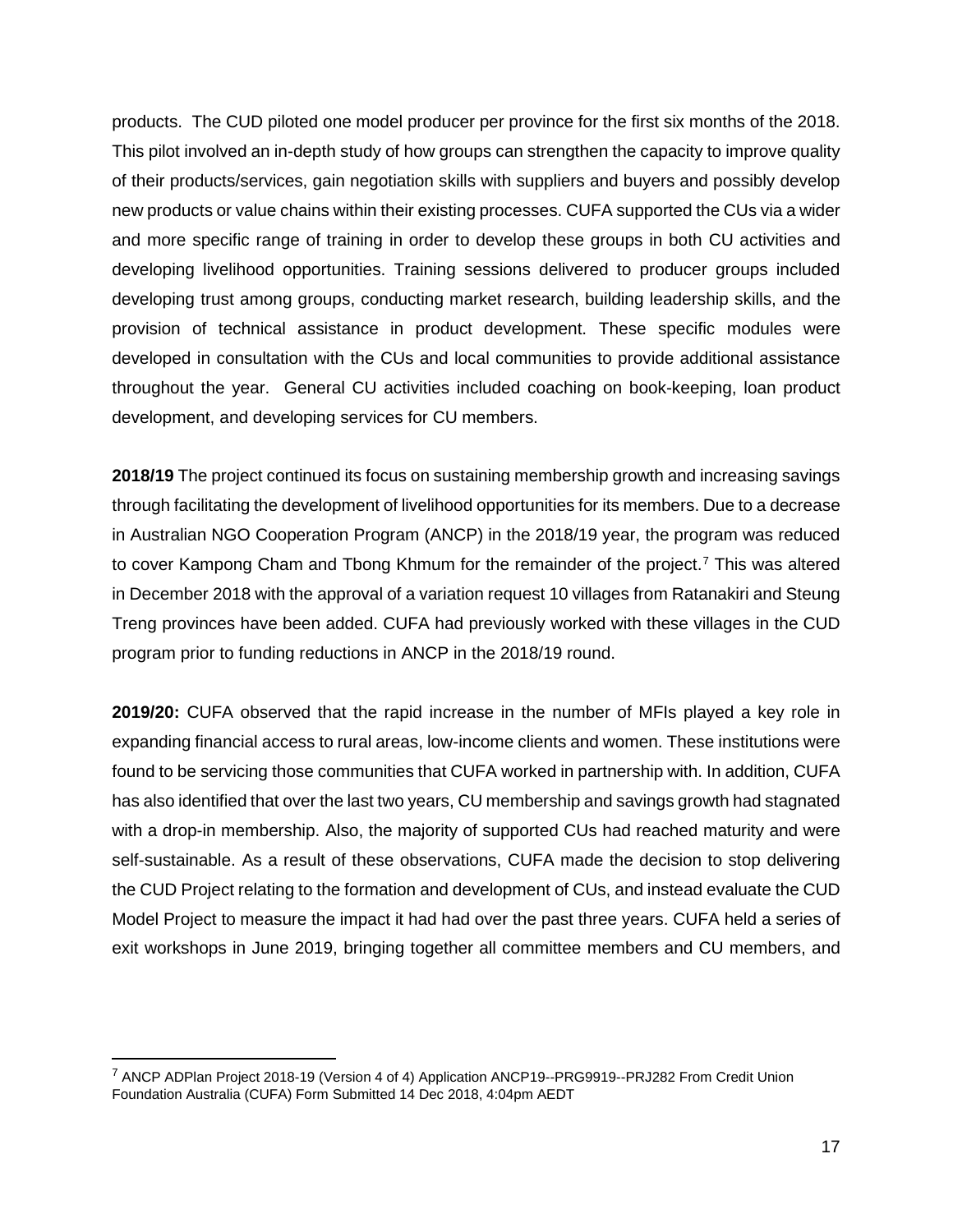saw the closure of 10 CUs. This closure was decided democratically with the majority of CU members of each CU voting to stop operations.<sup>[8](#page-17-1)</sup>

# <span id="page-17-0"></span>**1.4 Purpose of Evaluation**

The purpose of this evaluation is to carry out an end of-cycle evaluation study as required by the project monitoring and evaluation framework stated in 2014/15 Project Plan and as set out on the *Terms of Reference* provided by CUFA:

- 1. Determine and assess to what extent the CUD Project achieved the outcomes and objectives it set out to achieve, and their impact on individual community members; and on the communities as a whole.
- 2. Assess the effectiveness of project implementation to achieve the intended objectives and outcomes, in particular, the effectiveness and impact of the technical training provided within the 12-phase model credit union development process with a focus on project implementation activities and training delivered between July 2016 to June 2019.
- 3. Identify and evaluate challenges, opportunities and recommendations to inform and carryout activities as part of the exit strategy to strengthen prior to project closure and ensure self-sufficient and long-term financial and operational sustainability of the established and operating credit unions.
- 4. Measure and assess the project's contribution and impact on the identified cross-cutting themes particularly gender equality and disability inclusion set out in the 2015/2016 Project Plan.
- 5. Measure and assess the project objectives as identified in the project indicators.

<span id="page-17-1"></span><sup>8</sup> These 21 meetings - one for each CU - were facilitated by CUFA staff. CU committees and members came together to decide the future of their CUs. For 10 CUs the majority of members voted to stop operations, those that voted to continue operation were invited to join the remaining 11 CUs. The primary feedback given was that there was an increased presence of MFIs and Banks in CU communities (Information provided by CUFA Staff).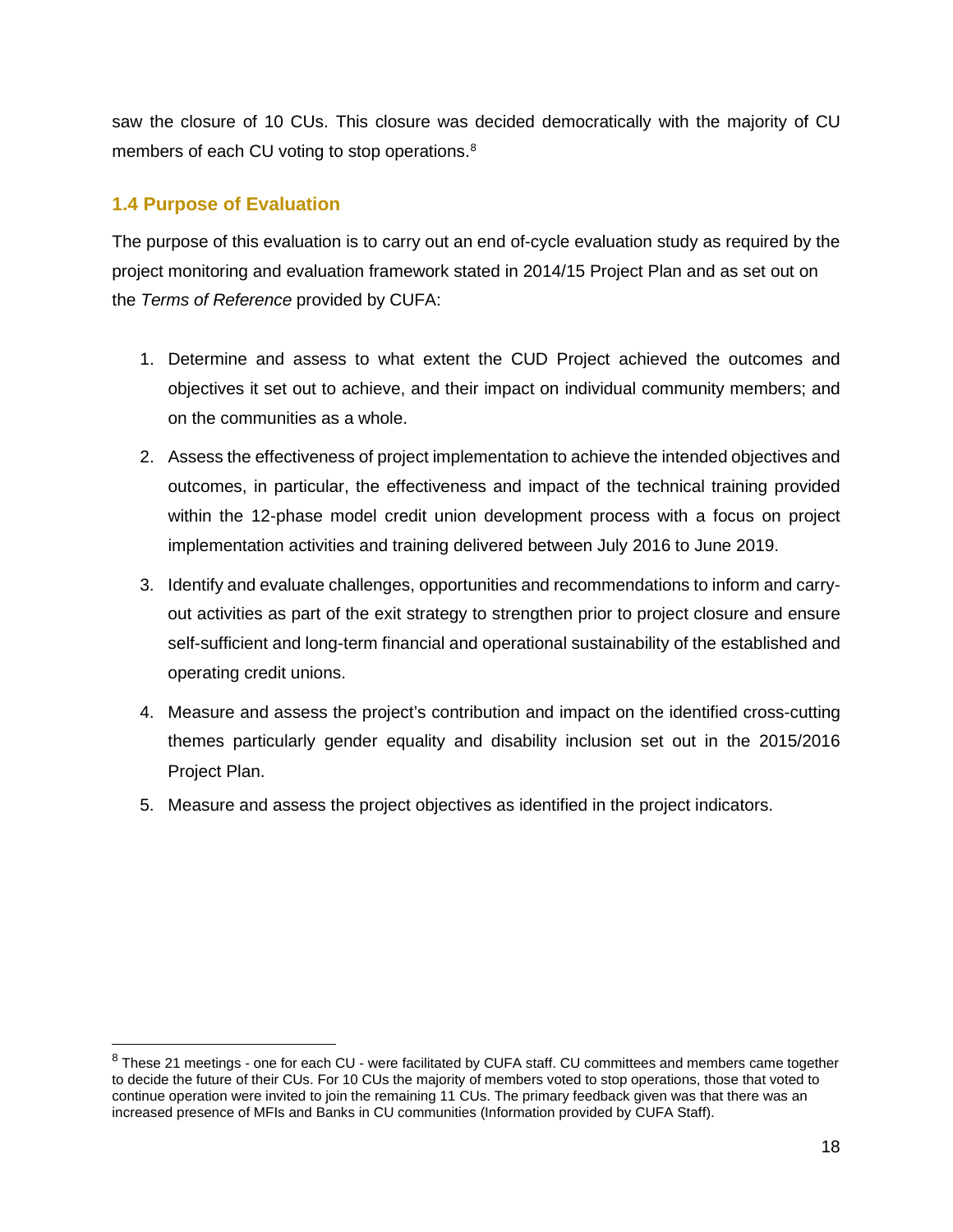### <span id="page-18-0"></span>**3.1 Major Stages of conducting the end line evaluation**

Based on the allocated time and context of this assignment the Evaluation Consultant, in collaboration and consultation with the CUFA team, completed the project evaluation in 20 working days over the period of 2.5 months. Five distinct working phases were agreed upon, 1) Review of existing project documents - including design, work plans, case studies, donor reports, the full list of documents reviewed is set-out in Appendix B. 2) Designing the evaluation tools and methods of completing the primary data collection. This stage was completed in consultation with three CUFA staff members (who also carried out the primary data collection) to ensure the relevancy of tools, and reliability and effectiveness of data collection.

3) Data collection was undertaken by three CUFA staff members who were not involved in the delivery of the CUD project activities and/or training. iv) Extensive quantitative data analysis was undertaken by CUFA's Country Manager to analyse the feedback from CU Committees and verified with CUFA Cambodia staff and the Evaluation Consultant. 5) Report writing integrating all analysis from stages 1 and 4 was completed by the External Consultant. A preliminary draft was provided to the CUFA team to allow final validation and feedback before completion of the final report.



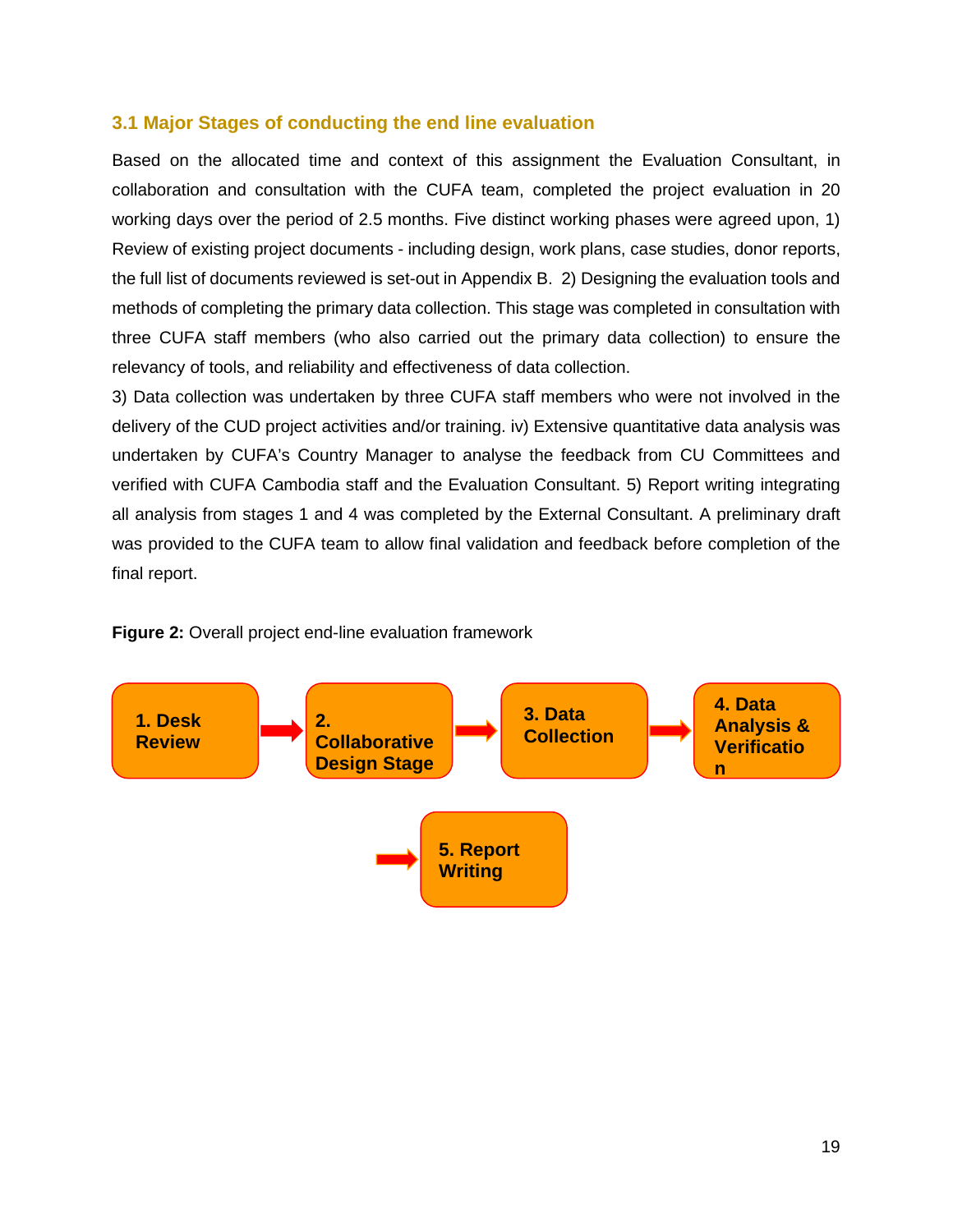# <span id="page-19-0"></span>**2 Methodology**

# <span id="page-19-1"></span>**2.1 Evaluation Framework**

The evaluation has applied four of the six OECD/ Development Assistance Committee (DAC) 2021 criteria namely:

**Relevance:** Examining the extent to which the intervention's objectives and design responds to the beneficiaries needs and priorities, as well as alignment with national, global and partner/institutional policies and priorities. It is understood that gendered power dynamics and reflection on the commitment to 'leave no one behind' is crucial in understanding relevance.

**Effectiveness:** Looking at the extent to which the intervention has achieved, or is expected to achieve its objectives and results, while considering the relative importance of the objectives. It is recognised that the new (2021) definition encourages analysis of differential results across groups and extent to which the intervention contributes or exacerbates equity gaps.

**Impact:** Analysing the extent to which the intervention has generated or is expected to generate significant positive, or negative, intended or unintended, higher level effects. This criterion addresses the interventions ultimate significance and potentially transformative effects - holistic and transformative changes in systems and norms. It is recognised that the impact criterion goes beyond effectiveness and looks into if the intervention created/is creating change that really matters to people.

**Sustainability:** The extent to which the net benefits of the intervention continue or are likely to continue. Given the timing of the evaluation, this analysis will involve the actual flow of the net benefits to date as well as estimating the likelihood of net benefits continuing in the medium to long term. It is recognised that the concept of continuing benefits is contingent on several elements - financial, economic, social and environmental - and attention will be paid to the interaction between them[.9](#page-19-2)

<span id="page-19-2"></span><sup>9</sup> OECD / Development Co-Operation Directorate 2021 <https://www.oecd.org/dac/evaluation/daccriteriaforevaluatingdevelopmentassistance.htm>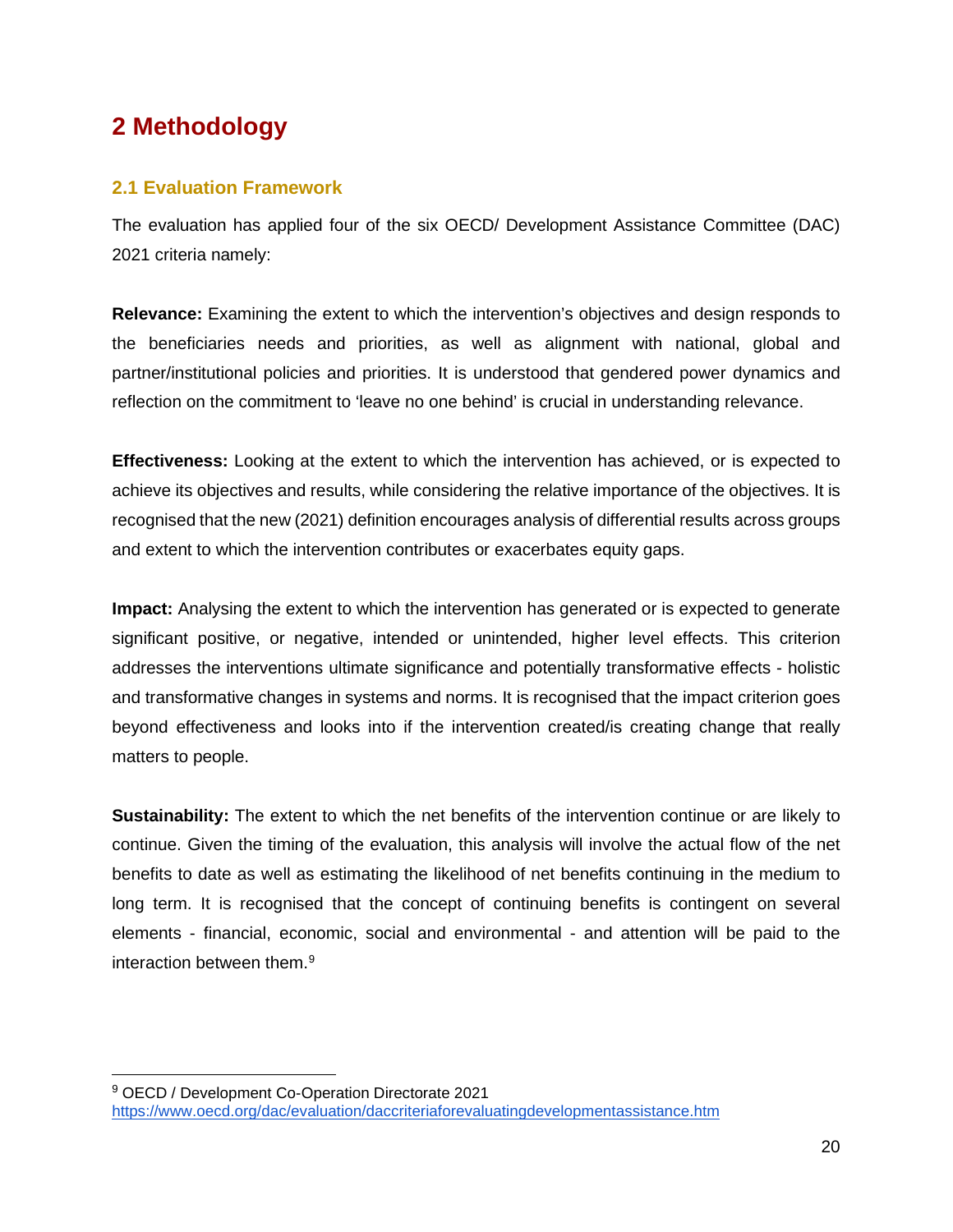# <span id="page-20-0"></span>**2.2 Endline Evaluation Learning Questions**

The evaluation was guided by the following, broad thematic learning questions:

**Table 1:** Endline Evaluation Questions

| <b>Evaluation Criteria</b> | <b>Evaluation Questions</b>                                                                                                                                                            |  |  |  |
|----------------------------|----------------------------------------------------------------------------------------------------------------------------------------------------------------------------------------|--|--|--|
| <b>Relevance</b>           | How did the CUD contribute to increasing access to financial services for rural<br>poor living in areas without a credit union?                                                        |  |  |  |
|                            | Why is access to financial services important for people in rural areas?                                                                                                               |  |  |  |
|                            | Did training address the needs of project participants to actively participate in the<br>model credit unions and support their growth?                                                 |  |  |  |
|                            | How did the COVID-19 pandemic impact the project implementation and<br>progression?                                                                                                    |  |  |  |
| <b>Effectiveness</b>       | Have project outcomes/objectives been achieved? If not, why not? What progress<br>has been made?                                                                                       |  |  |  |
|                            | What barriers (if any) are in place that undermine the achievement of objectives<br>and outcomes?                                                                                      |  |  |  |
|                            | Are credit union committees able to mobilise new members and manage the<br>credit unions in accordance with the credit union's agreed policies, procedure and<br>democratic processes. |  |  |  |
|                            | Are some credit unions more effective than others? Why?                                                                                                                                |  |  |  |
|                            | Were the activities properly monitored?                                                                                                                                                |  |  |  |
| <b>Impact</b>              | What changes negative or positive, intended or unintended, resulted from<br>implementation of the CUD project activities?                                                              |  |  |  |
|                            | Has women's participation in credit unions and financial decision making<br>increased? What credit unions are women-led?                                                               |  |  |  |
|                            | Has the project been successful in the inclusion and representation of people with<br>disabilities and diverse ethnic groups? Why? Why not?                                            |  |  |  |
|                            | Which credit unions are the most 'successful'? Why?                                                                                                                                    |  |  |  |
| <b>Sustainability</b>      | As of 2021 how many credit unions can be considered sustainable? Why?                                                                                                                  |  |  |  |
|                            | What barriers (if any) are in place to prevent the sustainability of the credit<br>unions?                                                                                             |  |  |  |
|                            | What project learnings can be utilised to inform ongoing implementation and<br>increase the likelihood of sustainability?                                                              |  |  |  |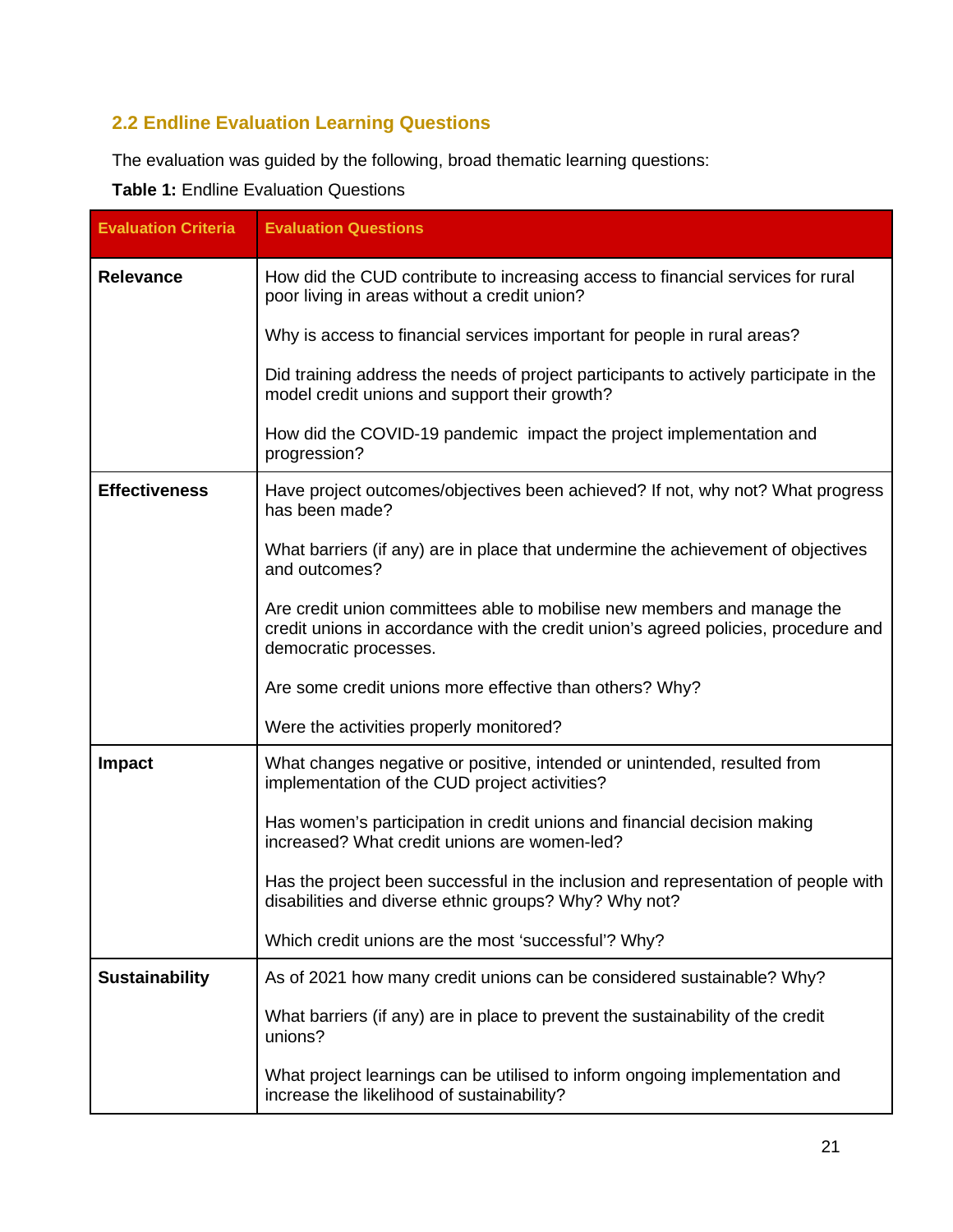### <span id="page-21-0"></span>**2.3 Evaluation Design**

To provide accurate and reliable information for addressing the overall purpose and specific objectives of the evaluation - considering the timeline and contextual difficulties - a mixed methods (qualitative and quantitative) approach was taken. Qualitative data was collected using key informant interviews (KIIs) with CUD general and committee members, semi-structured openended interviews with representatives from selected CUDs and general community members. Quantitative data was collected from in-depth interviews with CUD committee members and review of key project documents.

Four Data collection tools were created in consultation with CUFA staff:

- 1. Qualitative General Credit Union Members Survey
- 2. Quantitative Credit Union Committee Member Survey
- 3. Qualitative Key Informant Interviews
	- a. General Members
	- b. Non-Credit Union Community Members
	- c. Committee Members

These tools were based on the in-depth analysis of project documents. First developed by the Consultant each tool went through 2 -3 iterations to ensure they a) fit the purpose of the evaluation b) reflected the OECD framework c) considered the cross-cutting themes of gender, women's empowerment, disability, age, ethnic and linguistic diversity and social cohesion.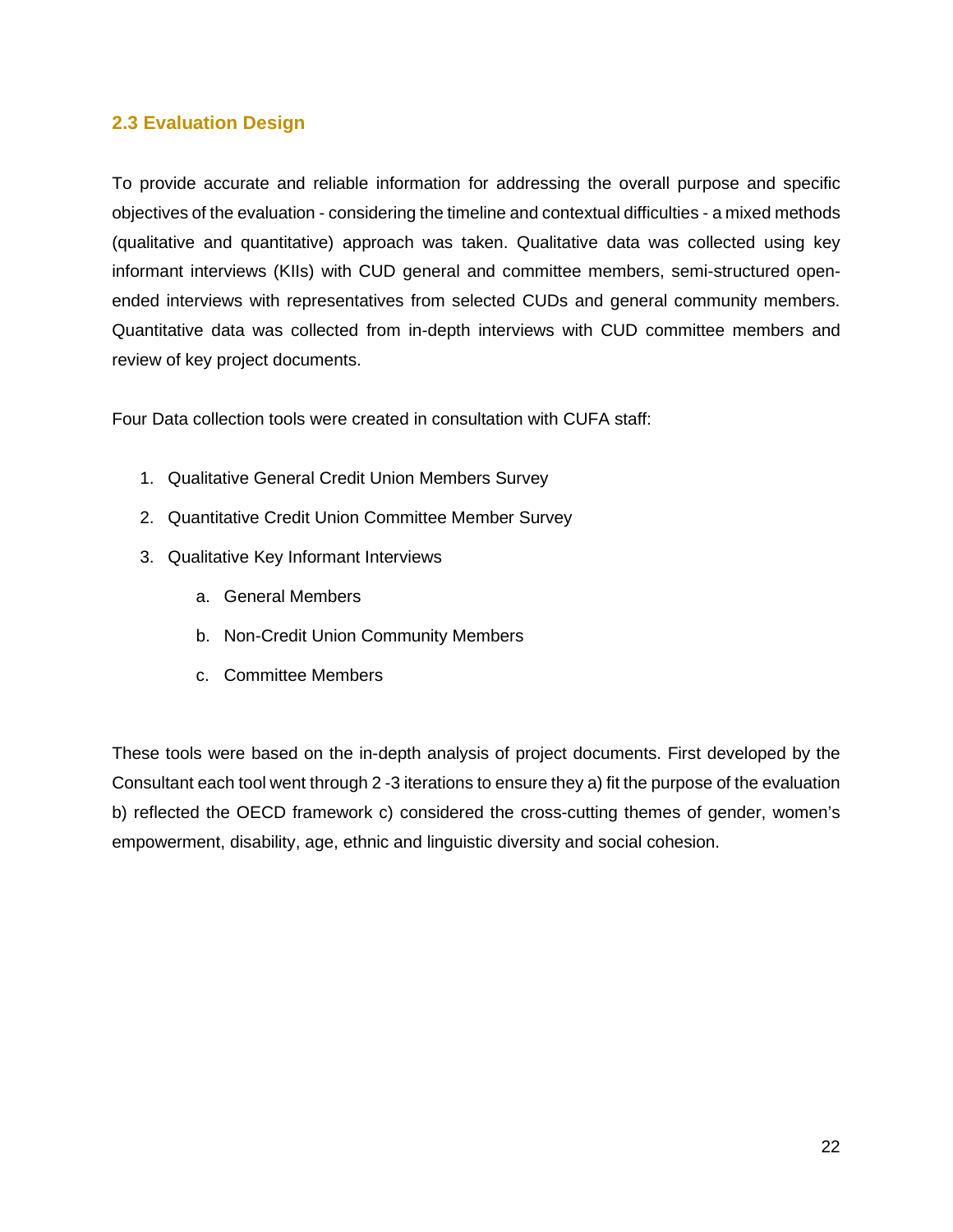



# <span id="page-22-0"></span>**2.4 Qualitative Sample Size and Reasoning**

Given the ongoing COVID-19 crisis, it was decided to limit the data collection to five CUs representing the four target provinces. These CUs were selected by CUFA's Cambodia Country Manager based on member's availability, access to technology and representation of the CUD.

For the quantitative member survey, a minimum sample size of **317** was set. This was calculated based on a population size of 1261 (total members for 2019 in the five representative CUs) 95% confidence level (1.96 standard errors) and 4% margin for error (confidence interval). Herein, a minimum respondent target for each CU was set at 30% (379) of the total members to increase the likelihood of reaching the desired sample size. Reflecting the disparate experience of women and men accessing financial services, a minimum of 40% women was recommended resulting in a minimum target of 152 women. Further, the data collection team (CUFA Cambodia project staff)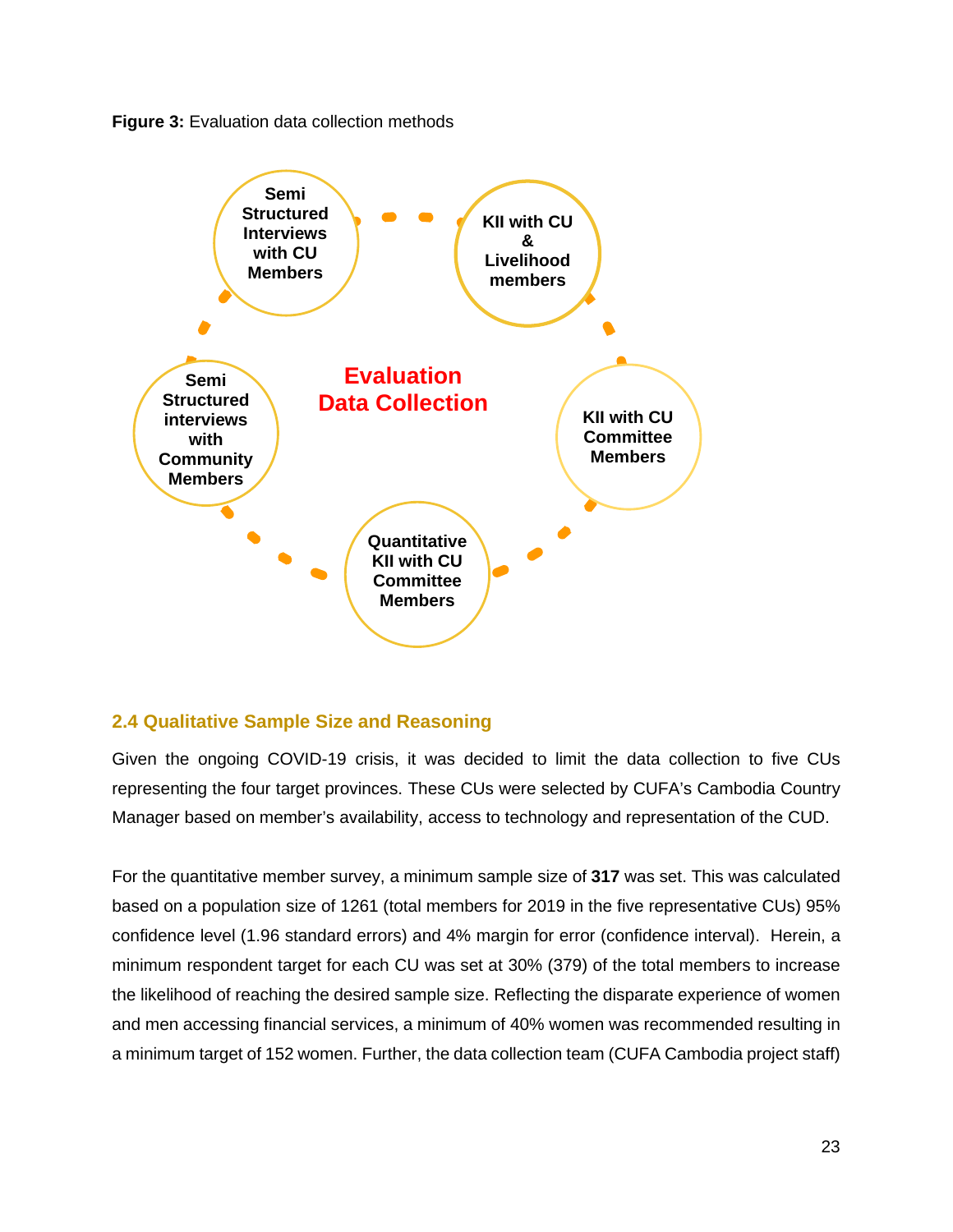were asked to actively target people with disabilities and diverse ethnic and linguistic groups wherever possible.

| <b>Province</b>     | <b>Credit Union</b>                      | <b>Total</b><br><b>Members</b><br>June 19 | No. of<br><b>Respondents</b><br>min 30% | <b>Gender target</b><br>min 40% women<br>respondents |
|---------------------|------------------------------------------|-------------------------------------------|-----------------------------------------|------------------------------------------------------|
| <b>Kampong Cham</b> | TroTrong Sahakum Ktouy 4<br>Rikchamreun  | 250                                       | 75                                      | 30                                                   |
| <b>Kampong Cham</b> | <b>RikChamreun Ktouy 1</b>               | 280                                       | 84                                      | 34                                                   |
| <b>Kampong Cham</b> | Pratong Samaki<br>Rikchamreun            | 260                                       | 78                                      | 31                                                   |
| <b>Thong Khmum</b>  | Samaki Akphiwat Phum<br>Doung Rong Reung | 206                                       | 62                                      | 25                                                   |
| Ratanakiri          | <b>Trom Model Credit Union</b>           | 265                                       | 80                                      | 32                                                   |
|                     | <b>Total</b>                             | 1261                                      | 379                                     | 152                                                  |

**Table 2:** Targets for qualitative data collection

# <span id="page-23-0"></span>**2.5 Cross Cutting Considerations**

**Gender Equality and The Empowerment of Women.** The CUD Project recognised that poverty is more acute among Cambodian women than among men in all socio-economic groups, and both formal and informal social institutions remain patriarchal. Women have fewer resources, decreased access to healthcare, education, financial services and less food security. Disparities between men and women in resources, decision-making power, and well-being, coupled with widespread poverty, stand as significant constraints to sustainable economic and social development.

The international credit union system has a set of Operating Principles, one of which is nondiscrimination on the grounds of gender. This operating principle is incorporated in project activities. CUD design was based on equal opportunity and access for men and women to participate in training and exposure. In 2014, CUFA employed a gender specialist to work with all staff to ensure gender equality in program design, implementation and the provision of technical assistance to credit unions. As outlined in section 1.1 it was thought that CUD was designed with the aim to provide greater access to finance for women and the training would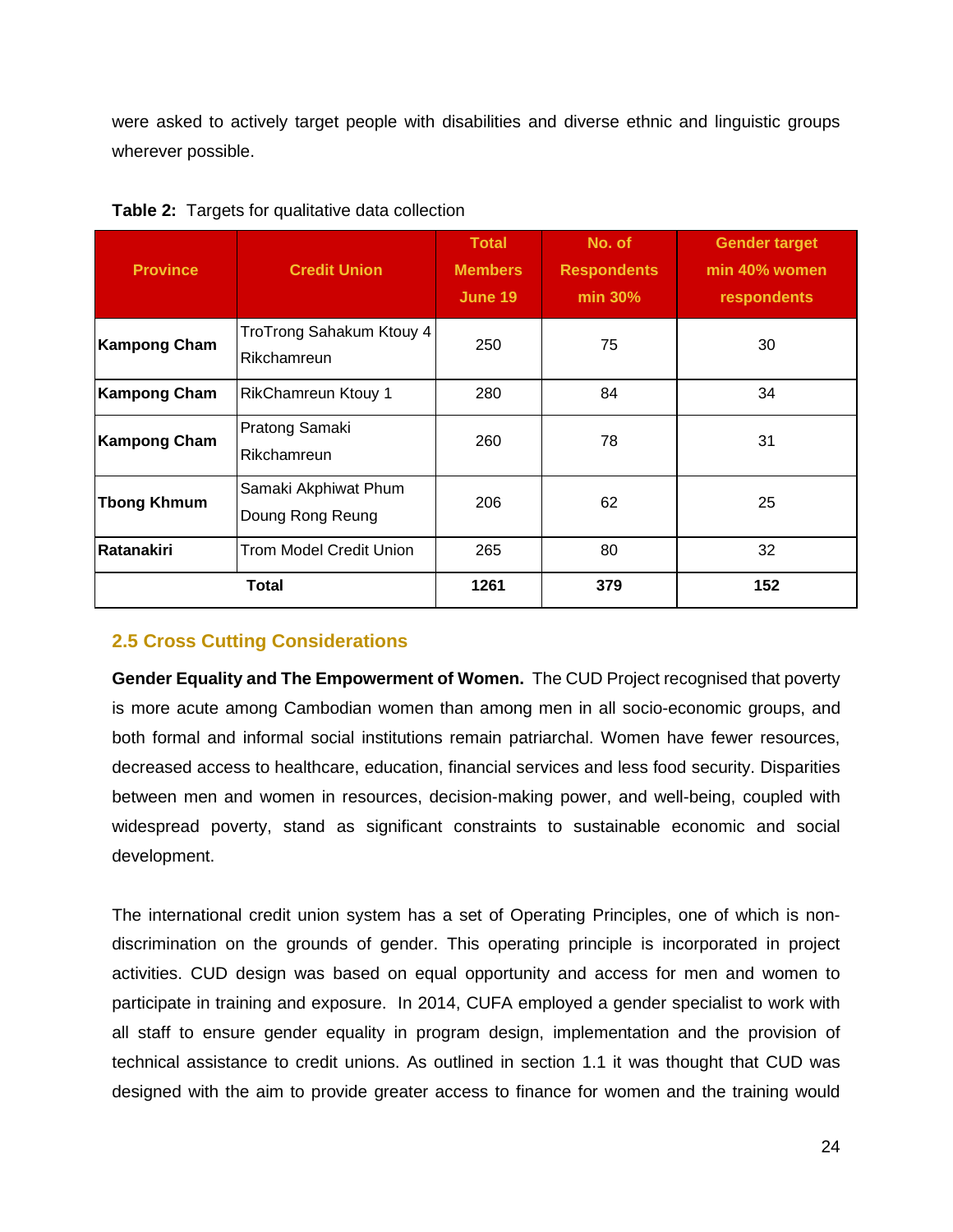facilitate the learning of beneficial skills that would help improve their financial literacy and management capacities, enabling greater access to leadership roles.

**Social Cohesion:** CUD was premised on the concept that CUs are based on a community, organisational, employee or religious affiliation. This common bond was thought to be open to everyone as there is non-discrimination within membership. The common bond was thought to establish a degree of mutual accountability amongst the members that minimises the risk of default on loans encouraging active support and a responsible attitude from the members towards their credit union. CUD aimed to provide a sense of empowerment and community ownership of the development process. This was thought to have contributed to greater levels of trust and community cohesion as people come together to create a joint solution to help improve their living standards. These changes were expected through the members' shared experience of watching their savings grow, being able to lend money to fellow community members to start or expand their micro-enterprises, and seeing the benefits of their credit union in their communities.

**People with Disabilities (PwD)** While no targets were set for the inclusion of PwD, the 2015/16 Project plan lists their inclusion as a cross cutting outcome. CUFA committed to taking proactive steps to ensure that people with disabilities could access the opportunities afforded by membership of credit unions and the wider community benefits of these initiatives. Data was collected in the "number of people living with disabilities in communities that CUFA is engaging with through the CUD Project". Further, CUFA employed a specialist to work with all staff members to develop their awareness of the special needs and particular vulnerabilities of people living with disabilities; and to design appropriate inclusion strategies including the development of appropriate flexible training modules.[10](#page-24-0)

**Youth Mobilisation** The CUD project viewed the participation of youth in the project as critical, both as ordinary CU and committee members. It was thought that encouraging the participation of youth in the financial sector, in particular in CUs, will assist in building the on-going financial sustainability of communities across Cambodia.

**Inclusion of diverse ethnic and linguistic groups:** During the CUD scoping exercise, CUFA specifically targeted indigenous areas and ethnic minority areas to be included as sites of

<span id="page-24-0"></span> $10$  Note these modules were not reviewed as part of this evaluation.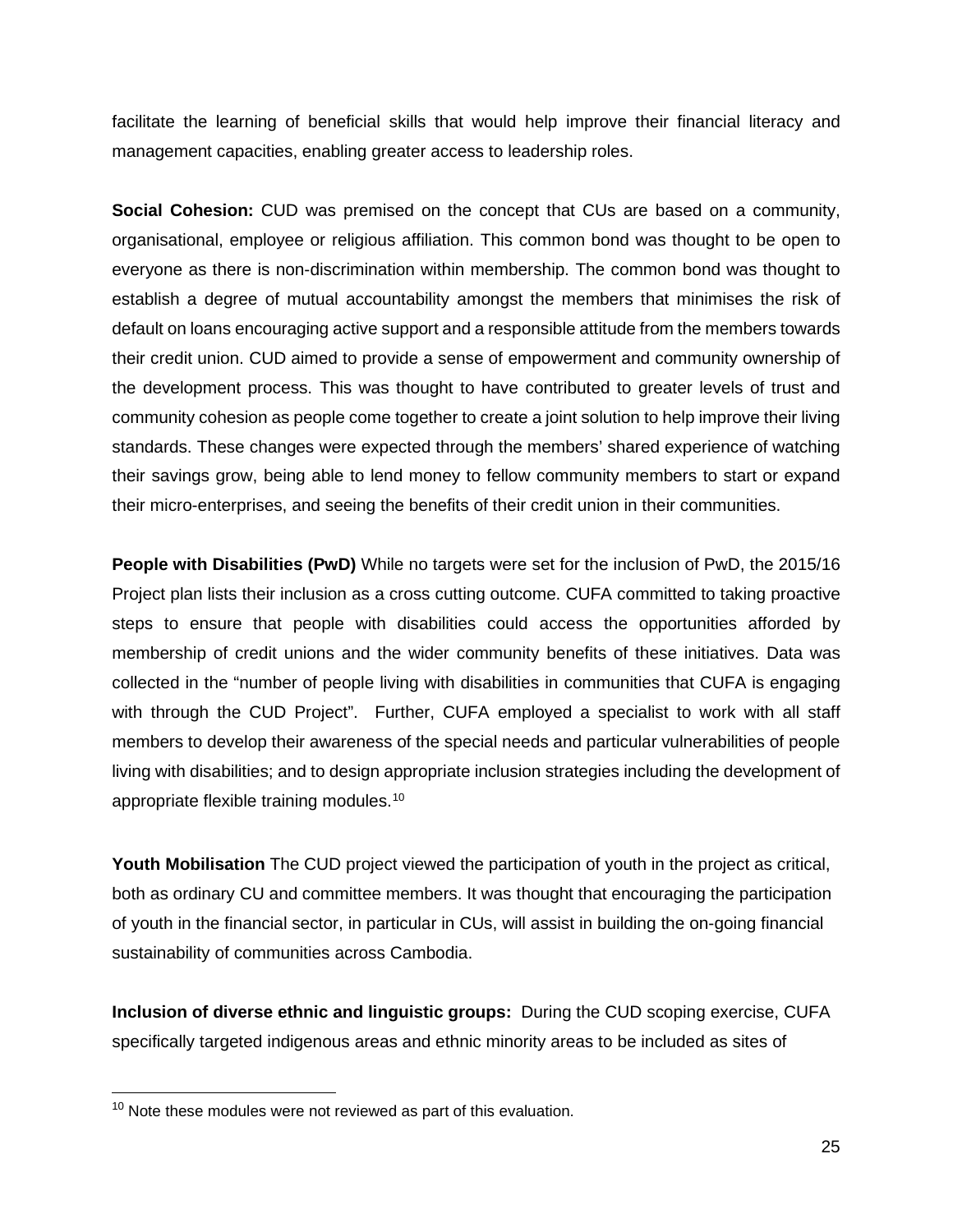implementation. CUFA actively targeted the inclusion of diverse ethnic and linguistic groups throughout the project.

## <span id="page-25-0"></span>**2.6 Data Collection**

Data was collected between 6 and 23 July 2021. Due to COVID-19 data was collected in strict compliance with COVID-19 mitigation strategies, including but not limited to the wearing of masks, social distancing and personal hygiene practices. Qualitative survey was delivered to CU Members, KIIs and semi-structured interviews undertaken with CU Members, CU Committee Members and other Community Members (Non-CU). A further in-depth interview covering quantitative data relating to each CU was conducted with CU Committee Members.

## <span id="page-25-1"></span>**2.7 Data Quality Control Procedures**

It is recognised that tailored quality control and standard operating procedures are of prime importance for accurate, reliable and valid results. A systematic quality assurance procedure was determined acceptable to minimise errors in data collection, analysis and reporting.

- *Initial Translation*: The data collection tools were designed in English by the Consultant with the input of the CUFA Cambodia team and Programs Manager. Despite the high level of English proficiency among Cambodia CUFA staff it was deemed necessary to translate the qualitative survey and KIIs to Khmer to support data coherence across enumerators and collection sites. The Qualitative survey was not translated due to time constraints.
- *Enumerator Training:* The CUFA team undertook an online session with the Evaluation Consultant to ensure all questions were well understood and sensitive questions were asked in a respectful manner including training on the use of Washington Short Set Questions enabling self-reporting for people who identified as having a disability.
- *Collection*: Quantitative surveys were collected using SurveyCTO CAPI software ensuring on-going data verification during collection including, CUFA Cambodia Program Manager was responsible for final transcription of all data. Qualitative surveys were collected and responses transcribed by CUFA Cambodia staff members.
- *Data cleaning*: Was undertaken by an external CUFA contractor to ensure impartiality and checked by both the Evaluation Consultant (qualitative) and CUFA staff (quantitative).
- *Final Translation*: from Khmer to English were checked by at least 2 CUFA staff to ensure consistency.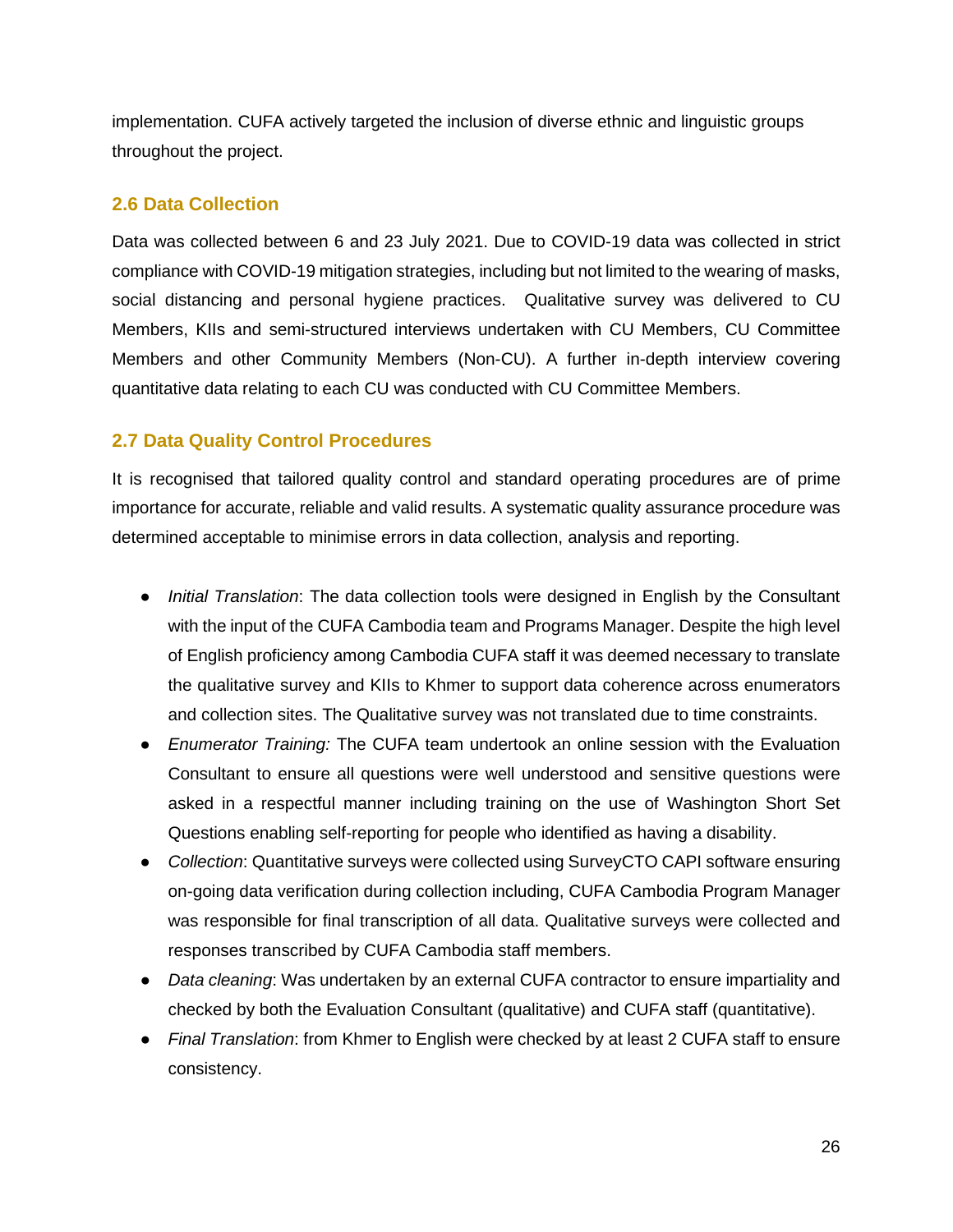#### <span id="page-26-0"></span>**2.8 Data Analysis**

Data analysed for both qualitative and quantitative differed as follows:

#### **Qualitative Analysis:**

*Thematic Analysis:* Under this type of analysis the information was sorted and analysed around key themes/groupings of information. Themes corresponded to the Learning Questions, outcomes/ objectives of the project and cross-cutting themes outlined above.

*Outcome harvesting:* Analysis evidence of change (the 'outcomes') were collected and then worked backwards to assess whether the CUD activities had contributed to the change.

*Case Studies*: Specific project impacts and outcomes were observed in some CUs and as much data as possible was collated from them at the change level they had produced in the community. Evidence for conclusions was built via triangulation analysis.

#### **Qualitative Analysis:**

*Data Processing:* Once the data collection was completed from the field and project documents, all the collected data was processed in two primary stages a) Data Cleaning and b) Data Coding.

*Data Tabulation:* Once processed, all quantitative data was tabulated, and quantitative data coded to facilitate analysis. Here data was categorised into three different types of tabulation a) mono-variant tabulation b) bi-variant tabulation and c) multi-variant tabulation. At a minimum all data was disaggregated by i) gender ii) credit union iii) disability.

*Data Distribution:* When all the data was tabulated in mono-variant, bi-variant, and multi-variant tables, the data was distributed or presented in three different ways including (a) Frequency Distribution (b) Percentage Distribution and (c) Both (frequency distribution as well as percentage distribution). The data was analysed using Excel, and findings were presented in tables and charts accordingly.

#### <span id="page-26-1"></span>**2.9 Ethical Considerations**

Ethical considerations were a primary concern and the evaluation adhered strictly to the principle of first Do No Harm. In general, the following ethical considerations were considered.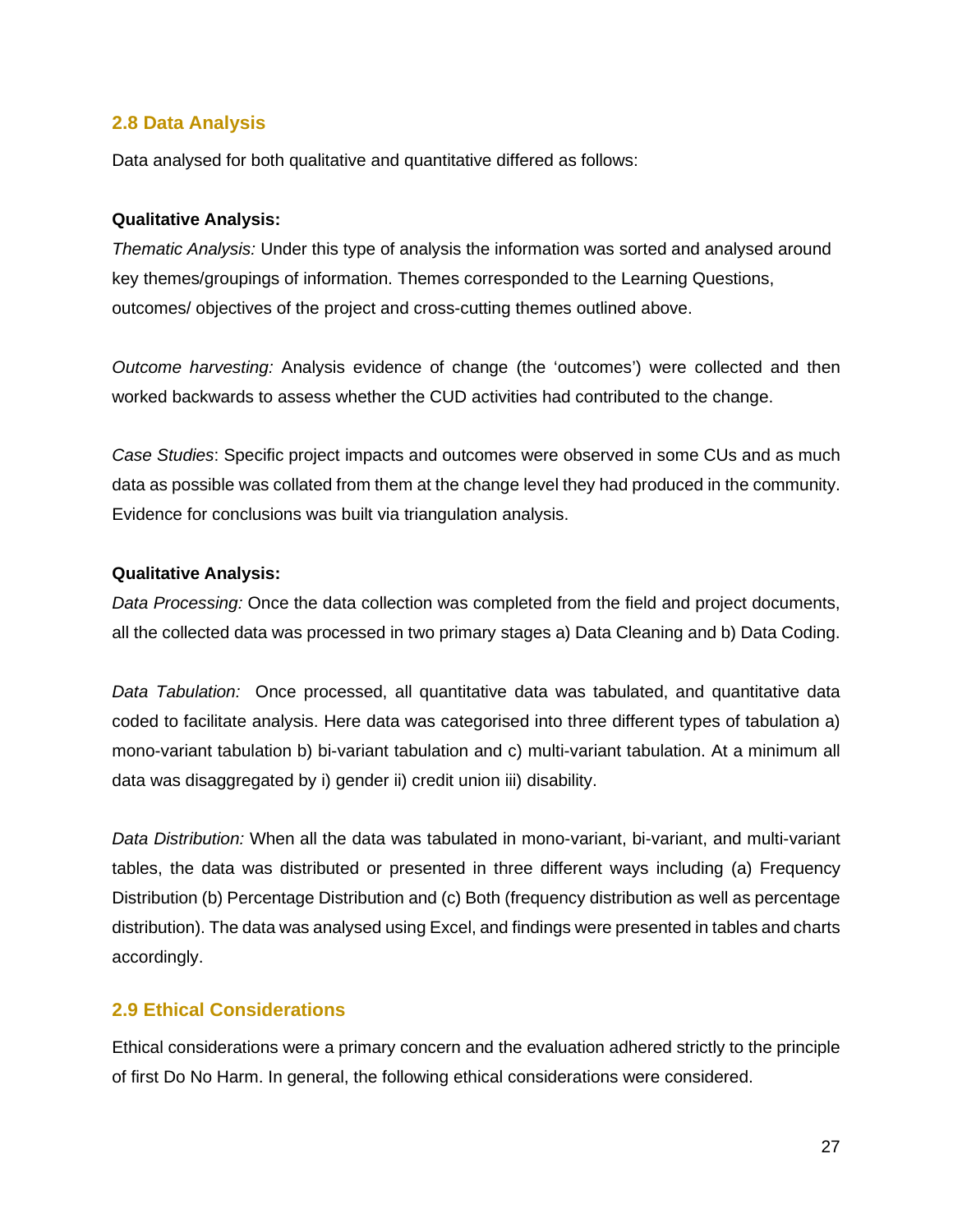- a) Sensitivity Refresher for CUFA enumerators: CUFA staff undertook an online session on sensitivity in data collection, to ensure all questions were delivered in a respectful way.
- b) Informed Consent: All respondents were fully informed of the purpose and process of the data collection, and consent was sought and recorded.
- c) Ensuring confidentiality of data provided to survey and KIIS respondents.
- d) Nothing was promised to the data providers (respondents) for the data they provided.

### <span id="page-27-0"></span>**2.10 Limitations & Key Challenges Faced**

**Table 3:** Limitation and Key Challenges for Evaluation

| <b>Key Challenge / Limitation</b> | <b>Details</b>                            | <b>Mitigation</b>                     |
|-----------------------------------|-------------------------------------------|---------------------------------------|
| <b>Ongoing community</b>          | At the time of the evaluation Cambodia    | Both qualitative and quantitative     |
| transmission of COVID-19          | was experiencing increasing COVID-        | data collection was undertaken in     |
|                                   | 19 community transmission.                | strict compliance with COVID-19       |
|                                   | Vaccination rates were low outside of     | mitigation strategies (mask           |
|                                   | the capital of Phnom Penh, Provincial     | wearing, social distancing, personal  |
|                                   | borders were closing to stem              | hygiene practices etc.). CUFA team    |
|                                   | transmission and communities were         | coordinated with commune leaders      |
|                                   | wary of people from outside their         | to ensure that their presence in      |
|                                   | community.                                | target communities did not cause      |
|                                   |                                           | undue concern and stress.             |
|                                   |                                           |                                       |
| Gaps in MEL system and            | i) The lack of a comprehensive MEL        | i) CUFA staff worked to pull project  |
| <b>Project Data</b>               | system to collate and track all project   | targets, indicators and outcomes      |
|                                   | targets, indicators, outcome and          | into one cohesive document. This      |
|                                   | outputs throughout the project            | was based on donor reporting and      |
|                                   | undermined the overall coherency of       | previous evaluation reports. While    |
|                                   | the project.                              | extensive gaps remained, it gave      |
|                                   |                                           | good insight into the project.        |
|                                   |                                           |                                       |
|                                   |                                           | ii) Following initial analysis of     |
|                                   | ii) There were extensive gaps in project  | project data, the Consultant worked   |
|                                   | quantitative data. This primarily related | with CUFA staff to fill any data gaps |
|                                   | to the data collected at the credit union | possible. CUFA staff tabulated        |
|                                   | level and tabulated community officers.   | data, pulling from all available      |
|                                   |                                           |                                       |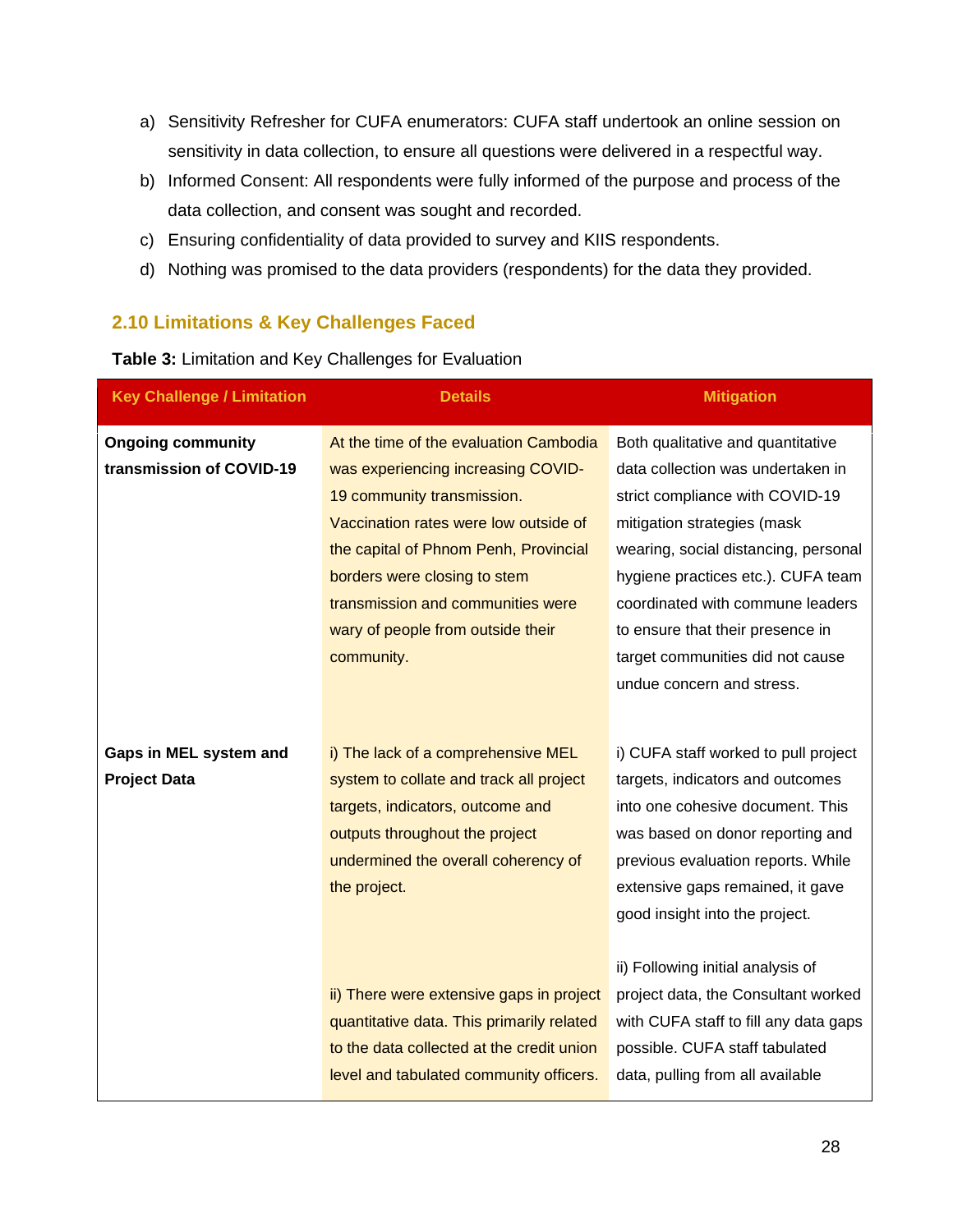|                              | As such longitudinal analysis of           | sources. However large gaps            |
|------------------------------|--------------------------------------------|----------------------------------------|
|                              | indicators, outcomes and impact was        | remained, as such a limited number     |
|                              | difficult, and at times impossible.        | of tailored indicators were used to    |
|                              |                                            | analyze the longitudinal impact of     |
|                              |                                            | the project.                           |
|                              |                                            |                                        |
|                              |                                            | iii) Outcome harvesting was            |
|                              | iii) Lack of qualitative data (pre,        | utilised. Endline data relating to the |
|                              | posttests, skills uptake etc.) relating to | efficacy of training were asked and    |
|                              | training undermined the ability to         | impacts such as understanding of       |
|                              | assess the impact of the training          | book-keeping, interest loans, then     |
|                              | sessions and workshops. E.g. skills        | worked backwards & contrasted          |
|                              | uptake, confidence levels etc.             | with training frequency, type etc. to  |
|                              |                                            | assess if the training contributed to  |
|                              |                                            | the impact.                            |
|                              |                                            |                                        |
|                              |                                            |                                        |
| Difficulty in verifying data | Due to the ongoing stress of COVID-19      | Data was not verified with             |
| with project participants    | on project participants it was deemed      | participants. It is recommended that   |
|                              | inappropriate to contact them again to     | key findings and recommendations       |
|                              | verify results.                            | from this report be shared with the    |
|                              |                                            | five credit unions who participated    |
|                              |                                            | in the primary data collection.        |

# <span id="page-28-0"></span>**3. Analysis and Results**

# <span id="page-28-1"></span>**3.1 Survey Respondents**

There were 390 respondents to the CU member survey (including committee members). This was found to constitute 38% of the CUs selected, thus satisfying the minimum sample size to draw representative conclusions about the CUD project. The respondents represented the five targeted credit unions in the four CUD project Provinces. Of the 390 respondents, 4% were Credit Union Committee members (these were counted in the overall respondents and disaggregated when poignant).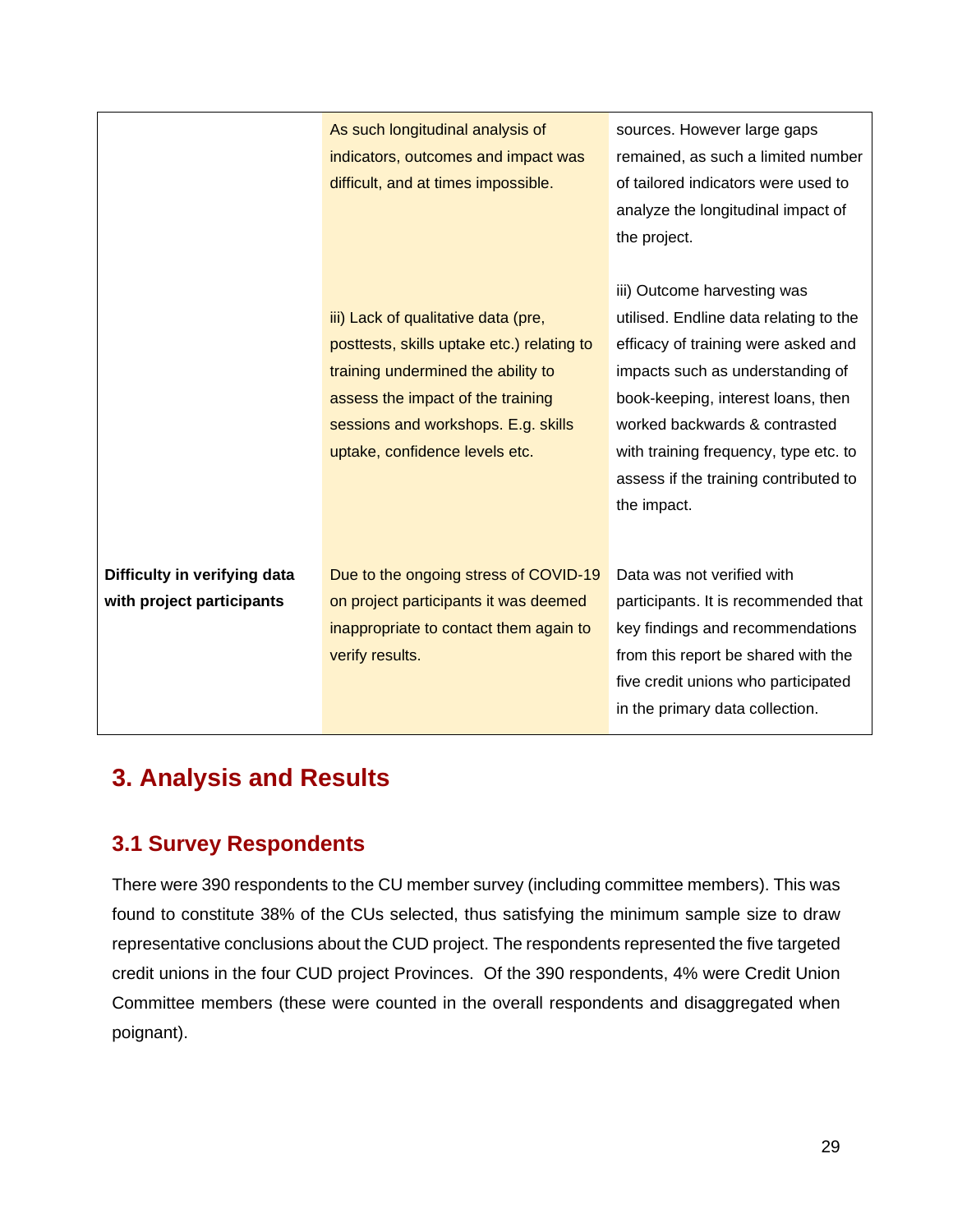#### <span id="page-29-0"></span>**3.1.1 Gender**





The gender target for respondents was met with 56% of respondents identifying as women and 44% identifying as men, one respondent preferred not to disclose their gender identity. All five credit unions were represented by a minimum of 51% women (Trom) to a maximum of 63% women (TroTrong).

#### <span id="page-29-1"></span>**3.1.2 Disability**

20 people self-identified as living with a disability, seven women and 13 men. This constituted 5% of total respondents. The Washington Short Set Questions were used to assess the severity of impairment. Of the 20 people who identified as living with a disability, 10 had a severe impairment (understood as answering 'a lot of difficulty' and 'cannot do at all'). Six

had a lot of difficulty seeing, one could not see at all, and three had a lot of difficulty hearing. As the rate of disability in Cambodia is estimated to be between 2 and 9.5%, the 5% response rate was taken as somewhat representative of the experiences of PwD.<sup>[11](#page-29-2)</sup> As will be discussed in section 3.3.3 of this report, this number was significantly higher than data collected by the CUs themselves. This was found to result from the lack of self-identification of impairment and/or the use of the Washington Short Set.

<span id="page-29-2"></span><sup>&</sup>lt;sup>11</sup>The Borgen Project: Disability and Poverty in Cambodia [https://borgenproject.org/disability-and](https://borgenproject.org/disability-and-poverty-in-cambodia/)[poverty-in-cambodia/](https://borgenproject.org/disability-and-poverty-in-cambodia/)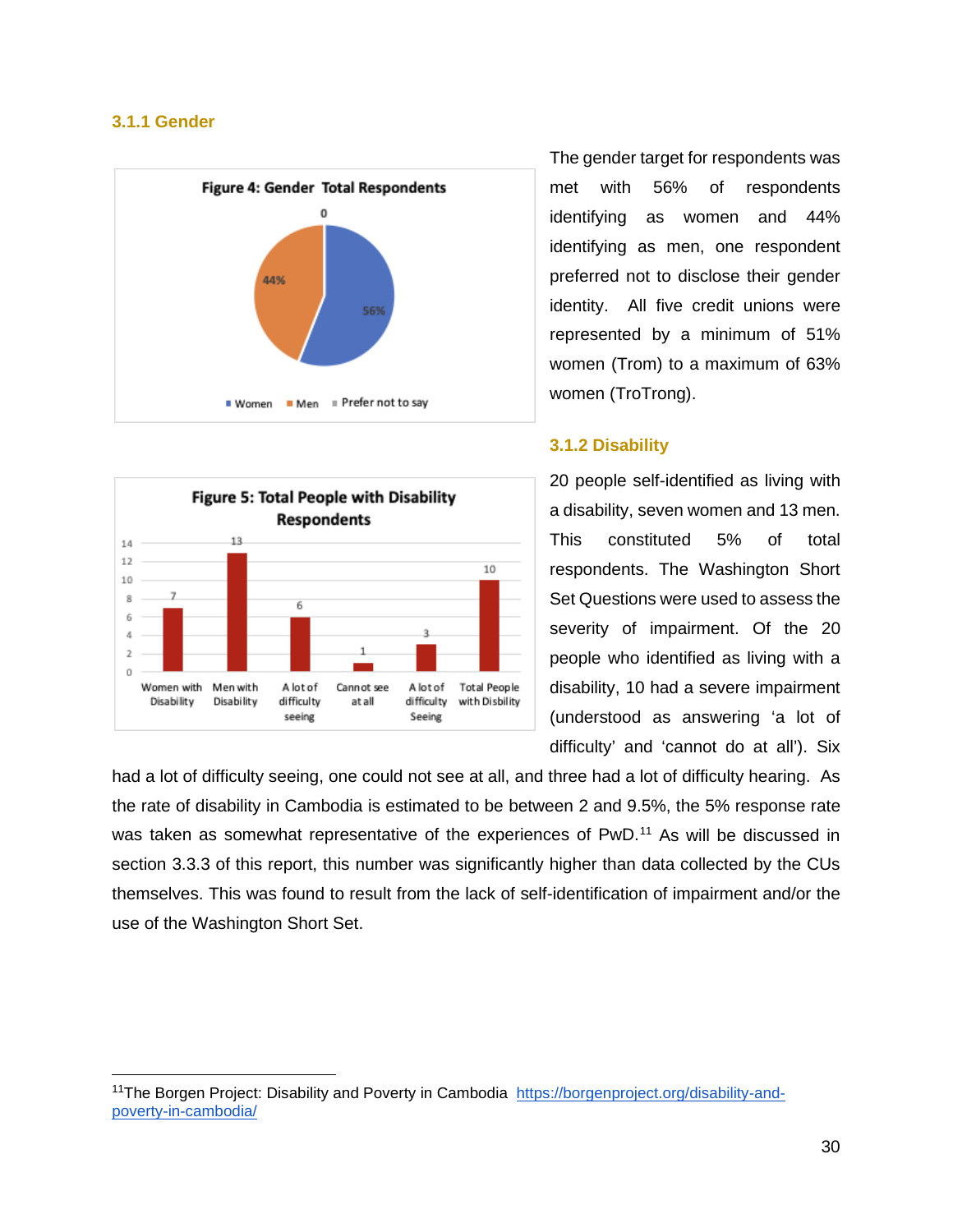#### <span id="page-30-0"></span>**3.1.3 Education**





not completed and one had not completed secondary school.

As expected, the overall education level of respondents was low: 28% of total respondents had never attended school, 26% had not completed primary school, while 22% had completed it and 14% had attended secondary school but not completed it. Only 1% had completed university. Women had a lower education level than men - 35% of women had never attended school vs 19% of men and 17% of women had completed primary school vs 27% of men. CU Committee members were found to have a similar level of education. Of the 15 represented, four had completed primary school, three secondary school; one had completed university, six had attended primary school but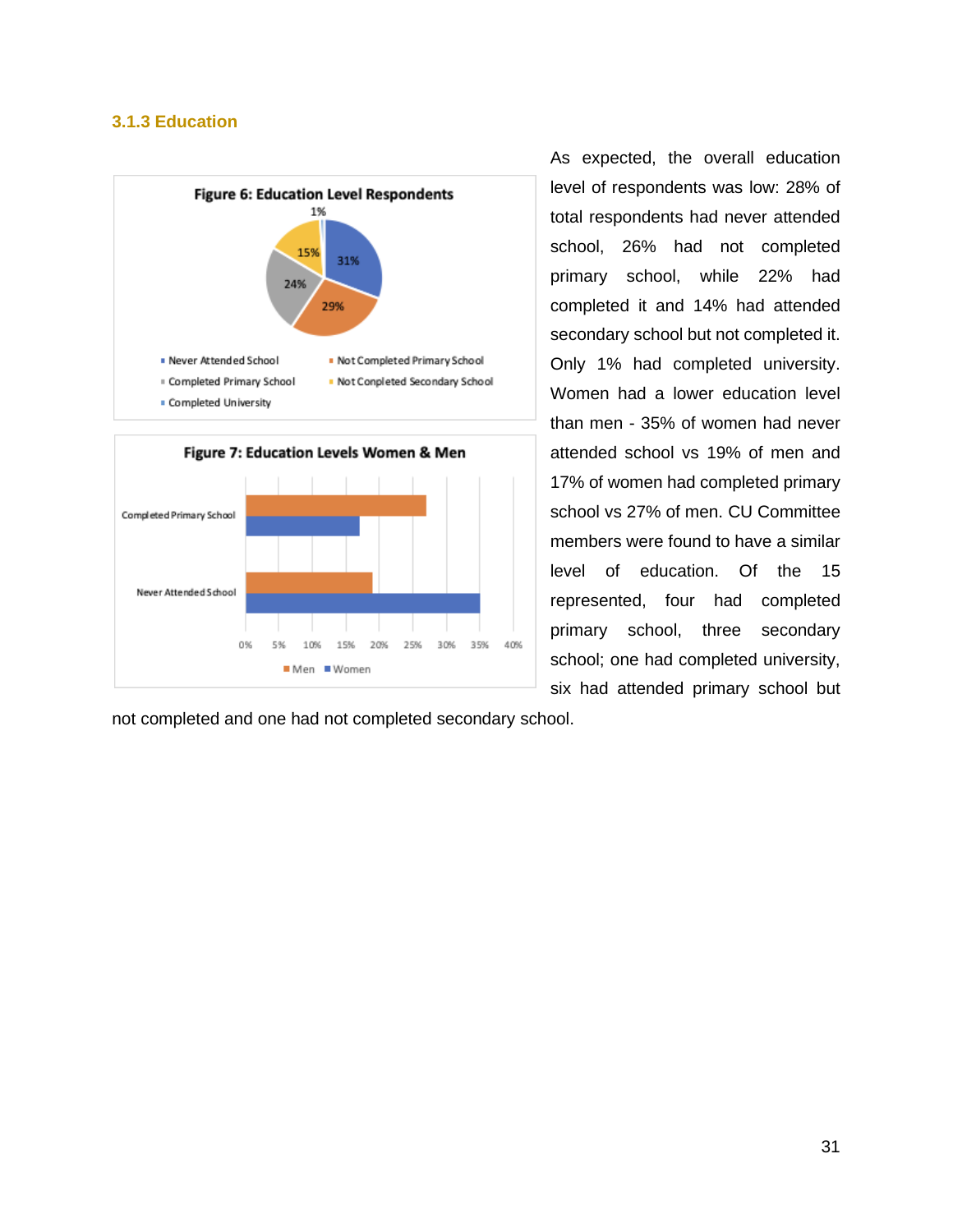# <span id="page-31-0"></span>**3.2 Relevance**

The CUs were highly successful in contributing to access to financial services for the rural poor living in areas without previous access. The creation of 21 credit unions enabled 2780 people to access financial services (2019 endline data). 248 people partook in livelihood activities (2019 endline), and at least 21,233 attended workshops (combined 2017 & 2020 reports). The project was *highly* relevant to the needs and priorities of its participants. Women were equally represented throughout the project, as were indigenous and culturally/linguistic minorities where targeted. As will be discussed below, people with disabilities and youth were largely not.

#### <span id="page-31-1"></span>**3.2.1 Original project design and adaptation**

Project documents saw a constant adaptation to remain *relevant to* the needs of participants. In 2017/18 in recognition of the potential stagnation of CU member mobilisation, and the flow on effect this would have on savings generation. The project was adapted to re-focus on Producer/Agricultural Groups, and sustaining rather than growing membership growth. A wider and more specific range of training was provided to communities to develop both CU activities and livelihood opportunities.

The endline survey highlighted that the primary motivation for joining the CU was to increase savings (31% total respondents) closely followed by getting a loan (26%). These were found to correlate with the key individual impacts of the CUs: the same survey highlighted the key outcomes for individuals: 63% were able to increase their family's savings and 53% had been able to expand their business because of a loan. Similarly, 13% of respondents joined because they wanted to have more control over their finances and 21% responded that the project had increased their ability to budget for their family and were less stressed about money, while 43% said they had gained the skills and knowledge to plan and save for an emergency.

"… *(The CU) increased the habit of saving while before I never did. Can support each other which CU members can borrow with low interest. Saving money with CU can increase income via internet sharing at the end of the year. Can use the money for emergency case like when sick*" - Trom CU General Member

"*Yes, it is important that we can save money regularly, if we save at home then we will withdraw to buy a meal so there is no remaining*…" Samaki CU Committee Member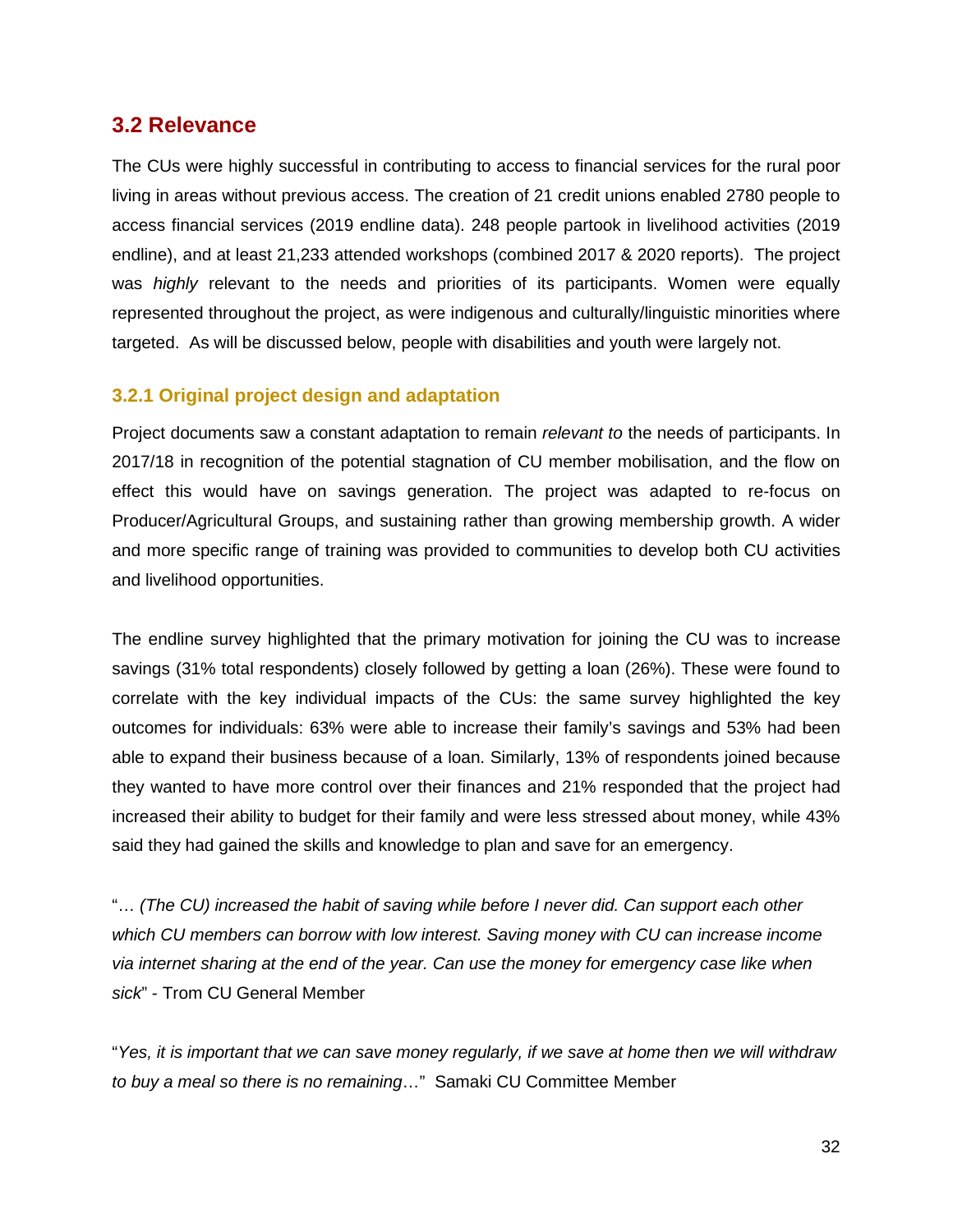| <b>Motivation</b>               | % total | <b>Impact</b>                                                        | % total |
|---------------------------------|---------|----------------------------------------------------------------------|---------|
| I wanted to increase my savings | 31%     | Increased family's income level                                      | 63%     |
|                                 |         | Less stressed about money                                            | 21%     |
|                                 |         | Able to support children's<br>education                              | 27%     |
| Wanted to get a loan from CU    | 26%     | Expand business (because of a<br>loan)                               | 53%     |
| Wanted to have more control     | 13%     | Have the skills and knowledge<br>to plan and save for<br>emergencies | 43%     |
| over finances                   |         | Understand how to budget my<br>money for my family                   | 21%     |
| I wanted to help my community   | 14%     | Feel more connected to my<br>community                               | 13%     |

However, as will be further discussed in section 3.5 of this report, the increased presence of MFIs in the CU target communities undermined the project relevance in those areas. This is evidenced by the decrease from 21 self-sufficient CUs in 2017 to 11 in 2019. The threat of MFIs to the relevance of the Model CUs was also highlighted during the evaluation.

"... *before there was no access to financial services that's why we formed a CU, to help each other … but in the last few years the number of MFI and Banks has arrived and opened … around 3km … so people have more choice… they have bigger loans"* - Trom CU Committee Member, Ratanakiri

"... *if people want to go to the MFI, we can't stop them*" - Samaki CU, Committee Member.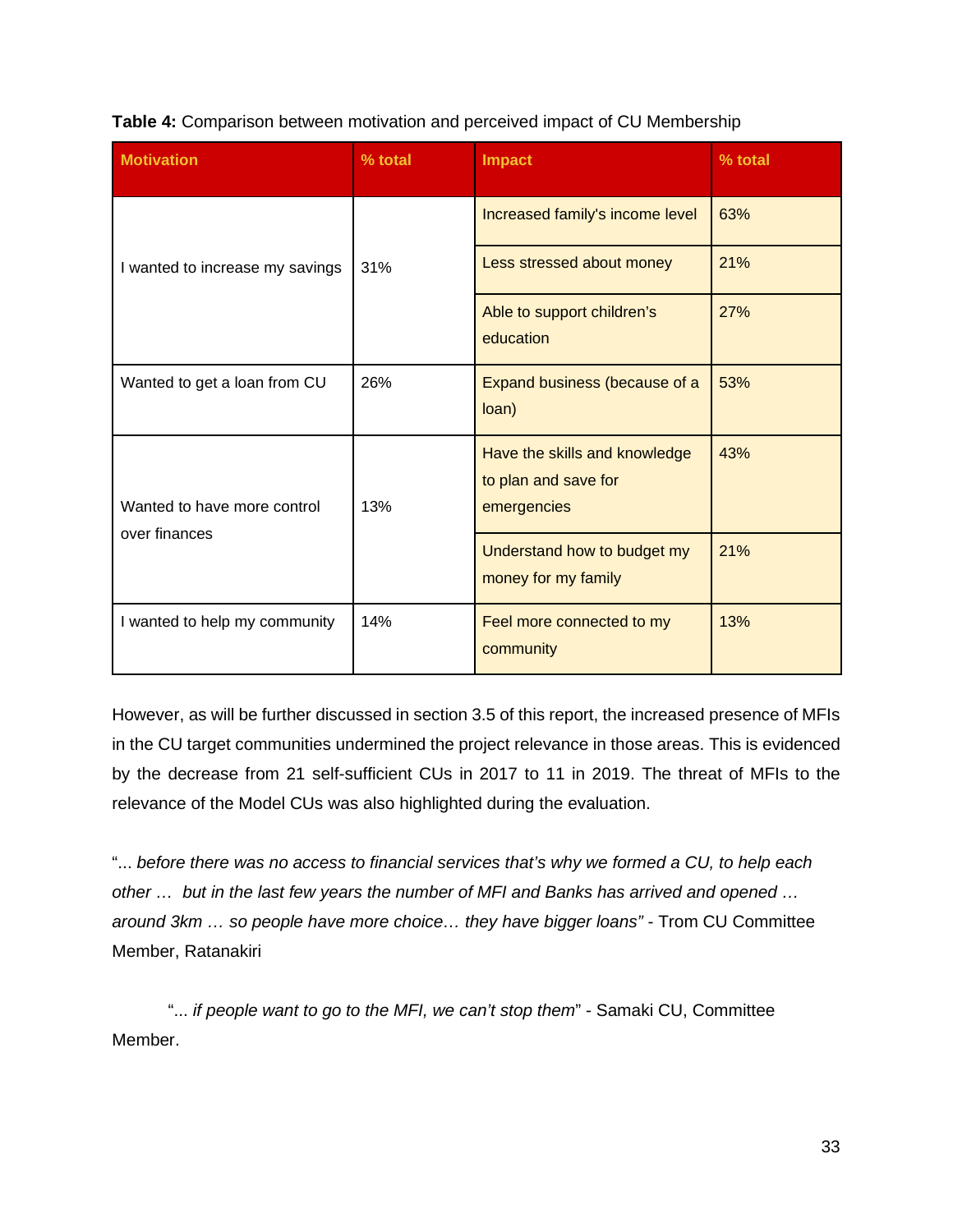#### <span id="page-33-0"></span>**3.2.2 Training Relevance**

The delivery of training was a core component of the CUD project and overall the training was found to be *relevant* to the aims of the project and the needs of the participants. Technical and capacity building training was seen as key activity to the establishment of operational, governance and institutional structures and practices for the model CUs. The concept being that this will ensure CUs are socially inclusive and that community trust is built as a foundational principle of which all other aspects of the CU are built on.

**Adaptation of training to suit identified needs:** As noted above training was added to reflect the needs of participants, in 2017/18 training was provided on developing trust among groups, conducting market research, building leadership skills, and the provision of technical assistance in product development. CU coaching provided book-keeping, loan product development and developing services for CU members. These trainings were developed in consultation with CUs and community members. The project training topics were found to be highly relevant to the design of the project, to have correlated well with each of the 12 implementation phases of the cascade model, and the addition of tailored training were found to be relevant to the needs of CU and Producer/Agricultural Group members.

**Training Delivery:** Was found to be relevant to the vast majority of respondents. There was a very high interest in training 97% of respondents attended at least one training delivered by CUFA, 75% attended more than three training sessions. Of the 3% that didn't attend, 100% could not attend because they were held at a time they couldn't, 70% were at work and 30% were minding children. 80% specifically noted that they needed to go to 'the farm to work' implying that it was some distance away. Training delivery was found to suit the vast majority of learning needs of CU respondents, 76% responded that CUFA trainers were knowledgeable and easy to understand. 5% responded that the lessons were too fast to understand, 6% that the trainer did not take time to explain concepts and 8% thought there was not enough time to ask questions and clarify concepts. 80% of the people who critiqued the training had not completed primary school, 20% had not attended school.

**Learning Impact:** The evaluation focused on the training delivered between July 2016 and June 2019. This was based on the review of key project documents. Of the survey respondents 3% did not attend training, 92% attended financial literacy training, 78% cooperative training and 77% attended another training delivered by CUFA, other training sessions included: book-keeping,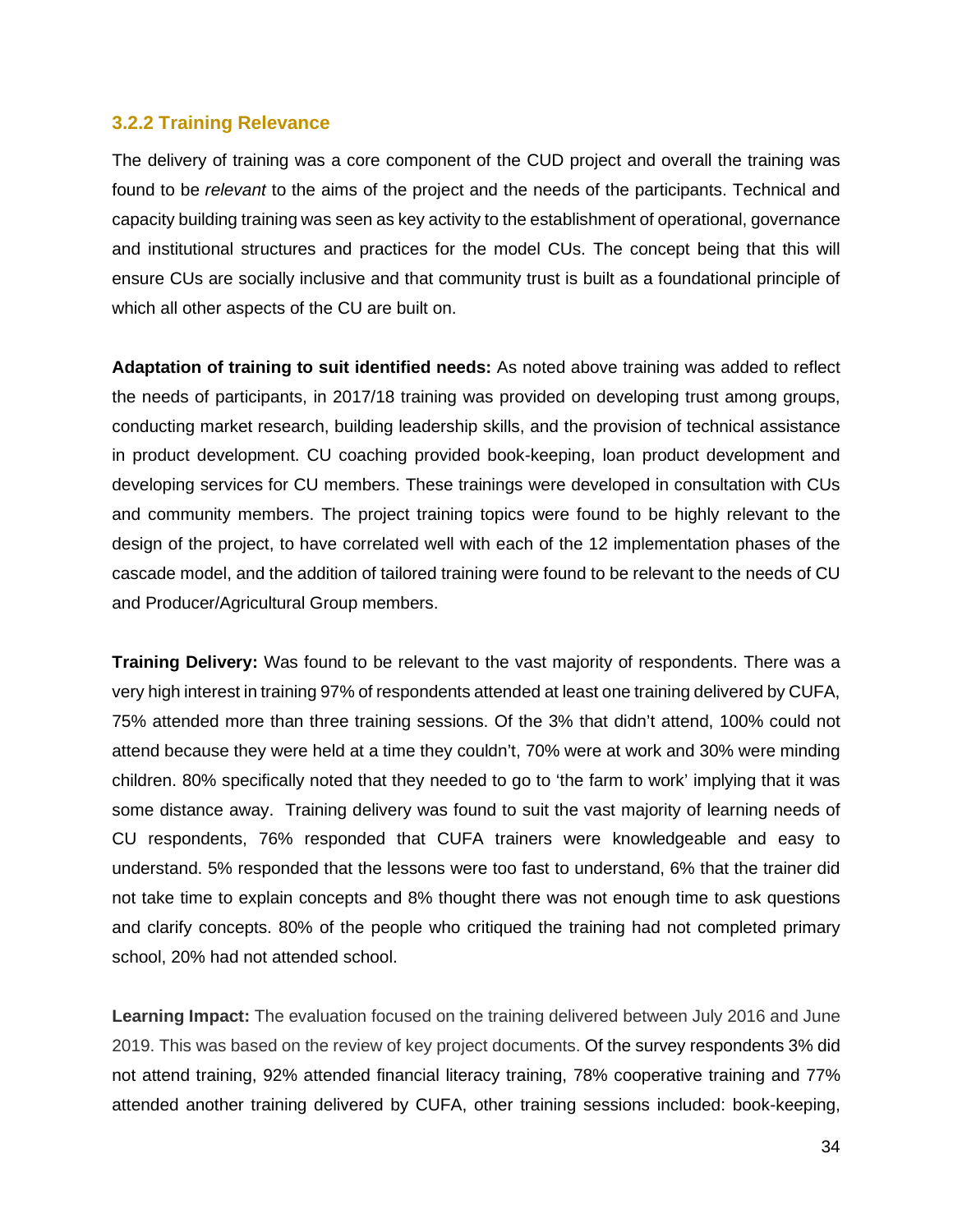member mobilisation, membership services, loan product development, confidence building and women's leadership. The lack of pre and post testing of training and workshops is a major limitation of the project and makes it difficult to assess the effectiveness of training in increasing skills, knowledge and confidence. However qualitative feedback from project reports and the final evaluation data collection provided some insight. As such this is not an exhaustive examination of all training delivered during the CUD project, rather it is intended to deliver insight. Given that financial literacy training was integrated throughout the project, and financial literacy is a necessary precursor to involvement with the CUs. Respondents were asked to rate the training's effectiveness on a scale: 2- Not Effective at all, 2- Not effective 3- Somewhat Effective 4- Effective and 5 Highly Effective - in increasing their understanding of key financial literacy concepts. The combined average of these responses was then taken to gain an understanding of the training relevance for this vital CU component. The training was found to be somewhat effective effective. Importantly, the most effective training was found to be overall understanding of savings and loans and planned spending.

| <b>Training Outcome</b>                                  | <b>Not effective</b> | <b>Somewhat Effective</b> | <b>Effective</b> | <b>Highly Effective</b> |
|----------------------------------------------------------|----------------------|---------------------------|------------------|-------------------------|
| Creating and following a budget                          | 21%                  | 32%                       | 44%              | 3%                      |
| Tracking income and expenses                             | 15%                  | 38%                       | 43%              | 4%                      |
| Comparing Needs and Wants,<br>and s planning accordingly | 1%                   | 24%                       | 58%              | 17%                     |
| Understanding and setting short<br>term goals            | 1%                   | 18%                       | 62%              | 19%                     |
| Overall understanding of savings<br>and loans            | 2%                   | 27%                       | 66%              | 5%                      |
| Understanding of how to apply<br>for loans               | 24%                  | 48%                       | 25%              | 3%                      |
| Average                                                  | 11%                  | 31%                       | 50%              | 8.5%                    |

|  | <b>Table 5</b> Training relevance in increasing basic financial literacy concepts |  |  |
|--|-----------------------------------------------------------------------------------|--|--|
|  |                                                                                   |  |  |
|  |                                                                                   |  |  |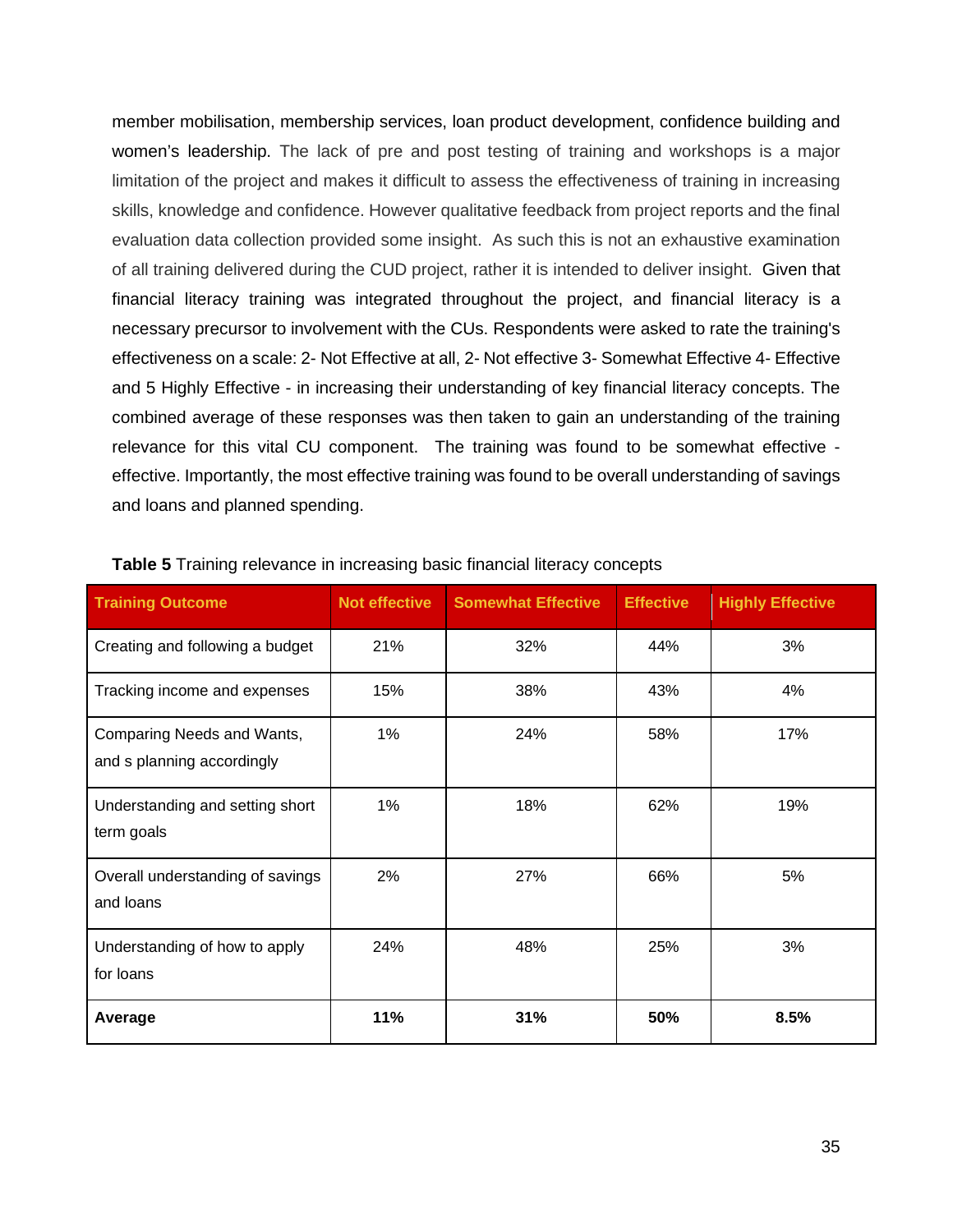Goal setting is seen to be a major part of financial literacy, and according to CUFA staff were incorporated into training (training curriculum was not reviewed for this evaluation). This was found to be one of the most effective lessons learned by participants - 81% thought training was effective to extremely effective in increasing understanding of goal setting. When asked to give examples, respondents clearly understood the concept of goal setting - yet, only 33% gave concrete examples of short- and long-term goals. The most common goals put forward were to build/buy a new house (25%) agricultural equipment and/or fertiliser (20%).

**Building Trust:** Building trust in the CU itself, its committee and among CU members was a major theme throughout the CUD project. Training delivered was found to be instrumental in building this trust. 76% responded that training increased their trust in the CU committee. KIIs highlighted that training delivered to CU Committee Members was extremely important in ensuring they trusted the functioning of the CU "*the committee understands what to do, they attended the training with CUFA".*

**Short Term Impact:** While the training was well received, all five CUs stressed that the CUFA training was "too long ago" and people were starting to forget. KIIs highlighted that this has resulted in an increased reliance on CU committee members.

*"(training) It is already good so don't need to change even now we don't remember much but we just know interest rate for saving is 1.5% and members want to borrow it is 2.5%"* 

*"Training was good but we didn't remember much as it is long time ago"* 

#### <span id="page-35-0"></span>**3.2.3 Feedback from Credit Union Members**

Feedback from CU Members asserted that the CU remained relevant to their needs. 100% of KIIs maintained that the CU was important. 76% specified that it has increased their community's understanding of saving, especially for emergencies.

**Committee Members:** 80% of respondents were worried about the age of their CU Committee and the lack of people willing to replace them. While KIIs with CU Committee members highlighted that they were worried about the long-term viability of the CU committee as they were not paid for their time (this will be discussed further in section 3.5.2).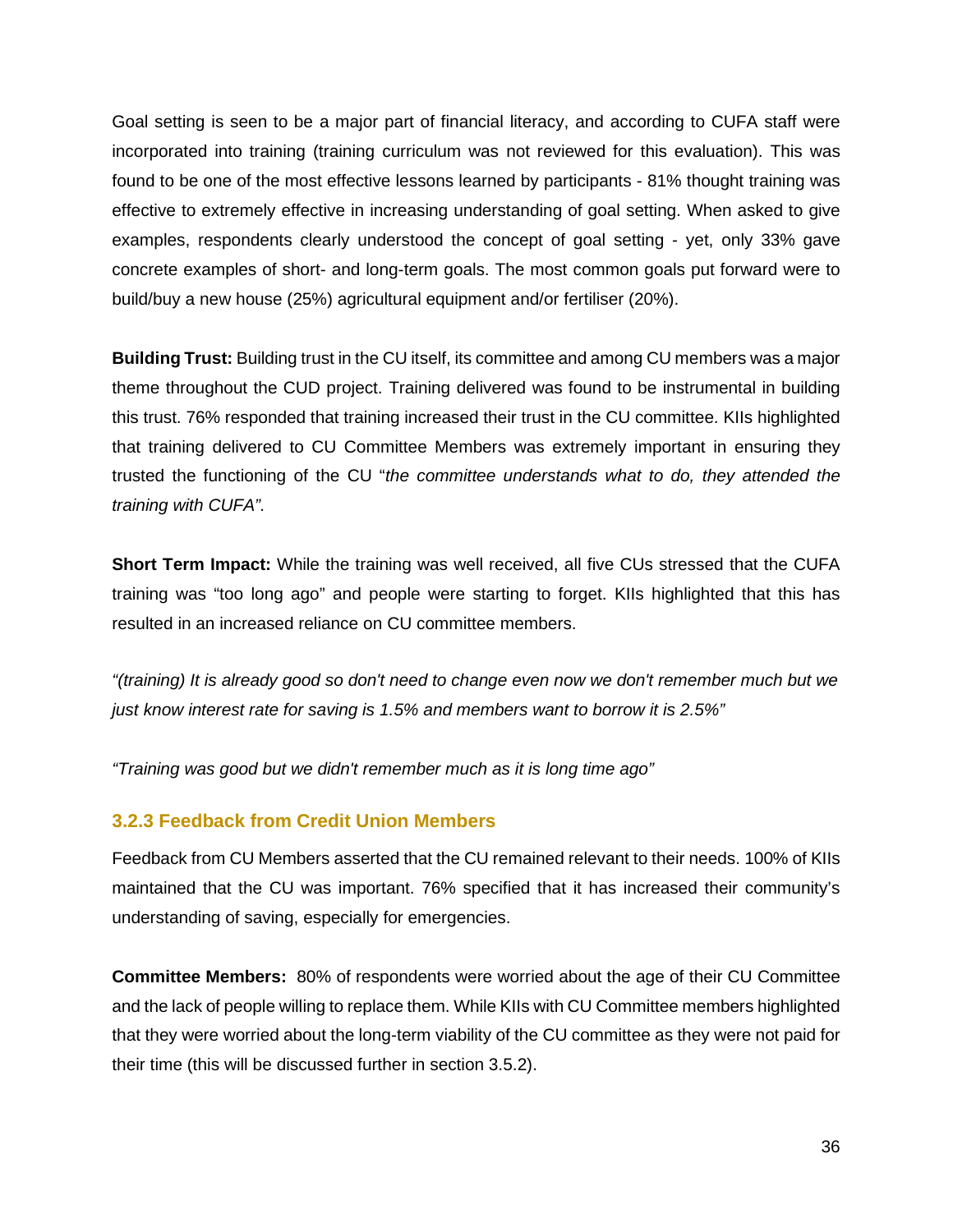*We think that the CU is important for members to save and manage their savings regularly while we can do it monthly, but we are a small group and leaders work for free so we are worried for the long term too. -* RikChamreun

**Saving with the CU**: The evaluation found that 100% of respondents saved money with their CU. 31% only saved with the CU, 32% saved at home as well, 9% with Tong Tin;<sup>[12](#page-36-0)</sup> 9% were unsure as their family or spouse made monetary decisions and 3% were not able to save money at the time of evaluation. 65% agreed that their money was safe with the CU, and 20% thought it was safer at the CU than at home, 8% thought it was safer than with an MFI.

*"The members can get their interest sharing at the end of the year and we also get to withdraw the money back for our emergency and purchase our agriculture farm materials".* **-** Trom CU

*"Increase the habit of saving while before I never did. Can support each other which CU members can borrow with low interest. Saving money with CU can increase income via interest sharing at the end of the year. Can use the money for emergency cases like when sick." -* Samaki CU

*"When we first joined CUFA training we found this knowledge and built the habit of saving... Most people here are poor … they didn't manage their spending well too. Some families spent more than they earned and they didn't save so when families needed the money then they started to borrow from others. So, it is a small thing to support community members and us too. -* TroTrong CU

# **3.4.4 Introduction of Producer/ Agricultural Groups - Livelihoods Project Adaptation**

Responding to a downward trend in membership in the 16/17 fiscal year, the CUD Project was adapted to "sustain membership growth and increase savings through livelihood opportunities for its members". This was done by establishing producer groups for both agricultural and nonagricultural products. The 2017/18 fiscal year saw a six-month pilot, featuring an in-depth study

<span id="page-36-0"></span><sup>&</sup>lt;sup>12</sup> Traditional community savings group see: Cambodia Law: Case Studies of Tong Tin <https://angkornation.com/cambodia-law-case-studies-tong-tin/>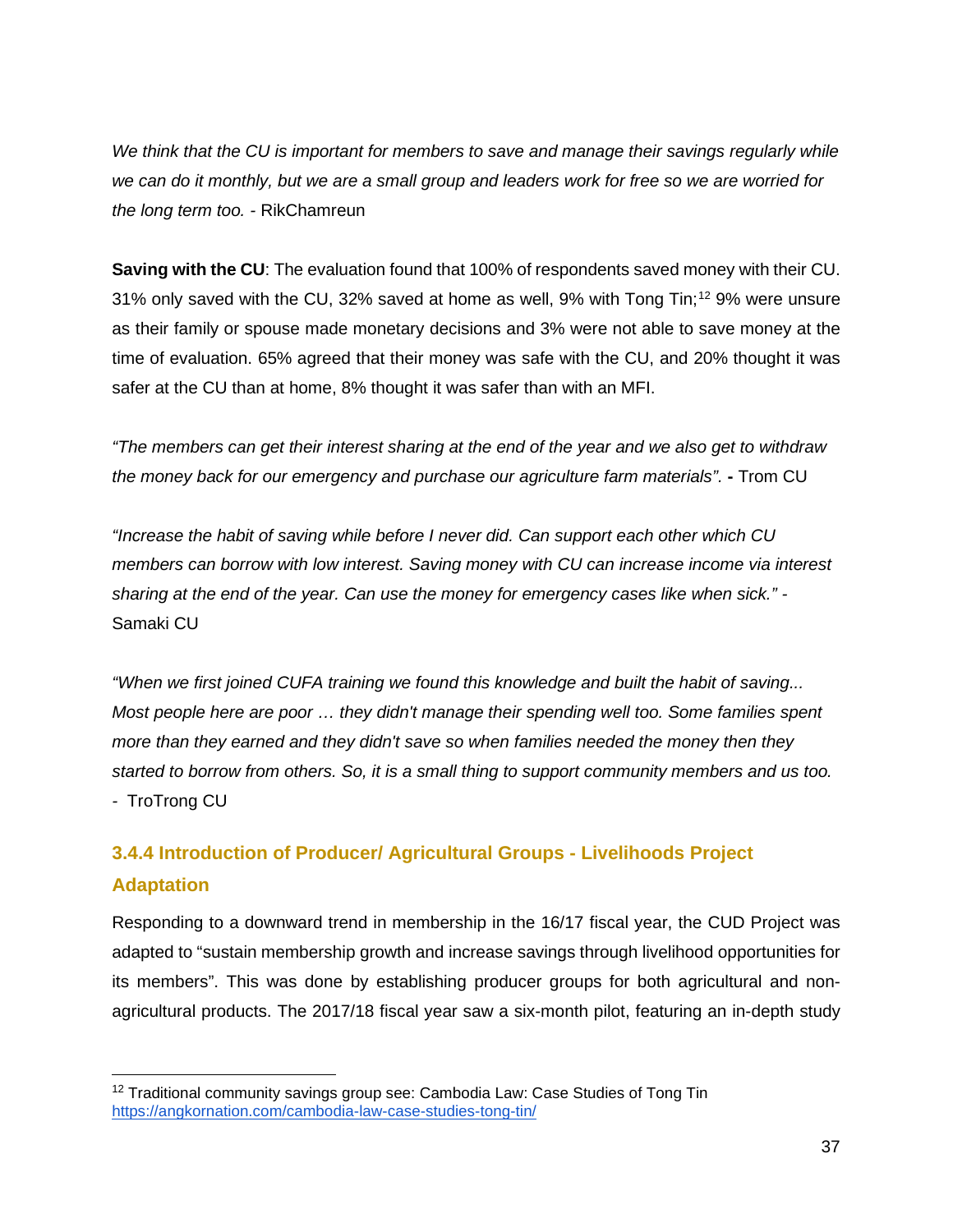on how livelihood groups can be strengthened through capacity building to improve quality of their products or services.

This project adaptation was found to be well considered and *highly relevant to the needs of CU members*. A scoping study in eight provinces in June 2017 found that 80% of people between the ages of 20 and 59 were engaged in livelihood activities 80% of the time, 12-17-year olds were engaged for 20%. The provinces surveyed were found to be 85% agricultural, 15% nonagricultural. 70% of men were engaged in agriculture work and 53% women, women also did 47% of housework. Primary income sources were 30% Rice, 17% fish farm and 12% rubber. An opportunity was identified to add value to agricultural livelihood activities by cutting costs and processing time, and forming producer groups. [13](#page-37-0)

Between 2017 and 2020, 11 groups were formed in Kampong Cham, Tbong Khmun, Ratanakiri and Kampong Cham (corresponding to the 11 CUs). The groups consisted of 480 members (54% women) and 184 micro-agricultural producers. Groups were able to pool resources to add value to crops via processing, and provide access to revenue to larger markets by combining produce to sell to larger markets and wholesalers. Business collectives were found to be a new concept to all members. There was initial reluctance to form groups found to be premised on a lack of general business literacy. CUFA was successful in addressing these challenges by working closely with communities, ensuring they understood the benefits of joining the groups. This was often accomplished through identifying a key person in the community during consultation meetings who then went on to 'recruit' other members (see participant examples on page 37).

As part of the adaption 480 training sessions were held between July 2018 and May 2019, sessions included member mobilisation and agricultural group training, cooperative start-up and principles, introduction to group registration under Cambodia Royal Decree of Cooperative Law, leadership and governance, building trust among procedure groups, facilitating groups to develop roles and regulations, agricultural technical assistance, business planning and marketing, Bookkeeping, savings mobilisation, Agricultural Group Quarterly Meetings. A total of 7478 people attended training sessions (it is unclear how many people attended more than one session) 56% women, 0.11% women with disabilities, 43% men and 1% men with disabilities. It should be noted

<span id="page-37-0"></span><sup>&</sup>lt;sup>13</sup> CAM- Livelihood Scoping Study Report, June 2017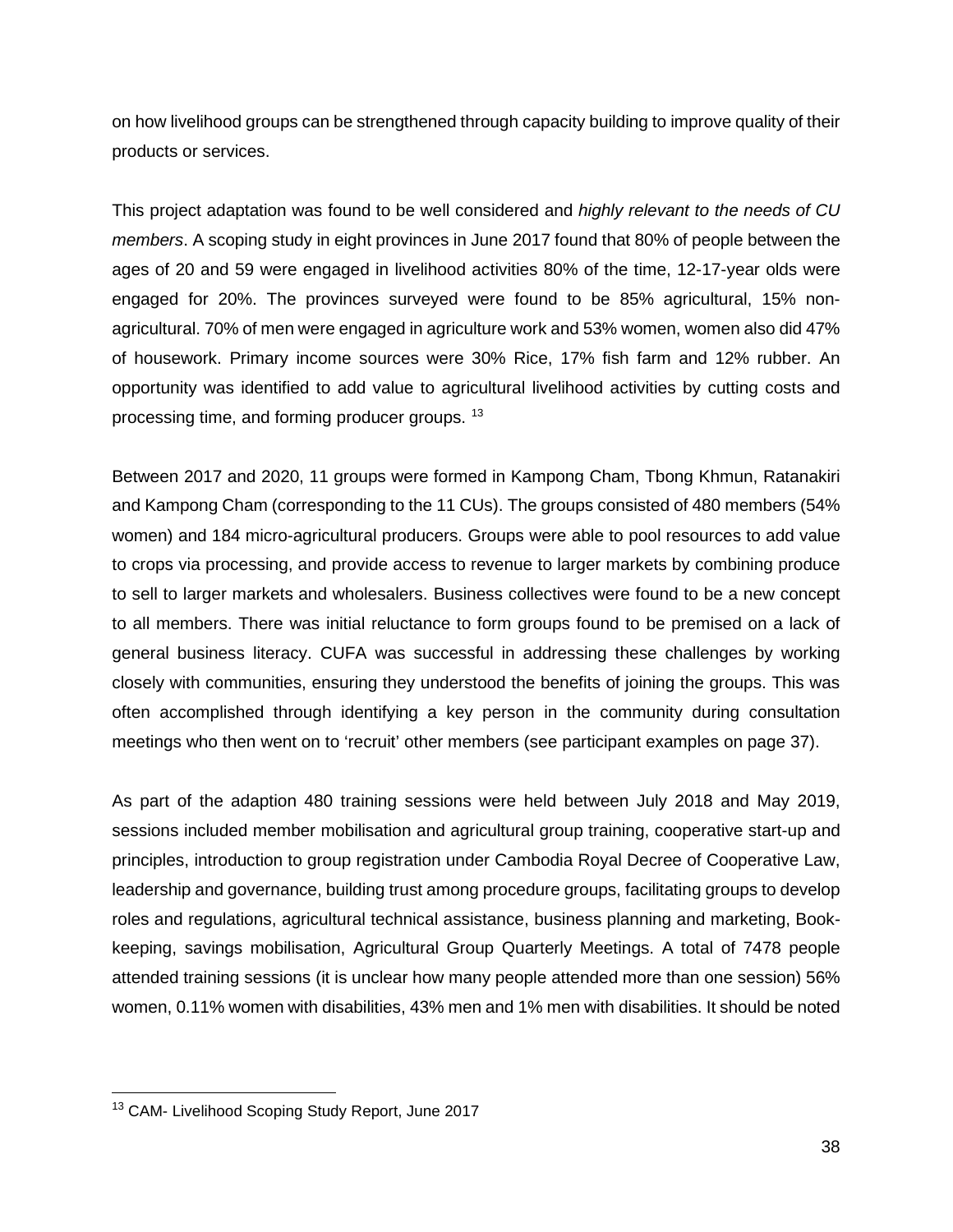that the producer groups had 11% less women than the average participation rate throughout the project cycle (see section 3.3.2).

Of the 390 respondents from the five evaluation CUs, 96.67% were found to be part of an agricultural group. KIIs found the agricultural groups to be a primary reason for member retention. 85% had been with their CU for more than seven years and 14% between four and seven7 years. KIIs showed that the agricultural groups had been a major contributor to membership retention, and "*the producer groups bought more people in 2018"* . While this is not a conclusive finding, it is posited that the formation of producer groups was linked to increased membership mobilisation and retention. Further research is needed to substantiate this supposition (see recommendation 6.2.4).

The design of this project adaptation was found to be comprehensive, with a log-frame detailing activities and rationale. However, as with the overall CUD project, there was no coherent MEL framework complete with targets, indicators and short/long term outcomes. As such, assessing the overall impact of the adaptation is difficult. The table below is collated from the log-frame and donor reports and highlights the key achievements of the Producer/Agricultural group formation. It is designed to give an overview not an exhaustive examination.

| Table 6: Progress of Livelihood/Producer Group Activities |  |
|-----------------------------------------------------------|--|
|-----------------------------------------------------------|--|

| Objective 1: To carry-out scoping study for livelihood opportunities and value chain analysis                          |                                                                                                |                                         |  |  |  |  |
|------------------------------------------------------------------------------------------------------------------------|------------------------------------------------------------------------------------------------|-----------------------------------------|--|--|--|--|
| Completed 2017 - 8 provinces                                                                                           |                                                                                                |                                         |  |  |  |  |
| Objective 2: To form/establish producer group to improve and increase income target<br>community for three each region |                                                                                                |                                         |  |  |  |  |
|                                                                                                                        | The project successfully created 11 producer groups with an estimated 480 (54% women) members. |                                         |  |  |  |  |
| <b>Activity</b>                                                                                                        | 2017/18                                                                                        | 2018/19                                 |  |  |  |  |
| <b>Group Formation</b>                                                                                                 | 7 producer groups established with                                                             | 7 existing groups supported to be fully |  |  |  |  |
| strong committees, networking ability<br>functioning and registered with local                                         |                                                                                                |                                         |  |  |  |  |
| & Functioning                                                                                                          | and access to improved market                                                                  | authorities                             |  |  |  |  |
|                                                                                                                        | chain value chains.                                                                            |                                         |  |  |  |  |
|                                                                                                                        |                                                                                                | 4 agricultural groups formed (25        |  |  |  |  |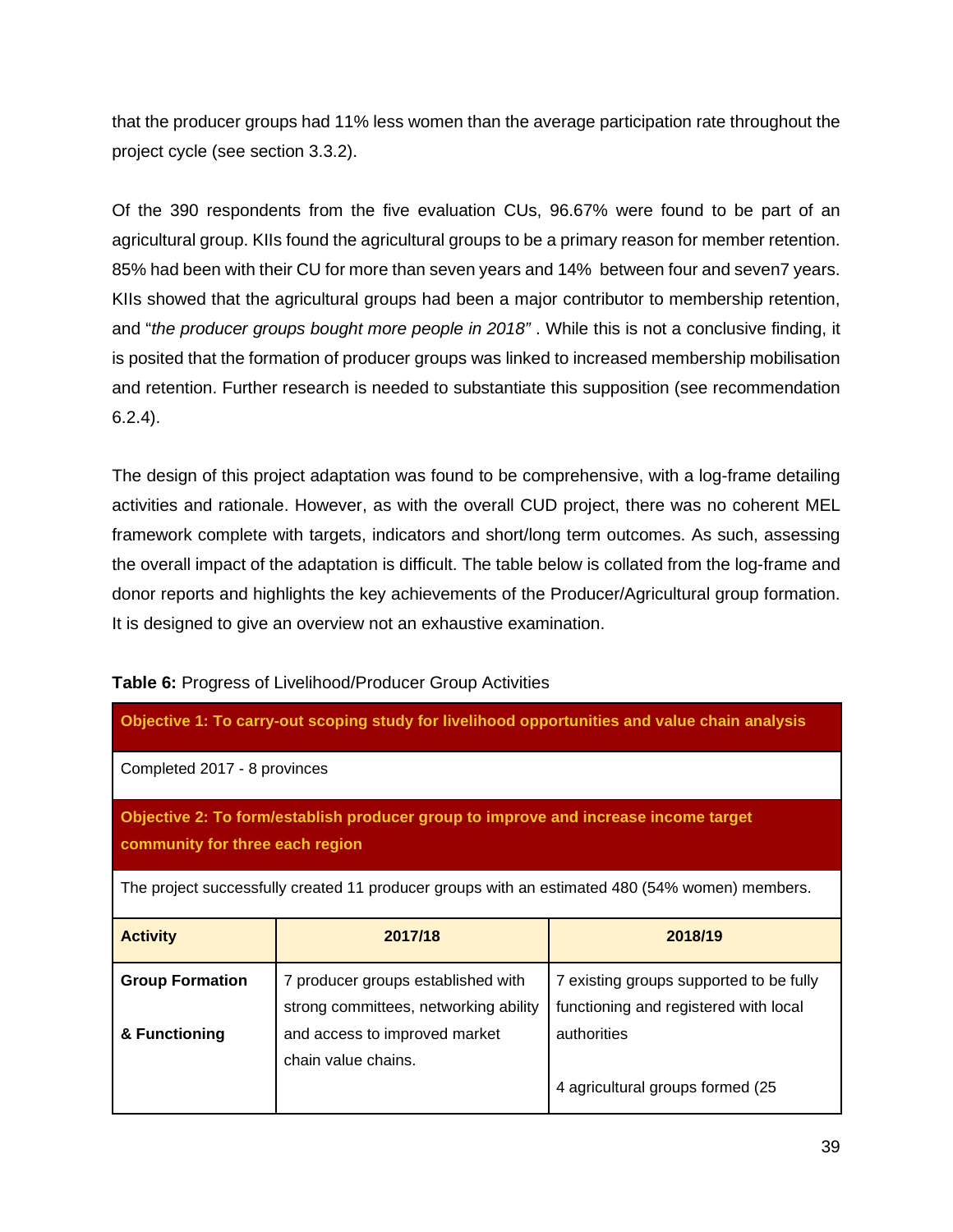| Kampong Cham - 3 groups            | members per group) - 1 registered          |
|------------------------------------|--------------------------------------------|
| processing cashew nuts (average 33 |                                            |
| members per group) 1 group         | Total of 480 'sessions held' including     |
| processing pepper (29 members)     | group consultation, co - operative start   |
|                                    | up principle; introduction to Cambodia     |
| Tbong Khmum - 2 groups processing  | Royal Decree of Cooperative Law,           |
| cashew nuts (average 24 per group) | Leadership and Governance, Building        |
| 1 group processing cassava (7      | Trust among producer groups;               |
| members)                           | facilitation of group to develop roles and |
|                                    | regulations; agricultural technical        |
| Groups consisted of 183 individual | support; business plan and marketing'      |
| micro businesses.                  | book-keeping; saving mobilisation;         |
|                                    | agricultural group 1/4erly meeting.        |
|                                    |                                            |
|                                    | 4171 women, 8 women with disabilities,     |
|                                    | 3257 men, 42 men with disabilities         |
|                                    | totaling 7478 participants in training.    |
|                                    |                                            |
|                                    | 480 livelihood participants (280 men,      |
|                                    | 200 women)                                 |
|                                    |                                            |

# **Objective 3: To improving producer group through their capacity building for increase income in each three regions**

The project delivered at least 480 training sessions were held with producer groups which were found to be effective (this includes sessions specifically aimed at upskilling producer groups). Overall the training was found to be highly relevant and effective (as 96.6% of respondents represented agricultural groups see section 3.2.2.) However, leadership training - seen as being of primary concern for agricultural groups had the lowest level of impact with 96% of respondents asserting that it did not increase their understanding/confidence in leadership.

|                          | 2017/18                                                 | 2018/19                                                 |
|--------------------------|---------------------------------------------------------|---------------------------------------------------------|
| <b>Training Provided</b> | 32 sessions on developing<br>regulations and procedures | 22 technical assistance (472<br>participants 48% women) |
|                          | 58 sessions on leadership                               | 55 how to register with government<br>(953 54% women)   |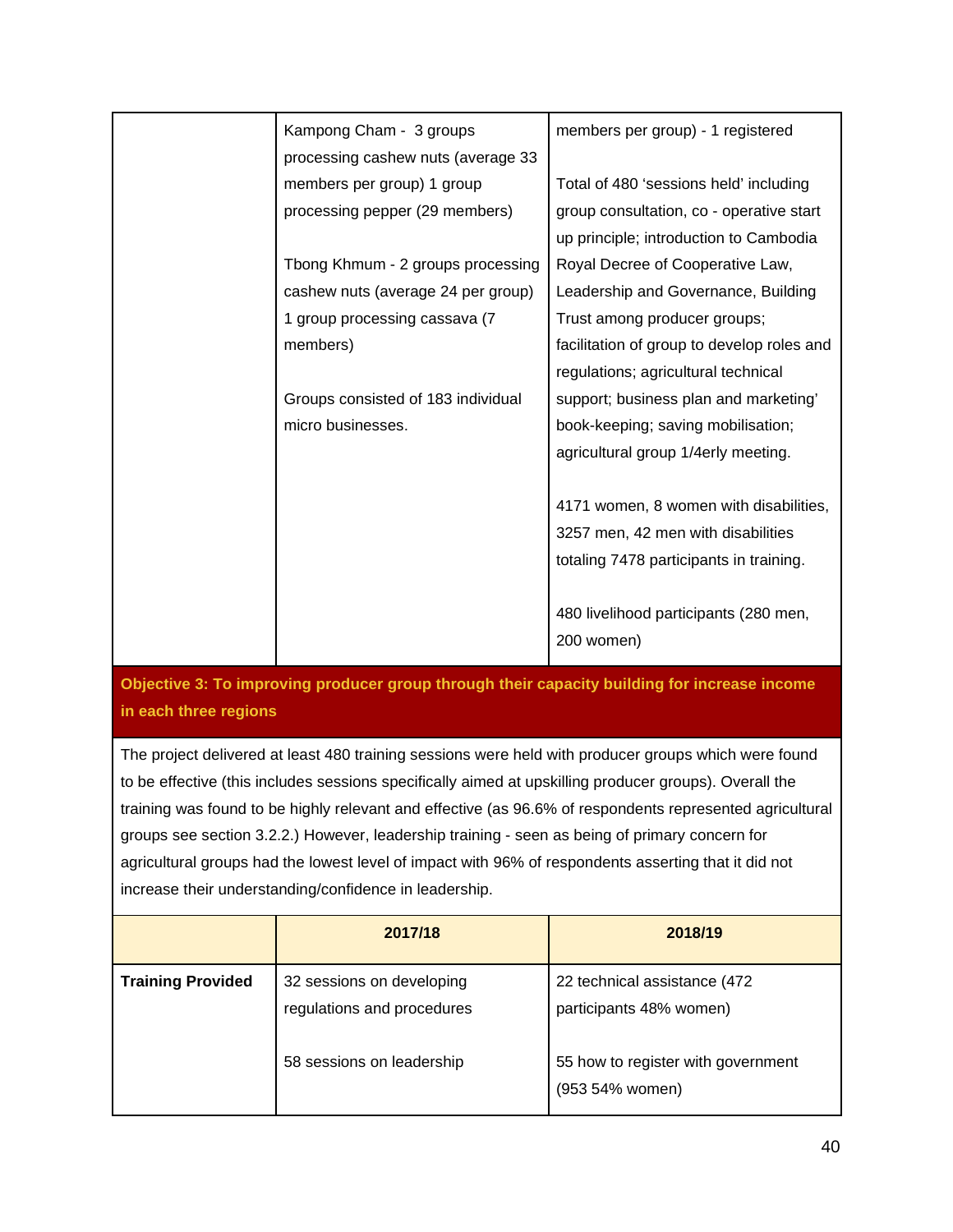|                                                                                                    | 29 sessions built on building trust |                                                                                                 |  |  |  |
|----------------------------------------------------------------------------------------------------|-------------------------------------|-------------------------------------------------------------------------------------------------|--|--|--|
|                                                                                                    |                                     | 68 on leadership training (721 48%                                                              |  |  |  |
|                                                                                                    | 34 sessions on market research      | women)                                                                                          |  |  |  |
|                                                                                                    |                                     |                                                                                                 |  |  |  |
|                                                                                                    |                                     | 36 building trust (621 participants, 60%                                                        |  |  |  |
|                                                                                                    |                                     | women)                                                                                          |  |  |  |
|                                                                                                    |                                     |                                                                                                 |  |  |  |
|                                                                                                    |                                     | 41 developing business plans (539                                                               |  |  |  |
|                                                                                                    |                                     | participants, 41% women)                                                                        |  |  |  |
|                                                                                                    |                                     | -disaggregated data of training was not                                                         |  |  |  |
|                                                                                                    |                                     | available                                                                                       |  |  |  |
|                                                                                                    |                                     |                                                                                                 |  |  |  |
|                                                                                                    |                                     | Objective 4: To sustainable group producer through their relationship building with stakeholder |  |  |  |
| for increase income in each region                                                                 |                                     |                                                                                                 |  |  |  |
|                                                                                                    |                                     |                                                                                                 |  |  |  |
| No data was collated on increased income - however member case studies highlight the potential for |                                     |                                                                                                 |  |  |  |
| this objective to be realised (see page 41).                                                       |                                     |                                                                                                 |  |  |  |
|                                                                                                    |                                     |                                                                                                 |  |  |  |

# **3.4.4.1 Producer Group Case Studies - Evidence of Income Increase**

At the time of evaluation there was no data available of the level of increased income generation as result of involvement in the producer/agricultural groups. However, case-studies highlight the real potential for this activity to successfully increase individual income in 2 of the 3 target provinces. The key benefit being the elimination of 'middlemen' to access markets.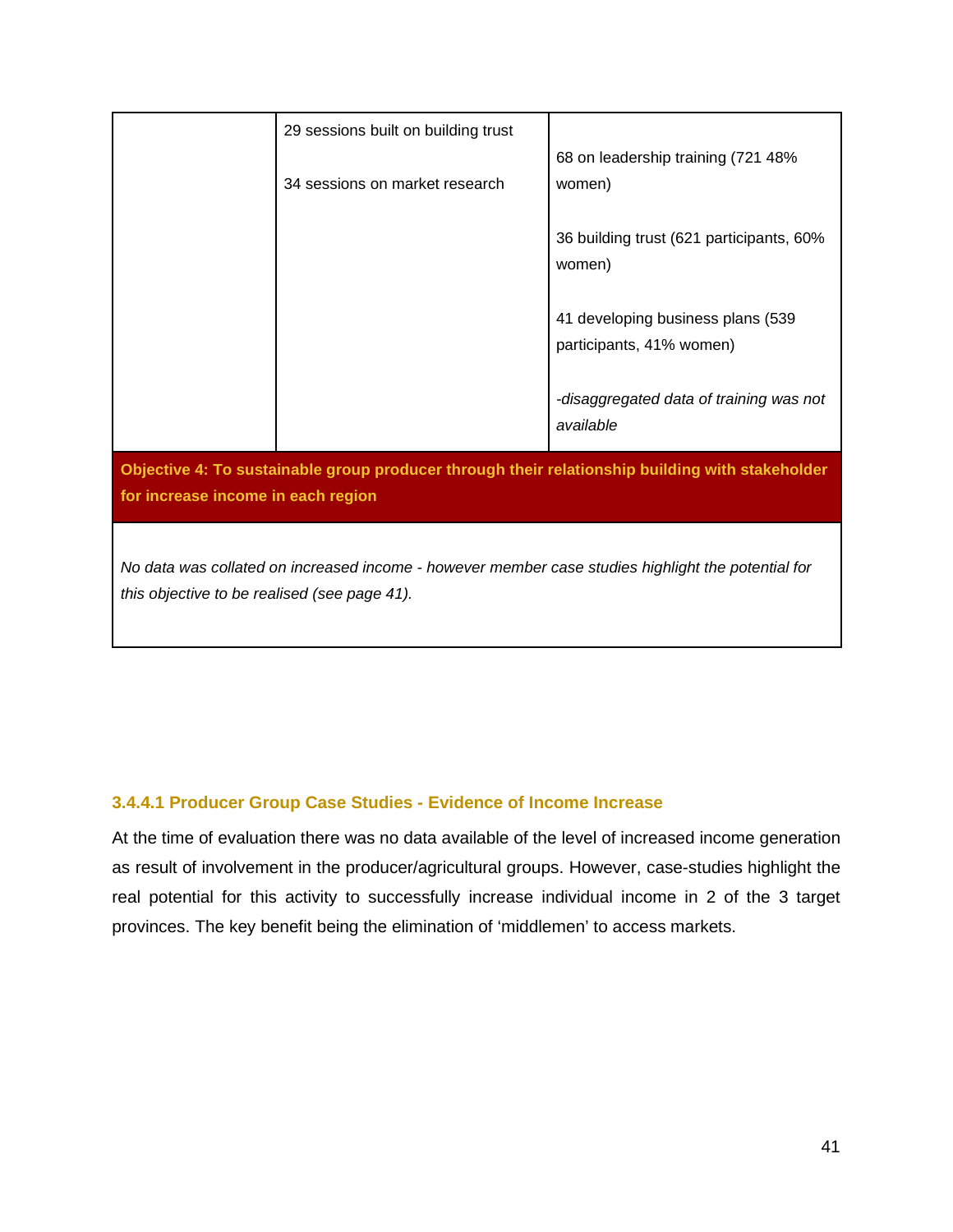**Image 1:** Mrs. Chen Kunthea - Livelihood Group/CU Member



**Stung Treng:** Mrs. Cheng Kunthea is 28-year-old from Steung Treng, she works on a rubber plantation and cashew nut collector. Her income from cashew was dependent on a middle man and she was worried about earning enough money to live. After joining a meeting with CUFA in 2018, she collected 25 community members and formed a producer group. As of 2019 they had a meeting once a month and had

begun to sell products at a higher price:

*"… before I joined the agricultural group I didn't know the real price of my cashews, I only got*  information from the middle man, they gave me a low price. After I joined I got a network and *they update me every day…"* 

**Image 2:** Ms. Theron - Livelihood Group/CU Member



**Tbong Khmum Province:** Theoun is 18 years old, she has her own rubber tree plantation and raises animals. She was stressed about the income as her finished product relied on a middle man. When CUFA came to her village in 2018 she immediately joined and gathered 35 community members. As of 2019 she has accessed a network of sellers via her producer group and can sell her produce at a higher rate.

"*… before I joined the group I didn't have any ideas* 

*about the price of products, since I joined I update information related to my products, and my team and I can have some idea of how to negotiate with the middle man…"*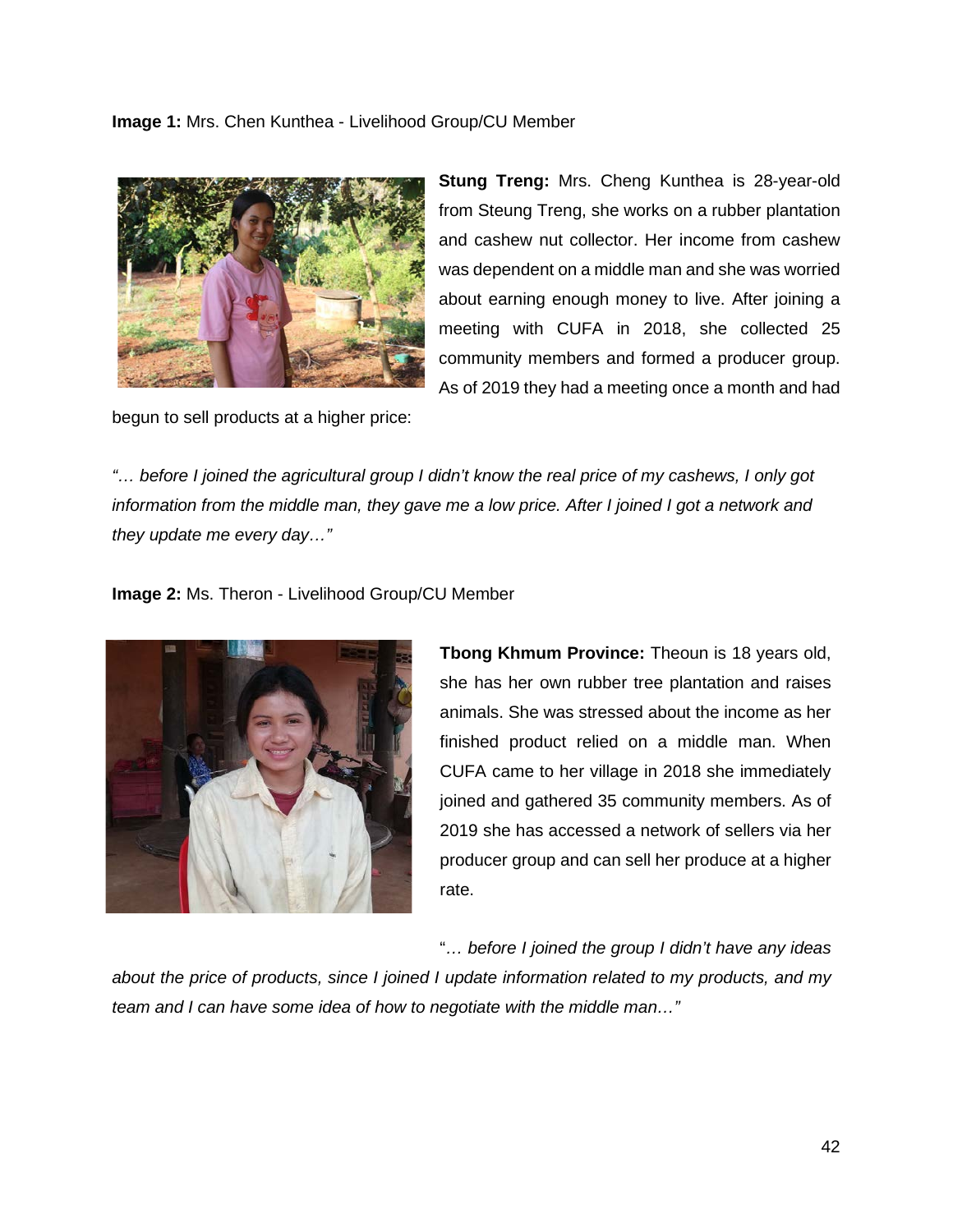#### **3.2.5 Impact of COVID-19**



The advent of the community transmission of COVID-19 in Cambodia has a mixed impact on the CUs and their members. It has had a direct negative impact on a) member mobilisation and meeting attendance b) members savings c) selling of agricultural products. However, the CU was also found to benefit people during COVID-19 as they were able to access

a loan/s when their income dropped. Negative impacts were keenly felt in 3 of the 5 evaluation CUs. COVID-19 did not impact Trom CU as adversely, as "*(we) are in a rural area and haven't had any cases yet*" however KIIs highlighted there was a high level of fear associated with the disease *"coming up here".*

92% of respondents felt assured that they could access a loan if needed. 66% of survey respondents asserted that they had been able to access loans - it was not clear when these loans had been taken out, it is assumed since March 2020 (first recorded outbreak of COVID-19 in Cambodia). 34 in Samaki, 11 in Trom, 38 in RikChamreun. However, this increase in loans had at the time of evaluation had an impact on the overall finances of the CUs, with both Samaki and RikChamreun having low cash-on-hand reserves. 39% of participants responded that they had not been able to participate in meetings *"it is difficult to meet, we cannot travel and people are scared".* 29% has lost income and were unable to save. 27% asserted that members had withdrawn more savings as their incomes declined. 35% of respondents asserted that they had not been impacted by COVID-19. The vast majority came from Trom (49), followed by RikChamreun 1(32).

*"Some CU members can't save as they used to because of COVID-19, impact on their incomes and we worry about going to market to sell our products. Just last week, we heard the big market had positive cases (young and old people) and some parts of the market are closed"* - *Samaki CU*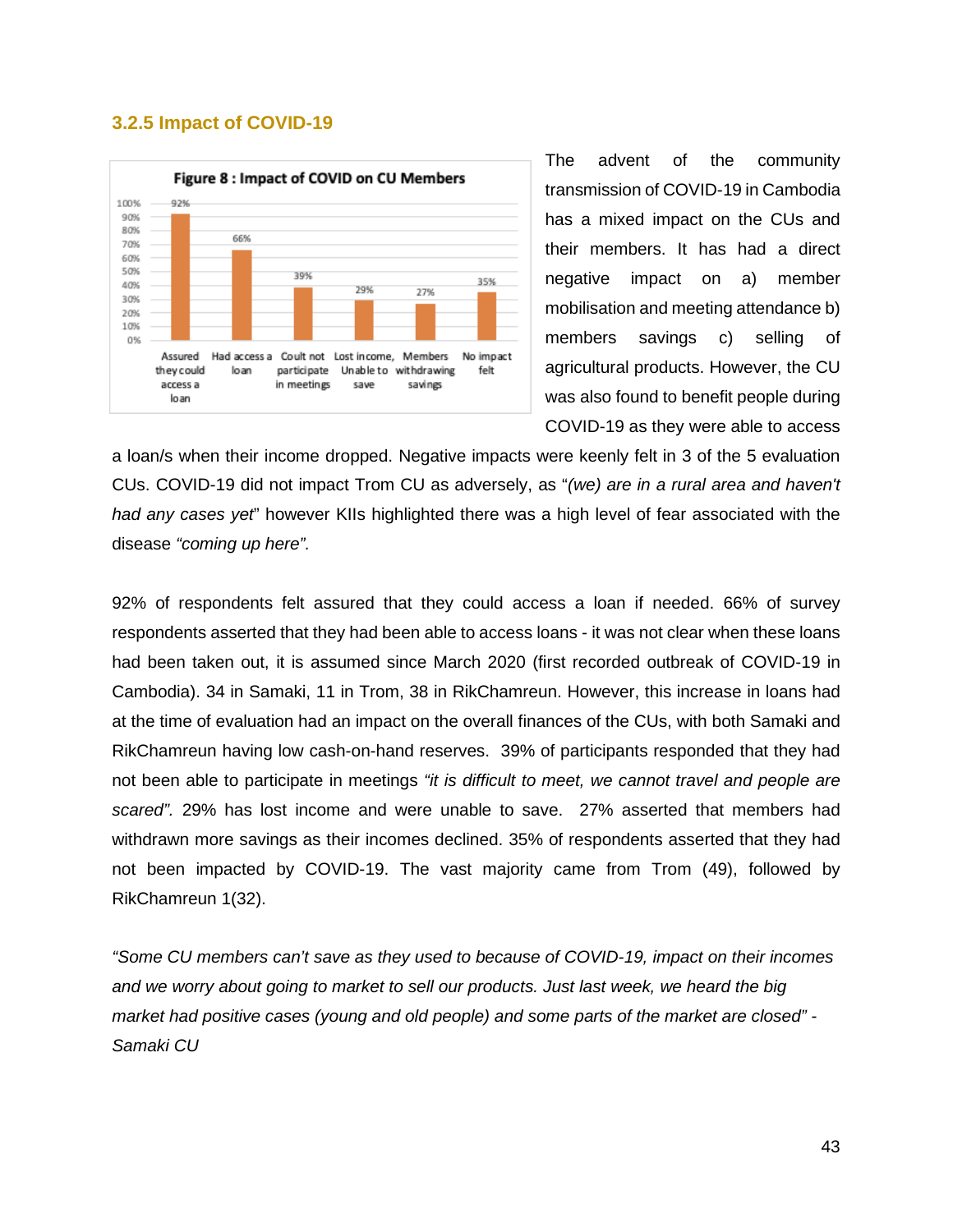# **3.3 Effectiveness**

#### **3.3.1 Achieving project outcomes / objectives**

The project was found to have been *effective* in achieving the overarching objective of delivering finance to poor people in rural areas who do not have access to other services. While as mentioned above it was found that the original project design of 21 Model CUs did not remain *relevant* - the model CUs were largely not resilient enough to withstand the increased presence of MFIs and Banks - i.e. other financial services. The endline of the project found 11 model CUs operating out of the targeted 21 - each with an increased focus on livelihood. While this was not in line with the original project design, it was found to be more suited to building sustainable CUs in the more saturated rural market.

Lacking a comprehensive MEL framework, the following discussion has been based on the outcomes identified in the 2015/16 Project Plan. There were found to be rolling indicators decided year to year and recorded in Ad-Plan progress reporting, these have been addressed throughout the report.

**Outcome 1: Facilitate the development of model credit unions with institutional strength and capacity which operate in accordance with pure international credit union principles including democratic structure, service to members and social goals.** CUD activities were designed and delivered in accordance with the cascade model, which proved an effective tool to support the creation of the targeted 21 CUs in the 5 target provinces. These 21 credit unions were designed in accordance with the CU principles. However, by 2019 (as will be discussed in relation to outcome 3) only 10 Model CUs were operational. The 5 evaluation CUs provide insight to achieving outcome 1. CUs were *somewhat effective* at operating in accordance with CU principles (see section 3.2.6). KIIs highlighted that CU committees were largely made up of members identified by CUFA during consultation meetings / training and then elected to the role by their members. However, 90% of CU committee members were found to have been in their position for more than 8 years. There was no evidence of other members being denied a chance to be on the committee, rather there was a pervasive feeling that "no*-one else is intereste*d" and/or *"no-one else can*". The concept of social good was understood to refer to CU investing back into their communities, this was found again to be *somewhat effective*, 3 out of the 5 CUs had actively contributed money to their communities. Trom and Rik Chamreun both contributed 5% of profits (see section 3.3.7) with money primarily being used to 'help poor community members. However,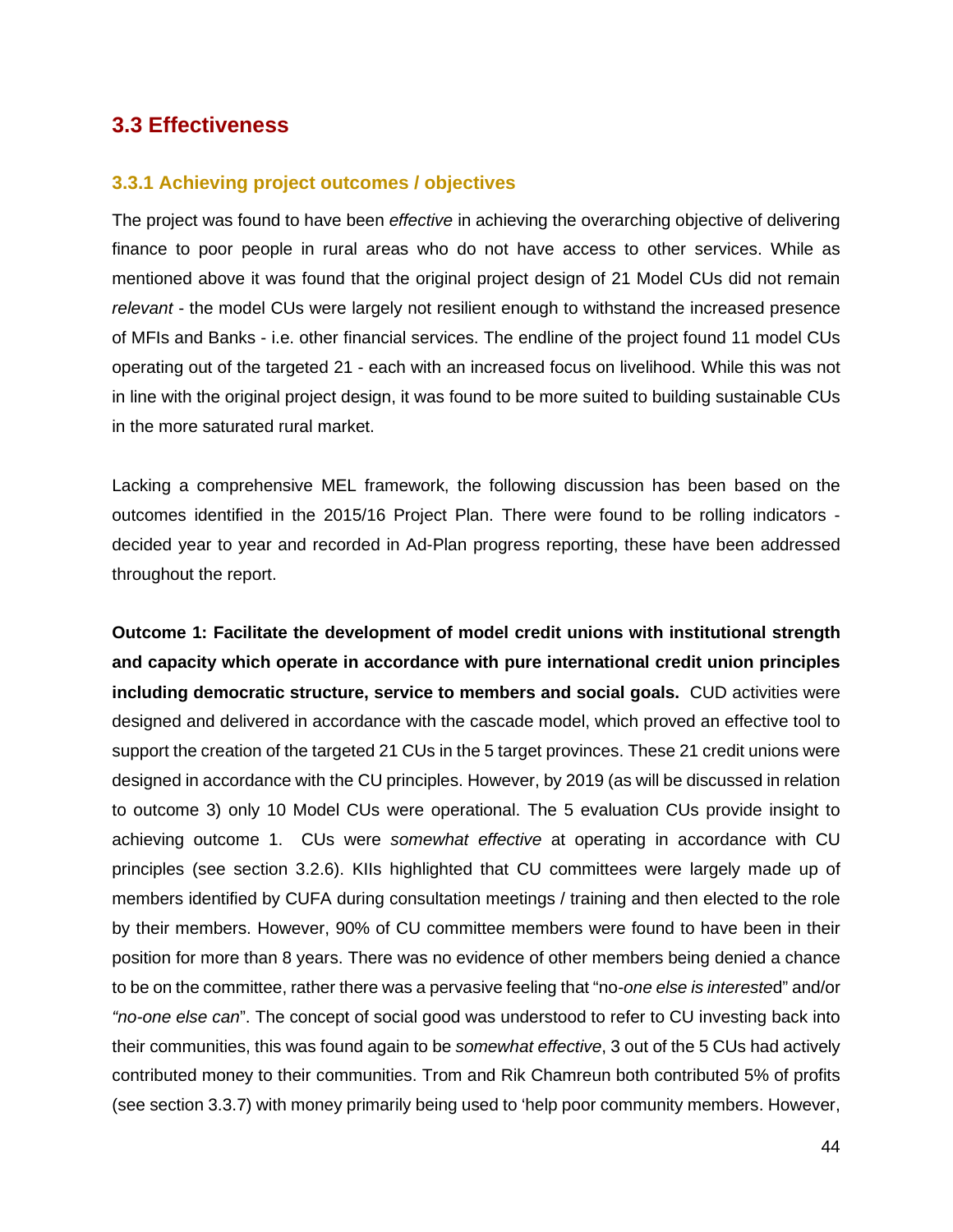it was not clear that the CU had increased social cohesion, rather it appears social cohesion was a necessary precursor to the success of CUs (see Trom Case Study section 3.2.4.1).

**Outcome 2: Give effect to Credit Union Best practice including up-to-date standardized financial policies, processes and procedures.** There was limited available data to assess outcome 2. Feedback from CUFA staff was that all 21 CUs have been operated in line with upto-date standardised financial policies, processes and procedures, however, as found in relation to the 5 evaluation CUs this is largely reliant on the feedback provided by CU committees. CU committees were able to relay detailed information about their financials. As such it is assumed that they are maintaining standardised book-keeping. Images provided to CUFA support this supposition (see Image 3 and 4 below). Interest and loan rates were found to be standardised of between 1 and 2%. While the overall satisfaction rate of CU members - 82% responded that their CU ran well, and 6% very well, implies that there is a standardized process and procedure.

#### **Image 3:** Example of Members Savings Book **Image 4:** Example of CU Members List



| FOUT.<br>602222             |                 |    |     | เงือกการ การนำ ทางเมื่องอันเงิน คุณอาจาร์กเงินทางเทคละ<br>amo weg and Band and |
|-----------------------------|-----------------|----|-----|--------------------------------------------------------------------------------|
|                             |                 |    |     | Sop Sport as most manto                                                        |
| 178588044                   |                 |    |     |                                                                                |
| 86 stor<br>$\overline{2}$   | $\overline{22}$ |    | Sop |                                                                                |
| $9 \text{ m/s}$             | 25              |    |     |                                                                                |
| $4.$ $\n  n$ sto $n$        |                 |    |     |                                                                                |
| $5 - 2000$                  |                 |    |     |                                                                                |
| holes mos 2<br>6            |                 |    |     |                                                                                |
| $\mathcal{F}$<br>ים מתור    | 12              |    |     |                                                                                |
| $\mathcal{Q}$<br>73 125 0   |                 |    |     |                                                                                |
| $\mathbf{g}$<br>ri edbog 27 |                 |    |     |                                                                                |
| 活動<br>16                    |                 |    |     |                                                                                |
| 8550000<br>$\overline{M}$   |                 |    |     |                                                                                |
| $-12$ 85 633 0              |                 | 48 |     |                                                                                |
| 13 86 50 N                  |                 | 28 |     |                                                                                |
| 656<br>14                   | $\overline{M}$  | 78 |     |                                                                                |
| BS KANS<br>15               | $\mathbf{u}$    | 41 |     |                                                                                |
| 72500633<br>16              | $\overline{z}$  | 38 |     |                                                                                |
| 17<br>point and             | 23              | 30 |     |                                                                                |
| 19<br>735732800             |                 |    |     |                                                                                |

**Outcome 3: Establish and develop financially and operationally self-sustaining credit unions including demonstrating on-going increase in membership, savings and loans.**  However, the long-term goal of 21 self-sustaining (both financially and operationally) was *not effective.* Between 2016 and 2018 membership was found to stagnate and decline by a total of - 20.46%, this correlated with a -10.87% decline in total savings, and -10.09% decrease in total loan disbursed. CUFA undertook a series of endline workshops in 2019 and found that 10 of the 21 CUs were non-operational. As discussed in the Relevance (3.2) and Sustainability (3.4) sections the primary reason given was the increased presence of MFIs and Banks in CU areas.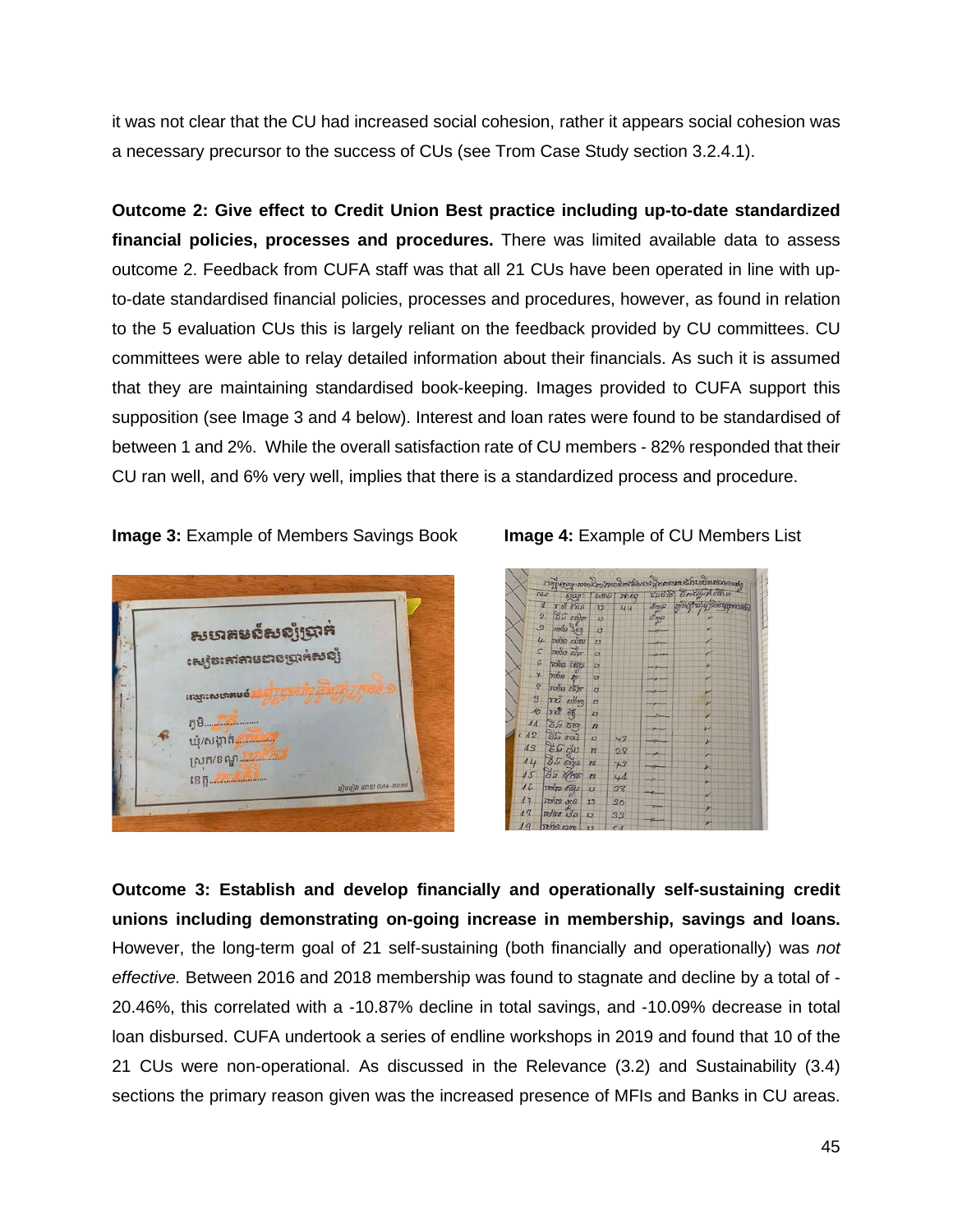This finding occurred at the same time CUFA initiated the livelihood project adaptation, which saw an increase in memberships in the remaining CUs (as will be discussed below there was a dramatic spike in membership in 2019- which cannot be completely explained). As such, CUFA can be seen to have been *somewhat effective* in maintaining progress towards adapted outcomes. 2019 saw savings increase by 40.90%, loan disbursement increases by 8.43% and membership by 179% despite only 11 CUs being operational. The 2021 Evaluation saw a decline of -23% in membership among the 5 evaluation CUs, however this was found to map onto the pre-2019 numbers, and accounting for increased members from the producer groups and continuation of a the pre-2016-2018 membership decline rate this retention was found to be effective give the circumstances.

**Outcome 4 Increased women's participation in financial decision making and financial sector and increase in women's financial inclusion.** The project was found to be *effective* in achieving outcome 4 (see section 3.3.2). This can be understood as being *highly effective* at increasing women's financial inclusion, but only s*omewhat effective* in increasing women's participation in financial decision making and leadership. In line with the project outcome to increase the participation of women in financial decision making, women were equitably represented as CU members throughout the project, averaging - 63%. However as will be discussed below this was not found to result in increased women in leadership roles and the overall disbursal of loans to women was found to be 37% lower than to men. Resulting in inequitable access to services. If left unaddressed this has the potential to undermine the sustainability of the CUs as equitable financial services.

**Outcome 5: Inclusion of people with disabilities (PwD).** The project was not found to *not be effective* in achieving outcome 5. While PwD were included in the project, PwD's membership experienced a steady decline of -41.75% from 2016-18 (no data was available in 2019). It was found during the evaluation that despite inclusion training being delivered to CUFA staff, disability was not well understood at the implementation (CU) level. While disability data was being recorded by the CU Committee, disability was identified by the committee members, not the people themselves. This led to obvious discrepancies on the actual number of PwD (see section 3.3.2) and a lack of ability to ensure diverse impairments were included.

**Outcome 6 adapted savings products to meet community needs (inclusion of indigenous/ minority groups and youth)** The project was found to be *somewhat* effective at achieving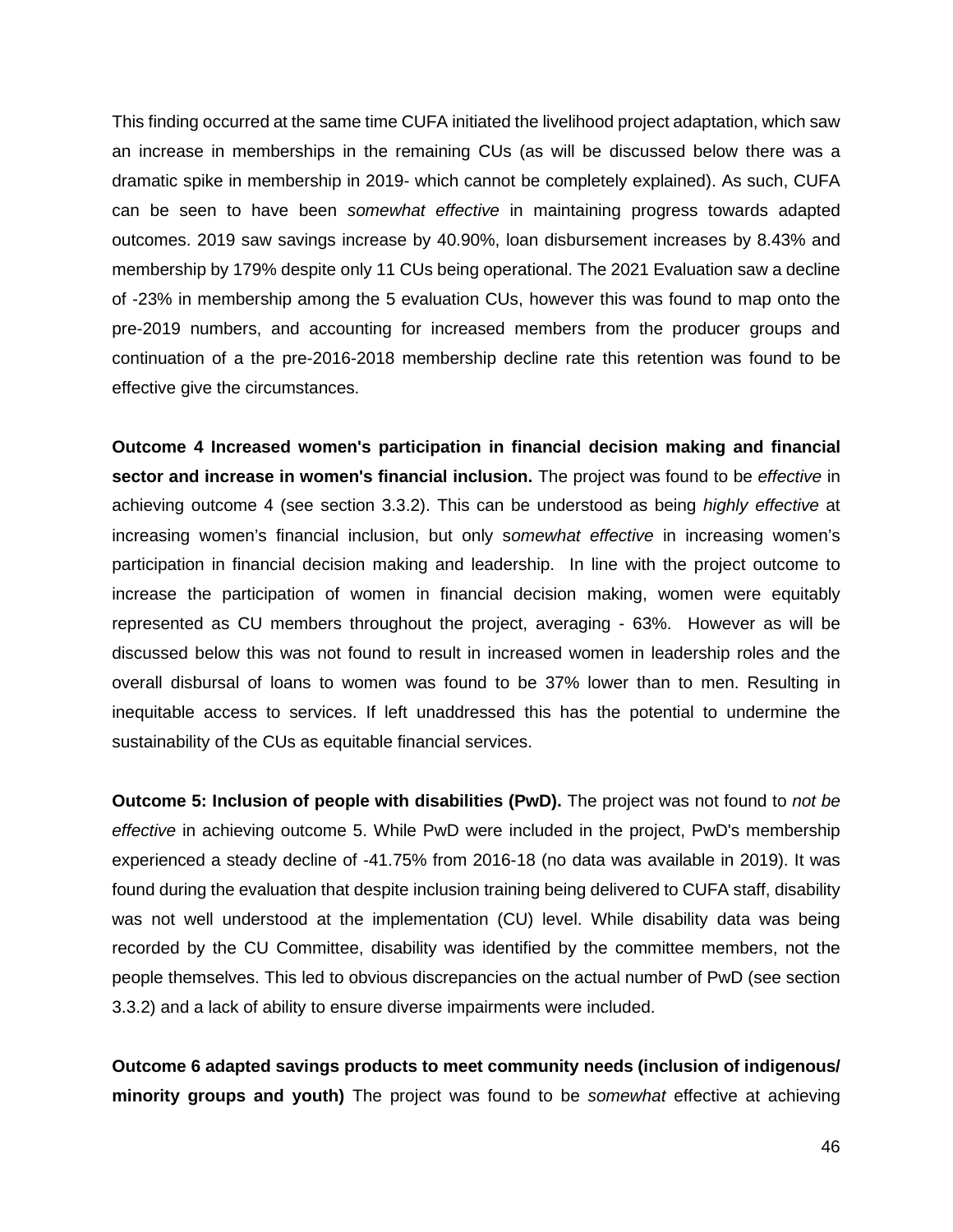outcome 6. The inclusion of indigenous and minority groups was *extremely effective.* The project actively targeted indigenous groups in Ratanakiri and majority Laos identifying and speaking people in Stung Treng. By 2017 this has resulted in the formation of 1 majority indigenous and 1 majority Laotian CU. It was further found that the project training activities were actively adapted to the needs of people who spoke Khmer as a second language. Yet in 2017, it was deemed to be too laboursome / not cost effective to translate training documents. Increased imagery was used (see 3.3.5). However, the project was found to be *ineffective* in tailoring to the needs of youth. Here youth is understood to be anyone under the age of 18 (available membership data was not disaggregated by age). Between 2018 and 18 there was an overall youth membership decline of -59%; members identifying as boys declined by -69% and girls by -25%. This was dramatically reversed in 2019 when boys' membership increased by 883% and girls decreased by a further -97% (3.3.6).

#### **3.2.2 CU Membership Mobilisation and Retainment**



**Number of Total Members:** As noted in the 2017 evaluation there was an exponential increase

in member mobilization from 2011 - 2016. From 2016-2019 there was an overall increase of 25.58%. It should be noted there was an inconsistency in between the 2018 membership numbers and 2019 endline data-set. While 10 CUs were found to have folded in 2019, there was a 179% increase in membership across the remaining 11 CUs. As discussed in

section 3.4.4. this can be somewhat attributed to the increased focus on the creation of agricultural/ producer groups. It was also suggested that the growth came from members from CUs joining the remaining 11 - however the overall increase was double that of the previous year. CUFA staff were unable to completely account for this anomaly however the data is trusted to have been recorded accurately. The 5 CUs featured in this evaluation showed an average decrease from the 2019 numbers of -23% in line with the pre-2019 trend.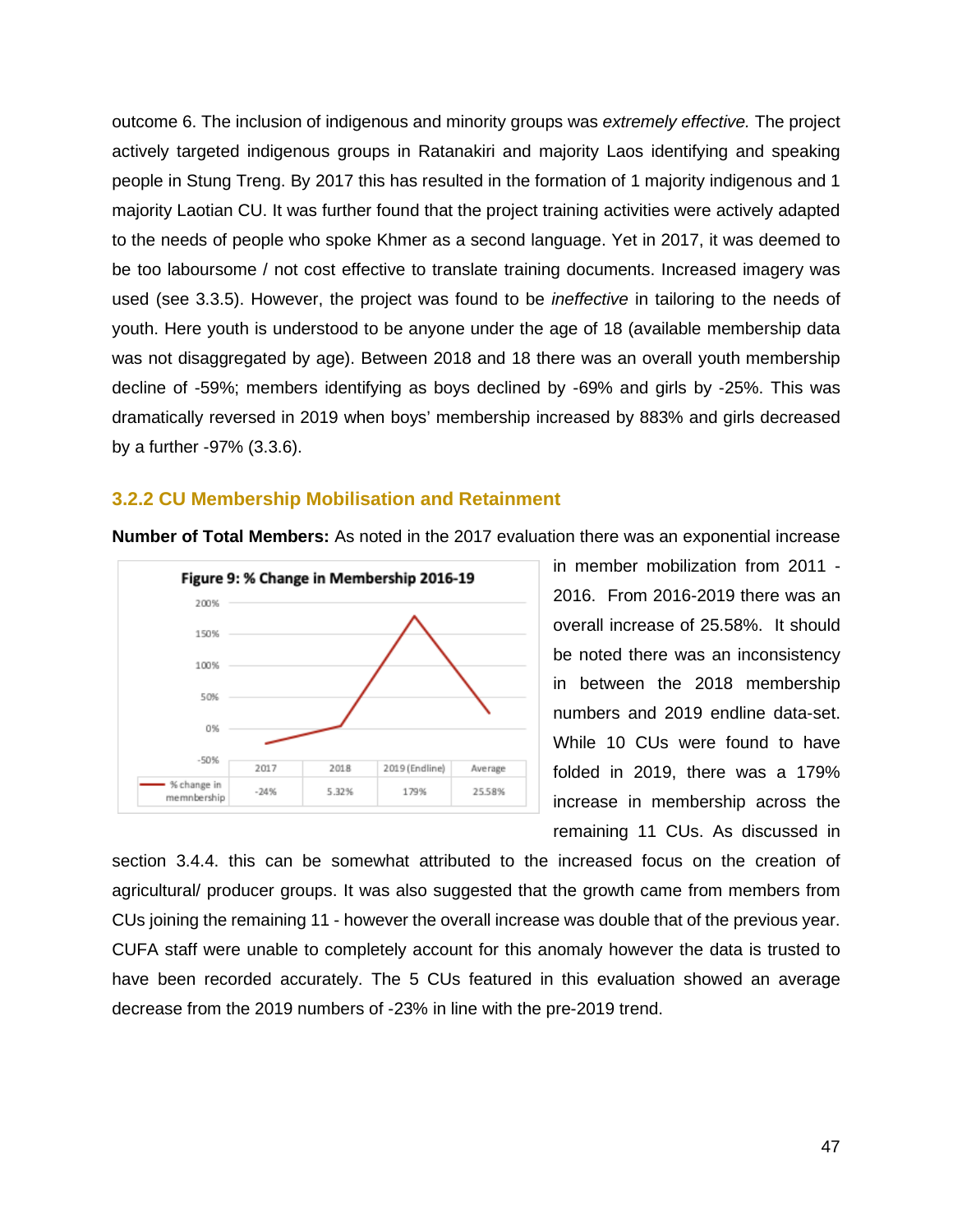| Year<br>(June)        | <b>Women</b> | <b>Men</b> | <b>Girls</b> | <b>Boys</b> | <b>Total</b> | $\%$<br>difference | <b>Average</b><br>increase<br>2016-21 |
|-----------------------|--------------|------------|--------------|-------------|--------------|--------------------|---------------------------------------|
| 2016                  | 639          | 355        | 47           | 78          | 1119         | N/A                |                                       |
| 2017                  | 493          | 293        | 35           | 24          | 845          | $-24%$             |                                       |
| 2018                  | 510          | 321        | 24           | 35          | 890          | $+5.32%$           | $+25.58%$                             |
| <b>2019 (Endline)</b> | 1214         | 1029       | 1            | 236         | 2480         | +179%              |                                       |

**Table 7:** Total Member Mobilisation 2017 - 2019

Overall, this evaluation found that mobilization has stagnated. Only 2% of CU members in the final evaluation were members for less than 3 years - the remaining 88% had been members for more than 4 years. This pattern held for all 5 CSOs and there was no difference between genders.

| <b>Credit Union</b> | 2019 | 2021 | % decrease | <b>Average</b> |
|---------------------|------|------|------------|----------------|
| Pratong             | 260  | 148  | $-43%$     |                |
| <b>RikChamreun</b>  | 280  | 245  | $-12.50%$  | $-23%$         |
| Samaki              | 206  | 148  | $-28%$     |                |
| Trom                | 265  | 245  | $-7.54%$   |                |
| TroTrong            | 250  | 193  | $-22.80%$  |                |

**Table 8:** 5 Evaluation Credit Unions- Number of Members 2019 Vs 2021

Project reporting and KIIs highlighted that the ability to mobilise and retain members appears to be correlated with

❖ l*ack of other financial service options*: The primary reason given for the discontinuation of the 10 CUs in 201 was: "Majority of members prefer MFIS to access loans" - CUFA Endline Data; 84% of respondents saw the increased presence of MFIs as the primary challenge for the sustainability of CUs.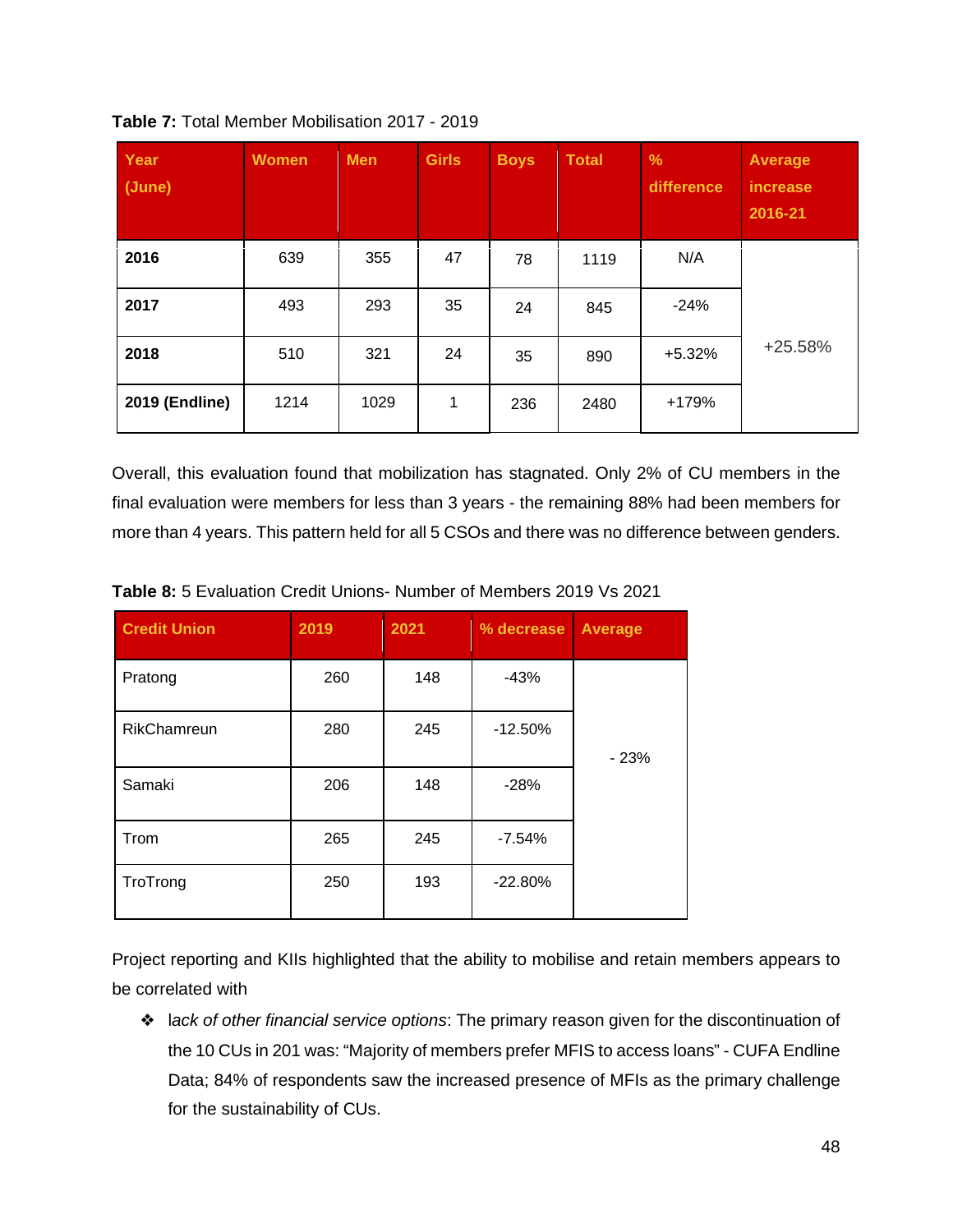- ❖ *Perception of CUFA support.* KIIs in Kampong Cham highlighted that members had more trust in the sustainability of their CU when CUFA was seen to be supporting it: "we lost some members without CUFA:" "we don't have the same meeting like when we were with CUFA"; "after CUFA support some members stopped coming".
- ❖ *Impact of COVID-19:* COVID has also been seen to have impacted member mobilisation, particularly in Kampong Cham, as people "have less savings to put in, and have less reliable income". *"We can't meet too many new people because of COVID*"

# **3.2.3 Ability to Manage Model CUs by Pure Credit Principles**

The CUD project was based on managing the credit unions in accordance with the credit unions agreed policies, procedure and democratic processes. Overall, the project was found to have a composite score of *3.69 = somewhat effective - effective* at creating CUs that ran according to Pure Credit Principles.

The following principles have been given a score of  $1 =$  not effective at all, to, 5 highly effective **Democratic Structure: Effective (4)**

- *Open and Voluntary Membership* (5): Only 2 people (both men) were found to have been pressured to join the CU by family members, noon was found to have been pressured by CU members or committee.
- *Democratic Control (3)*: While the principle of democratic control was understood, the lack of turnover of CU committee members (see section 3.5.2.2) and decrease in monthly meetings (post CUFA & impact of COVID-19) undermined this principle.
- *Non-Discrimination (4):* The CUs were found to be non-discriminatory; all CU respondents were confident that their CU was open to everyone. However, there was little evidence of proactive inclusion of PwD by the CUs themselves.

# **Service Members: Somewhat Effective (3.33)**

- *Equal Distribution to members (3.5):* The overall savings and loans and portfolio highlighted that while women and girls contributed 57% of overall savings, they took out 55% of loans, and experienced a refusal rate of 26% compared to the 18% experienced by men. Similarly, there were no loans for PwD where they were represented (refusal rates are unknown)
- *Services to members (3.5):* Services of CUs were found to be accessible to members, the majority of members were able to join training, and attend meetings. There has been a decrease in meetings in recent years - most likely due to COVID-19.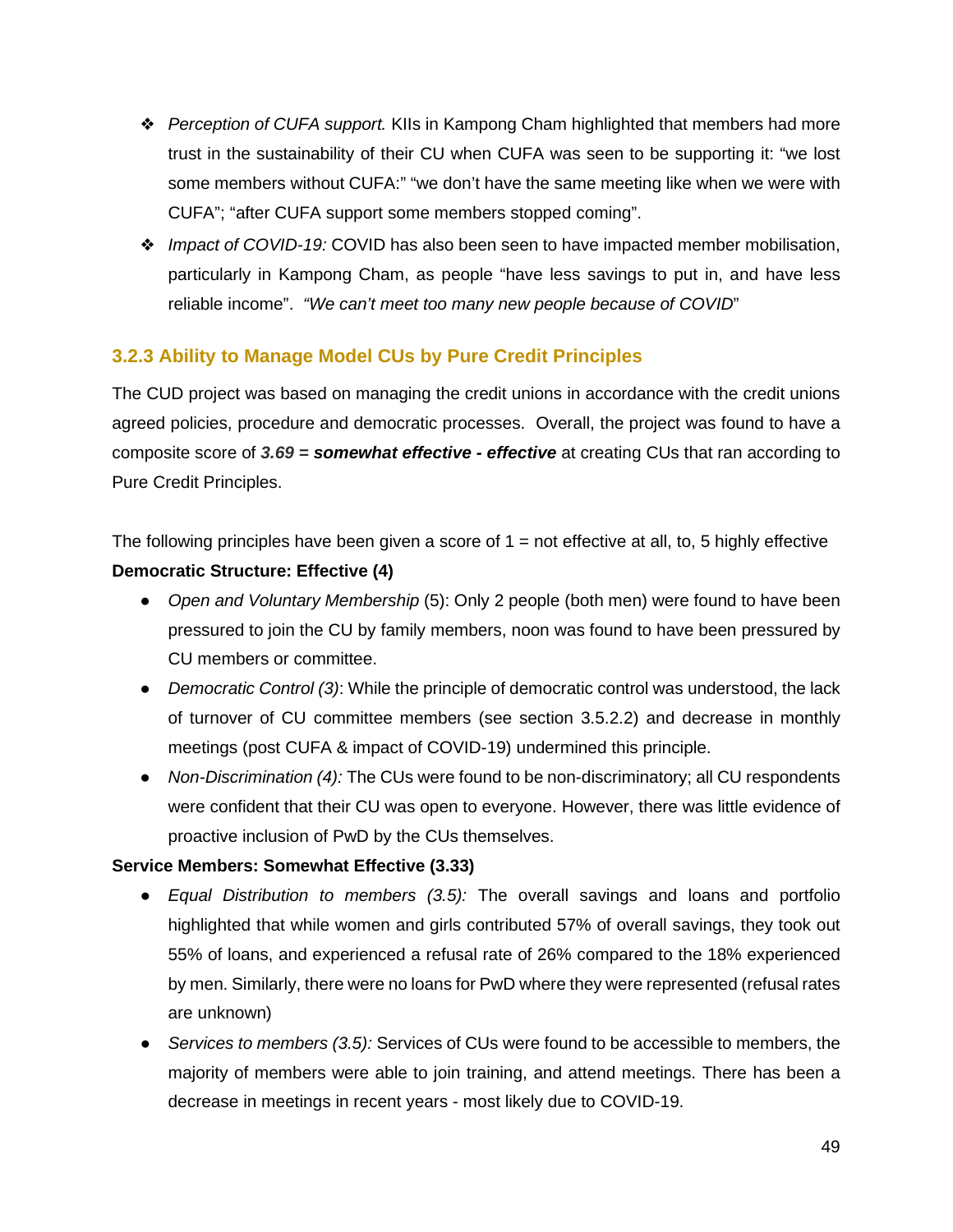● *Building Financial Stability (3):* Currency 11 of the original 21 CUs are operational and of the 5 CUs evaluated, 2 appear to be unsustainable. The financial stability of the CUs is currently threatened by the increased presence of MFIs and aging CU committee members.

# **Social Goals (3.75)**

- *On-Going Education (3.5)*: Training was provided to CU members throughout the project cycle, and was found to be effective in the short-term. However, with the end of CUFA involvement, training has ceased and CU members are at threat of forgetting concepts.
- *Cooperation Among Cooperatives (4)*: Little evidence of cooperation between CUs was available. However, when 10 CUs closed in 2019, members were welcome to join CUs still in operation.
- *Social Responsibility (4)*: 3 of the 5 CUs contributed profits to their communities, 2 contributed 5% towards supporting "poor community members" and construction of roads, one has estimated that it had contributed \$250.

# **3.2.4 Model CU Case studies - most and least effective and sustainable**

The effectiveness of CUs was gauged on a wide range of factors, across financial, operational and community involvement. It was found that the Trom Model CU in Ratanakiri was by far the most effective CU in terms of financial and operational sustainability. Yet, given its unique location and homogenous population it is difficult to know if it's success can be replicated.

# **3.2.4.1 Most Effective: Trom Model CU**

Trom CU was found to be by far the *most effective and sustainable* CU across all factors. Established in 2011 at the time of evaluation it had 247 members who were 100% Tampuan (indigenous)<sup>14</sup>. Trom had the highest and most stable membership numbers (see section 3.2.2), highest savings and loans, the second lowest refusal rate for loans and was the only CU with assets at the time of evaluation. They also had by far the highest profit sharing and community contribution - including building a CU office. KIIs with CU Members, CU Committee Members and Community Members found there to be a high level of trust among the CU members. In 2020 the members agreed to lessen profit sharing, and commit money to building a CU office, the office

<span id="page-49-0"></span><sup>&</sup>lt;sup>14</sup> Estimated to number 31,000, the Tampuan people live in the mountainous Southern and Western portions of the Cambodian province of Ratanakiri. The majority speak their own variation of the Mon-Khmer language family. <http://www.peoplesoftheworld.org/hosted/tampuan/>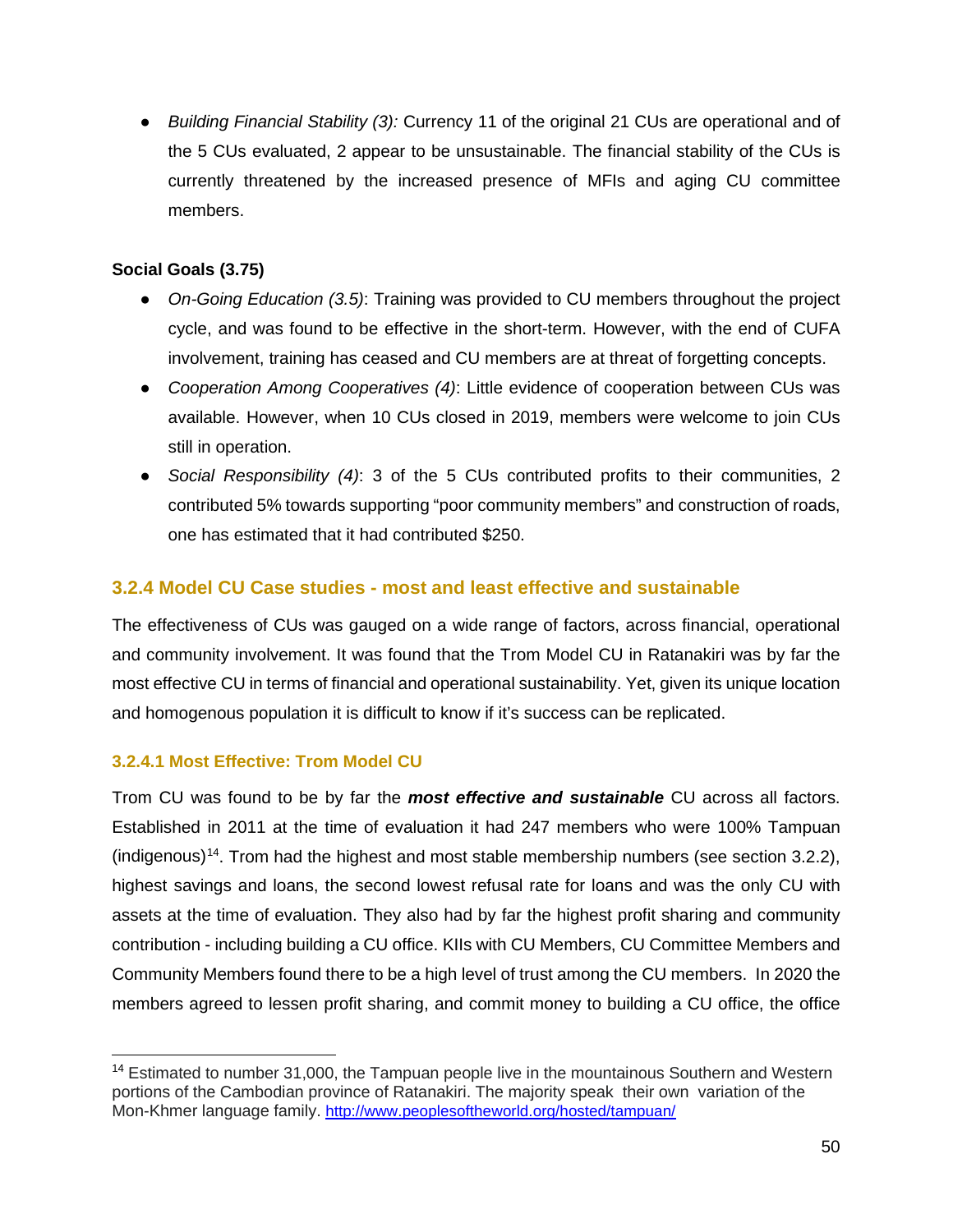has since become the center of the CU, and highlights the member's commitment to the continuation of their group.

Numerous case studies were undertaken on the Trom CU where their leader Mr. Roth was highlighted as a passionate and committed member of the CU and community. It was apparent that Mr. Roth was instrumental in mobilising his community to join and sustain the CU. Further, it can be seen that community cohesion, and maintaining possession of indigenous lands was a major contributing factor to the CUs sustainability:

*"If have no CUFA, the members might borrow the money from MFIs with higher interest and if they can't pay back, then they need to sell their land as we are indigenous we depend on only land forest and if we don't have it then we don't know what our future will be.''* Mr. Roth 2019

Here while MFIs are seen as a threat to the CUs sustainability, as they "*have bigger/faster loans for young people ''it* is probable that they are also seen as a threat to the Tambuan land and way of life. This can be in the wider context of apparent "land-grabbing" of Tambuan land in North East Cambodia.[15](#page-50-0) While this speaks to a larger conversation outside the scope of this evaluation. It is posited that the Trom CU is sustainable, at least in part, because of their majority indigenous identity, this speaks to the concept of social cohesions at the heart of the model CU concept (see section 2.5) wherein cohesive social groups - linguistic, ethnic, religious - are seen as the basis for a successful CU.

However, despite the overall success of the Trom CU issues remain from an equity and inclusion perspective. There is very little representation of PwD. Women have less than half the amount and value of loans than men (see section 3.3.2.1) and 25% of women responding to this evaluation felt that women were not active participants in the CU. It was stressed by CU committee members that women did not have the education to participate in the committee, however none of the men on the committee completed primary school. Lacking more detail on functioning literacy levels, it is hard to determine if the CU committee perception is accurate.

<span id="page-50-0"></span><sup>&</sup>lt;sup>15</sup> Indigenous adaptation to a rapidly changing economy: The experience of two Tampuan villages in Northeast Cambodia (2000)<https://www.tandfonline.com/doi/pdf/10.1080/14672715.2000.10419543> Land Acquisitions in Northeastern Cambodia: Space and Time matters (2016) https://www.iss.nl/sites/corporate/files/CMCP\_24-\_Gironde \_\_\_Peeters.pdf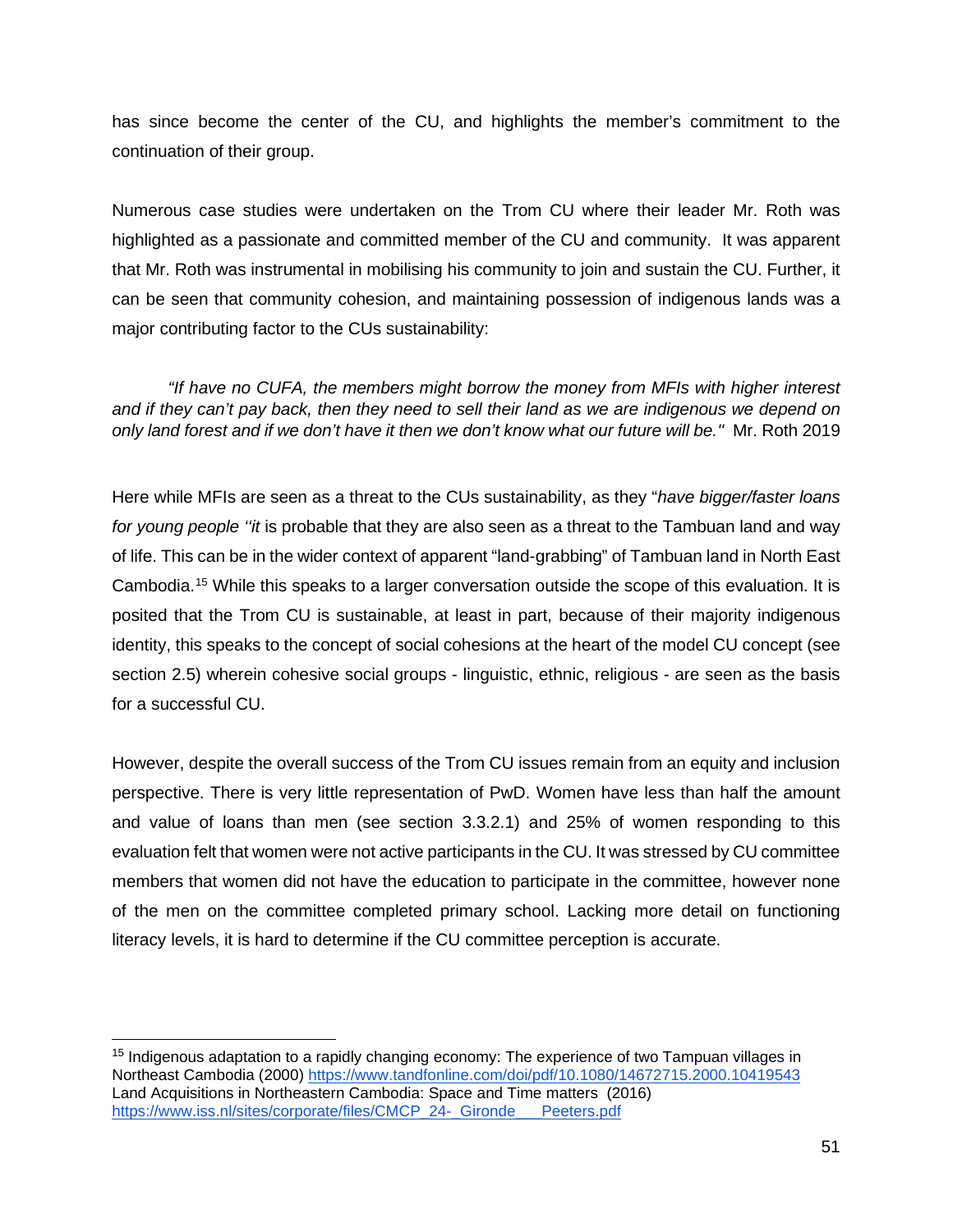### **Key Features of Trom CU contributing to effectiveness:**

- ❖ Unique homogenous population, with a perception of an outside 'threat' to their way of life and high community participation rate.
- ❖ Strong, dedicated leader and committee that appears to work well together and are respected by their members.
	- $\triangleright$  "strong man" committee the CU president is deeply involved in both the community and committee.
- ❖ Remote location the CU was able to grow to self-sufficiency without any other financial options.
- ❖ Obvious commitment to the growth and sustainability of the CU -evidenced by the CU Office.
- ❖ Education level of members was not found to impact the functioning of the CU (55% had never been to school).

### **Potentially undermining factors of Trom CU:**

- → CU Committee is 100% men and have been in their positions since the inception of the CU.
- $\rightarrow$  Trom had the highest level of dissatisfaction out of any CU 20% were only somewhat likely to recommend the CU to other people.
- → Low level of loans being given to women, and a high refusal rate resulting in low interest from loans for women. This was reflected in women not feeling represented by the CU.
- → It was noted that MFIs are moving into the region, and committee members were concerned that members would go to them for "bigger loans"
- → Apparent reliance on CUFA evidenced by 64% requesting further training and KIIs emphasis on how important CUFA's support has been. Note this could also be perceived as ongoing commitment to the CU.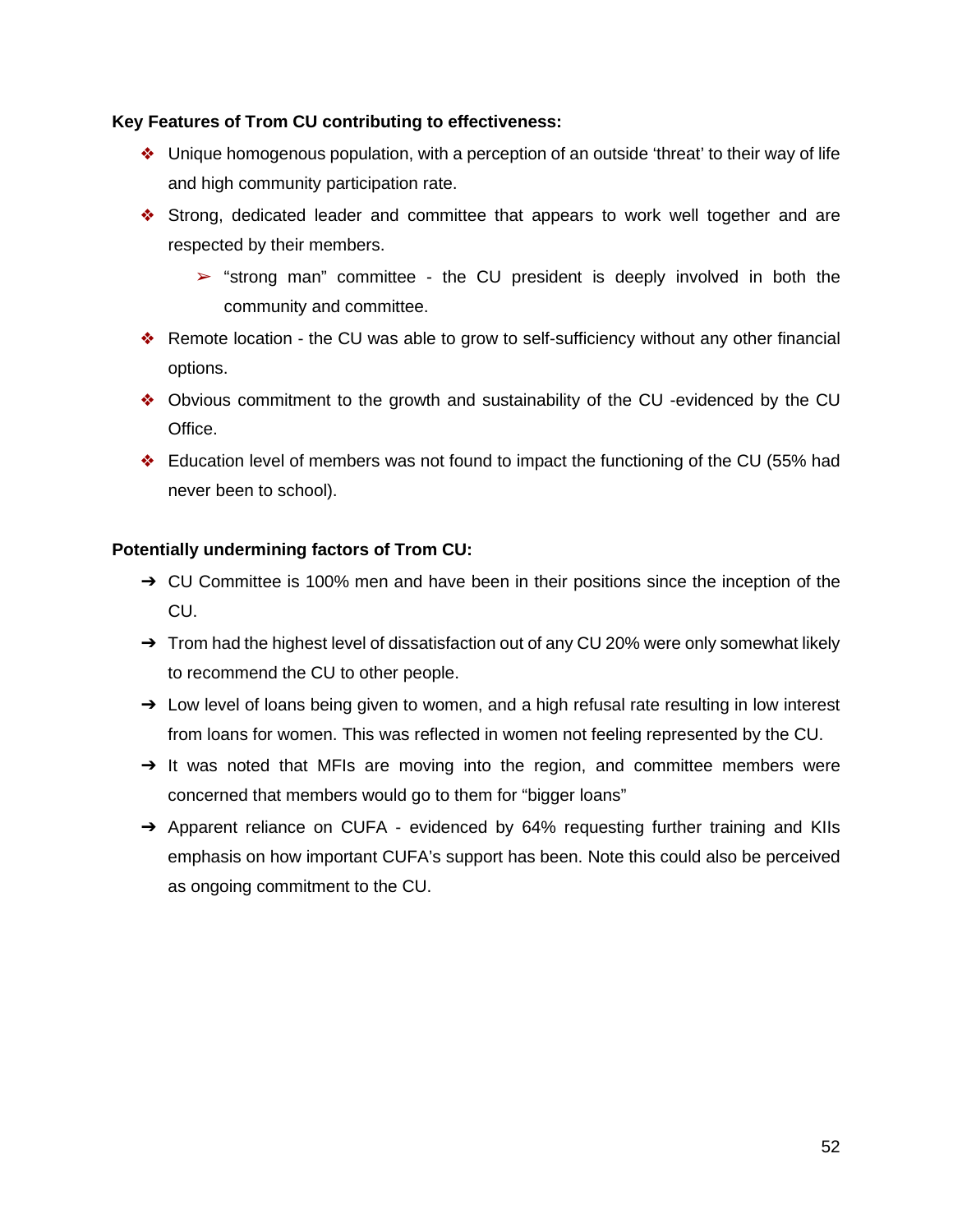| Table 9 Most Effective: Trom Model Credit Union (Ratanakiri) |  |  |  |  |  |  |
|--------------------------------------------------------------|--|--|--|--|--|--|
|--------------------------------------------------------------|--|--|--|--|--|--|

| <b>Financial Stability</b>                            |                              |                                  |              |  |
|-------------------------------------------------------|------------------------------|----------------------------------|--------------|--|
|                                                       | Women<br>Girls<br><b>WwD</b> | Men<br><b>Boys</b><br><b>MwD</b> | <b>Total</b> |  |
| Total # saving members                                | 170 (69%)                    | 77 (33%)                         | 247          |  |
| Total Amount of voluntary savings                     | \$13,670.17                  | \$6,191.41                       | \$19,861.58  |  |
| Total interest received on savings per month          | \$136.69                     | \$61.92                          | \$198.61     |  |
| Total # Loans Disbursed (2020-21)                     | 12                           | 30                               | 42           |  |
| Total # Loans Outstanding                             | 12                           | 30                               | 42           |  |
| Total # Delinquent Loans                              | $\pmb{0}$                    | $\mathbf 0$                      | $\pmb{0}$    |  |
| <b>Total Amount of Loans</b>                          | \$8,171.43                   | \$20,428.57                      | \$28,600.00  |  |
| Average Ioan Amount                                   | \$680.95                     | \$680.95                         | \$680.95     |  |
| Loan Refusal Rate                                     | 23%                          | 13%                              | 17%          |  |
| Interest received from loans (interest rate<br>$2%$ ) | \$3,692.93                   | \$9,232.32                       | \$12,925.25  |  |
| <b>Total Cash on Hand</b>                             | \$11,440.80                  |                                  |              |  |
| <b>Total Assets Held</b>                              | \$7,500 (CU Office Built)    |                                  |              |  |

The Trom CU is found to be financially stable, and was by far the most productive. However, despite women contributing the majority of savings they are taking out less than half as many loans and experiencing a higher refusal rate. This may be explained by the majority of loans being productive(agricultural) - the scoping study for the Livelihood Pivot highlighted 70% men were agricultural workers vs 53% women. However, this obvious bias towards men has the potential to undermine women's trust in the CU and its long-term sustainability. Further it should be noted that Trom has not experienced the impact of COVID-19 in the same way as the other CUs, it is unclear how this would impact it's financial wellbeing.

**Operational Sustainability**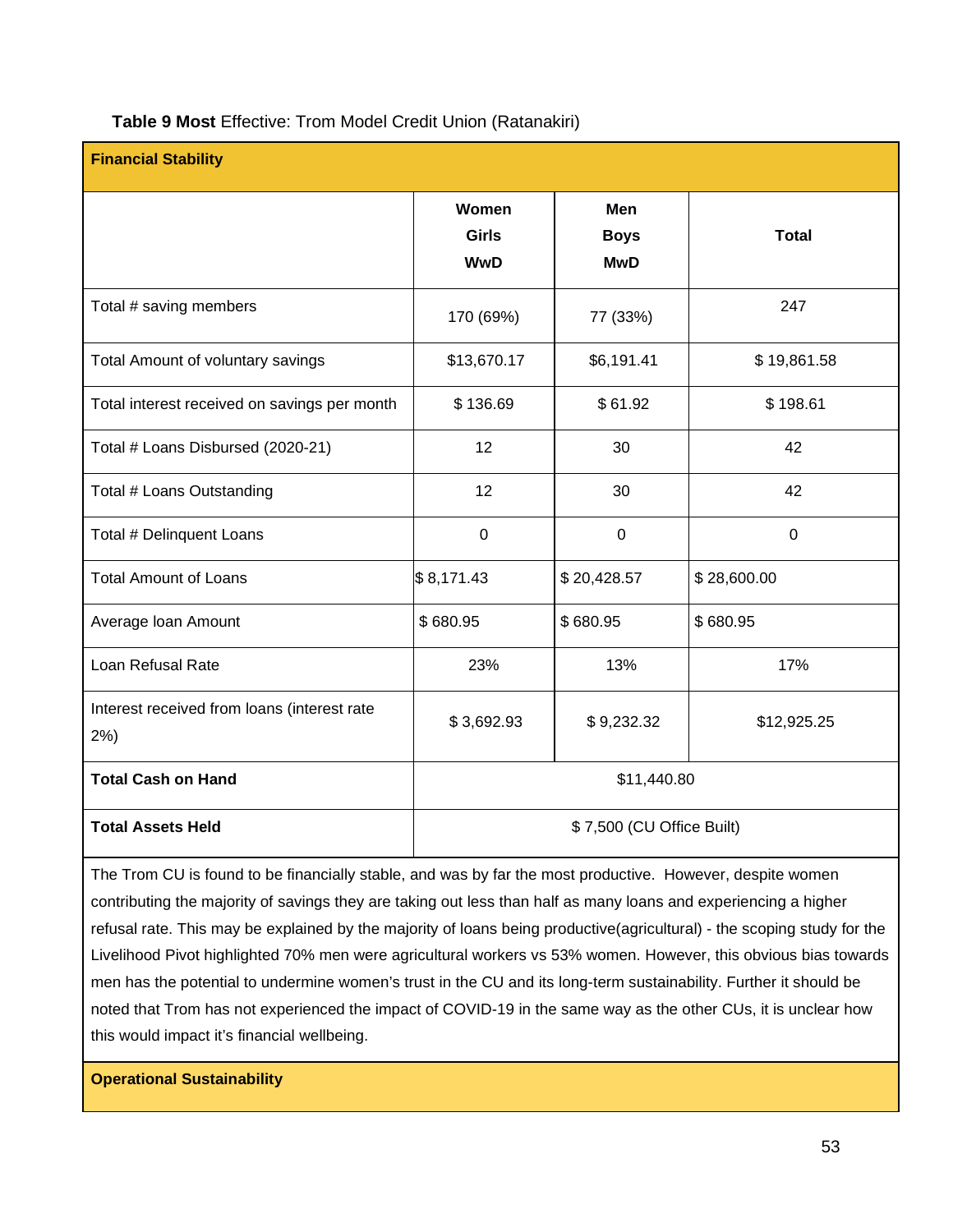| Member Mobilisation & Retention           | Trom has the most stable member retention, it quickly reached 245<br>members by 2018 and has never dropped below this number.<br>According to data there was a fluctuation, resulting in a -7.54%<br>decline between 2019 and 2021. |
|-------------------------------------------|-------------------------------------------------------------------------------------------------------------------------------------------------------------------------------------------------------------------------------------|
| <b>Credit Union Assets</b>                | Credit Union Office Built in 2020 and is seen as a central location in<br>the village.                                                                                                                                              |
| Book-Keeping                              | CU Committee assured they were keeping records, further Trom CU<br>has opened a formal bank account to ensure the safety of member's<br>savings.                                                                                    |
| Active Committee / Makeup                 | All Committee positions are filled, and have been by the same<br>people for more than 8 years. 100% of the CU members are men<br>with an average age of 55.                                                                         |
| <b>Community Impact &amp; Involvement</b> |                                                                                                                                                                                                                                     |
| % Community                               | 20% (1225 community members)                                                                                                                                                                                                        |
| <b>AGM Community Representation</b>       | 12% community present                                                                                                                                                                                                               |
| Total Profit Sharing (2018-2020)          | \$18,700 (Profit sharing reduced in 2020 to invest in the CU office as<br>a contribution by the CU Members)                                                                                                                         |

# **3.2.4.2 Least Effective: Pratong CU**

Pratong was found to be the least effective of the 5 Evaluation CUs, yet it is highly likely that this stems from the impact of COVID-19 and not necessarily from the CU itself. This was based on:

- 1) High loan refusal rate for both women and men 55%
- 2) Zero Cash on hand at time of evaluation
- 3) Steady decrease in membership from 2016 onwards.
- 4) Apparent lack of trust between members 33% of members were concerned that people would not pay back loans and KIIs highlighted members were concerned about the functioning of their committee.
- 5) Impact of COVID-19 KIIs saw the highest stress level concerning COVID-19 and there was an anecdotal spike in people accessing their savings (lacking CU specific data from pre COVID-19 it is difficult to assess its total impact)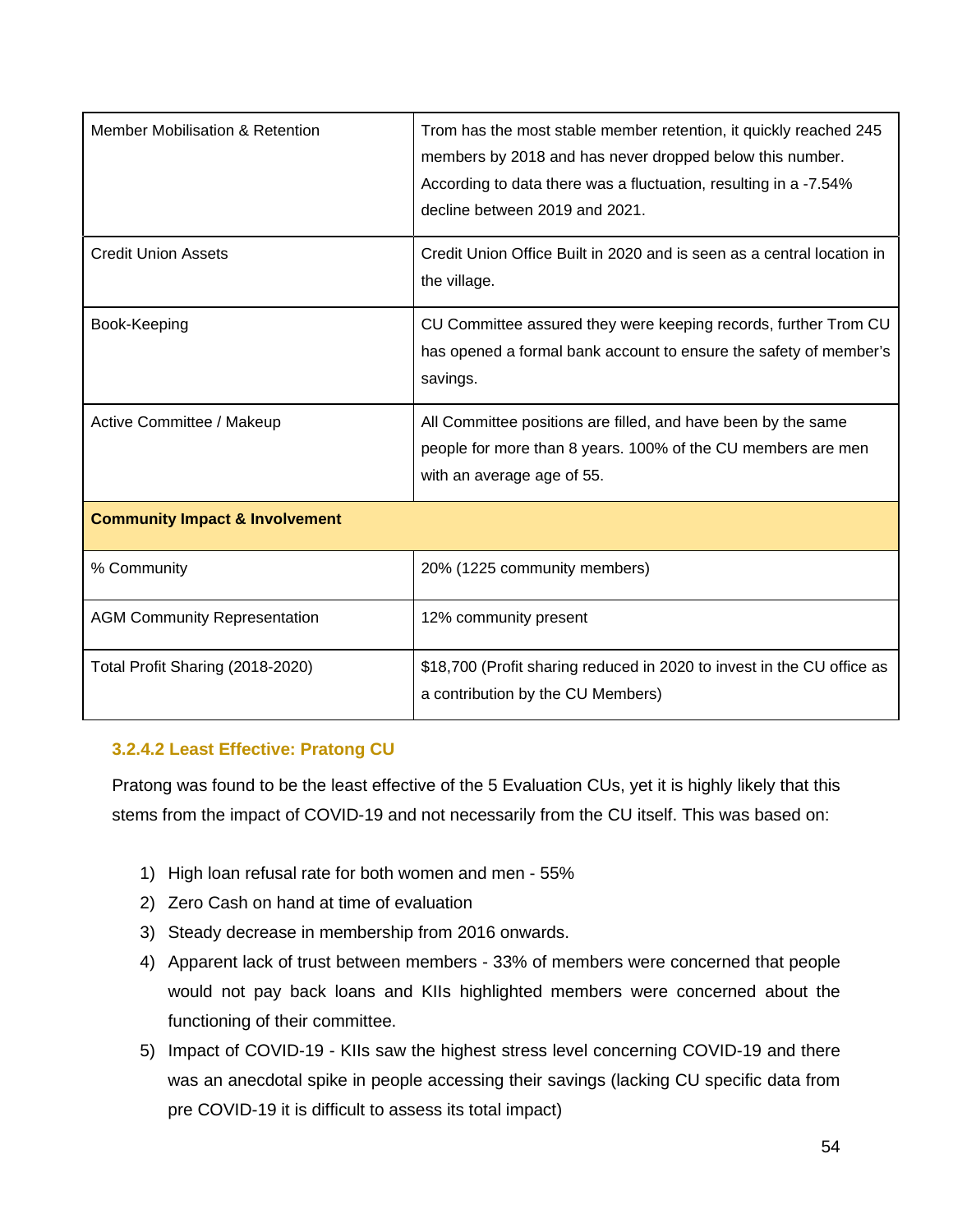Yet, Pratong has the highest approval rating of any CU with 95% being very likely to recommend the CU to other community members. KIIs found the current unstable financial situation to be a direct cause of COVID-19

"... *members withdraw their savings for family use and some impact on their income in this COVID-19 time and for borrowing now some members prefer to borrow from MFIs as they can give big amount as per request.*" - Committee Member

As such while the overall financial situation was found to be currently unsustainable, it is highly recommended that the CU be monitored to understand the ongoing impact of COVID-19 and the ability for the CU to "bounce back".

| <b>Financial Stability</b>                      |                       |                                  |             |
|-------------------------------------------------|-----------------------|----------------------------------|-------------|
|                                                 | Women<br>Girls<br>WwD | Men<br><b>Boys</b><br><b>MwD</b> | Total       |
| Total # saving members                          | 143                   | 46                               | 189         |
| Total Amount of voluntary savings               | \$1,591.83            | \$489.79                         | \$2,081.62  |
| Total interest received on savings per<br>month | \$23.88               | \$7.34                           | \$31.22     |
| Total # Loans Disbursed (2020-21)               | 10                    | $\overline{2}$                   | 12          |
| Total # Loans Outstanding                       | 12                    | $\overline{2}$                   | 12          |
| Total # Delinquent Loans                        | $\mathbf 0$           | $\mathbf 0$                      | $\mathbf 0$ |
| <b>Total Amount of Loans</b>                    | \$2,500.00            | \$600.00                         | \$3,100.00  |
| Average Ioan Amount                             | \$300.34              | \$77.00                          | \$189       |
| Loan Refusal Rate                               | 50%                   | 60%                              | 55%         |

**Table 10:** Least Effective - Pratong Credit Union (Kampong Cham)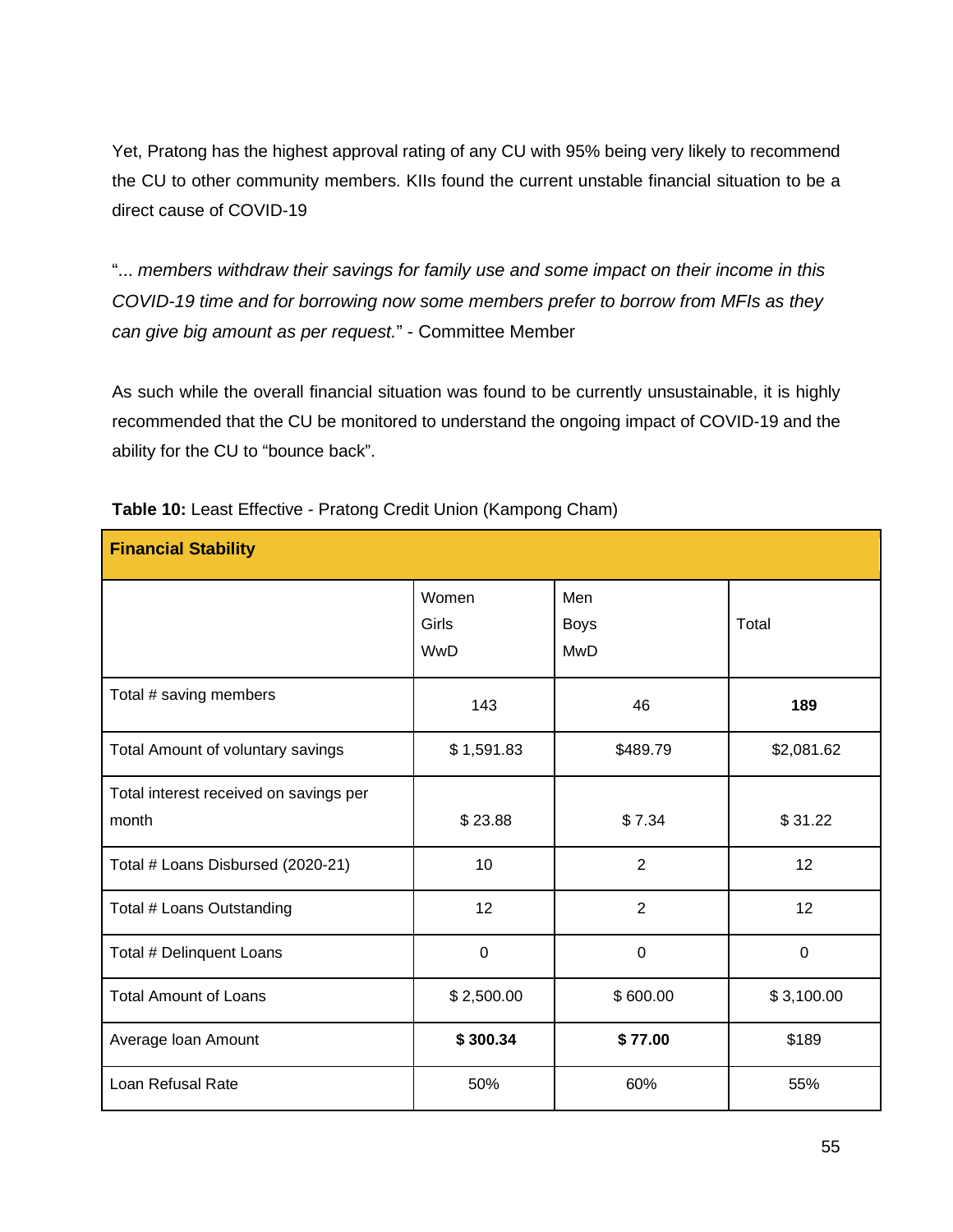| Interest received from loans (interest rate<br>2.5%                                                            | \$300.34 | \$77.00 | \$377.34 |  |  |  |
|----------------------------------------------------------------------------------------------------------------|----------|---------|----------|--|--|--|
| <b>Total Cash on Hand</b>                                                                                      |          |         | O        |  |  |  |
| <b>Total Assets Held</b>                                                                                       |          |         |          |  |  |  |
| Pratong was found to have low financial stability at the time of evaluation, as mentioned above this was found |          |         |          |  |  |  |

to be members withdrawing cash as a result of the impacts of COVID-19. There was 0 cash on hand, and a high rate of loan refusals, this was accompanied by only 12 loans being active. Savings contributions were also low. The loan refusal rate was also extremely high at 55% - it was not clear loans were being denied due to a lack of funds, or, lack of operational capacity.

| <b>Operational Sustainability</b>          |                                                                                                                                                                   |
|--------------------------------------------|-------------------------------------------------------------------------------------------------------------------------------------------------------------------|
| <b>Member Mobilisation &amp; Retention</b> | Pratong had the most dramatic decrease in members from 2019<br>to 2021 (-43%).                                                                                    |
| <b>Credit Union Assets</b>                 | $\Omega$                                                                                                                                                          |
| Book-Keeping                               | CU Committee assured they were keeping records as was<br>evidenced by their ability to answer the quantitative survey for<br>this evaluation.                     |
| Active Committee / Makeup                  | All committee positions are filled including with 2 women (the<br>most of any CU) the average age is 52 and 100% has been in<br>their positions for over 8 years. |
| <b>Community Impact &amp; Involvement</b>  |                                                                                                                                                                   |
| % Community                                | 12%                                                                                                                                                               |
| <b>AGM Community Representation</b>        | 3%                                                                                                                                                                |
| Total Profit Sharing (2018-2020)           | \$1,030.00                                                                                                                                                        |
| Contribution to the community              | $\Omega$                                                                                                                                                          |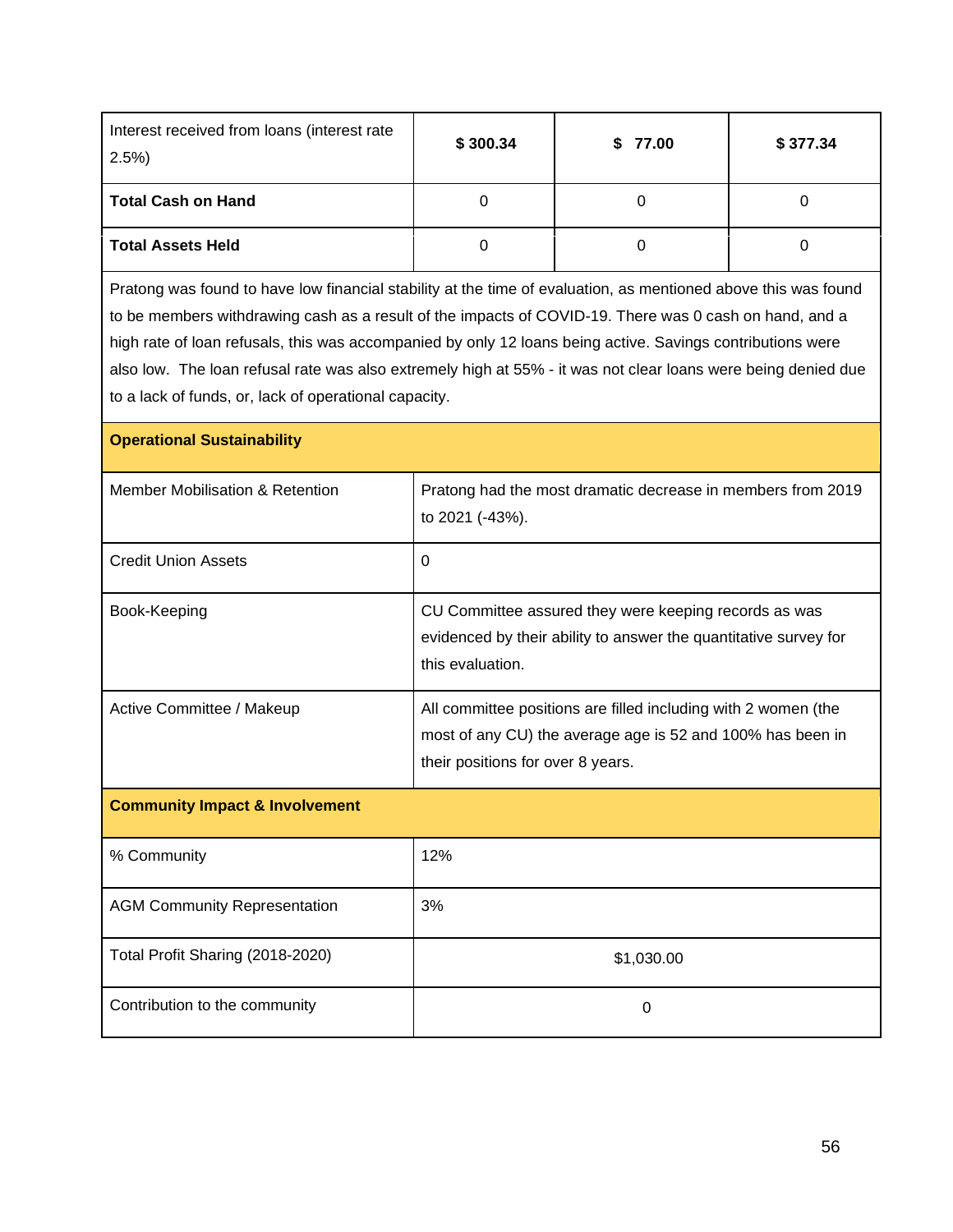# **3.2.5 Identified barriers to achievement of objectives and outcomes**

There were 5 main barriers identified to the achievement of objectives and outcomes:

- 1) Perceived lack of confidence among women by both themselves and CU General and Committee Members to a) become committee members b) actively participate in financial decision making.
- 2) Increased presence of MFIs and Commercial Banking in the majority of project areas resulting in a decrease in membership and closure of CUs.
- 3) Impact of mass/prolonged emergency situations on group savings evidenced by COVID-19
- 4) Inequitable access to loans for women and men.
- 5) Lack of interest/skills/confidence to take on committee positions, resulting in committee membership lasting over a decade and undermining the democratic process. (see section 3.4.4 for more detail).

# **3.2.6 Project Monitoring**

The CUD project was *somewhat effectively monitored*. While project data was collected, it was largely found to be for the purposes of donor reporting. Overall, the project was found to be implemented in an Ad-Hoc manner with objectives and outcomes altered from year to year. While this did allow it to adapt to the needs of beneficiaries. The lack of a comprehensive Monitoring, Evaluation and Learning framework seriously undermined the ability to assess the overall effectiveness of the project - while it was clear there were tangible project outcomes, the lack of continuity in target indicators made it difficult to assess if these were the result of planned project activities, or rapid adaptation to circumstances.

#### **Weaknesses Included:**

❖ **Lack of comprehensive MEL framework:** This evaluation of the project in general was severely undermined by the lack of a comprehensive MEL framework, completed with comprehensive targets, indicators, outcomes, objectives etc. etc. While CUFA Cambodia staff has been diligent in collecting data, there were large discrepancies between years (e.g. some disaggregated by Credit Union, some by Commune, other by Province etc.). Rolling targets were found year to year, but these were not found to be part of a larger framework. This placed unnecessary pressure on project staff, and undermined the overall effectiveness of the project.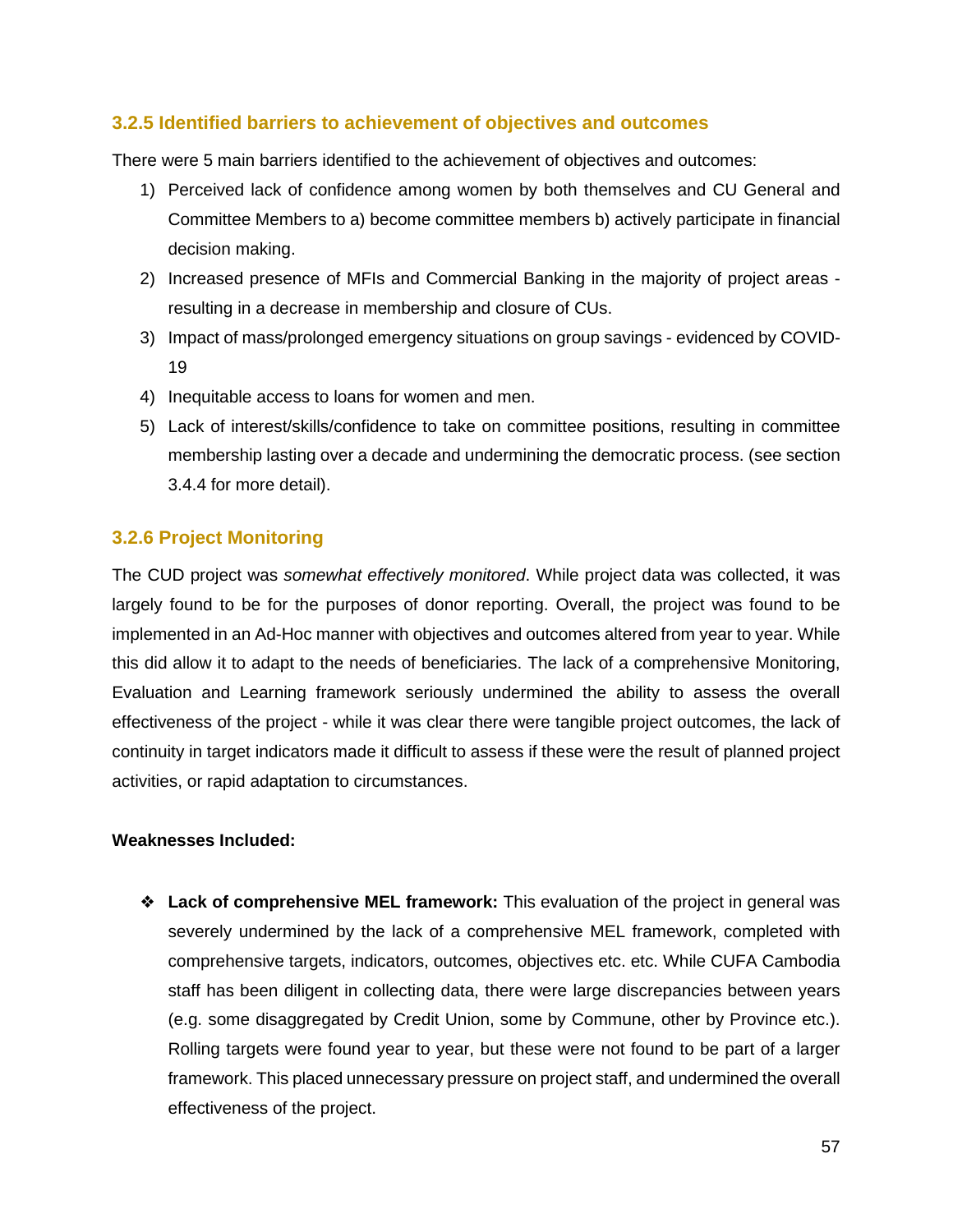- ❖ **Lack of pre and post tests for training:** Despite the delivery of training being central to the project, there was no evidence of pre and post testing of training delivered. As such there was no reliable way of assessing the training effectiveness, or, suitability of to the needs of participants. Pre and posttests not only assist in measuring how training participants have improved, but they can also be a valuable diagnostic tool for more effective teaching.
- ❖ **Weak Inclusion Data -** While the inclusion of PwD was inferred throughout the project, disability data was gathered throughout, including at the CU level. This evaluation highlighted that disability as being identified by the CU Committee members, not people with disabilities themselves. The use of the Washington Short Set during this evaluation highlighted their use for this type of project. Moreover, the use of such data in the future would greatly improve project design and adaptation. Further, while the inclusion of youth was a central cross cutting theme, data was only disaggregated by under 18 and over 18, undermining the ability to adequately monitor and assess youth involvement.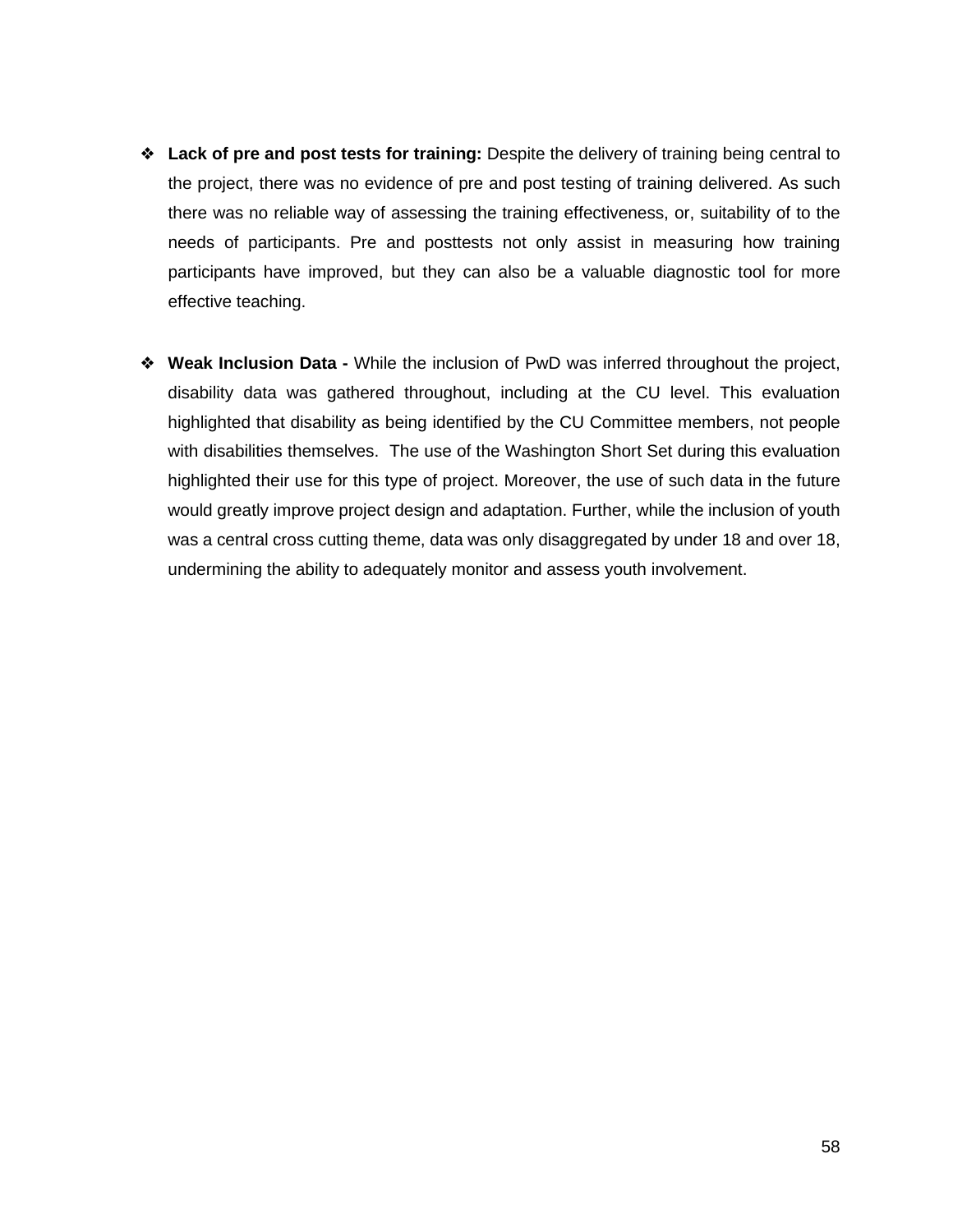# **3.4 Impact**

# **3.4.1 Changes resulting from the CUD project**

The overall impact of the CUD project appears to have been positive. 63% of respondents were able to increase their family income, 53% expand their business, 42% have the skills and knowledge to plan and save for emergencies, 30% increased their knowledge of financial services, 26% can support their children/s education. As detailed in 3.4.4 the agricultural producer groups have the potential to increase individuals' income.

# **3.4.2 Participation and Empowerment of Women**

Overall, the project can be seen to have been *effective in including women* but cannot be seen to be *effective at empowering women*. While the empowerment of women was highlighted as a key cross cutting issue, no coherent project logic for women's empowerment, or how to address the gaps between women and men's access to financial services was outlined. The project assumed that by "facilitating the representation of women in the financial sector… (it will) … contribute to the empowerment of rural women as they are able to access CUFA training and support" and thereby result in the two primary gendered outcomes of: a) Representation of women in the financial sector, and, b) Women-led Credit Unions.  $16$  It must be noted that the inclusion of women does not necessarily result in the empowerment of women, inclusion must be accompanied by an enabling environment, and coherent strategies for addressing gendered gaps.<sup>[17](#page-58-1)</sup>

For the purposes of this evaluation, the two aforementioned outcomes are taken as representative of the gendered element of the project. It can be seen that:

- a) Women were *represented* in the financial sector in as much as they were active members of the model CUs, making-up at least 63% of all CU membership throughout the project.
- b) Women were *not empowered to leadership positions* the project did not result in any sustainable women-led CUs, and only 2 women were represented on CU committees.
- c) Women were *somewhat empowered* to make financial decisions, while women were included in CUs. This was undermined by women receiving fewer overall loans and/or

<span id="page-58-0"></span><sup>&</sup>lt;sup>16</sup> ANCP 2016-17ANCP ADPlan Project 2016-17 (Version 4 of 4)Application ANCP19--PRG9919--PRJ282 From Credit Union Foundation Australia (CUFA)Form Submitted 14 Nov 2016, 10:06am AEDT

<span id="page-58-1"></span><sup>&</sup>lt;sup>17</sup> For example see: OHCR Empowerment, Inclusion, Equality: Accelerating sustainable development with human rights [https://www.ohchr.org/Documents/Issues/MDGs/Post2015/EIEPamphlet.pdf;](https://www.ohchr.org/Documents/Issues/MDGs/Post2015/EIEPamphlet.pdf)

Bull, G: Women and Finance: Enabling Women's Economic Empowerment (2021[\) https://www.cgap.org/blog/women](https://www.cgap.org/blog/women-and-finance-enabling-womens-economic-empowerment)[and-finance-enabling-womens-economic-empowerment](https://www.cgap.org/blog/women-and-finance-enabling-womens-economic-empowerment)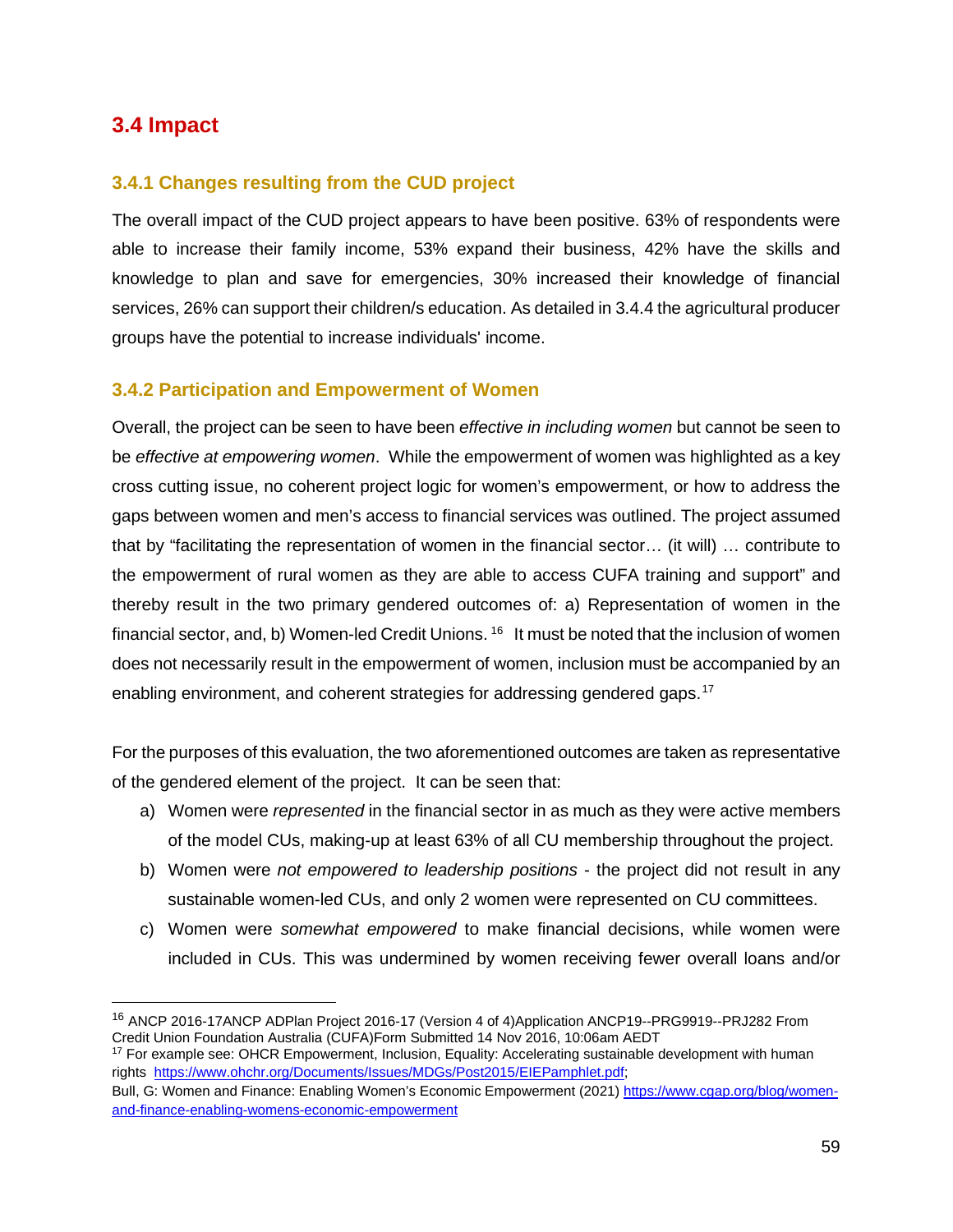lower value loans than men throughout the project.

As such, while women were included, they were not necessarily empowered. However, the evaluation findings provided insight into how to contribute to the empowerment of women in future programming.

Women were equitably represented throughout the project, making up at least 63% of all CU members throughout the project cycle. Overall, women also experienced the same average increase in savings and loan as men, and had a higher overall savings contribution. There was no identified gender-based harm noted as a result of the project for women. However, 2 men responded that they had initially been pressured to join the CU by the committee. The final evaluation highlighted a positive relationship for the involvement of women in the model CUs. 67% thought women were active members of their CUs - this represented 62% of total women and 72% of total men. Case studies provided by CUFA highlighted numerous 'success stories' for women's involvement in CUs.

#### **Image 5:** Ms. Yem - CU Member



Yem is a 27-year-old woman from Kampong Cham. She has been a member of her CU since 2013. As of 2020 she has gotten three loans to expand her business as a money transfer agency and cashew nut seller. She and her husband now earn \$1,500 per month from 3 businesses and are able to save \$50 per month. She is now saving to build a home.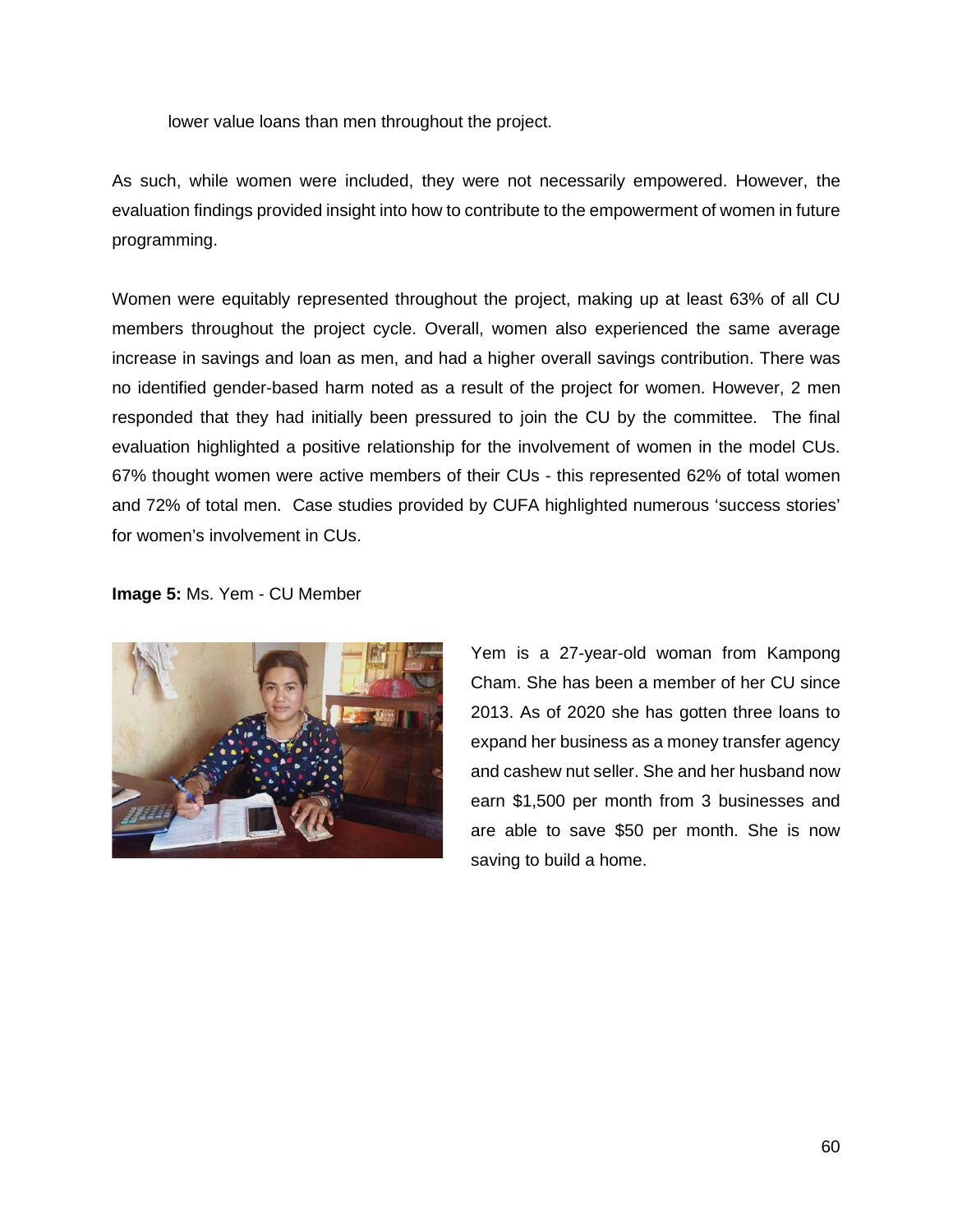#### **Image 6:** Ms. Kon - CU Member



Kon is a 33-year-old woman from Stung Treng, she identifies as being from a Laotian minority. Before Kon joined the CU she only had access to financial services via money lenders, and made her only income from rice growing. She joined her CU in 2013, after three years she withdrew \$500 in savings and took out a \$375 loan to buy 10 pigs. She now makes \$450-650 every three months. She has also bought a bicycle and study materials for her children. In 2017 she believed all community members would join the CU.

#### **3.4.2.1 Women's access to savings and loan**



Women were found overall to have contributed 30% more savings than men, yet they received

37% less loans than men. While this could in part be attributed to a preference for productive agricultural loans - the 2021 CUD data highlighted these represented roughly 77% of all loans from the 5 Evaluation CUs. While the livelihood study highlighted that 70% of men worked in agriculture vs 53% of women. When disbursed the average loan size was comparable to

between all genders. While it can be argued that the vast majority of difference between men and women's loan disbursement stems from Trom CU (where women receive less than half the number of loans men do). It can be seen that the average loan disbursed to women in all other CUs is 18% less than men. Further when comparing the data from 2016-2018, it can be seen that the overall number of loans there is an overall downward trend. This represents a basic issue of equity of services for women.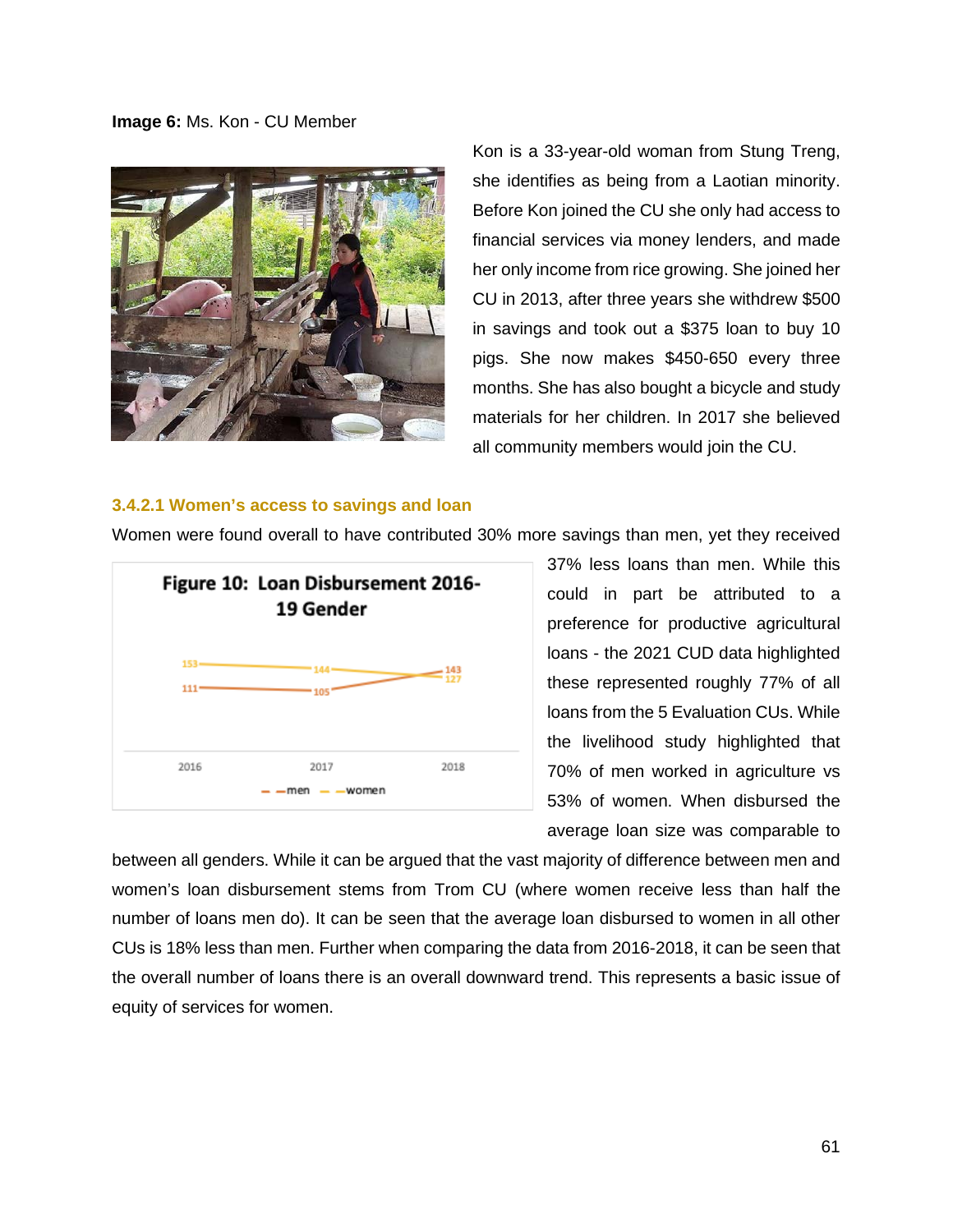| <b>Credit</b><br><b>Union</b>     | <b>Savings</b>             |                      | <b>Loans</b>                              |             |                |             |                                   |          |  |
|-----------------------------------|----------------------------|----------------------|-------------------------------------------|-------------|----------------|-------------|-----------------------------------|----------|--|
|                                   |                            | <b>Total Savings</b> | <b>Number &amp; total amount of loans</b> |             |                |             | <b>Average loan amount</b>        |          |  |
|                                   | Women                      | Men                  | Women                                     |             | Men            |             | <b>Women</b>                      | Men      |  |
| Samaki                            | \$2,640.00                 | \$5,335.00           | 5                                         | \$2,575.00  | 5              | \$3,200.00  | \$515.00                          | \$640.00 |  |
| Pratong                           | \$1,591.83                 | \$467.53             | 10                                        | \$2,500.00  | 2              | \$600.00    | \$250.00                          | \$300.00 |  |
| TroTrong                          | \$4,976.65                 | \$3,828.19           | 10                                        | \$5,477.88  | $\overline{7}$ | \$5,077.00  | \$547.79                          | \$725.29 |  |
| RikChamreun                       | \$2,699.34                 | \$3,036.75           | 13                                        | \$3,773.98  | 10             | \$3,621.00  | \$290.31                          | \$362.10 |  |
| Trom                              | \$13,588.94                | \$6,030.59           | 12 <sup>2</sup>                           | \$8,171.43  | 30             | \$20,428.57 | \$680.95                          | \$680.95 |  |
| Total                             | \$25,496.76                | \$18,698.06          | 50                                        | \$22,498.29 | 54             | \$32,926.57 | \$456.81                          | \$541.67 |  |
| <b>Total</b><br><b>Difference</b> | Women 30% more than<br>men |                      | Women 37% less than men                   |             |                |             | <b>Women 16% less</b><br>than men |          |  |

#### **Table 11:** Comparison of Savings and Loans - Gender Breakdown

#### **3.4.2.2 Women in Leadership**

Overall, there was mixed evidence that women were in leadership positions in their CUs - here leadership was seen as being part of the CU committee. While 25% thought women were active on their CU committee - representing 27% of women and 24% of men. Yet, despite this positive feedback, only 1 respondent (a woman on the Committee at RikChamreun in Kampong Cham) considered their CU to be "women-led". When asked about the involvement of women during KIIs the CU committee representative simply replied:

*"...some women wanted to join the committee too … but they did not have schooling so they don't know how to calculate interest rate for saving and loan"* 

Similar feedback was received from all 5 CUs:

*"Most of the women in my community are of low education so they can only participate as active members".* - CU Member, Samaki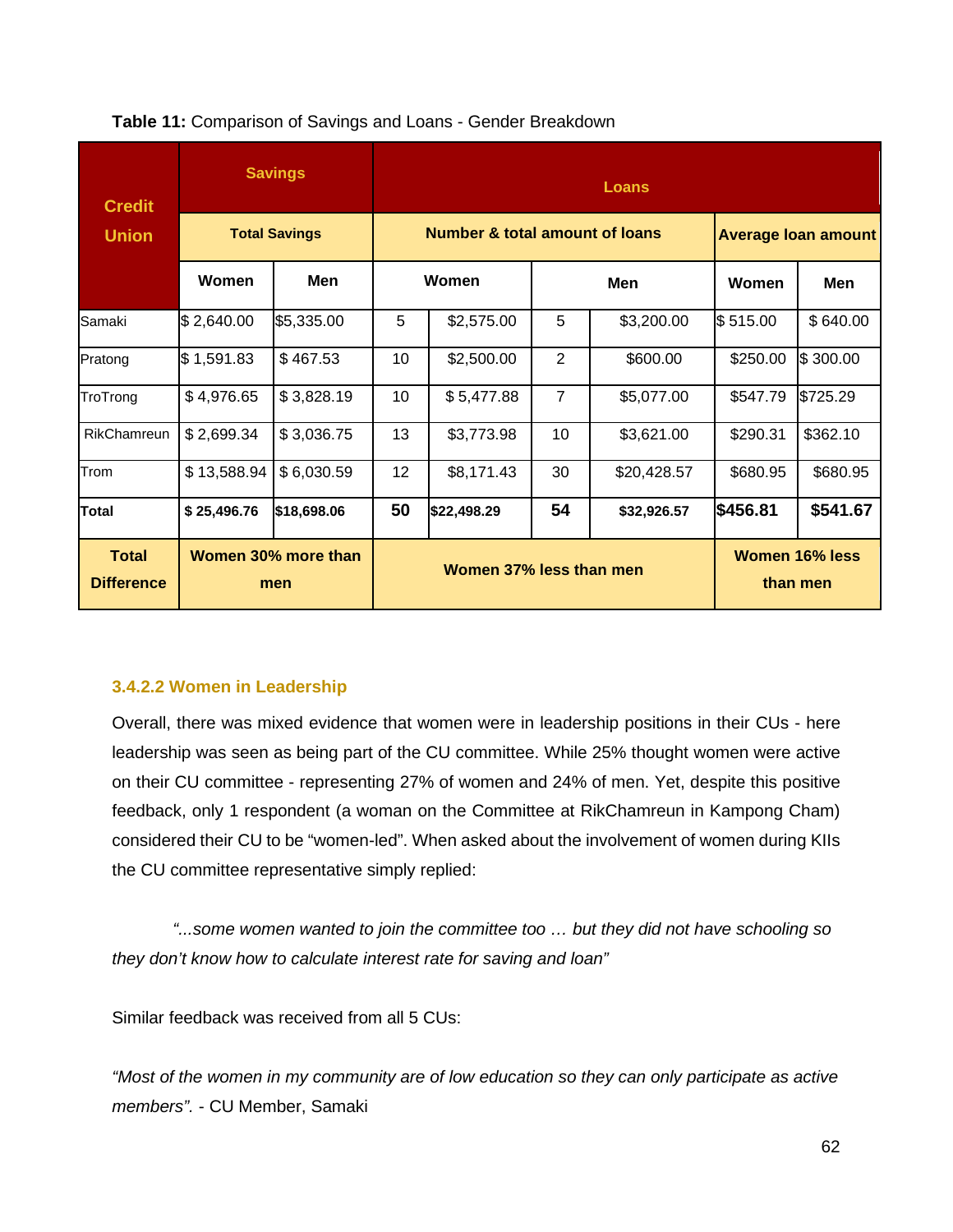This reflects the overall finding that people identifying as women had a lower level of education than people identifying as men - 35% of women having never attended school Vs 29% of men, and 27% of men had completed primary school vs 17% of women. However, given that the overall education level for the CU committee members was low, this was not a conclusive finding.

Of the 15 CU committee members represented, 3 identified as women. Of these 2 had completed primary school and 1 had completed secondary school. Of the 12 men, 2 had completed primary school, 2 secondary school 1 university - and 6 had attended primary school but not completed. Here it can be seen that a high level of education is not a necessary precursor to involvement in the CU. The Trom Model Credit Union in Ratanakiri showcased an example of where increased understanding of the intersection between context, gender and women's experience may have increased the empowerment of women. 7% of total respondents thought that women were not actively involved in the committee. Concerningly this represented 19% of respondents from Trom Model Credit Union, - 70% women and 30% men. While a further 2 men thought women were not actively engaged in the CU. KIIs with the CU committee revealed they had:

*"encouraged women to participate but they have no confidence in taking the lead … most have never been to school or not completed secondary school … they can't read and write"* 

While women's leadership workshops were delivered by CUFA and these were primarily delivered to women. It is suggested that a) an increased focus on soft skill development would have supported the empowerment of women to leadership positions b) delivery of training on gender and women's leadership to both men and women would have increased awareness of the barriers to women's participation. However, further qualitative research is required to support this presumption.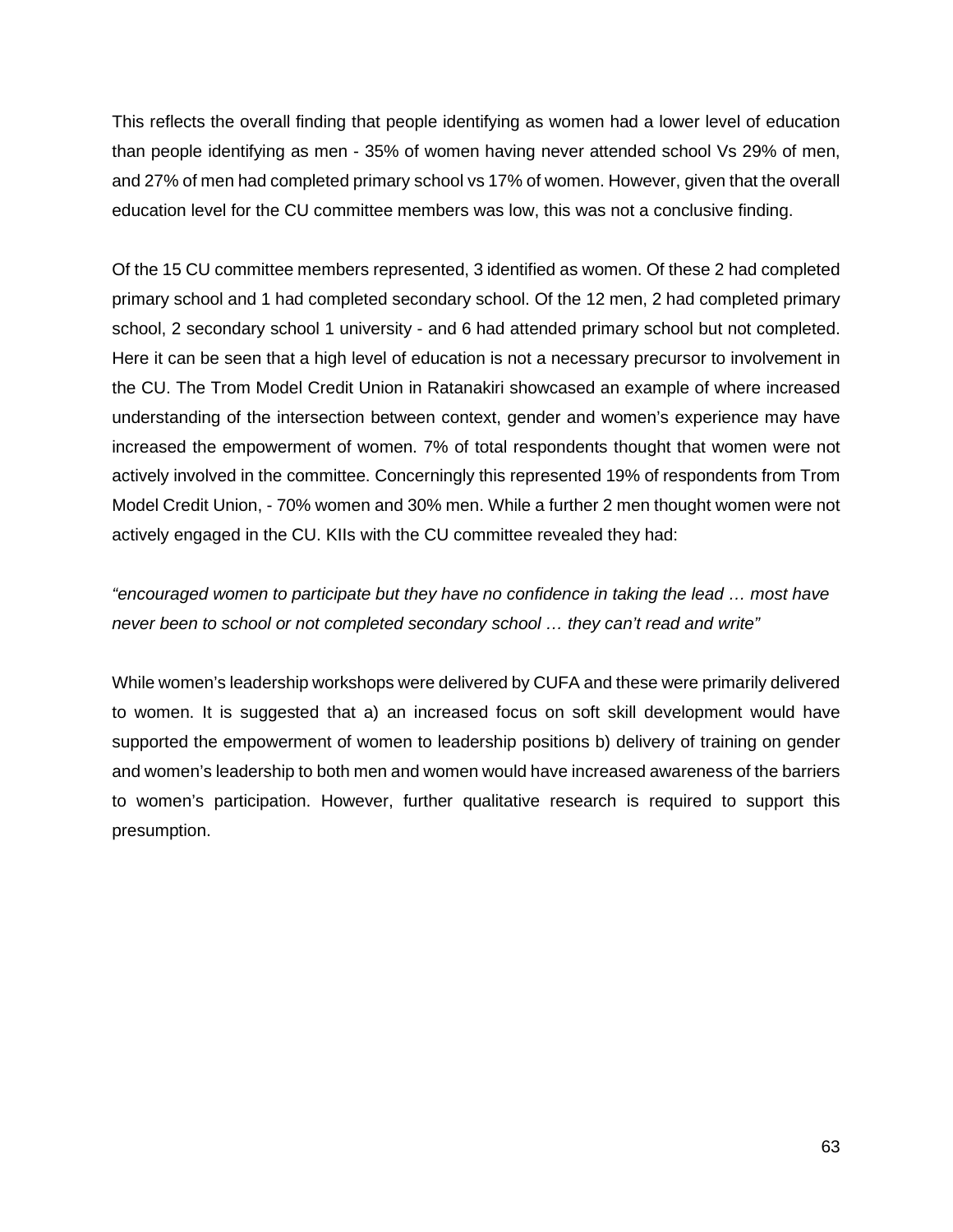# **3.4.3 Inclusion and Participation of People with Disabilities**

Original CUD project documents cite "CUFA training will be non-discriminatory and proactive strategies will be the correlative outcome of "disability inclusive training and support". The evaluation has found that while the training and services were not *discriminatory* they were also *not proactive.* While CUFA project staff reported going to community members with disabilities houses to encourage their membership, this did not necessarily correlate to their ongoing involvement.

This is evidenced by the declining participation of PWD from 2016-2018 (2019 data on disability was not gathered). According to *available* data, the number of people with disabilities appears to have declined at twice the rate of members without disability - MwD declined by 42% between 2016 and 2019, despite overall membership decreasing by 20% during this time. However, the 2021 CU Committee Survey and general Member Survey highlighted there was a data collection issue. The CU Committee Survey responded there were 4 MwD. This was in stark contrast to the 20 people self-identifying as living with a disability in the general members surveys. The Cambodian CUFA Country Manager noted that the committee members appeared uncomfortable when questions about PwD's participation, and its previous disability data had been informed by what the Committee perceived to be an impairment - not the members themselves.

# *"... we include people with disabilities, but there are not many in our community." Committee Member, Kampong Cham*

Further the use of the Washington Short Set Questions of Functioning Questions<sup>[18](#page-63-0)</sup> highlighted that 63% of respondents had *some difficulty* in the 5 categories of functioning - vision, hearing, mobility, cognition (remembering), self-care, communication. While this does not necessarily denote disability, the use of the questions in the future would support a more informed implementation of activities.

<span id="page-63-0"></span><sup>&</sup>lt;sup>18</sup> The WG Short Set on Functioning (WG-SS) [https://www.washingtongroup-disability.com/question](https://www.washingtongroup-disability.com/question-sets/wg-short-set-on-functioning-wg-ss/)[sets/wg-short-set-on-functioning-wg-ss/](https://www.washingtongroup-disability.com/question-sets/wg-short-set-on-functioning-wg-ss/)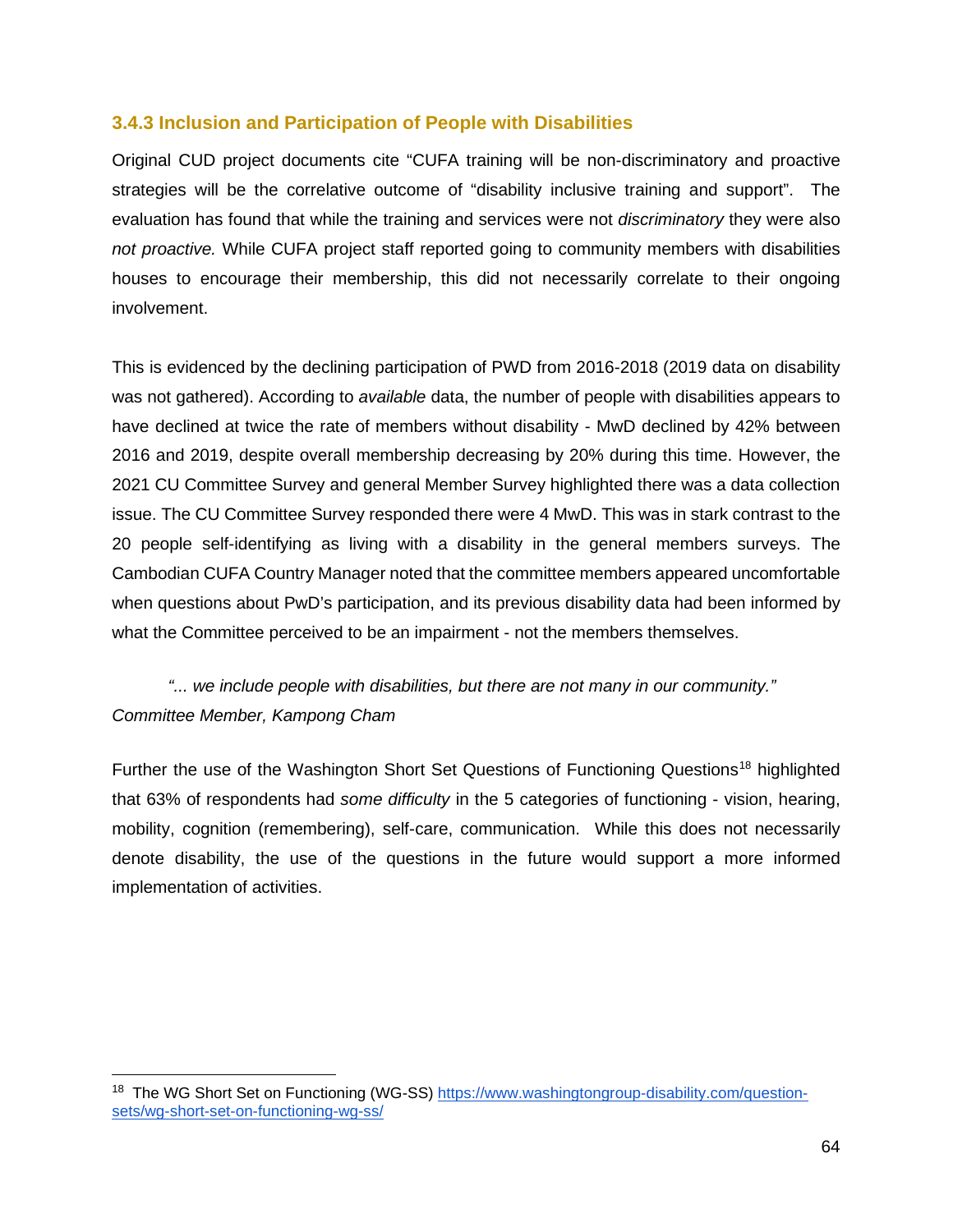| Year<br>June*                 | <b>WwD</b>     | <b>MwD</b>       | <b>GwD</b>   | <b>BwD</b>  | <b>NDwD</b> | <b>Total</b>   | % increase | <b>Overall %</b><br>change |
|-------------------------------|----------------|------------------|--------------|-------------|-------------|----------------|------------|----------------------------|
| 2016                          | 11             | 12               | $\pmb{0}$    | 1           | $\pmb{0}$   | 24             | N/A        |                            |
| 2017                          | 5              | $\boldsymbol{9}$ | $\mathbf 0$  | $\mathbf 0$ | $\pmb{0}$   | 14             | $-43%$     | $-42%$                     |
| 2018                          | 5              | $\boldsymbol{9}$ | $\pmb{0}$    | $\pmb{0}$   | $\pmb{0}$   | 14             | 0%         |                            |
| 2021                          | $\overline{4}$ | $\mathbf{0}$     | $\mathbf{0}$ | $\theta$    | $\bf 0$     | $\overline{4}$ | $-71%$     |                            |
| <b>Endline</b><br>Qualitative | $\bf 8$        | 12               | $\pmb{0}$    | $\pmb{0}$   | $\bf 0$     | 20             | +400%      |                            |

**Table 12**: Number of People with disabilities throughout project

*\* Disability data was not gathered during the 2019 endline.*

Of the 20 people who self-identified as living with a disability. 35% thought PWD were not represented on their committee, 50% of people who identified as living with a disability agreed (they all represented the RikChamreun CU). 34% didn't know if people with disability inclusion were included. 15% responded that PWD were active members of the CU (including 25% of people who identified as PWD representing Samaki & Trom) 14% did not know of people with disabilities in their community. Overall KIIS with all CUs highlighted that everyone is welcome to join, however, disability inclusion was not found to be a high priority. CU committee members in Kampong Cham stressed that they did not know of PwD. While, KIIs from the Trom CU highlighted that "some PwD did not have regular income so they depend on their family to save".

# **3.4.4 Project Understanding of Gender and Disability**

A gender and Inclusion hand book was created by CUFA in consultation with community members, it introduced the key concepts of gender equality and disability inclusion and was introduced in the project. The tool was found to be well designed and gave a good introduction to the concept of women's participation and empowerment. However, it's overview of disability was found to be too brief, it introduced the concept of the social model of disability but did not explain the concept of barriers or impairments. While it is not necessary to give a full theoretical overview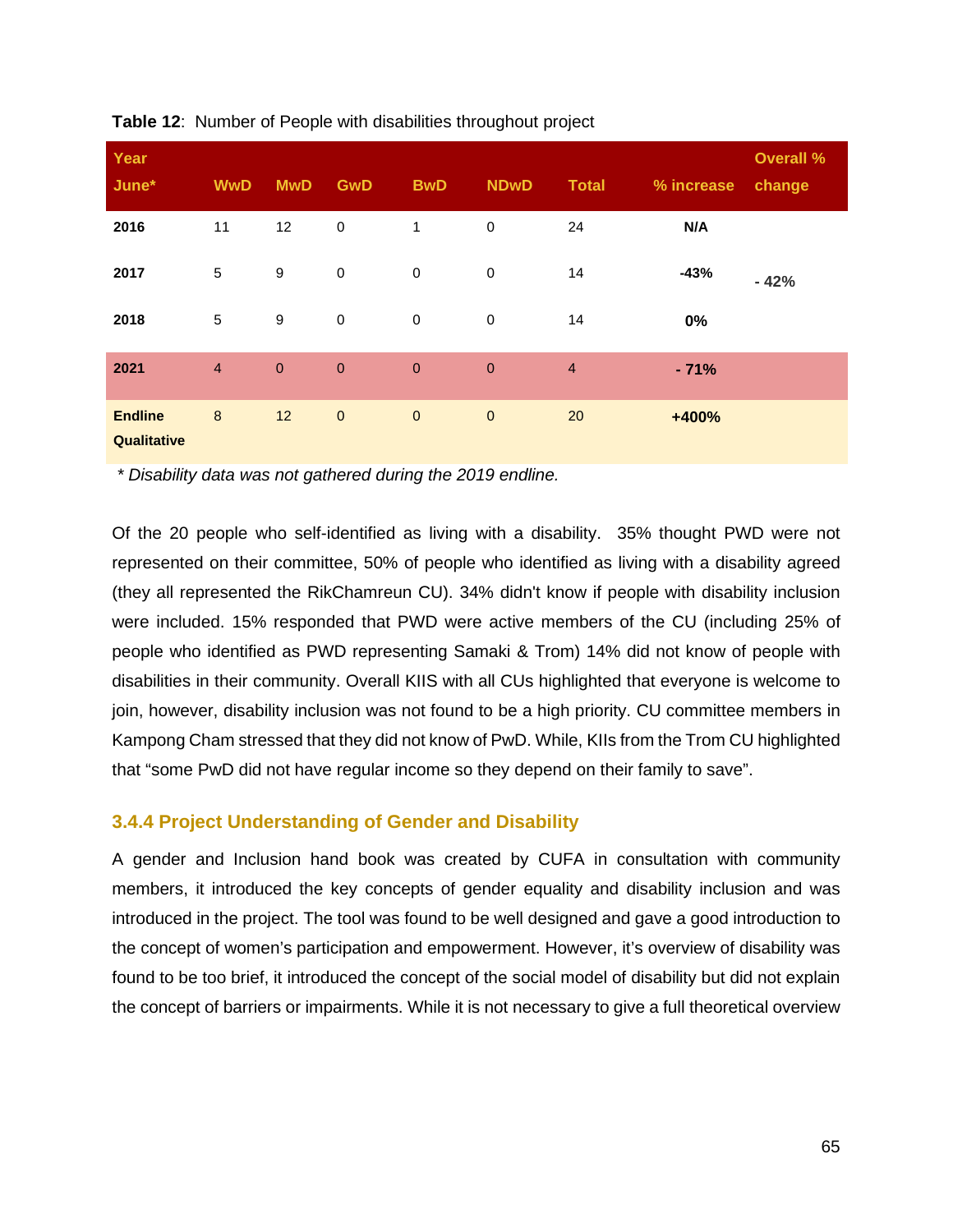of disability, the tool can be seen to have contributed to the low levels of identification of people with disabilities - it othered PwD without explaining how to actively and respectfully include them.<sup>[19](#page-65-0)</sup>

### **3.4.5 Inclusion of Diverse Ethnic Groups**

The CU Project was *highly successful* in engaging indigenous and ethnic minority groups. showed active adaptation to ensure the participation of diverse ethnic groups. During the CUD scoping exercise, CUFA specifically targeted indigenous areas and ethnic minority areas to be included as sites of implementation. As of June 2016, there were 126 Indigenous and 344 Lao Speaking members of CUs. The project team was proactive in ensuring that training materials were accessible to these members. Upon identifying language barriers with members on the Laos border, more diagrams and charts were added to support training. CUFA staff conducted home visits to raise awareness on financial literacy and the importance of joining the CU.

By June 2017 there were 534 direct beneficiaries identified as being indigenous or of an ethnic minority, by June 2018 this has risen to 1,162 - 644 women and 518 men. These members primarily represented Trom Model CU in Ratanakiri, 100% of members identify as Tampuan (indigenous) and the CUs in Stung Treng who identify as Laotian. In both cases the establishment of the CU in their communities was the first time the members had had access to financial services. However, language continues to be a barrier to the Laos majority CU in Stung Treng, with CUFA Staff asserting that the CU members speak Khmer for communication with CUFA staff, and majority of the members speak Khmer. Unless all members are able to communicate with CUFA and trainers in the future, they are unlikely to become committee members, thus undermining the democratic principle of the CUs. While it was noted in the 2017 evaluation that it was not economically viable to create training materials in languages other than Khmer - it is highly recommended that all communication with members be undertaken in the customary language.

# **3.4.6 Inclusion of youth**

The project was found to be *ineffective* in tailoring to the needs of youth. This was evidenced by the steady decline in youth between 2016-18. Here youth is understood to be anyone under the age of 18 (available membership data was not disaggregated by age). Between 2016 and 18

<span id="page-65-0"></span><sup>&</sup>lt;sup>19</sup>Othering, ableism and disability: A discursive analysis of co-worker's construction of colleagues with visible impairments (2016)<https://journals.sagepub.com/doi/10.1177/0018726715618454>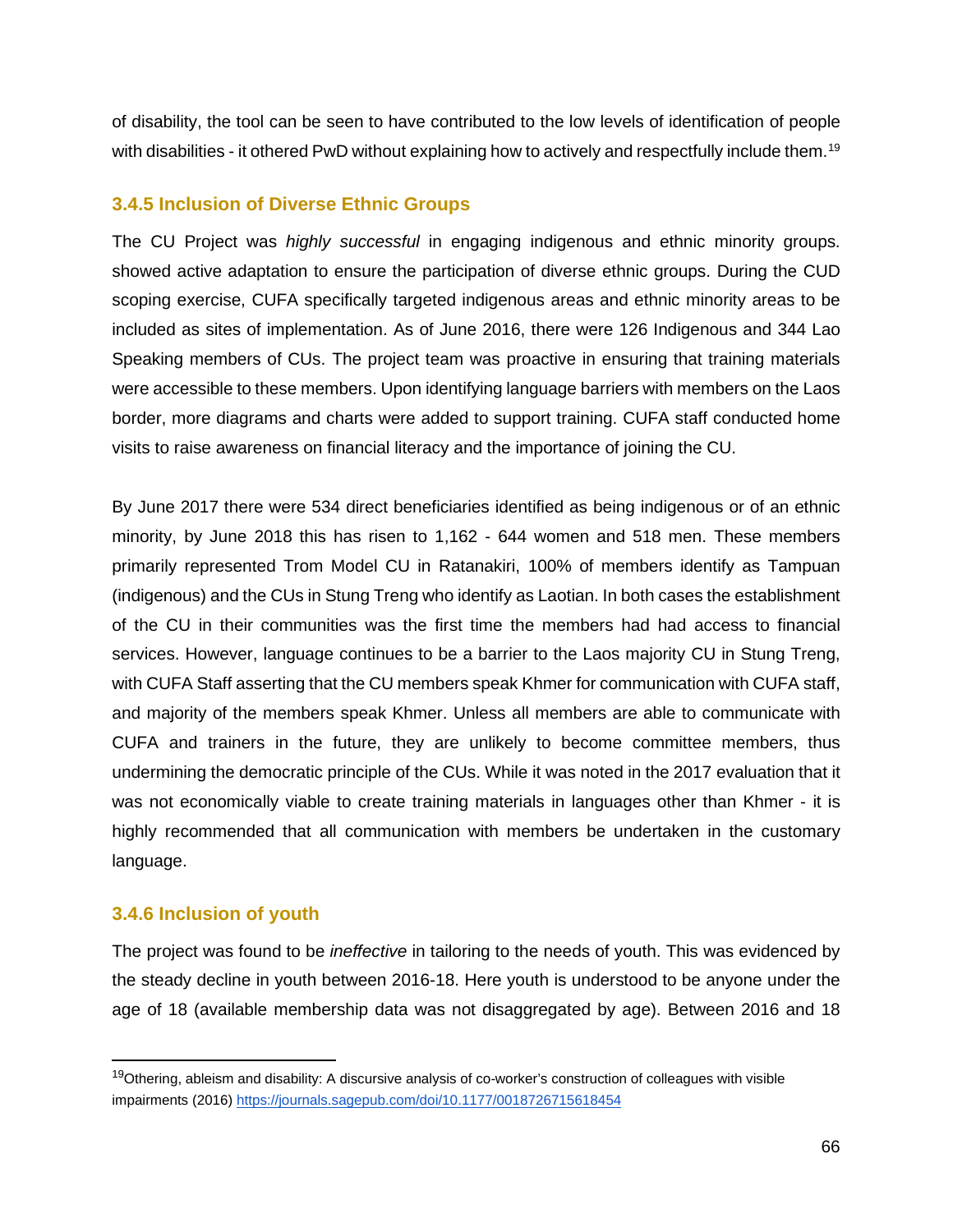there was an overall decline of -59%, members identifying as boys declined by -69% and girls by -25%. This was dramatically reversed in 2019 when boys' membership increased by 883% and girls decreased by a further -97% (3.3.6). While data was not consistently gathered of CU members over the age of 18 (youth is commonly defined to be people between the ages of 14 and  $25<sup>20</sup>$  $25<sup>20</sup>$  $25<sup>20</sup>$  There remains little evidence of the participation of youth as leaders in the committee (the youngest person is 32). CUs in Stung Treng and Ratanakiri stressed that "*young people go to work"* and 100% of KIIs with CU committee members highlighted a lack of interest from young people. - 80% of CU KIIs attributed this to the need for young people to work and earn money. As such it is posited that the volunteer nature of the CU committee and time taken to participate in the democratic process of the CU undermine the ability of youth to engage. However, this could be seen as a major issue for sustainability, as 1 in 6 Cambodians are between 15 and 24 years old, constituting the fourth largest youth population in South-East Asia.<sup>[21](#page-66-1)</sup> It is not clear if people will join the CU as they age, or, if the CU will age with its members.

# **3.4.7 Social Cohesion and Community Impact**

### **3.4.7.1 Social Cohesion:**

In the 2015/16 project plan it was asserted that the CUDs contribute to a greater level of trust and community cohesion. Trust between community members was found to be high for all CUs, however overall it was *inconclusive* if trust had increased as a result of the CU or, the CU were dependent on existing community trust.

*"Yes, we trust the leaders and others who worked for us". - Tro Trong* 

 *"We lived in this community we know each other well "- Rikchamreon "...we trusted each other - because we are living in the same communities and know each other for many years"- Trom* 

Two CUs explicitly mentioned CU practices and CUFA training as increasing trust in the CU itself. In Samaki it was stressed that trust was possible "*...because all have their records as they can compare and meet in groups every month".* While in Trom CU leaders and members having learned from "CUFA for many years" and "were provided a safe box from CUFA" with three people

<span id="page-66-0"></span><sup>&</sup>lt;sup>20</sup> UN Youth Definitions Document (2000) [https://www.un.org/esa/socdev/documents/youth/fact](https://www.un.org/esa/socdev/documents/youth/fact-sheets/youth-definition.pdf)[sheets/youth-definition.pdf](https://www.un.org/esa/socdev/documents/youth/fact-sheets/youth-definition.pdf)

<span id="page-66-1"></span><sup>21</sup> United Nations World Youth Report (2020) [https://www.un.org/development/desa/youth/wp](https://www.un.org/development/desa/youth/wp-content/uploads/sites/21/2020/07/2020-World-Youth-Report-FULL-FINAL.pdf)[content/uploads/sites/21/2020/07/2020-World-Youth-Report-FULL-FINAL.pdf](https://www.un.org/development/desa/youth/wp-content/uploads/sites/21/2020/07/2020-World-Youth-Report-FULL-FINAL.pdf)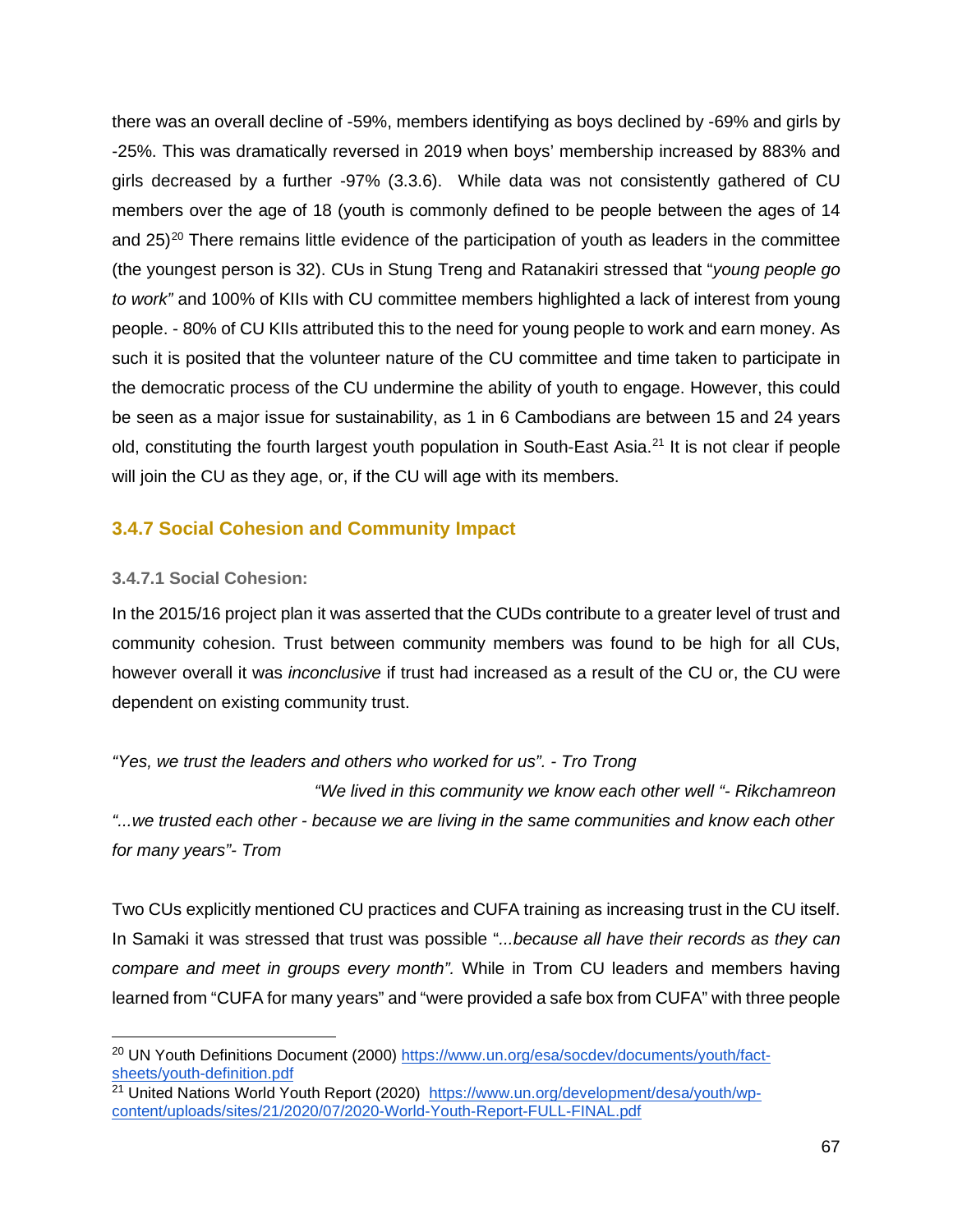required to open it - President, Vice President and Treasurer. 13% responded that the CU *had created tension for some people'*, feedback from KIIS highlights that this was primarily as a result of not receiving loans, or, people joining the CU with the intention to get a loan, not save. This was particularly evidenced in the Samaki and Pratong CUs.

### **3.4.7.2 Community Impact:**

The 2015/16 project plan stated that "rural communities where local credit unions operate will directly benefit from the strength of their local credit union" this was based on the presumption that the more profit generated by the model CUs the more "social good" can be contributed to a) building basic community infrastructure b) funding the operation of schools c) helping the poor, and d) providing emergency money where needed. Only 3% of respondents listed "wanted to help my community" as a primary motivator to joining the CU, while 13% felt that their involvement had connected them more to their community. 42% of these were from Pratong CU, but they only represented 11% of the CUs respondents. At the time of evaluation CU members made up an average of 13% of their communities' population, an average total saving of \$9,330.57USD. While there was no recorded profit sharing in June 2021, there was an overall Profit sharing of \$1,947 between 2018 and 2020. Yet, only 3 of the 5 respondent CUs reported investing in their community. Samaki reported investing approximately \$230USD, and both Rik Chamreun and Trom Model Credit Union and 5% of overall funds/profits. Samaki contributed to 'emergency funds for the community', while Trom Model Credit Union reported contributing to "supporting poor community members (emergency funds for community) building community roads (basic infrastructure).<sup>[22](#page-67-0)</sup>

<span id="page-67-0"></span><sup>&</sup>lt;sup>22</sup> No records were available to substantiate this information, it was recorded in good faith by CUFA enumerators.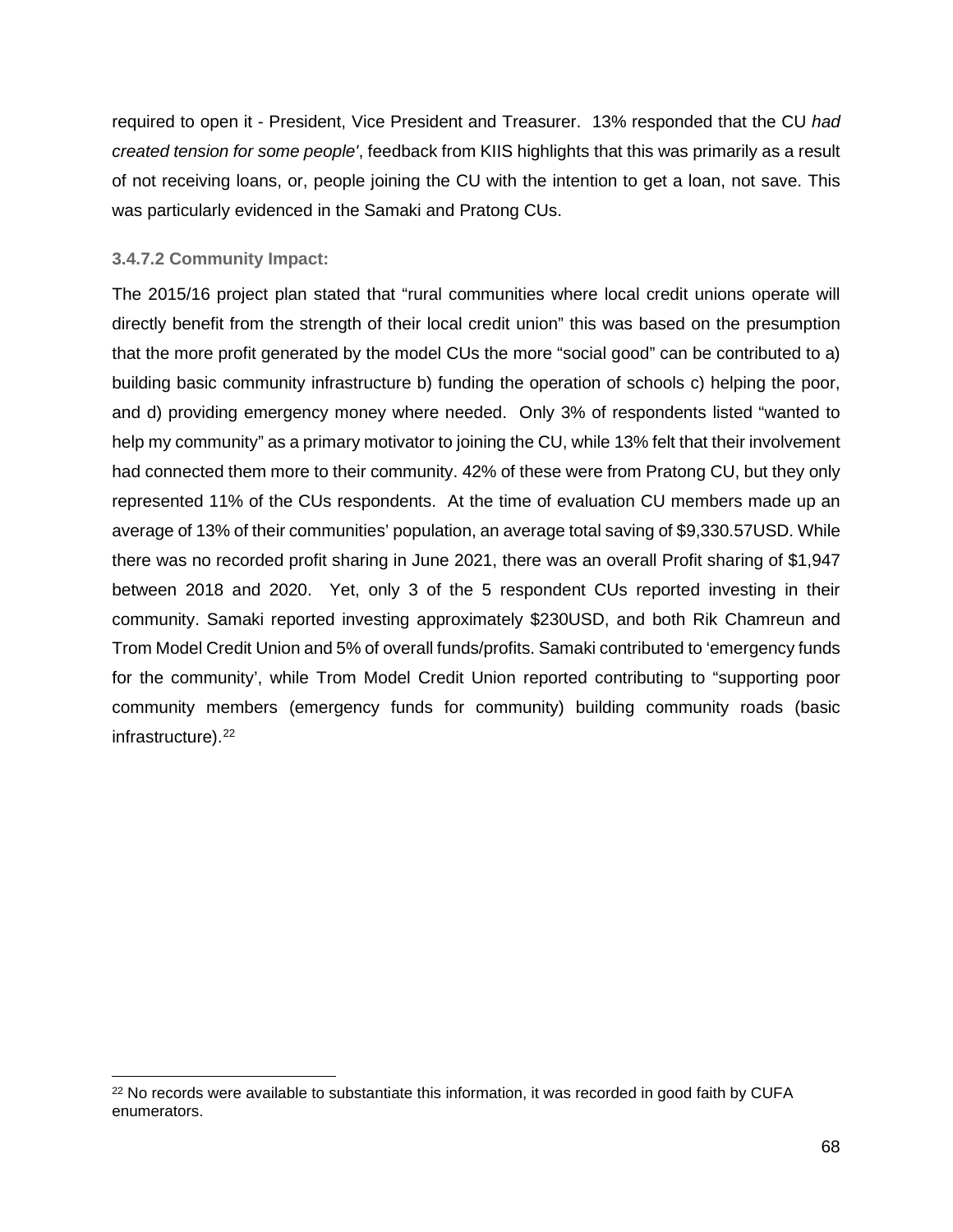#### **3.5 Sustainability**

As of 2019 only 11 Model CUs were considered to be sustainable by CUFA staff; this was identified during Exit Strategy workshops. This evaluation concentrated on what CU members see as necessary to ensure their own sustainability, and what they see as the biggest barriers.

At the time of evaluation 1 of the 5 CUs were at risk of being unsustainable, and 1 was on the brink. This was largely found to be due to the impact of COVID-19 and the increased presence of MFIs in operating areas. This can be seen from looking at the CU from a purely financial perspective. Both Samaki and Protong were found to have high loan refusal rates, low loan disbursal and low cash on hand. Moreover, they were found to have experienced a dramatic drop in membership since 2019. It should be noted that this evaluation took part in the tense climate of the ongoing community transmission of COVID-19 and this likely contributed to the low levels of savings. However, this also highlights the suspected inability of Pratong to remain sustainable during times of crisis.

| <b>Credit</b><br><b>Union</b> | <b>Member</b><br># & % difference<br>from 2019 | <b>Total</b><br><b>Savings</b> | <b>Total</b><br><b>Loans</b> | <b>Overall</b><br><b>Refusal Rate</b> | <b>Cash on</b><br><b>Hand</b> | <b>Credit Union</b><br><b>Assets</b> |
|-------------------------------|------------------------------------------------|--------------------------------|------------------------------|---------------------------------------|-------------------------------|--------------------------------------|
| <b>Samaki</b>                 | 148<br>$(-143%)$                               | \$2,640.00                     | 10                           | 38%                                   | \$2,850.00                    | $\mathbf 0$                          |
| <b>Pratong</b>                | 148 (-12.5%)                                   | \$1,591.83                     | 12                           | 52%                                   | $\Omega$                      | $\overline{0}$                       |
| <b>TroTrong</b>               | 193<br>$(-22.8%)$                              | \$4,976.65                     | 17                           | 0%                                    | \$3,365.00                    | $\mathbf 0$                          |
| <b>RikChamre</b><br>un        | 245<br>$(-12.5%)$                              | \$2,699.34                     | 23                           | 15%                                   | \$1,039.80                    | $\mathbf 0$                          |
| <b>Trom</b>                   | 245 (-7.54%)                                   | \$13,588.94                    | 42                           | 17%                                   | \$4,186.00                    | \$7,500                              |

#### **Table 13** Sustainability of Evaluation CUs - Financial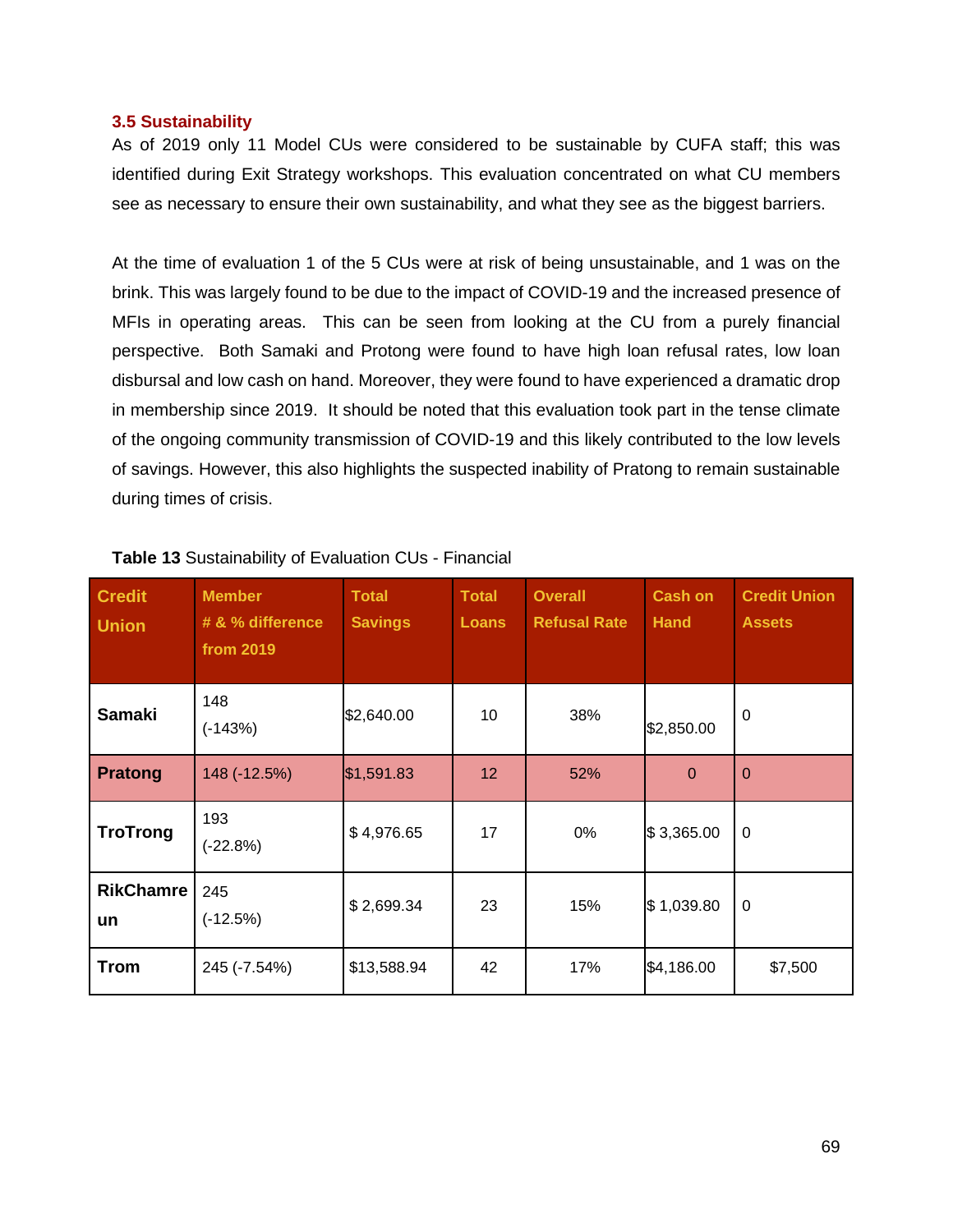There was a high commitment among the 4 Model CUs to continue to operate, this was evidenced by 95% of respondents were likely-extremely likely to recommend other communities. The remaining 5% were somewhat likely, and were all representatives of the Trom Model Credit Union in Ratanakiri - constituting 21% of the respondents from that Committee. However, overall it appeared that there were numerous challenges that must be addressed for the remaining Model CUs to be sustainable into the future.

# **3.5.1 Request for ongoing CUFA Support**

When asked what support they felt they needed from CUFA to continue to operate. 65% of all final evaluation respondents want more training on financial literacy, especially savings, goal setting and shock mitigation (60% of Rick Chamreun) 100% of all Committee Members want more support on book-keeping.

# **3.5.2 Key Challenges identified**

### **3.5.2.1 Increased Presence of MFIs and Banks.**

The increased presence of MFs and Banks in the CU communities was by far the largest threat to the sustainability of the CUs. 84% of respondents explicitly cited their threat, 53% cited that a lack of capital at the CUs resulted in members preferring to use MFIs or Banks to access loans. Pratong responded that MFIs were the direct reason they were losing members "month to month", while Samaki expressed frustration at the speed of getting a loan from the CU "MFI are faster"; even Trom Model CU, which had more than double the cash-on-hand and assets of the other 4 CUs stressed that "the members has small amount of money, so if members want a big loan amount, they have to go to a Bank or MFI"

#### **3.5.2.2 Nature of the CU Committees**

The overall nature of the CU committee is one of the primary challenges to the sustainability of the CUs. While rarely directly stated the volunteer nature of the CU committees was mentioned by all CUs, Trom Model CU KIIs revealed members were likely to go to an MFI because "...good service while our committee are volunteers'' and stressed that the CU did not have enough time to dedicate to the CU as they had to work as well. This was reflected by all CUs with 60% of respondents citing it as a challenge to sustainability. The age of the current CUs was also a major area of concern - the median age being 56 years old and some people were aged in their late 60s. KIIs showed that young people were not interested in being on the committees ``t*hey are*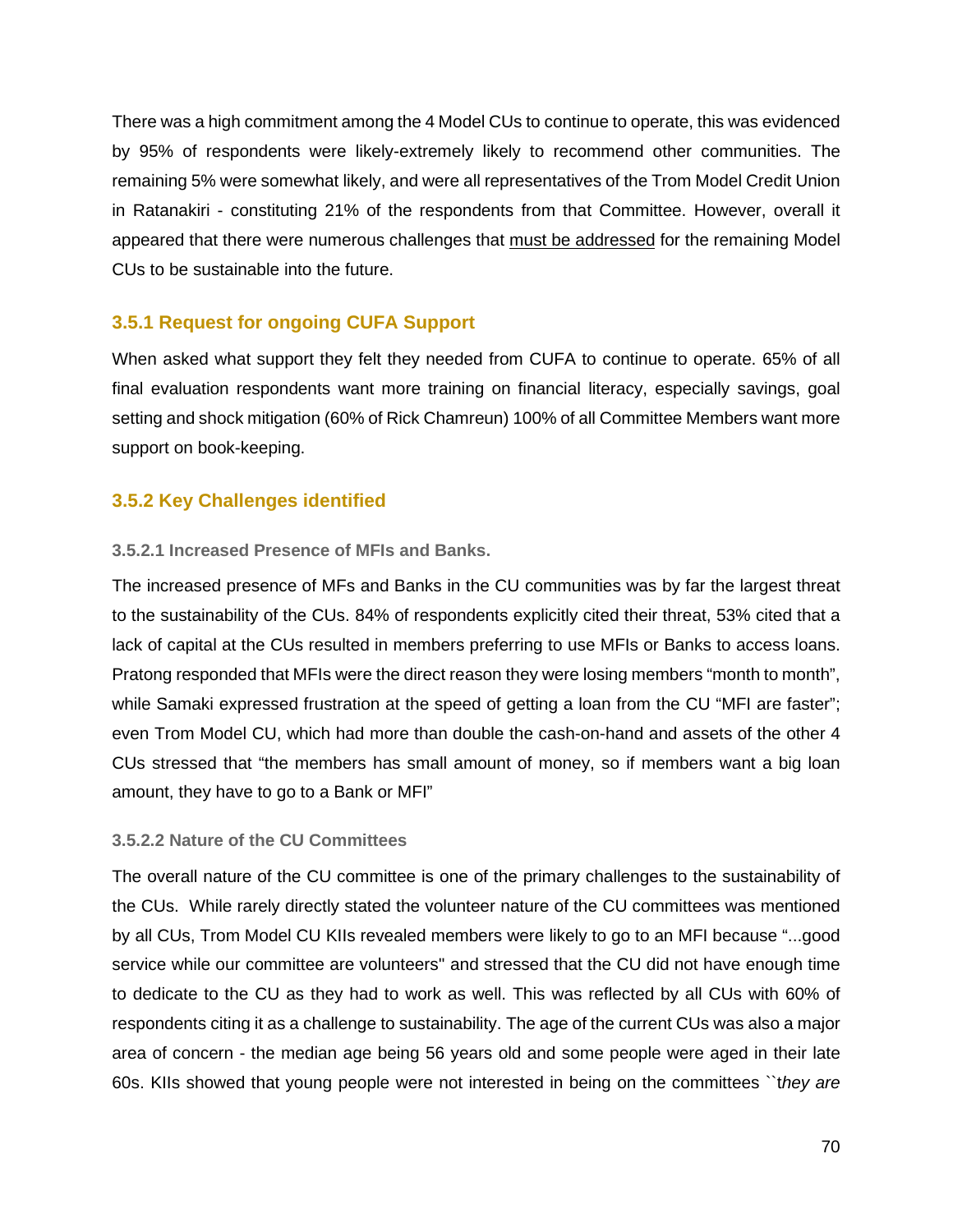*busy with work*", or "*the young people have to travel far to work in the factory*", "t*he young people don't have the confidence*". Further the current CU make-up potentially undermines the democratic principle of the CU - 96% of committee members had been in their positions for over 8 years. "*We tried to hold an election every year but no-one wants to be on the committee"*. It was found that while the CU committees proposed an election for a new committee every annual meeting, people did not want to run for election. As such while the current CU Committee has been elected to their positions democratically, the lack of other candidates for the role have the potential to undermine the ongoing democratic nature of the CU Committee and the sustainability of the CU itself - as when/if CU Committee members do not wish to continue on the committee there will be no-one to replace them.

The primary barriers to a rejuvenated committee were identified by CUFA staff and respondents as follows:

- 1. Members trust and respect the work of the current committee so they don't want a new one.
- 2. CU members don't want to be on the committee, they have low literacy/numeracy and do not have the capacity to fulfill the functions of the roles.
- 3. The CU committee are volunteers, most CU members do not have the time/interest to "work for no money"

# **3.5.2.3 Loan Defaults**

While there was no evidence to suggest there had been any loan defaults, 33% responded that loan defaults decreased the communities trust with the CU. Despite there being no evidence of loan defaults to date, suggesting that there is a fear of this happening in the future. This could be as a result of the increase in loans as a result of COVID-19 or could reflect a decrease in trust in the CU. "t*here are no problems with policy or procedure, the problem is if any member borrows the money they need to pay it back if not it will impact other members*". This could also reflect a need among CU members to feel their savings were more protected against such occurrences. Note, this finding is not conclusive and requires further consultation with CU members.

# **3.5.2.4 Decrease income (COVID-19)**

As noted in section 3.2.5 COVID has had a dramatic impact on the income of CU members. 27% had experienced a decrease in income and were unable to save. This was further evidenced by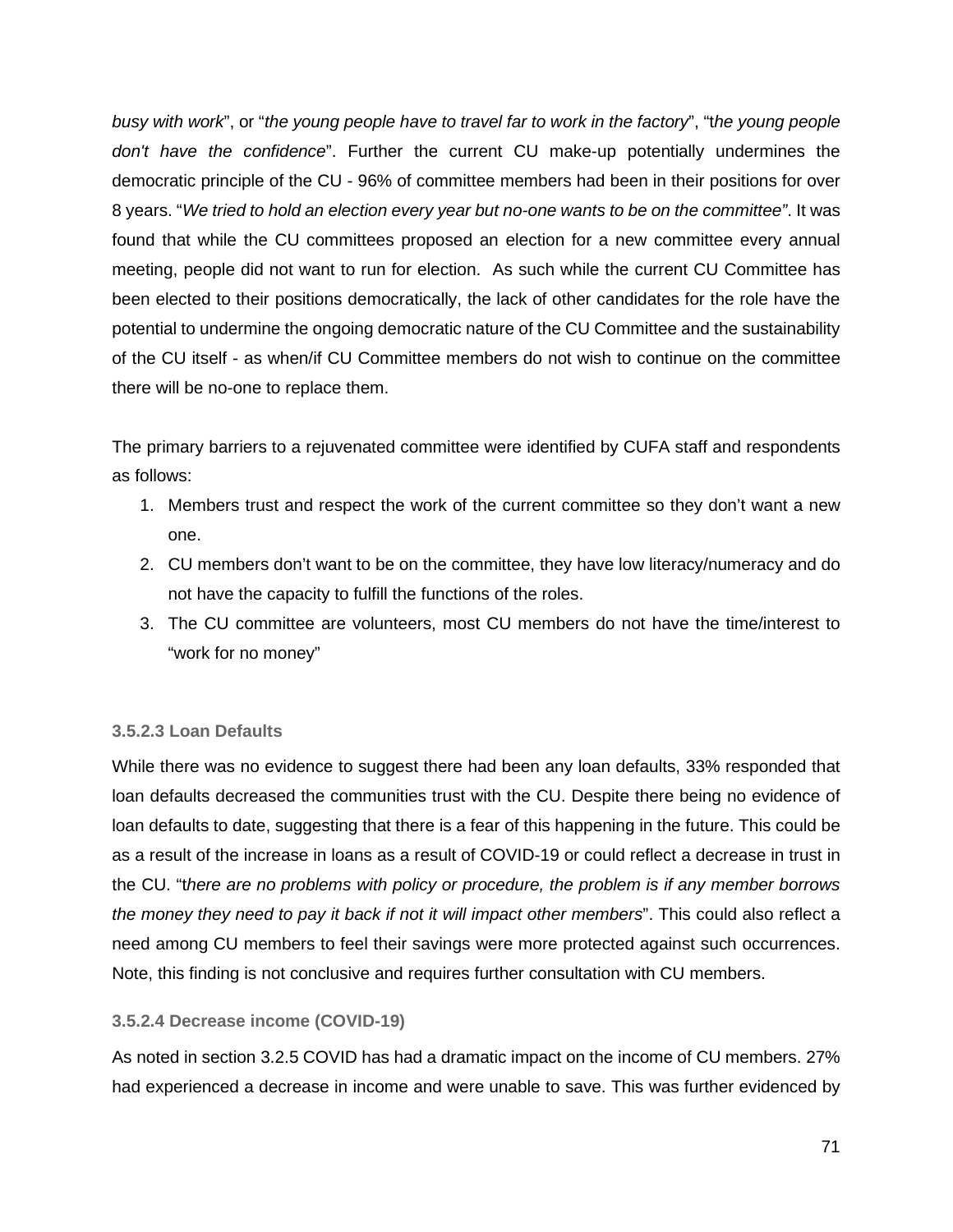increased loans and people accessing their savings. As COVID-19 remains an issue in Cambodia, it is difficult to gauge its impact, however the economic toll is likely to be high, and ongoing.

### **3.5.2.5 Lack of regular meetings**

37% of respondents were concerned by the decrease in meetings between the CU committee members and CU members. This was found to correlate with the decrease in support from CUFA, the advent of COVID-19 and the seasons (80% of committee members were involved in agriculture).

### **3.5.2.6 Lack of resources**

Respondents were concerned at the low level of resources available for both committee and general CU members (17%); this was further evidenced by the overwhelming majority requesting ongoing training from CUFA.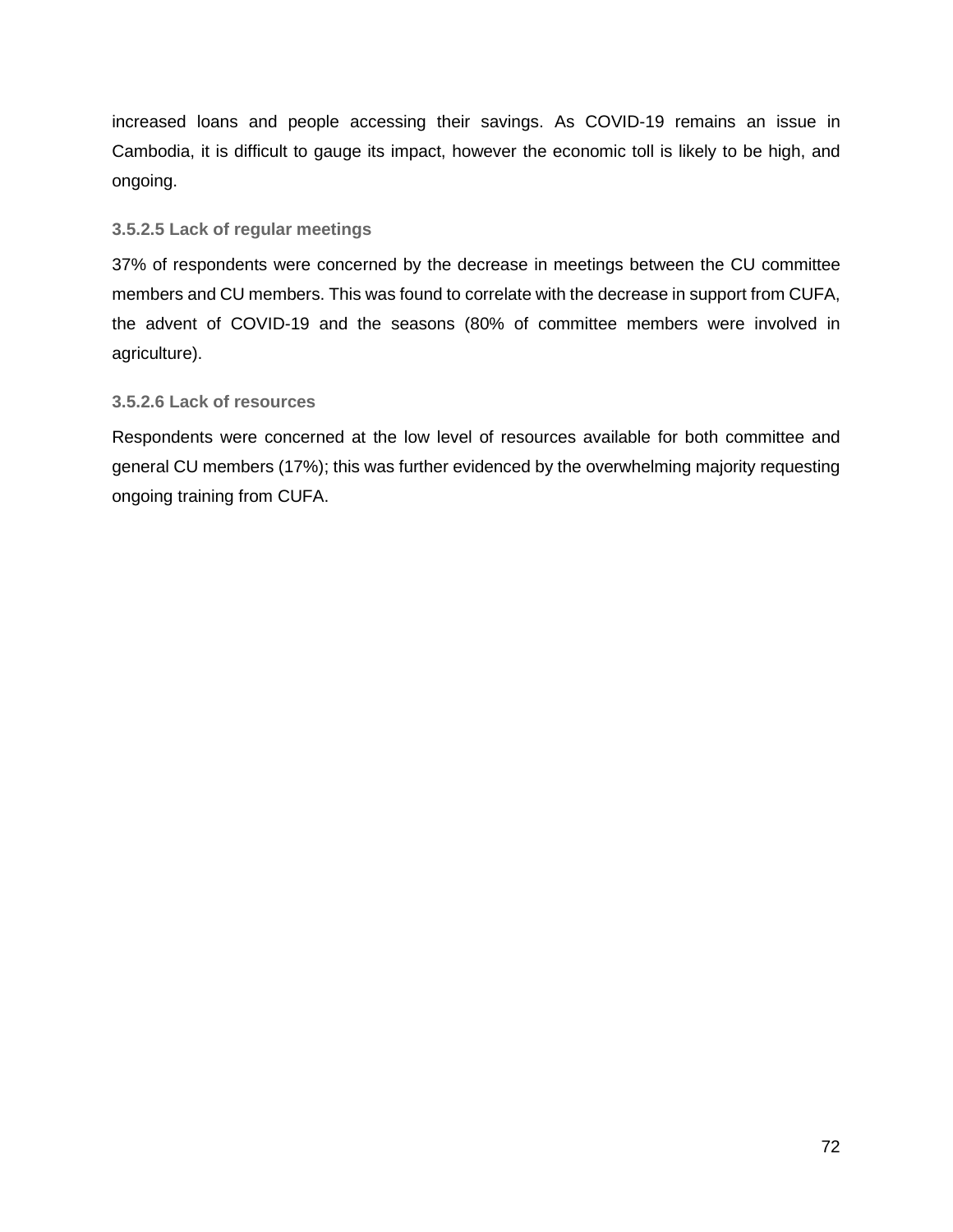### **4. Assessment of Exit Strategy**

The 2014/15 Project Plan sets out an exit strategy for the 'event that CUFA cannot secure ongoing funding for this project' hereby all training center goods will be gifted to the CU movement with preference to current partners. It also asserts that "the impacts of the training will be felt beyond the completion of the project". As CUFA has ceased support for the CU project in 2019, a comprehensive exit strategy is necessary to ensure the ongoing sustainability of the remaining CUs. This is especially the case in the current climate of increased MFI presence and the economic and social impacts of COVID-19.

As was outlined in section 3.2.2, the training delivered to CU members, while relevant to their needs at the time, is at risk of losing impact as lessons are forgotten. As such the above exit strategy is found to be overly simplistic and not in keeping with the findings of this report. It is recommended that CUFA undertake further evaluation of the sustainability of the remaining CUs to increase understanding of their needs, and, where possible, deliver training to support their ongoing capacity to deliver financial services to their members. This training must be delivered in the customary language of all CU members, and must consider the necessity for the targeted soft-skill development of women based on their identified needs.

## **5. Key Lessons Learned**

- ❖ The Likelihood element of the CUD was *highly relevant* to the needs of the CU members and community, resulted in an increase in CU membership and has the potential to increase individual income levels in rural areas.
- ❖ The training delivered as part of the CUD project was found to be highly relevant to the needs of the CU members, but ongoing learning and adaptation is needed to ensure the lessons are retained.
- ❖ The increased presence of MFIs and Banks in CU communities have the potential to undermine the *relevance* of CUs - offering larger loans, quicker and actively targeting CU members.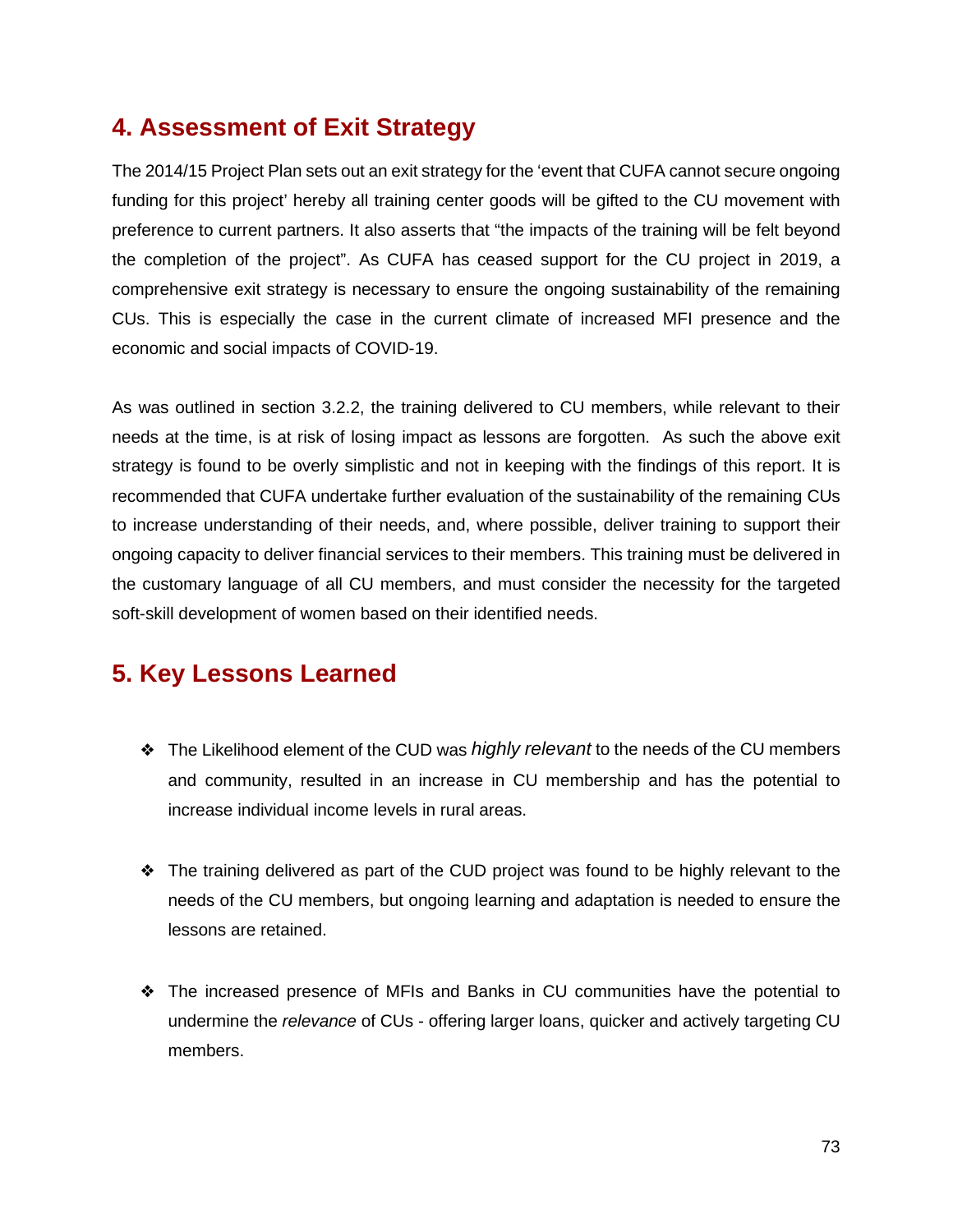- ❖ 90% of CU committee members have been in their positions since the inception of CU and there is an average age of 55 years. Undermining the democratic principle of the CUs.
- ❖ The project was *highly effective in including women* but only *marginally effective* in empowering women. there was no coherent strategy towards the empowerment of women, over and above their inclusion in the project. Women were under-represented in leadership positions, and loan portfolios. This was attributed by CU committee members to women's low levels of education. However, given the overall low level of education, it is more likely the lack of confidence on behalf of the women and lack of active support from CU committees – corresponding to a lack of an enabling environment for women.
- ❖ People with Disabilities were *somewhat effectively* included in the project; however, their inclusion appears to have decreased since 2016. This was attributed to a lack of understanding among CU committee members of the concept of disability and what active inclusion looks like, despite the use of a gender and inclusion tool.
- ❖ The project was highly *effective* at the inclusion and empowerment of indigenous and minority groups - however there remain issues with communication and training materials being wholly in Khmer that should be addressed.
- ❖ The overall MEL system of the project was found to be inadequate and ad-hoc. While the project appears to have been successfully adapted to the needs of the CU members, this was not evidenced by an overarching theory of change and comprehensive impact assessments.
- ❖ The CUs were found to be *effective* in the face of COVID, providing members access to savings and loans in times of decreased income and stress. However, it was unclear if the CUs would continue to be effective if the economic impact of COVID-19 is ongoing.
- ❖ The context the CUs exist in is changing rapidly, both with the increased presence of other banking/finance options and the impact of COVID-19. Increased research into this evolving context, and the needs of beneficiaries is needed.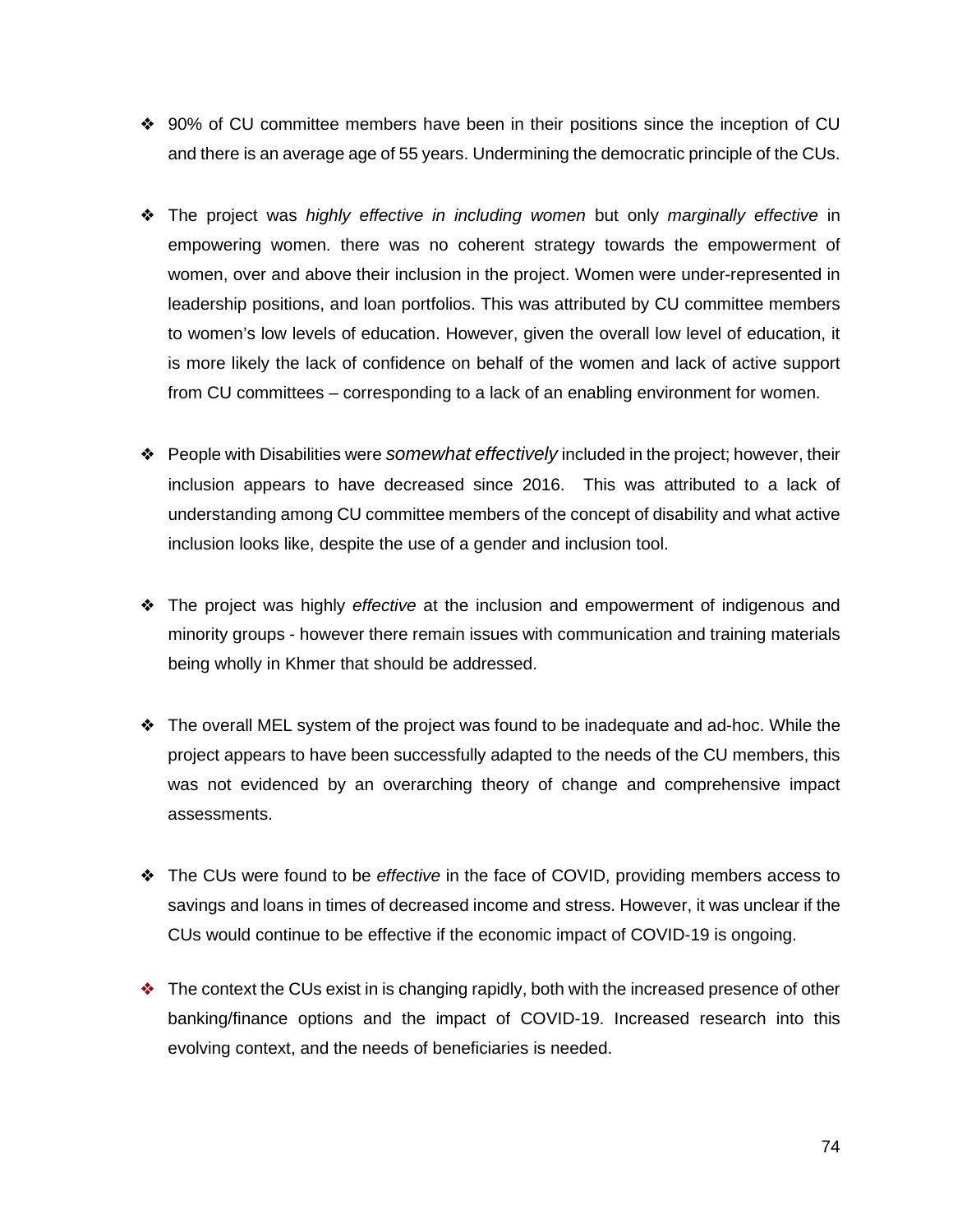## **6. Recommendations**

#### **6.1 Future Projects Recommendations**

6.1.1 Complete overhaul of Monitoring and Evaluation Framework including at minimum a holistic outcome mapping document with long- and short-term objectives, targets and indicators identified.

- Comprehensive theory of change for each project, linked to realistic and easily referable log-frame.
- Targets and indicators set for a) the entire project b) quarterly c) inclusion of women, youth, people with disabilities and indigenous / ethnic / linguistic minorities.
	- Inherent in this is the overall over inclusion targets and indicators, informed by accurate data. It is highly recommended that a combination of Self-Identification and the Washington Short Set Questions are utilised to gain a greater understanding of the needs of participants.
- This should include in depth training of provincial level project officers to ensure that CU data is successfully gathered, disaggregated and available for quarterly comparison.
- Implementation and strict use of pre and post testing for all training. Iterative design should be utilized to ensure the needs of all participants are met.

6.1.2 Women's Empowerment and Disability Inclusion Training for CUFA staff (especially at project implementation level). At a minimum this should be delivered to all existing and new CUFA Staff and CU committee members.

- This should include an in-depth training on participation vs empowerment of women and youth.
- This should include in-depth training on the social model of disability and the elimination of barriers to inclusion and the use and value of the Washington Short Set Questions.

6.1.3 Use of indigenous and minority ethnic languages in project communications where relevant.

- Questions relating to which languages are *preferred* by project participants would be asked in the initial scoping/baseline/needs assessment and integrated into project communications from the outset.
- Where necessary CUFA staff should hire indigenous/minority language speakers to ensure translation, interpretation and communication is reliable.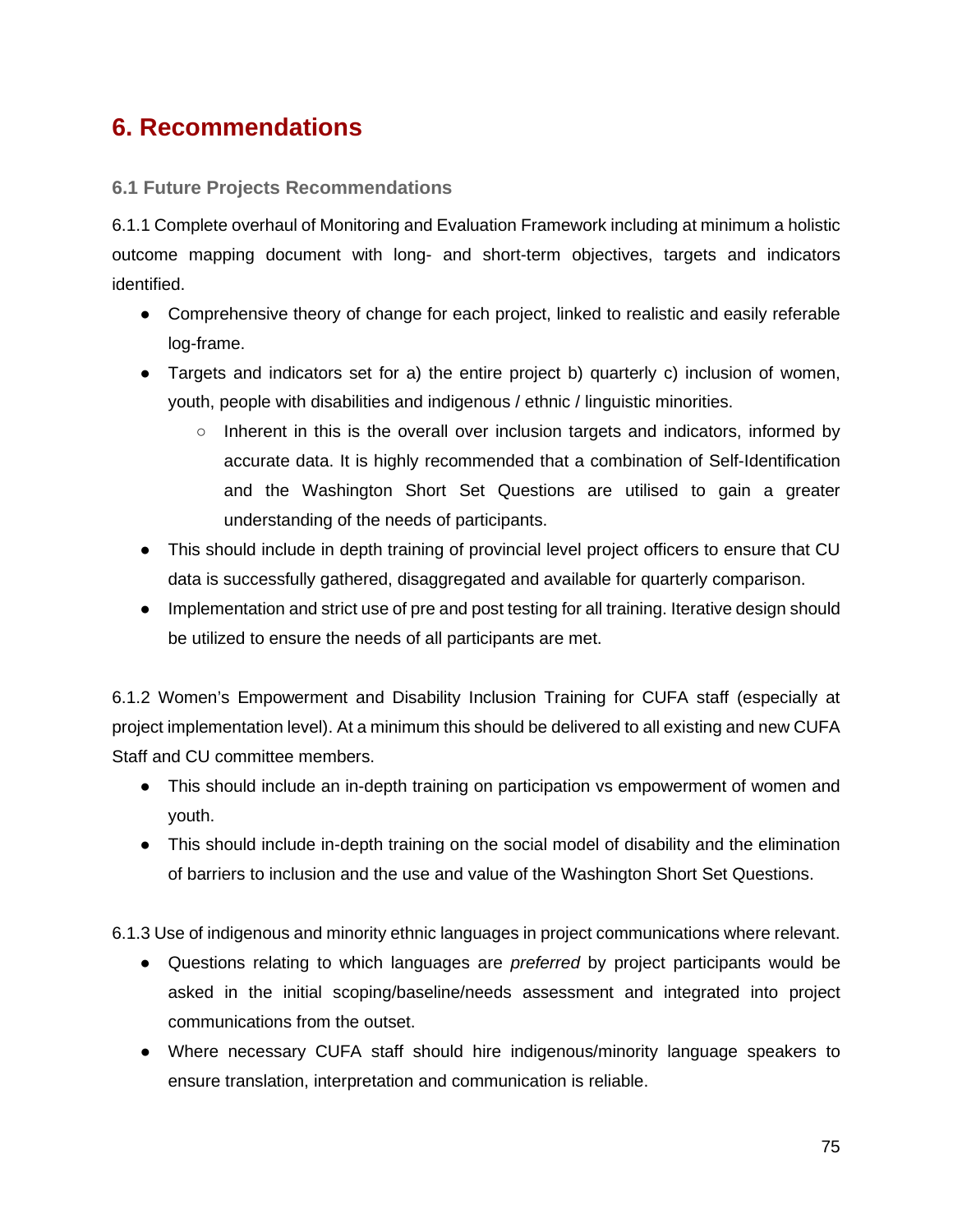- This includes but is not limited to: all communication between CUFA staff and project participants, all training products.
- Where Khmer or English is necessary (e.g., for reporting or communication with officials etc.) dual language interpretation is advisable to ensure that *all* project participants can understand the processes and communications.

6.1.3 Ensure all projects have a coherent, articulated definition of women's empowerment and a measurable strategy to achieving it. This should be informed by industry best practice, and contextualized to the specific needs of women, and all genders in the project context.

#### **6.2 CUD Exit Strategy Recommendations**

6.2.1 In-depth scoping study completed with remaining CUs and local community to gain a better understanding of the altered context, especially considering the presence and tactics of MFIs.

6.2.2 Provision of additional training to CUs, especially regarding book-keeping and understanding of loans. This should be designed to work towards members being able to critically evaluate the difference between CUs and MFIs, especially predatory lending practices.

- Increased focus on basic literacy and numeracy and how to ensure people with low literacy rates can participate in the CU committee equitably.
- Attention should be paid to attending and providing training to CU members especially women, youth and PwD - who are interested in becoming CU committee members and lack either education or confidence. Training should be tailored to their needs
	- Consider utilising a training of trainer's model where existing CU committee members are trained to deliver training to CU and community members.

6.2.3 Based on CUFA's existing method of working with CUs and communities to design CU strategies, an overhaul of CU strategic plans should be undertaken. These should include, but not be limited to.

- Strategies on how to increase the representation and/or voices of women and youth on committees
- Comprehensive risk mitigation including for the presence of MFIs, Banks and advent of disaster.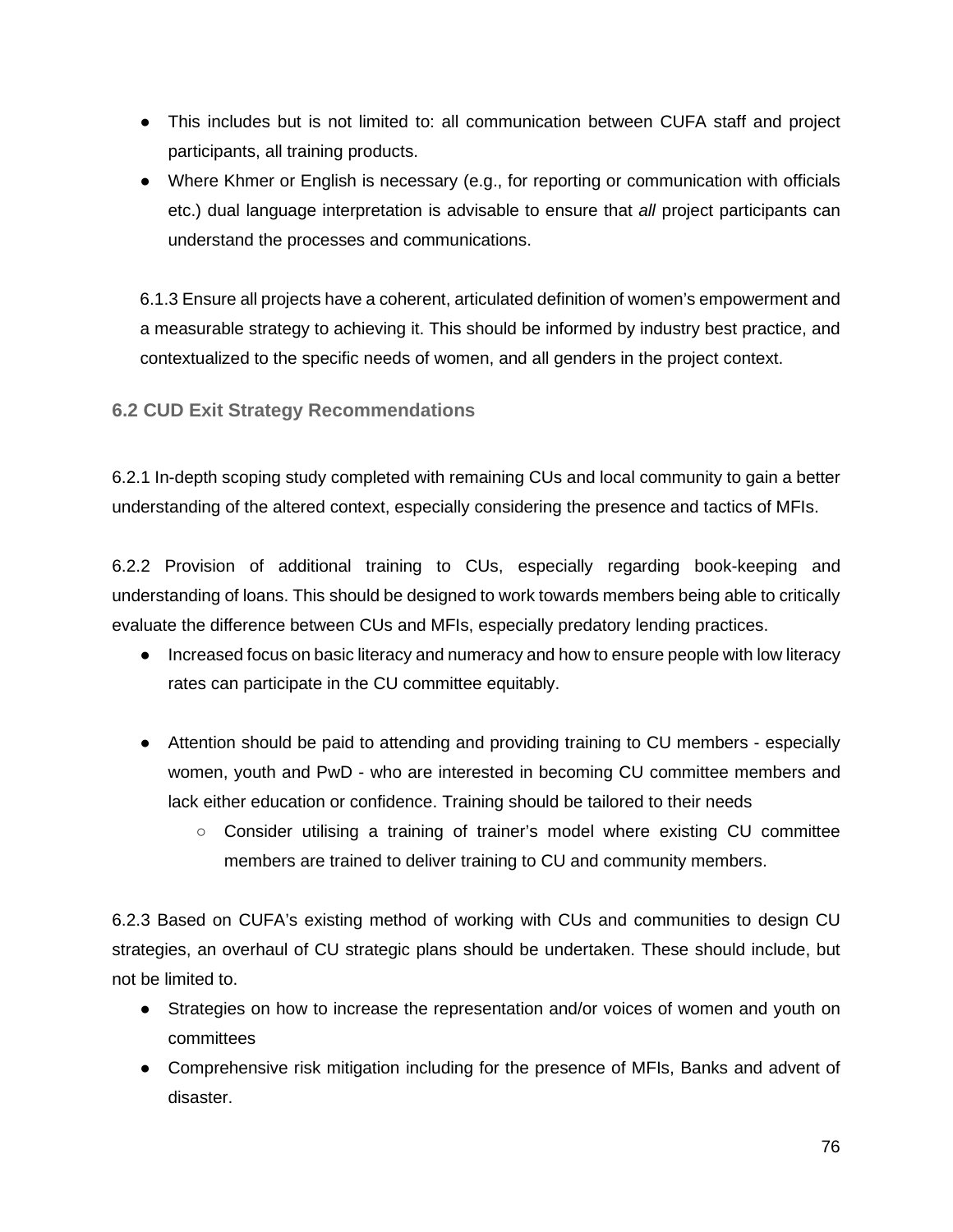● Strategy of how to ensure CU committees can receive an income (in line with baseline CUD project reasoning).

6.2.4 Further, in depth study should be undertaken to gain a better understanding of the link between the creation of livelihood/producer groups, CU membership mobilisation and retention, and increased incomes.

● Based on the results of this study, it is predicted that an increased focus on the livelihood/producer group element of the CUD project with the aim of scaling to other communities and integrating into other CUFA projects and initiatives where possible will be recommended.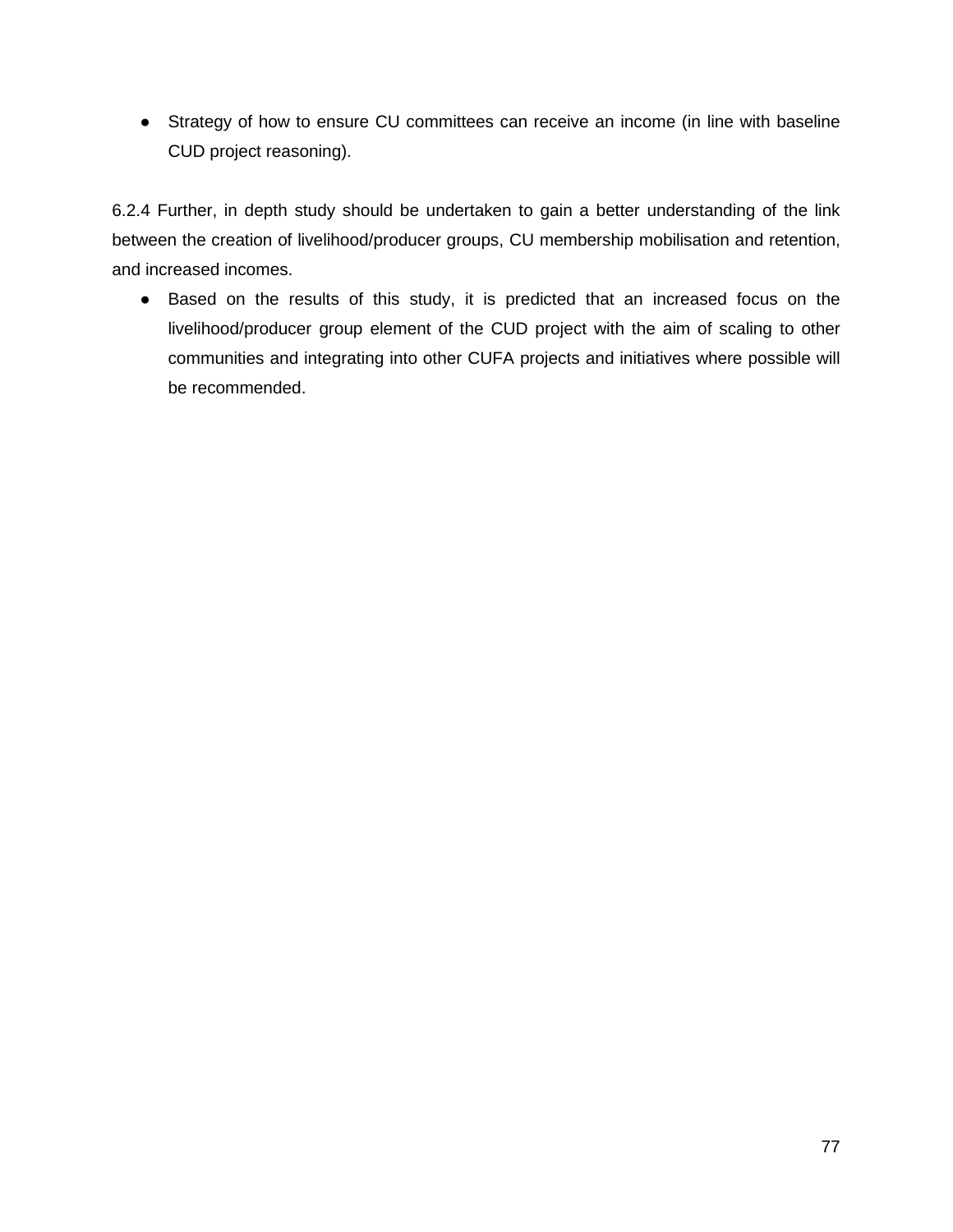### **Appendices**

### **Appendix A | CUD Geographic Focus**

The villages within the corresponding four selected provincial communities are set out in the table below: [23](#page-77-0)

| <b>Province</b>    | <b>District</b>     | <b>Commune</b> | <b>Village</b>      |
|--------------------|---------------------|----------------|---------------------|
| Kampong Cham       | <b>Steung Trang</b> | Ou Miu         | Bro Tong            |
|                    |                     |                | <b>Kthouy Bey</b>   |
|                    |                     |                | <b>Kthouy Boun</b>  |
|                    |                     |                | <b>Kthouy Mouy</b>  |
|                    |                     |                | <b>Ou Brolos</b>    |
|                    |                     | Laming         | Kamang              |
| Ratanakiri         | <b>Bar Kaev</b>     |                | <b>Nhol</b>         |
|                    |                     |                | Sou                 |
|                    |                     |                | Trom                |
|                    | Siem Pang           |                | Ban Houy            |
| <b>Stung Treng</b> |                     | Sekong         | Ban Morng           |
|                    |                     |                | Dorn Long           |
|                    |                     |                | Keng Nhai           |
|                    |                     |                | Lun                 |
|                    |                     |                | Pabang              |
|                    | Memot               | Choam Krovien  | Dorng Heth          |
| Tbong Khmoum       |                     |                | Doung               |
|                    |                     |                | Kravien Cherng      |
|                    |                     |                | <b>Kravien Thom</b> |
|                    |                     |                | Satom               |
|                    |                     |                | Thmorda             |

<span id="page-77-0"></span><sup>23</sup> Building Institutional Capacity: Cambodia Project Plan 2014/2015, Version 4.0, 12 June 2014, page 15.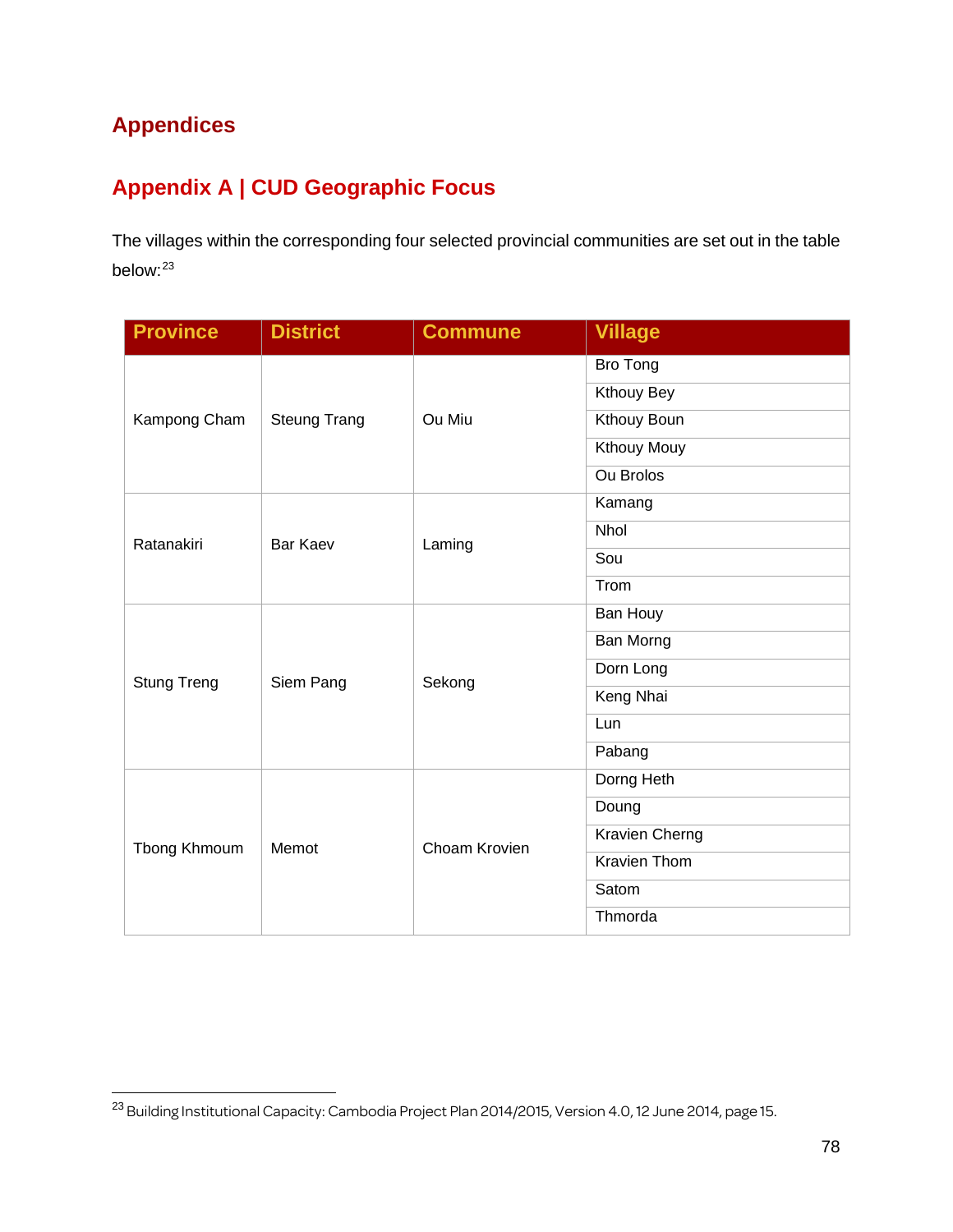### **Appendix B | Project Documents Reviewed**

- 1. CAM CUF Project Plan 2014-2015
- 2. Evaluation Report CUD Project Cambodia, 2017
- 3. CUD Report, March 2020
- 4. Project 1.2 CAM Baseline Survey (Livelihoods) Aug-Sept 2017
- 5. 6 Month Livelihood Intervention Log-Frame 2017
- 6. Livelihood Scoping Study June 2017
- 7. Quarterly Monitoring Reports June 2016-September 2018 Monthly data
- 8. Cambodia CUD Data Baseline 2017
- 9. ANCP AdPlan Project Application 2015/16, 2016/17, 2017/18, 2018/19
- 10. ANCP Performance reports 2015/16, 2016/17, 2017/18, 2018/19
- 11. Case Studies CUD 2017-18 (4 case studies, 2 women, 2 men)
- 12. Case Studies CUD Livelihood 2017-18 (8 case studies, 5 women, 3 men)
- 13. Case Studies CUD 2020 (4 case studies, 2 women, 2 men)
- 14. CUD Project Metrix (CUD financial and membership) 2017 Baseline, June 2019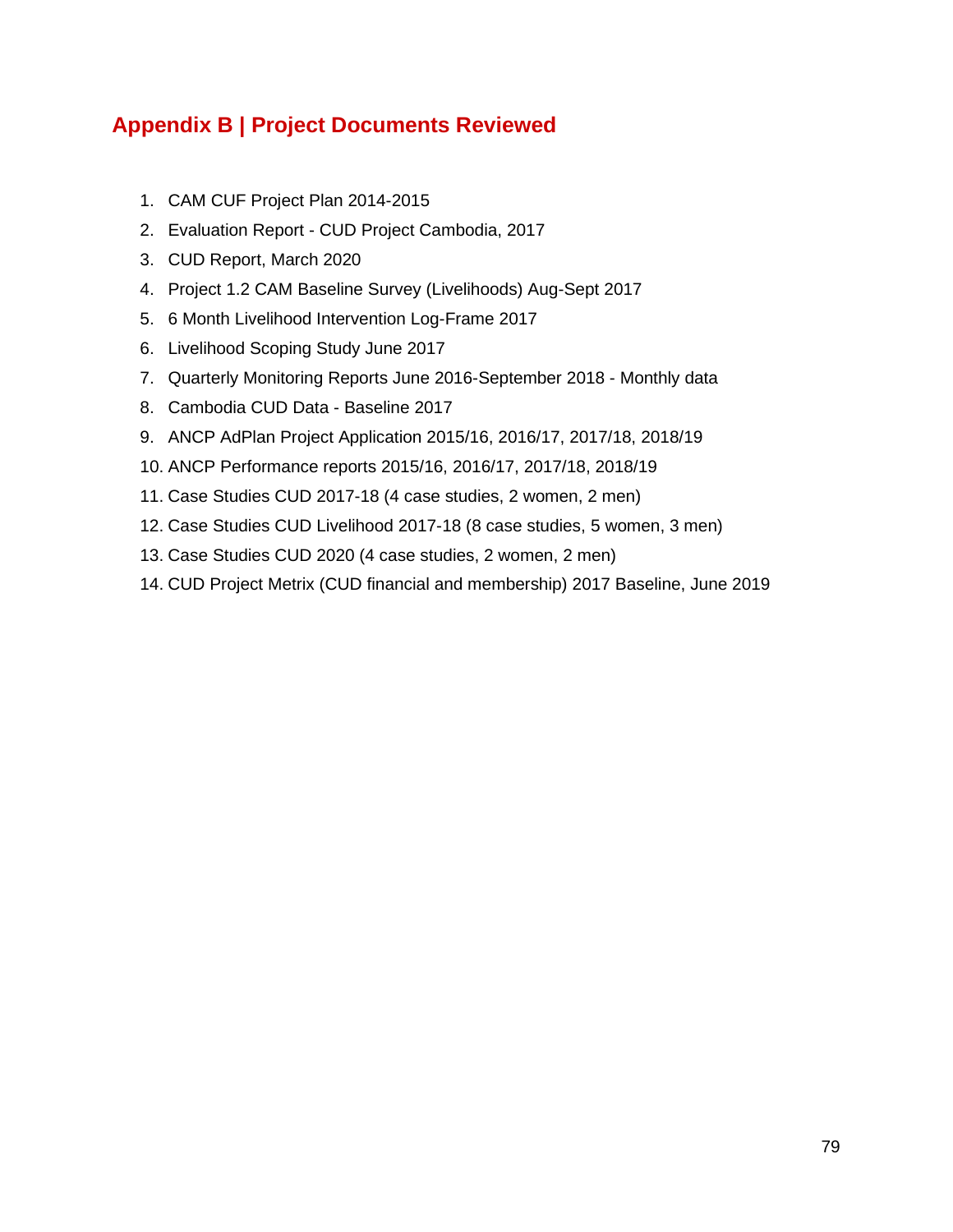# **Appendix C | Evaluation Survey Questions**

| <b>Question ENG</b>                                                                                                                                      | <b>Options ENG</b>                                                                                                                                                                                                                                                                                                                                                                                                                                                                                                                                                                           |  |
|----------------------------------------------------------------------------------------------------------------------------------------------------------|----------------------------------------------------------------------------------------------------------------------------------------------------------------------------------------------------------------------------------------------------------------------------------------------------------------------------------------------------------------------------------------------------------------------------------------------------------------------------------------------------------------------------------------------------------------------------------------------|--|
| Do you consent to take part in this<br>evaluation                                                                                                        | 1. Yes/បាទ/បាស<br>2. No/15                                                                                                                                                                                                                                                                                                                                                                                                                                                                                                                                                                   |  |
| How would you describe your<br>association with the CU?<br>កើមានតំណែងអ្វីក្នុងក្រុមសន្សុំ?<br>* 1 selection                                              | 1. I am a CU committee member/គណកម្មការ<br>2. I am a general CU member/សមាជិក                                                                                                                                                                                                                                                                                                                                                                                                                                                                                                                |  |
| Are you part of a livelihood / Agricultural  1. Yes/C S/G<br>group started by CUFA?<br>កើអ្នកជាសមាជិកក្រុមកសិកម្ម?                                       | 2. No/เร<br>3. Prefer not to say/ <del>ບີ</del> ຣຣີເນາເມ                                                                                                                                                                                                                                                                                                                                                                                                                                                                                                                                     |  |
| What gender do you identify as?<br>បញ្ជាក់កេទ?<br>* 1 selection                                                                                          | 1. Man/ប្រុស<br> 2. Woman/ស្រី<br>3. Prefer not to say/ <del>ບ</del> ີຣຣີເນາເມ                                                                                                                                                                                                                                                                                                                                                                                                                                                                                                               |  |
| What is your highest level of education?<br>កំរិតសិក្សាខ្ពស់បំផុត?<br>* 1 selection                                                                      | 1. Never attended school/មិនបានរៀន<br>2. Primary school but not completed/មិនបានបញ្ចប់បឋមសិក្សា<br>3. Completed primary school/បញ្ចប់បឋមសិក្សា<br> 4. Secondary school but not completed/មិនបានបញ្ចប់អនុវិទ្យាល័យ<br>5. Completed secondary school/បញ្ចប់អនុវិទ្យាល័យ<br>6. High school but did not complete/មិនបានបញ្ចប់វិទ្យាល័យ<br>7. Completed High school/បញ្ចប់វិទ្យាល័យ<br> 8. Vocational / Technical training/បណ្តុះបណ្តាលវិជ្ជាជីវ:<br>9. University not completed/មិនបានបញ្ចប់សាកលវិទ្យាល័យ<br>10. Completed university/បញ្ចប់សាកលវិទ្យាល័យ<br>11. Informal school/សាលាប់ញេញវិទ្យា |  |
| Do you identify as living with a disability? 1. Yes/CTS/CTM<br>ពិការភាព?<br>* 1 selection                                                                | 2. No/ទេ<br>3. Prefer not to say/ <del>ບ</del> ີຣຣີເນາເມ                                                                                                                                                                                                                                                                                                                                                                                                                                                                                                                                     |  |
| Note to Enumerator: Interviewer read: "The next 5 questions ask about difficulties you may have doing certain<br>activities because of a HEALTH PROBLEM. |                                                                                                                                                                                                                                                                                                                                                                                                                                                                                                                                                                                              |  |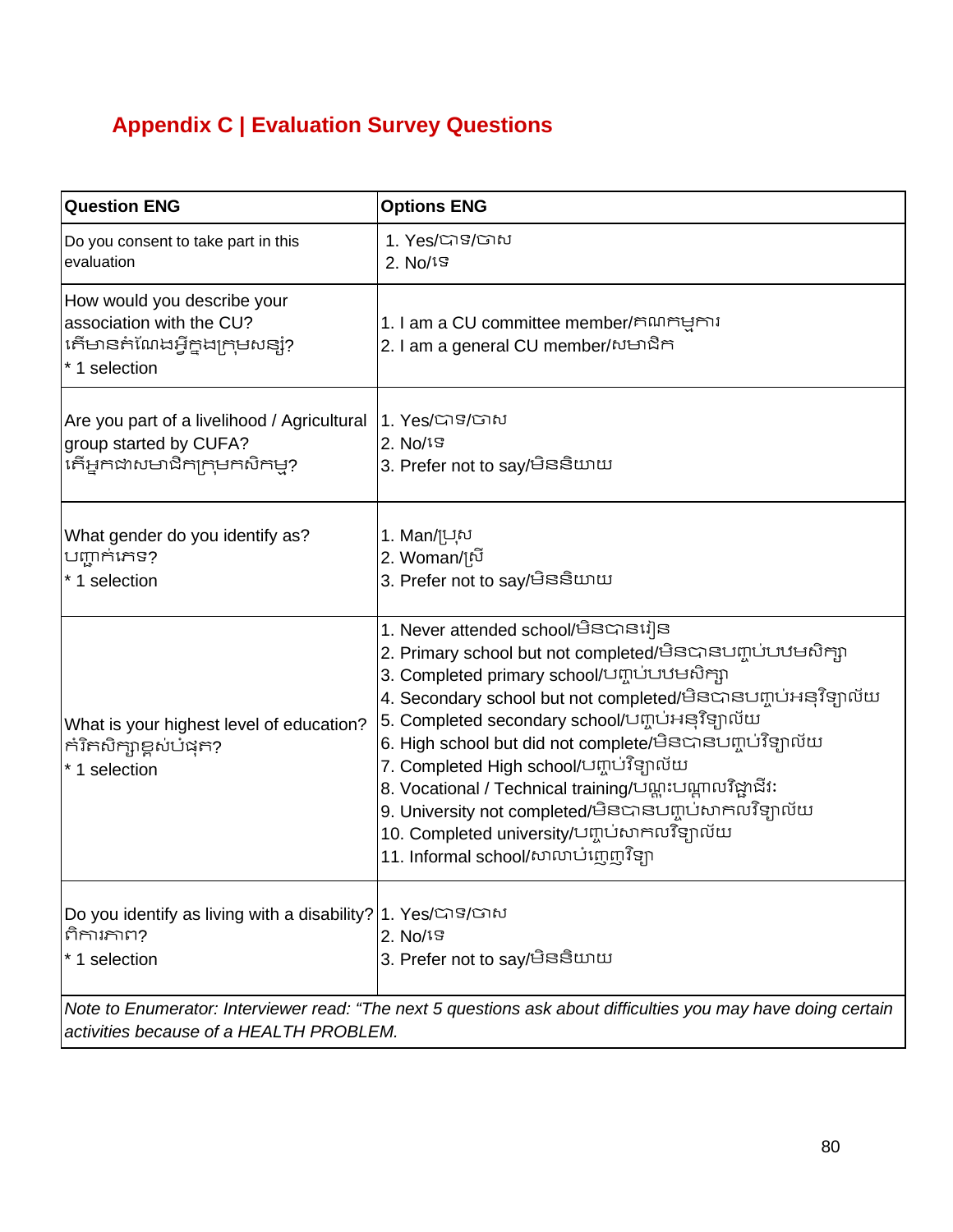| Do you have difficulty seeing, even if<br>wearing glasses? Would you say<br>[Read response categories]<br>ពិបាកមើលទោះពាក់វ៉ែនតា ចូរជ្រើសរើស?<br>* 1 selection              | 1. No difficulty/មិនពិបាក<br>2. Some difficulty/ពិបានខ្លះ<br>3. A lot of difficulty/กิตาศณาญ่<br>4. Cannot do at all/មើលមិនឃើញ<br>5. Refused/បងិសេធ<br>6. Don't know/ਖੰਡੜੈਂਖ਼                                                   |
|----------------------------------------------------------------------------------------------------------------------------------------------------------------------------|---------------------------------------------------------------------------------------------------------------------------------------------------------------------------------------------------------------------------------|
| Do you have difficulty hearing, even if<br>using a hearing aid(s)? Would you say<br>[Read response categories]<br>ពិបានលឺ ទោះមានឧ ករជំនួយ<br>ចូរជ្រើសរើស?<br>* 1 selection | 1. No difficulty/មិនពិបាក<br>2. Some difficulty/ពិបានខ្លះ<br>3. A lot of difficulty/ทิตาศณาญ<br>4. Cannot do at all/មើលមិនឃើញ<br>5. Refused/បដិសេធ<br>6. Don't know/ਚੈਡੜੈਂਖ਼                                                    |
| Do you have difficulty walking or<br>climbing steps? Would you say [Read<br>response categories]<br>ពិបាកដើរ ចូរជ្រើសរើស?<br>* 1 selection                                 | 1. No difficulty/មិនពិបាក<br>2. Some difficulty/ពិបានខ្លះ<br>3. A lot of difficulty/ពិបាកណាស់<br><sup>l</sup> 4. Cannot do at all/ເ <del>ບ</del> ິດບ <sub>ີ</sub> ມີສະໝິ <u>m</u><br>5. Refused/បដិសេធ<br>6. Don't know/ਚੈਡੜੌਖ਼ |
| Do you have difficulty remembering or<br>concentrating? Would you say [Read<br>response categories]<br>កិបាកចងចាំ ចូរជ្រើសរើស?<br>* 1 selection                            | 1. No difficulty/មិនពិបាក<br> 2. Some difficulty/ពិបានខ្លះ<br>3. A lot of difficulty/ពិបាកណាស់<br>4. Cannot do at all/មើលមិនឃើញ<br>5. Refused/បងិសេធ<br><sup>'</sup> 6. Don't know/ਚੈਡਬ਼ੌਖ਼                                     |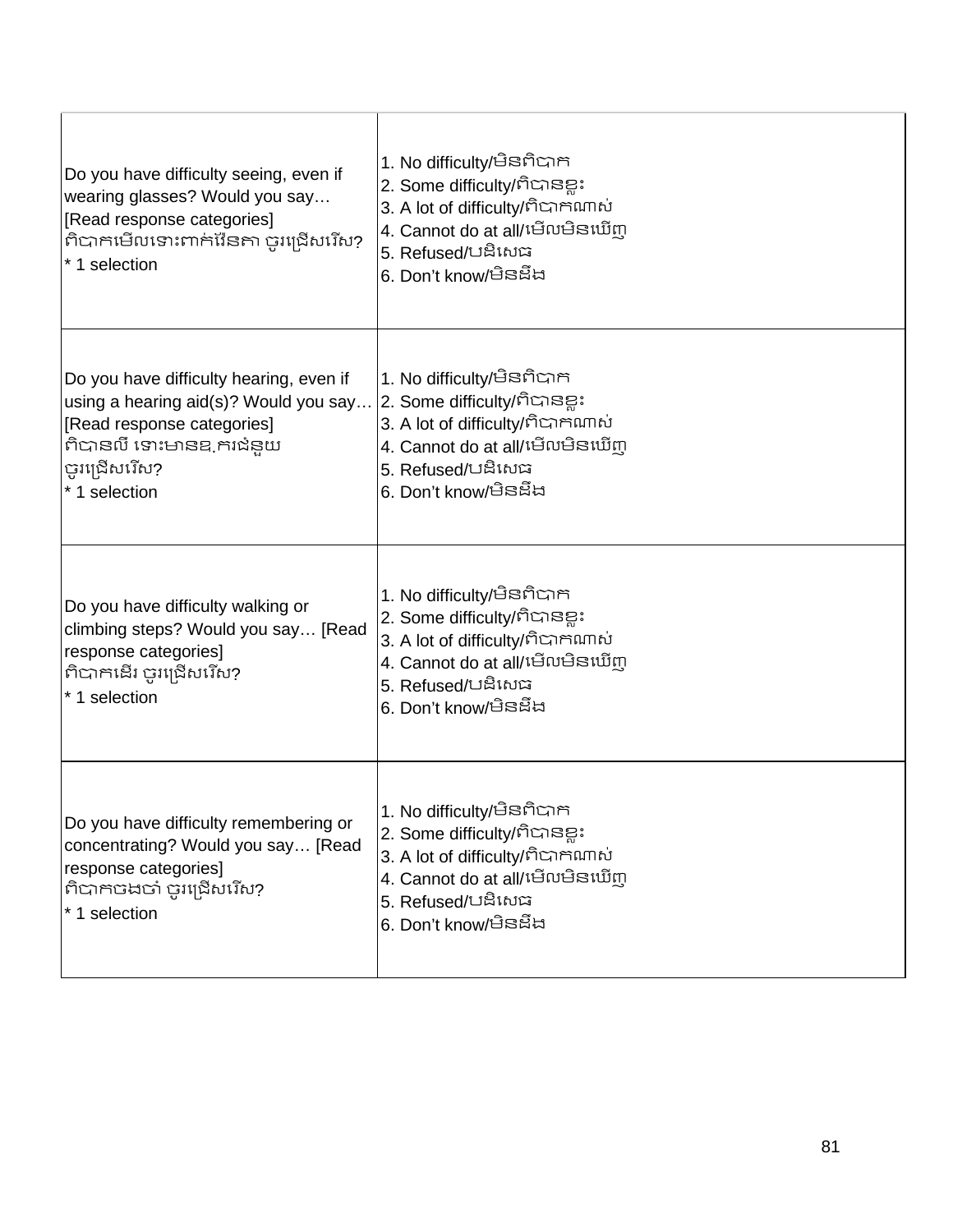| Do you have difficulty with self-care,<br>such as washing all over or dressing?<br>Would you say [Read response<br>categories]<br>ពិបាកមើលថែខ្លួនឯង ចូរជ្រើសរើស?<br>* 1 selection                                                                      | 1. No difficulty/មិនពិបាក<br>2. Some difficulty/ពិបានខ្លះ<br>3. A lot of difficulty/ติดาหนกผ่<br>4. Cannot do at all/មើលមិនឃើញ<br>5. Refused/បដិសេធ<br>6. Don't know/ਚੈੜੜੈਂਖ਼                                                                                                                                                                                                                                                                                                                                                                                                 |
|--------------------------------------------------------------------------------------------------------------------------------------------------------------------------------------------------------------------------------------------------------|-------------------------------------------------------------------------------------------------------------------------------------------------------------------------------------------------------------------------------------------------------------------------------------------------------------------------------------------------------------------------------------------------------------------------------------------------------------------------------------------------------------------------------------------------------------------------------|
| Using your customary language do you<br>have difficulty communicating and being<br>understood? Would you say [Read<br>response categories]<br>ប្រើភាសាប្រពៃណីរបស់អ្នកតើអ្នកពិបាកក្ត<br>ងការប្រាស្រ័យទាក់ទងនិងត្រូវបានគេយល់<br>ងែរឬទេ?<br>* 1 selection | 1. No difficulty/មិនពិបាក<br>2. Some difficulty/ពិបានខ្លះ<br>3. A lot of difficulty/ทิตาศณาญ่<br>4. Cannot do at all/មើលមិនឃើញ<br>5. Refused/បដិសេធ<br>6. Don't know/ਚੈੜੜੈਂਖ਼                                                                                                                                                                                                                                                                                                                                                                                                 |
| How long have you been a member of a<br>credit union [Read response categories]<br>រយៈពេលដាសមាជិក?<br>* 1 selection                                                                                                                                    | 1. Less than 1 year/ຕື້ຜາການ ຄຣູກໍ<br>2. From 1 – 3 years/ ពី ១ ទៅ៣ឆ្នាំ<br>3. From 4 – 6 years / ពី ៤ ទៅ៦ឆ្នាំ<br>4. More than 7 years /ចហរើនដាង៧ឆ្នាំ                                                                                                                                                                                                                                                                                                                                                                                                                       |
| How long have you been a member of<br>an agricultural group?<br>ក្លាយដាសមាជិកកសិកម្មរយៈពេលប៉ុន្មាន?                                                                                                                                                    | 1. Less than 1 year/ຕື້ຜາຫາ ຍຣູກ<br>2. From 1 – 3 years/ ពី ១ ទៅ៣ឆ្នាំ<br>3. From 4 – 6 years / ពី ៤ ទៅ៦ឆ្នាំ<br>4. More than 7 years /ជ្រើនជាង៧ឆ្នាំ                                                                                                                                                                                                                                                                                                                                                                                                                         |
| What made you join a credit union?<br>[Read response categories]<br>មូលហេតុបូលសន្សុំ?<br>*1 selection                                                                                                                                                  | 1. I wanted to help my community/ចង់មួយសហគមន៍<br>2. I wanted to have more control over my<br>finances/បងគ្រប់គ្រងថវិការ<br>3. My family encouraged me to join/ក្រូសារលើកទឹកចិត្ត<br>4. My family / spouse pressured me to join/ក្រូសារដាក់សំពាធ<br>5. The CU committee pressured me to join/គណកម្មការងាក់សំពាធ<br>6. I wanted to have more skills in financial<br>services/ចង់មានដនាញបន្ថែមលើការគ្រប់គ្រងថវិការ<br>7. I wanted to get a loan from the CU./ ចង់ខ្ចីលុយពីក្រុម<br>8. I wanted to increase my savings./ចង់បង្កើនសន្សំ<br>9. Other  please specify/ឡេៗ ចូរបញ្ជាក់ |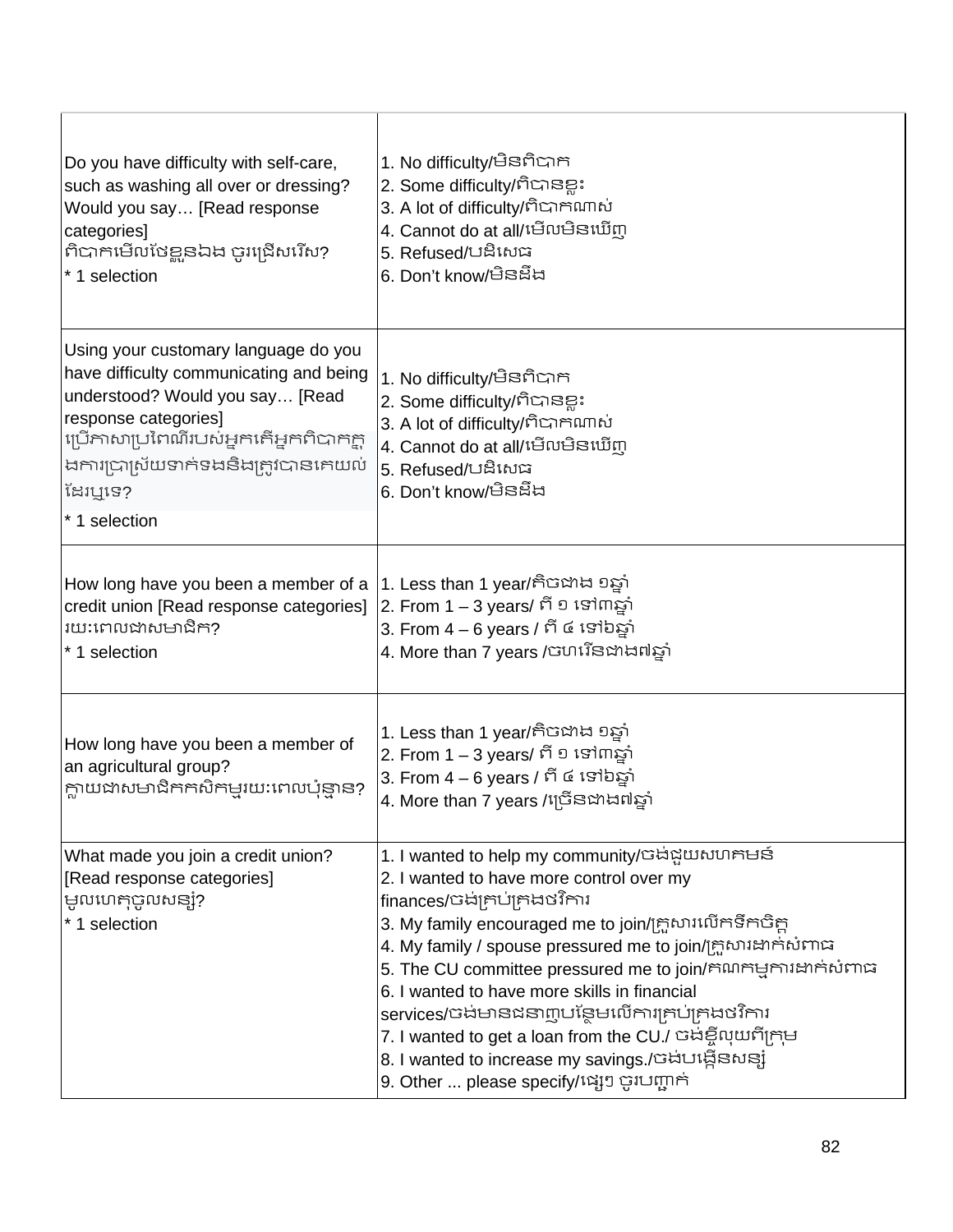| Are you the only member of your family<br>who is a member of your CU?<br>If not, how many family members are<br>CU members? [Read response<br>categories]<br>នរណាខ្លះក្នុងក្រួសារជាសមាជិកសន្សំ?<br>* 1 selection | 1. I am the only member/កែខ្លាំ<br>2. 1 other member/ពីរនាក់<br>3. 2 other members/បីនាក់<br>4. 3 other members/៤នាក់<br>5. 4 or more other members/ប្រើនិងដើរ នៃទាក់                                                                                                                                                                                                                                                                                                                                                                                                                                                                                                                                                                                                                                                                                                                                                                                                                                                                                                                                                                                                                               |
|------------------------------------------------------------------------------------------------------------------------------------------------------------------------------------------------------------------|-----------------------------------------------------------------------------------------------------------------------------------------------------------------------------------------------------------------------------------------------------------------------------------------------------------------------------------------------------------------------------------------------------------------------------------------------------------------------------------------------------------------------------------------------------------------------------------------------------------------------------------------------------------------------------------------------------------------------------------------------------------------------------------------------------------------------------------------------------------------------------------------------------------------------------------------------------------------------------------------------------------------------------------------------------------------------------------------------------------------------------------------------------------------------------------------------------|
| How has being part of the CU impacted<br>your life? [Read response categories]<br>ដលបានក្នុងការចូលសន្សុំ?<br>* Select top 3 responses                                                                            | 1. The CU has increased my family's income level/បង្កើនចំណូល<br>2. I have been able to expand my business (because of a<br>loan)/ខ្ចីលុយពង្រីកអាជីវកម្ម<br>3. I have the skills and knowledge to plan and save for<br>emergencies/មានចំនេះដឹង និងសន្សំពេលចាំបាច់<br>4. I have increased by knowledge of financial services and loan<br>repayments កើនចំនេះដឹងផ្នែកហិរញ្ញវត្ថុ និងការសង្យុកឡប់<br>5. I understand the importance of saving my money in the CU and<br>not at home/យល់សារសំខាន់ពីការសន្សំក្រុមជាងខ្លួនឯង<br>6. I understand how to budget my money for my<br>family/យល់ដឹងពីការគ្រប់គ្រងថវិការក្រួសារ<br>7. I can support my children's education/ឧបត្ថម្ភកូនរៀន<br>8. I am less stressed about money/ឈប់ពិបាកគ្រប់គ្រងថវិការ<br>9. I feel more connected to my<br>community/បង្កើនទំនាក់ទំនងក្នុងសហគមន៍<br>10. Being part of the CU hasn't impacted my life/ក្អានរីកចំរើន<br>11. I feel stressed about participating in the CU/មិនចង់ចូលរួម<br>12. I feel pressured to be part of the CU/មានសំពាធក្លាងការចូលរួម<br>13. I don't feel like I have the necessary skills/understanding to<br>benefit from the CU.ដូចជាមិនបានជំនាញ និងចំនេះទេ<br>14. Other please specify/ង្សេៗ ចូរបញ្ជាក់ |
| Have you attended any training<br>conducted by CUFA? [Read response<br>categories]<br>* 1 selection                                                                                                              | 1. No/19<br>2. Yes I completed financial literacy training/ធ្លាប់ បញ្ចប់ផ្នែកហិរញ្ញវត្ថុ<br>كَ Tes I completed cooperative training/ជ្ឈាប់<br>ប៣្ចប់ផ្នែកប្រតិបត្តការហិរព្ធវត្ថ<br>4. Yes I attended another training run by CUFA (please describe)<br>/ចូលរួមបណ្តុះបណ្តាលដេរុងទៀតដោយCUFA                                                                                                                                                                                                                                                                                                                                                                                                                                                                                                                                                                                                                                                                                                                                                                                                                                                                                                           |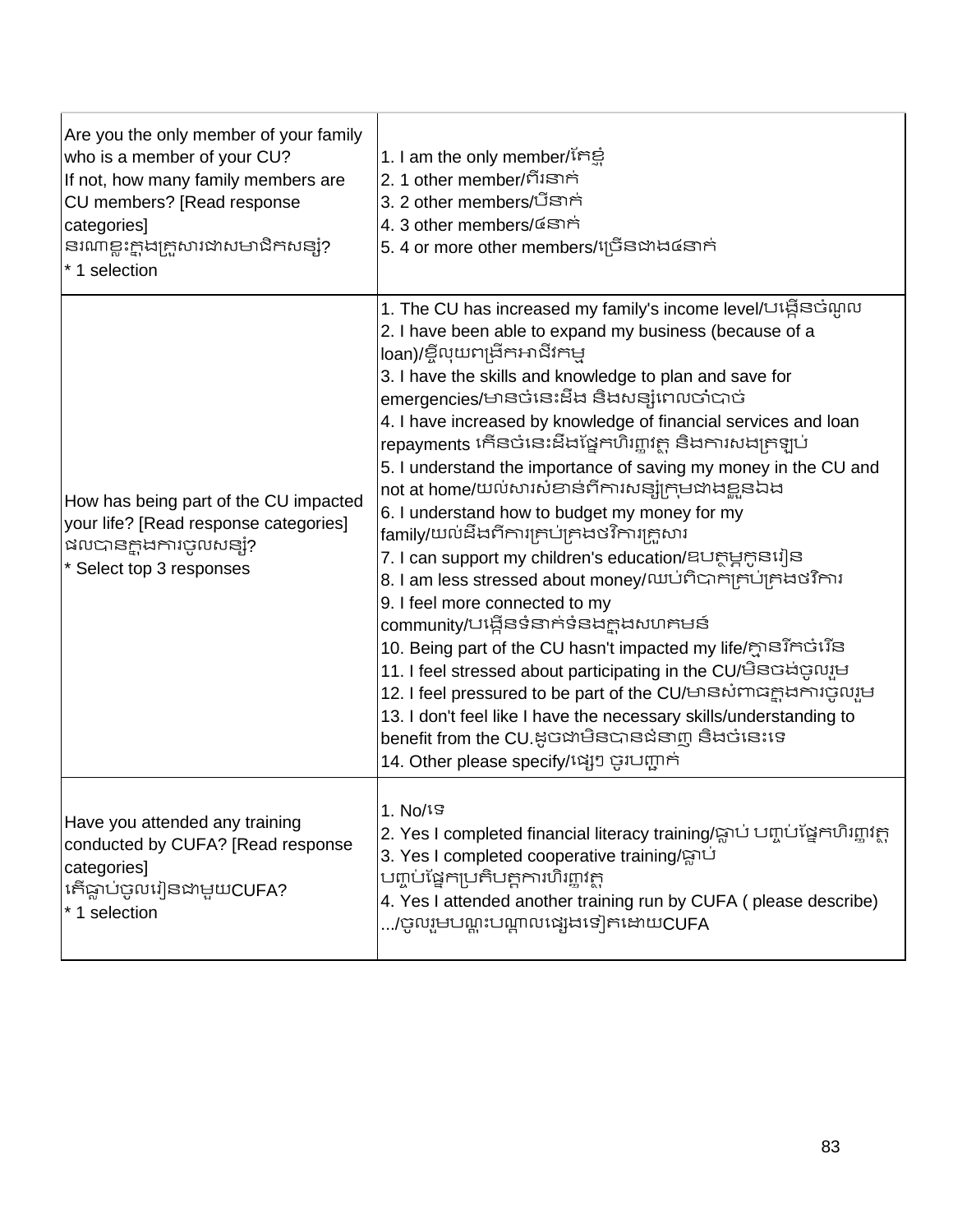| If Yes - How many times did you attend<br>training? [Read response categories]<br> បើធ្លាប់ តើប៉ុន្មានដង?<br>$*$ 1 selection | 1. From 1 to 5 times/ពី ១ទៅ៥ដង<br> 2. From 6 to 10 times /ពី ៦ទៅ១០ដង<br> 3. From 11 to 15 times /ពី ១១ទៅ១៥ដង<br> 4. From 16 to 20 times /ពី ១៦ទៅ២០ដង<br> 5. Over than 20 times /ច្រើនជាង២០ដង |
|------------------------------------------------------------------------------------------------------------------------------|----------------------------------------------------------------------------------------------------------------------------------------------------------------------------------------------|
|------------------------------------------------------------------------------------------------------------------------------|----------------------------------------------------------------------------------------------------------------------------------------------------------------------------------------------|

On a scale of 1 - 5 (1 being completely ineffective and 5 being highly effective) how effective do you think the trainings were in increasing your ability to:<br>កម្រិតពី១ទៅ៥ពីការដែលបណ្តុះបណ្តាលបង្កើនសម<del>ត្ថ</del>ភាព

|                                                                                                                                                   | 1. Creating and following a budget/បង្កើត និងដើរតាមថវិការ                                                                                                 |
|---------------------------------------------------------------------------------------------------------------------------------------------------|-----------------------------------------------------------------------------------------------------------------------------------------------------------|
|                                                                                                                                                   | 2. Tracking your income and expenses/ក្រប់ក្រដប់ណូល និងបំណាយ                                                                                              |
|                                                                                                                                                   | 3. Comparing the things you want to buy vs the things you need to by and<br>planning accordingly/យល់ដឹងពីការចង់បាន និងតម្រូវការតាមជែនការ                  |
|                                                                                                                                                   | 4. Building trust with your community/ការកសាងទំនុកចិត្តក្នុងសហគមន៍                                                                                        |
|                                                                                                                                                   | 5. Understanding and setting long and short term goals./យល់នឹង<br>និងកណត់ផៃការរយ:ពេលខ្លី និងវែង                                                           |
|                                                                                                                                                   | 6. I can understand the differences between the loans offered by MFIs and<br> from my Credit Union/យល់ពីភាពខុសគ្នារវាងកម្មីមីក្រូហិរព្ណវត្ថុ និងក្រមសន្សំ |
| Can you give an example of a long term and<br>a short term goal?<br>Did you achieve them? (Yes/No)<br>ឲ្យឧទាហរណ៍ផែនការរយ:ពេលខ្លី និងវែង<br>ដោកជ័យ | Free text/ប៊ូរសរសេរ                                                                                                                                       |

On a scale of 1 - 5 (1 being completely ineffective and 5 being highly effective) how effective do you think the<br>|trainings were in:កម្រិតពី១ទៅ៥ពីការបណ្តុះបណ្តាល

| 1. Increasing your overall understanding of savings and<br>loans/បង្កើនចំនេះដឹងពីការសន្សំ និងខ្លី |
|---------------------------------------------------------------------------------------------------|
| 2. Increasing your understanding of how to apply for<br> loans/ដឹងពីដំណើរការខ្មី                  |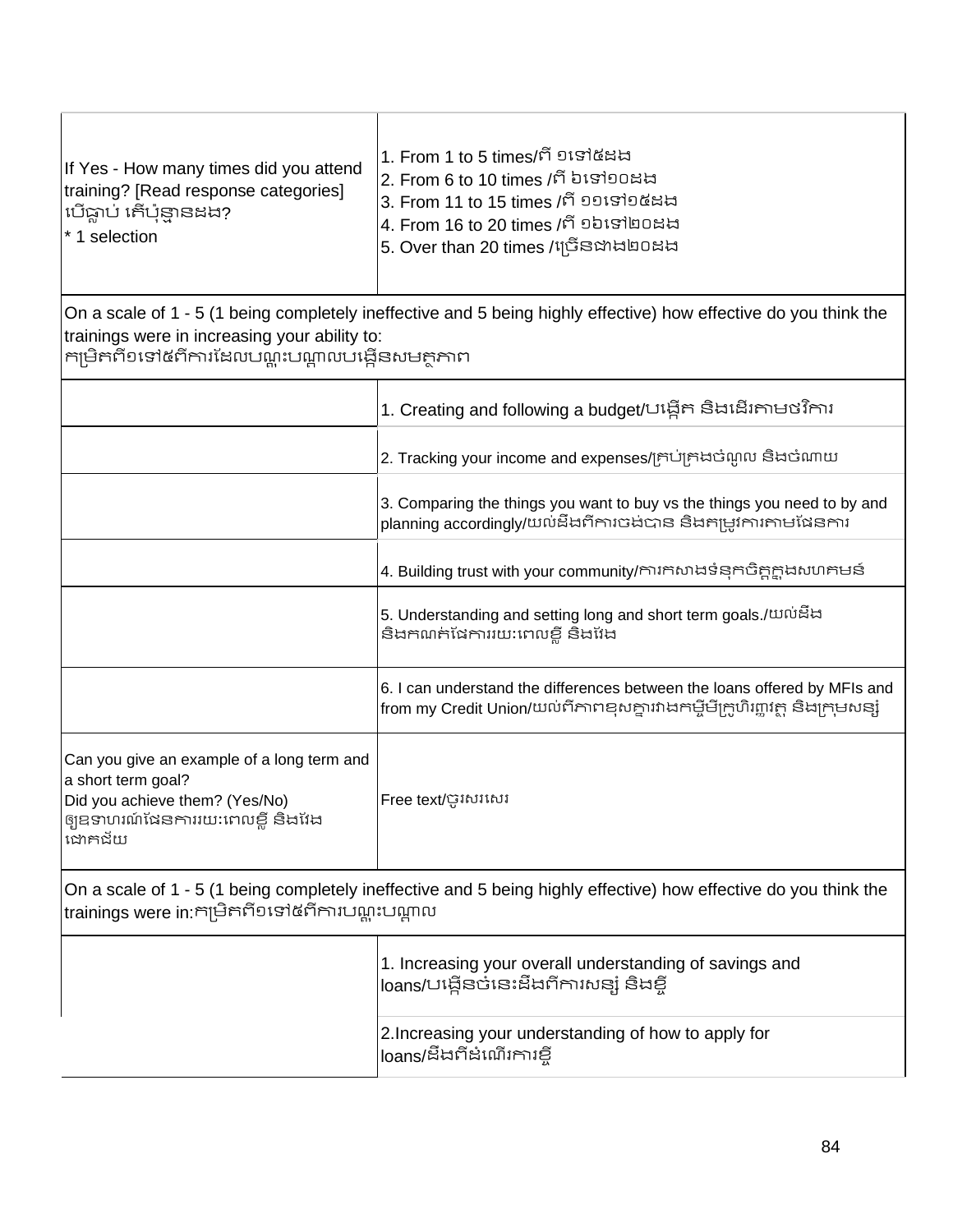|                                                                                                                                                           | 3. Increasing your leadership capacity/បង្កើនសមត្ថភាពដឹកនាំ                                                                                                                                                                                                                                                                                                                                                                                                                                                                                                                                                 |
|-----------------------------------------------------------------------------------------------------------------------------------------------------------|-------------------------------------------------------------------------------------------------------------------------------------------------------------------------------------------------------------------------------------------------------------------------------------------------------------------------------------------------------------------------------------------------------------------------------------------------------------------------------------------------------------------------------------------------------------------------------------------------------------|
|                                                                                                                                                           | 4. Increasing your understanding of<br>management/បង្កើនការយល់ដឹងពីការគ្រប់គ្រង                                                                                                                                                                                                                                                                                                                                                                                                                                                                                                                             |
|                                                                                                                                                           | 5. Increasing your overall understanding of financial record<br>keeping/បង្កើនការយល់ដឹងពីការកត់ត្រា                                                                                                                                                                                                                                                                                                                                                                                                                                                                                                         |
|                                                                                                                                                           | 6. Increasing your overall understanding of operational best<br>practice/បង្កើនការយល់ដឹងក្នុងការអនុវត្ត                                                                                                                                                                                                                                                                                                                                                                                                                                                                                                     |
| Which of the following best describes<br>the CUFA trainers? [Read response<br>categories]/កើមួយណាបង្ហាញពីលោកគ្រូC<br>UFA?<br>* 1 selection                | 1. They were very knowledgeable and easy to<br>understand/មានចំនេះដឹង និងងាយស្រួលយល់<br>2. The lessons were too fast for me to understand<br>properly/បង្រៀនលឿនពេកពិបាកយល់<br>3. The facilitator did not take the time to explain all the concepts to<br>me/មិនមានពេលពន្យល់គ្រប់គ្រាន់<br>4. The trainings did not provide practical examples to demonstrate<br>the concepts being taught/មិនបានបង្ហាញទាក់ទងការអនុវត្តជាក់ស្តែង<br>5. There was not enough time to ask questions/ clarify the concepts<br> that I was being taught/ក្លានពេលគ្រប់គ្រាន់សូរសំនូរ<br>6. Other  please specify/ផ្សេៗ ចូរបញ្ជាក់ |
| Which of the following best describes<br>how the CUFA training impacted you?<br>[Read response categories]<br>ចំណុចមួយណាដែលទទួលបានពីCUFA?<br>*1 selection | 1. Trainings increase my confidence/បង្កើនទំនុកចិត្ត<br>2. Trainings increase my understanding of saving and planning for<br> the future/Uង្កើនចំនេះដឹងពីការសន្សំ និងផែនការថវិការ<br>3. I didn't learn anything new / I already knew everything they were<br>teaching us/មិនបានរៀនអ្វីថ្មី<br>4. The lessons were not linked / could not be applied to my<br>circumstances/មេរៀនមិនទាក់ទងស្ថានការ<br>5. I didn't understand the training/មិនយល់ពីមេរៀន<br>6. Other please specify/ង្សេៗ ចូរបញ្ជាក់                                                                                                          |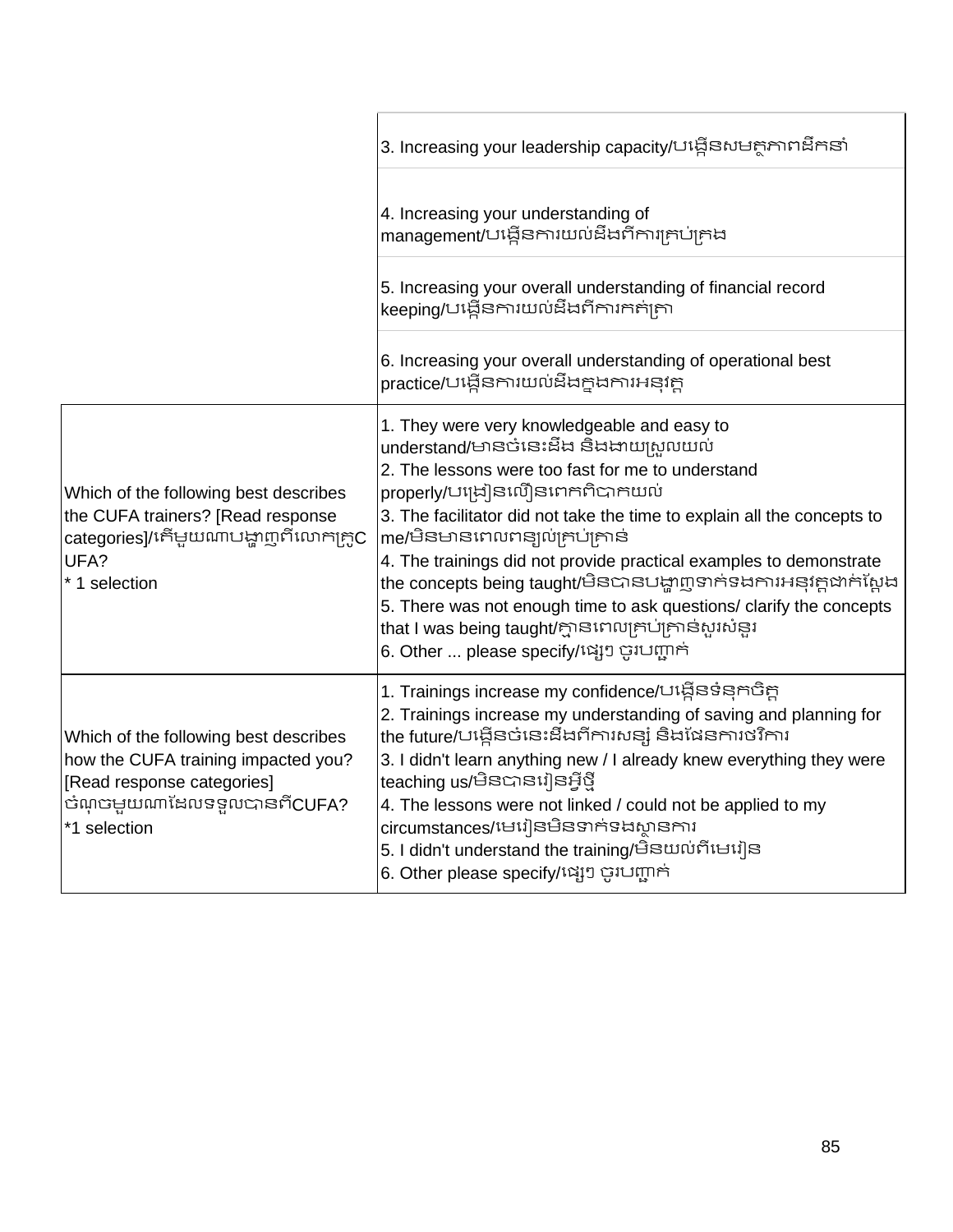| If you didn't attend CUFA's training, why<br>didn't you attend ? [Read response<br>categories]<br>មូលហេតុមិនបានចូលរួមបណ្តុះបណ្តាល?<br>* Select top 3 responses | 1. I didn't think the trainings were relevant to me/មិនទាក់ទង<br>2. They were not held at a time I could<br>join/បណ្តុះបណ្តាលពេលមិនត្រូវគ្នា<br>3. I had to work so I couldn't join/ក្រូវធ្វើការ<br>4. I had to take care of my children and/or relatives so I couldn't<br>join/មើលថែកូន និងសាច់ញាត្តិ<br>5. The training venue was too far from my home for me to<br>join/ទីតាំងបណ្តុះបណ្តាលឆ្ងាយ?<br>6. I could not find transportation to the venue/ក្លានមធ្យោបាយ<br>ជើ្រងណើរ<br>7. There was no incentive provided/មិនផ្តល់អ្វីលើទឹកចិត្ត<br>8. Trainings were not held in a language I understood well enough to<br>join/មិនយល់ភាសានិយាយក្ដុងការបណ្ដុះបណ្ដាល<br>9. I didn't think I would understand / have the necessary<br>knowledge/មិនត្រូវការចំនេះដឹងផ្នែកណឹង<br>10. I did not feel welcome at the training/ក្លានការស្វាគមន៍<br>11. The training was held in a venue I could not<br>access./ទីតាំងបណ្តុះបណ្តាលមិនអាចទៅបាន<br>12. Other  please specify/ង្សេៗ ចូរបញ្ជាក់ |
|----------------------------------------------------------------------------------------------------------------------------------------------------------------|-----------------------------------------------------------------------------------------------------------------------------------------------------------------------------------------------------------------------------------------------------------------------------------------------------------------------------------------------------------------------------------------------------------------------------------------------------------------------------------------------------------------------------------------------------------------------------------------------------------------------------------------------------------------------------------------------------------------------------------------------------------------------------------------------------------------------------------------------------------------------------------------------------------------------------------------------------------------------------------|
| Where do you save your money? [Read<br>response categories]<br>កើសន្សំនៅទីណា<br>* Select top 3 responses                                                       | 1. With the CU/ក្រុមសន្ស៊<br>2. At home/ಟ್ಟಿ:<br>3. Ton Tin/កុងទីន<br>4. Micro-Finance Institution/មីក្រូហិរព្ធាវត្ថា<br>5. Bank/GSIFII<br>6. I'm not sure my spouse/family does it/អត់ច្បាស់ថាក្រួសារសន្សំឬអត់<br>7. I don't currently have an income and cannot save<br>money /ក្លានចំណូលគ្រប់គ្រាន់ដើម្បីសន្សំ<br>8. I don't save money./អត់លុយ                                                                                                                                                                                                                                                                                                                                                                                                                                                                                                                                                                                                                                |
| How often do you save money? [Read<br>response categories]<br> សន្សំយ៉ាងដូចម្តេច?<br>* 1 selection                                                             | 1. Once per day/រៀងរាល់ថ្ងៃ<br>2. Once per week/រៀងរាល់សប្តាហ៍<br>3. Once per two weeks/រៀងរាល់ពីរសប្តាហ៍<br>4. Once per three weeks /រៀងរាល់បីសប្តាហ៍<br>5. Once per four weeks/ one month /រៀងរាល់ខែ<br>6. Once per every two months /វៀងរាល់ពីរខែ<br>7. Once per more than two months/ច្រើនជាងពីរខែ<br>8.I save when I can according to the harvest<br>season សន្សំតាមរដូវប្រមូលផល<br>9. I don't save money/អត់លុយ<br>10. I rarely save money / I save money when I<br>can/សន្សុំពេលណាមានលុយ                                                                                                                                                                                                                                                                                                                                                                                                                                                                                   |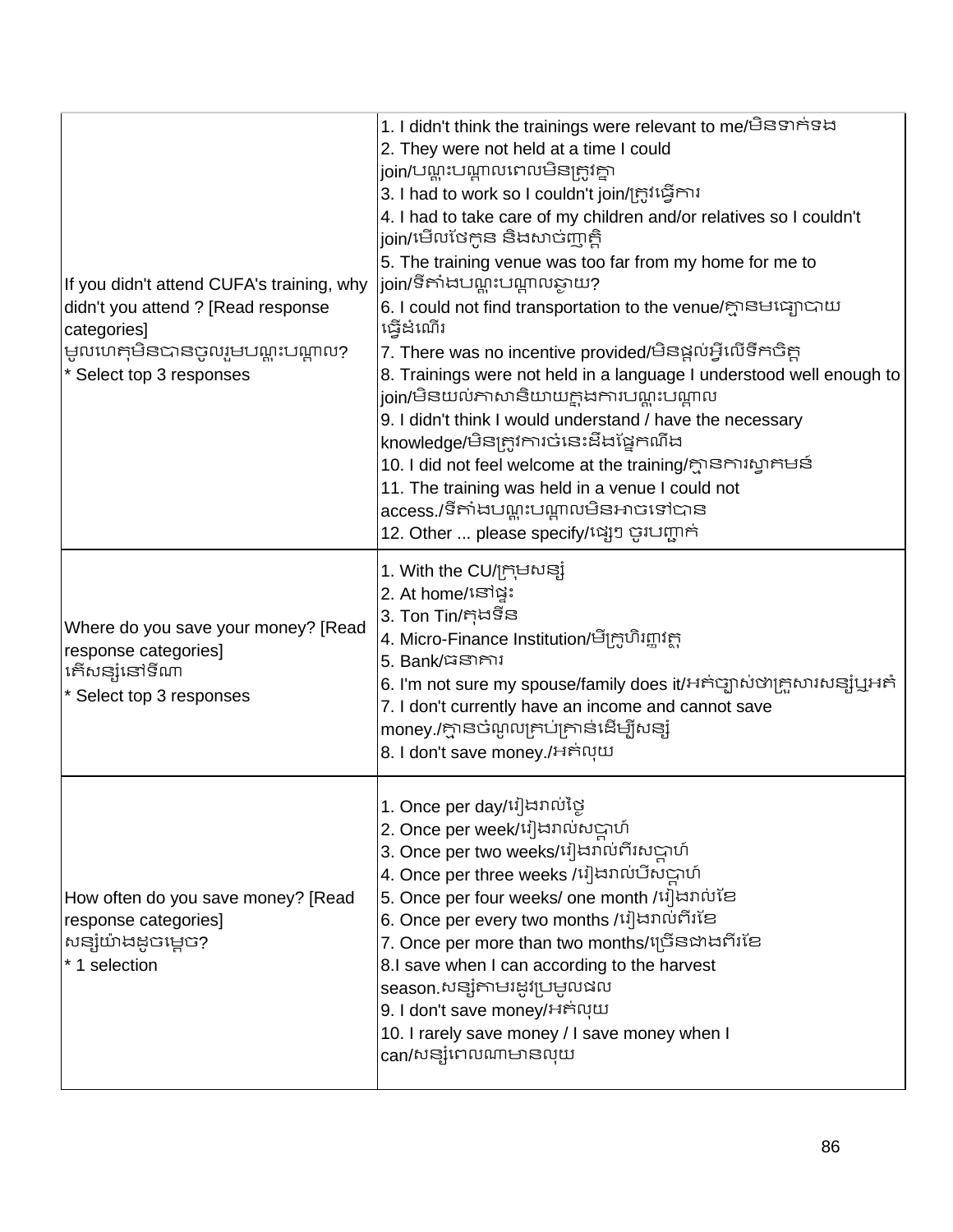| How much do you save per time? [Read<br>response categories]<br>សន្សំម្តងប៉ុន្មាន?<br>* 1 selection                                             | 1. Below USD 1.00/ក្រោម១ដុល្លា<br>2. From USD 1.00 – USD 5.00/ពី១ ទៅ៥ដុល្លា<br>3. From USD 5.00 – USD 10.00/ពី៥ ទៅ១០ដុល្លា<br>4. From USD 10.00 – USD 15.00/ពី១០ ទៅ១៥ដុល្លា<br>5. From USD 15.00 – USD 20.00/ពី១៥ ទៅ២០ដុល្លា<br>6. More than USD 20.00/ច្រើនជាង២០ដុល្លា<br>7. I don't know/ਚੈੜਬੈਂਖ਼<br>8. If other – please specify ----                                                                                                                                                                                                                                                   |
|-------------------------------------------------------------------------------------------------------------------------------------------------|--------------------------------------------------------------------------------------------------------------------------------------------------------------------------------------------------------------------------------------------------------------------------------------------------------------------------------------------------------------------------------------------------------------------------------------------------------------------------------------------------------------------------------------------------------------------------------------------|
| Do you feel that your money is safe in<br>your credit union? [Read response<br>categories]<br> កើថវិការសុវត្ថិភាពជាមួយក្រុមទេ?<br>* 1 selection | 1. Yes I think my money is safe/មានសុវ <del>ត្តិ</del> ភាព<br>2. Somewhat - I think my money is safer in the CU than in a bank /<br>MFI/ក្រុមសន្សំមានសុវត្ថិភាពជាងធនាគារ ឬមីក្រូហិរព្ធវត្ថ<br>3. Somewhat - I think my money is safer in the CU that at<br>home/ក្រុមសន្សំមានសុវត្ថិភាពជាងទុកនៅផ្ទះ<br>3. No - I don't trust the CU/ទេ មិនទុកចិត្តក្រុមសន្សំ<br>3. No - I don't trust some members of the CU/1 <sup>S</sup><br>មិនទុកចិត្តសមាជិកខ្លះ<br>4. No - I don't understand the process of the CU enough/19<br>មិនទុកចិត្តការគ្រប់គ្រង<br>5.No - Other please specify/ទេ សូមបញ្ជាក់ |
| How much have you saved since you<br>joined the CU? [Read response<br>categories]<br>សន្សំបានប៉ុន្មាន?<br>* 1 selection                         | 1. Below USD 50.00/ក្រិម៥០ដុល្លា<br>2. From USD 50.00 – USD 100.00/ពី៥០ ទៅ១០០ដុល្លា<br>3. From USD 100.00 – USD 200.00/ពី១០០ ទៅ២០០ដុល្លា<br>4. From USD 200.00 – USD 500/ពី២០០ ទៅ៣០០ដុល្លា<br>5. From USD 500.00 – USD 1000.00 /ពី៥០០ ទៅ១០០០ដុល្លា<br>6. From USD 1000.00 - USD 3000.00/ពី១០០០ ទៅ៣០០០ដុល្លា<br>7. From USD 3000.00 - USD 5000.00/ពី៣០០០ ទៅ៥០០០ដុល្លា<br>8. Over USD 5000.00/11058chacooo<br>9. I don't know/ਚੈਡਬੈਂਖ਼                                                                                                                                                       |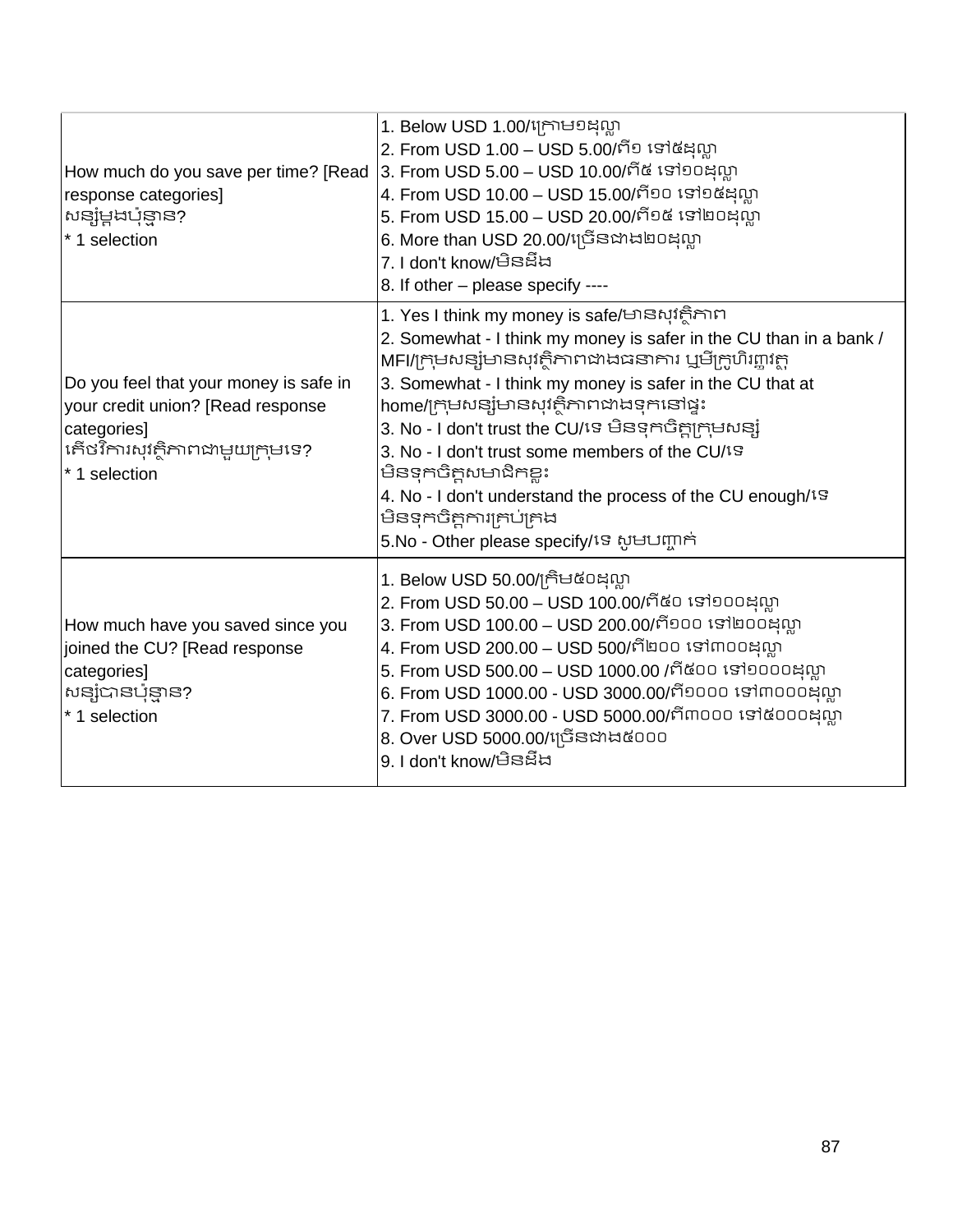| Do you think your CU has improved your<br>community? [Read response categories]<br> កើក្រុមសន្សំជួយឲ្យរីកចំរើនទេ?<br>*Select top 3 responses                                                                 | 1. The people understand more about the saving<br>money/សមាជិកយល់ពីការសន្សំ<br>2. The amount of saving increased and loans were provided well to<br>members/បំនួនសន្សំ និងកម្មីកើនឡើង<br>3. The members and committee were trust in this saving/សមាជិក<br>និងគណកម្មការទុកចិត្តគ្នា<br>4. The credit union developed a policies and procedure so everyone<br>feel safe and confident./ក្រុមសន្សំមានគោលការច្បាស់លាស់<br>5. Members get the loan and withdraw for emergency cases, expand<br>business, and shared interest of saving./សមាជិកខ្ចី<br>និងដកប្រាក់សន្សំសម្រាប់គ្រាអាសន្ន ពង្រីកអាជីវកម្ម និងចែកការប្រាក់<br>6. The number of saving increased from years to<br>years/សមាជិកកើនឡើង<br>7. The number of loan provided to members were very useful and<br>helpful for their needs./កម្ចីមានអត្ថប្រយោជន៍ និងជួយតាមតម្រូវការ<br>8. Other reasons – please specify-----/ហេតុផលផ្សេង សូមបញ្ជាក់<br>9. I haven't seen any improvements/មិនបានរីកចំរើន |
|--------------------------------------------------------------------------------------------------------------------------------------------------------------------------------------------------------------|---------------------------------------------------------------------------------------------------------------------------------------------------------------------------------------------------------------------------------------------------------------------------------------------------------------------------------------------------------------------------------------------------------------------------------------------------------------------------------------------------------------------------------------------------------------------------------------------------------------------------------------------------------------------------------------------------------------------------------------------------------------------------------------------------------------------------------------------------------------------------------------------------------------------------------------------------------|
| Have you noticed any negative impacts<br>of the CU? [Read response categories]<br><b>ដលប៉ះពាល់អវិ</b> ជ្ជមាន<br>* 1 Selection                                                                                | $1.$ No/ $1S$<br>2. Yes people don't trust each other/បាទ/ចាស មិនទុកចិត្តគ្នា<br>3. Yes I know of people who have experienced violence as a result<br>of the CU/បាទ/ចាស មានអំពើហឹង្សាដោយសារក្រុមសន្សំ<br>4. Yes it has created tension for some people/CTS/CTN<br>បង្កើតឲ្យមានភាពតានតឹងក្នុងក្រុម<br>5. Yes - I lost money, the CU didn't have proper bookkeeping.<br>/បាទ/ចាស បាត់លុយ ដោយសារកត់ត្រាមិនបានត្រឹមត្រូវ<br>6. Yes Other  please explain/បាទ/ចាស ហេតុលដលដ្បេង បញ្ជាក់                                                                                                                                                                                                                                                                                                                                                                                                                                                                       |
| Does your committee actively encourage<br>women, PwD and people from diverse<br>backgrounds to become members?<br>[Read response categories]<br>មានការលើកទឹកចិត្តដល់ស្ត្រី<br>និងជនពិការទេ?<br>* 1 selection | 1. Yes/បាទ/ចាស<br>2. No/15<br>Please explain your answer/ចូរពន្យល់                                                                                                                                                                                                                                                                                                                                                                                                                                                                                                                                                                                                                                                                                                                                                                                                                                                                                      |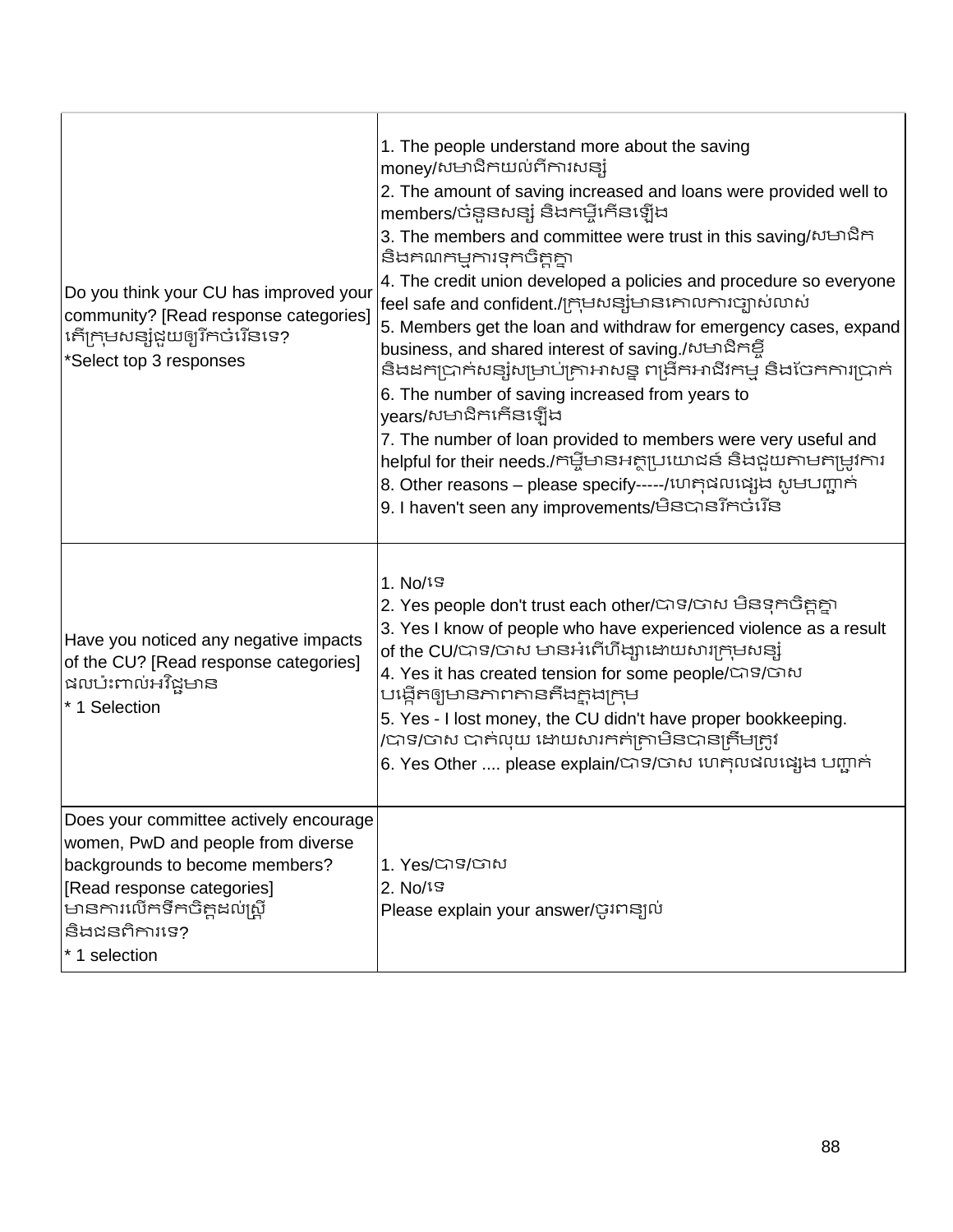| How would you describe the role of<br>women in your CU? [Read response<br>categories]<br> កើស្ត្រីមានតួនាទីអ្វីក្នុងក្រុម?<br>* 1 selection                 | 1. Women are active members of our committee/គណកម្មការសកម្ម<br>2. We are a women-led CU/ស្ត្រីដឹកនាំក្រុម<br>3. Women are active members of CU/ស្ត្រីជាសមាជិកសកម្ម<br>4. Women are not actively involved in our<br>committee/គណកម្មការមិនសកម្ម<br>5. Women are not actively involved in our CU/មិនសកម្មចូលរួម<br>6. Women don't want to be part of the<br>CU/ស្រីមិនចង់ចូលរួមជាមួយក្រុម                                                                                                                                                                                                                                                                                                                 |
|-------------------------------------------------------------------------------------------------------------------------------------------------------------|---------------------------------------------------------------------------------------------------------------------------------------------------------------------------------------------------------------------------------------------------------------------------------------------------------------------------------------------------------------------------------------------------------------------------------------------------------------------------------------------------------------------------------------------------------------------------------------------------------------------------------------------------------------------------------------------------------|
| people with disabilities in your CU?<br>[Read response categories]<br>និយាយពីវត្តមានជនពិការភាពក្នុងក្រុម?<br>* 1 Selection                                  | 1. PwD are represented on our committee/គំណាងគណកម្មការ<br> How would you describe the presence of  2. PwD are active member of our CU/សមាជិកសកម្ម<br>3. PwD are not represented in out committee or<br>CU/មិនមានវត្តមានក្នុងគណកម្មការ ឬក្រុម<br>4. We have not know of any PwD in our<br>community/មិនមានជនពិការក្តុងសហគមន៍<br>5. I don't know/ਚੈੜਬੈਂਖ਼                                                                                                                                                                                                                                                                                                                                                 |
| Do a majority of your members regularly<br>participate in your credit union? [Read<br>response categories]<br>កើសមាជិកចូលរួមទៀងទាត់ទេ?<br>*Top 3 selections | 1. Yes/បាទ/ចាស<br>2. No - the participants didn't have enough time they were busy<br>taking care of children/ relatives/ទេ មិនមានពេលគ្រប់គ្រាន់<br>រវល់មើលថែក្រួសារ<br>3. No- participants went to work outside of the community/1S<br>សមាជិកធ្វើការក្រៅសហគមន៍<br>4. No - participants did not have time because they were working/1S<br>ជាប់ធ្វើការ<br>5. No - participant is living too far from the CU/1S<br>រស់នៅឆ្ងាយពីក្រុមសន្សំ<br>6.No- participants did not have enough income to save/19<br>មិនថវិការសន្សំ<br>7. No - participants did not have time but they send their money for<br>saving regularly /ទេ មិនមែនពេល កែផ្ញើលុយសន្យុំទៀងទាក់<br>8. Other - please specify មូលហេតុផ្សេង បញ្ជាក់ |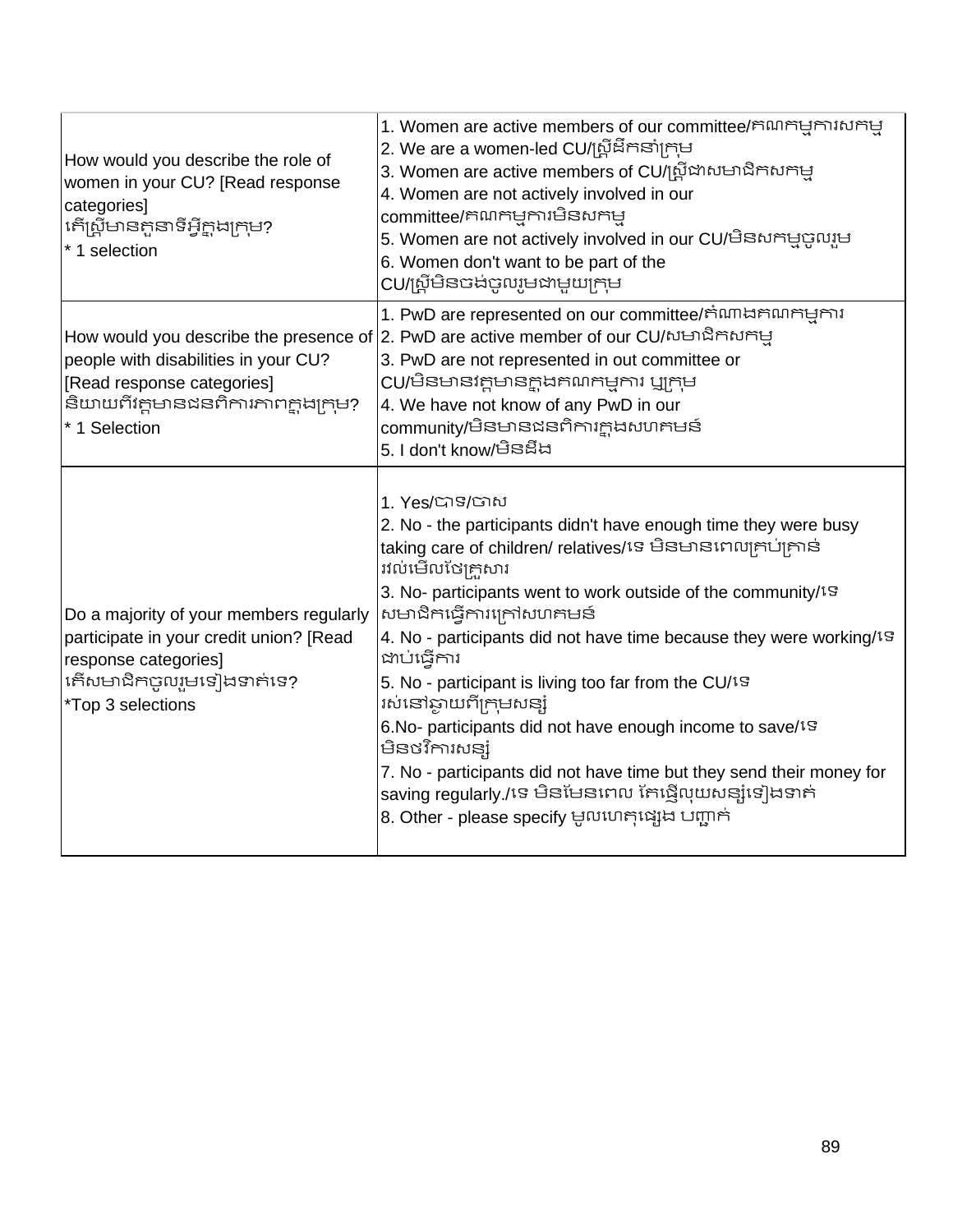| Do you think other members feel<br>comfortable keeping their savings within<br>the credit union? [Read response<br>categories]<br>់កើសមាជិកគិតថាសុវត្ថិភាពជាមួយក្រុមទេ<br>* Top 3 selection responses                  | 1.Yes/បាទ/បាស<br>2. No - There was risk of losing their saving money/ទេ មានហានិភ័យ<br>បាត់លុយ<br>3. No- There was no trust between the members and committee/19<br>គ្មានទំនុកចិត្តគណកម្មការ និងសមាជិក<br>4. No- There was no proper policies and procedure documented all<br>the operation./ទេ គ្មានគោលការណ៍គ្រប់គ្រងច្បាស់លាស់<br>5. No- The members received less interest from their saving/19<br>សមាជិកទទួលបានការប្រាក់តិច<br>6. No- The members couldn't withdraw the amount saving as soon<br>as they needed /ទេ សមាជិកមិនអាចដកប្រាក់សន្សំ<br>7. No - Most of the people prefer keep their saving at home rather<br>than CUs/ទេ សមាជិកចូលចិត្តសន្សំនៅផ្ទះជាងក្រុម<br>8. No - There are MFI / Banks that have better services and/or offer<br>bigger loans than the CUs/ទេ មីក្រូ/ធនាគារមានសេវាល្អ<br>និងផ្តល់កម្ចីច្រើនជាង<br>9. No- If other - please specify/ទេ មូលហេតុផ្សេង បញ្ជាក់ |
|------------------------------------------------------------------------------------------------------------------------------------------------------------------------------------------------------------------------|----------------------------------------------------------------------------------------------------------------------------------------------------------------------------------------------------------------------------------------------------------------------------------------------------------------------------------------------------------------------------------------------------------------------------------------------------------------------------------------------------------------------------------------------------------------------------------------------------------------------------------------------------------------------------------------------------------------------------------------------------------------------------------------------------------------------------------------------------------------------------------------------|
| What do you think are the reasons<br>community members may not want to<br>become a member of your CU? [Read<br>response categories]<br><b>ម្រុលហេ</b> តុអ្វី<br>เ๊ะលប្រដាជនមិនចង់ចូលរួមក្រុមសន្សំ?<br>*Top 3 responses | 1. Prefer keep saving their money at home/ចូលចិត្តសន្សំនៅផ្ទះ<br>2. Prefer to keep saving their money with MFIs or<br>Bank./ចូលចិត្តសន្សំធនាគារ/មីក្រូ<br>3. There was no trust between CUs and Community<br>members./មិនទុកចិត្តគ្នាគណកម្មការ និងសមាជិក<br>4. The community members didn't know and/or understand well the<br>CU's procedure and policies/សមាជិកមិនយល់ពីគោលការសន្សំ<br>5. Their income was not regular and sometimes no income for<br>saving /ចំណូលមិនទៀងទាត់ មិនអាចសន្សំ<br>6. Prefer to save money with Tong Tin/ចូលចិត្តលេងតាមតុងទីន<br>7. The interest from saving with CU was so very<br>low./ការប្រាក់ពីក្រុមគិចពេក<br>8. If other – please specify/មូលហេតុផ្សេង បញ្ជាក់                                                                                                                                                                                              |
| What is the importance of accurate<br>bookkeeping practices in your credit<br>union? [Read response categories]<br>កើកក់ត្រាក្រឹមត្រូវមានប្រយោជន៍ទេ?<br>* 1 selection                                                  | 1. Not important at all/ਚੈਡស៎ខាន់<br>2. A little important/សំខាន់កិចកូច<br>3. Somewhat Important/សំខាន់ខ្លះដែរ<br>4. Important/សំខាន់<br>5. Extremely Important/សំខាន់ណាស់                                                                                                                                                                                                                                                                                                                                                                                                                                                                                                                                                                                                                                                                                                                   |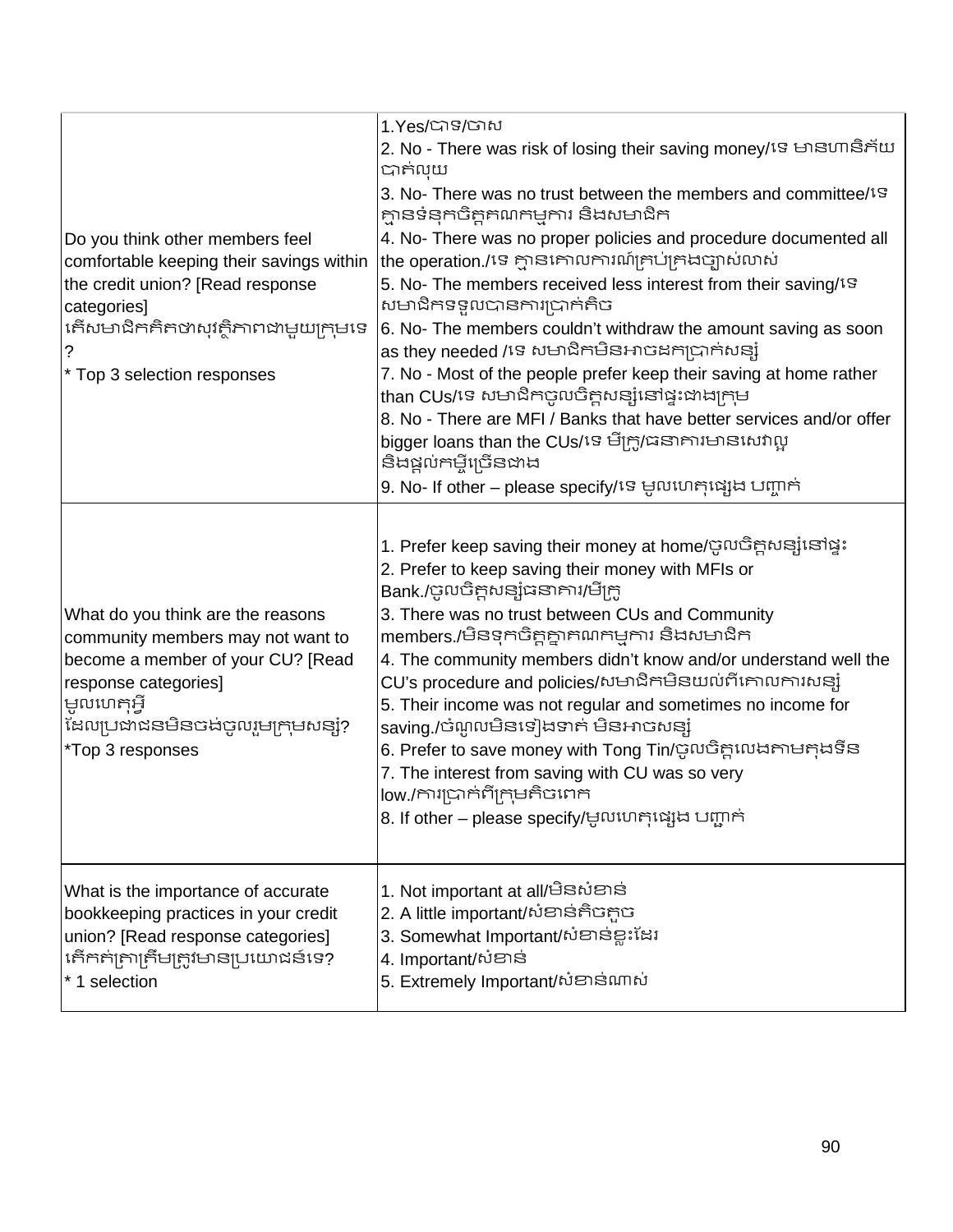| Can you describe how to calculate the<br>interest of a member's loans? [Read<br>response categories]<br>ចូរពីពណ័នាពីការគណនាចម្មី?<br>* 1 selection         | 1. Yes it is very simple/ងាយស្រួល<br>2. Yes I can do it but i find it difficult to explain/អាចធ្វើបាន<br>កែពិបាកពន្យល់<br>3. Somewhat - I find it a little difficult/ពេលខ្លះពិបាកបន្ទិច<br>4. No and find it very had to do and I find it hard to explain/19<br>ពិបាកកណនា និងពន្យល់<br>5. No I cannot explain how to calculate interest./ទេ មិនអាចគណនា |
|------------------------------------------------------------------------------------------------------------------------------------------------------------|--------------------------------------------------------------------------------------------------------------------------------------------------------------------------------------------------------------------------------------------------------------------------------------------------------------------------------------------------------|
| Do you understand your credit union's<br>criteria for loan application? [Read<br>response categories]<br>កើយល់ពីបែបបទ និងលក្កណកម្មីដែរទេ?<br>* 1 selection | 1. No not at all/ <del>ບີ</del> ຣພ໙່ເຮ<br>2. Yes a little bit/បាទ/ចាស យល់គិចដែរ<br>3. Yes I understand/បាទ/ចាស យល់<br>4.Yes I completely understand/បាទ/ចាស យល់ច្បាស់                                                                                                                                                                                  |
| Can you name the main principles of a<br>financial cooperative? [Read response<br>categories]<br>កើចាំគោលការណ៍នៃក្រុមសន្សុំទេ?<br>*1 selection             | 1. Yes//បាទ/ចាស<br>2. I can remember most of them/ចាំភាគច្រើន<br>3. No/IB                                                                                                                                                                                                                                                                              |
| How would you rate the way your CU<br>operates? [Read response categories]<br>កើដំណើរការក្រុមសន្សំម៉ាងម៉េចដែរ?<br>* 1 selection                            | 1. Very poorly/មិនល្អទាល់កែសោះ<br>2. Poorly/ਚੈੜល្អ<br>3. Neither good nor bad/ਚੋਡលੂ ਲੰਬੋਡਸ਼ਜਲਲ<br>4. Well/ល្<br>5. Very Well/ល្អណាស់                                                                                                                                                                                                                   |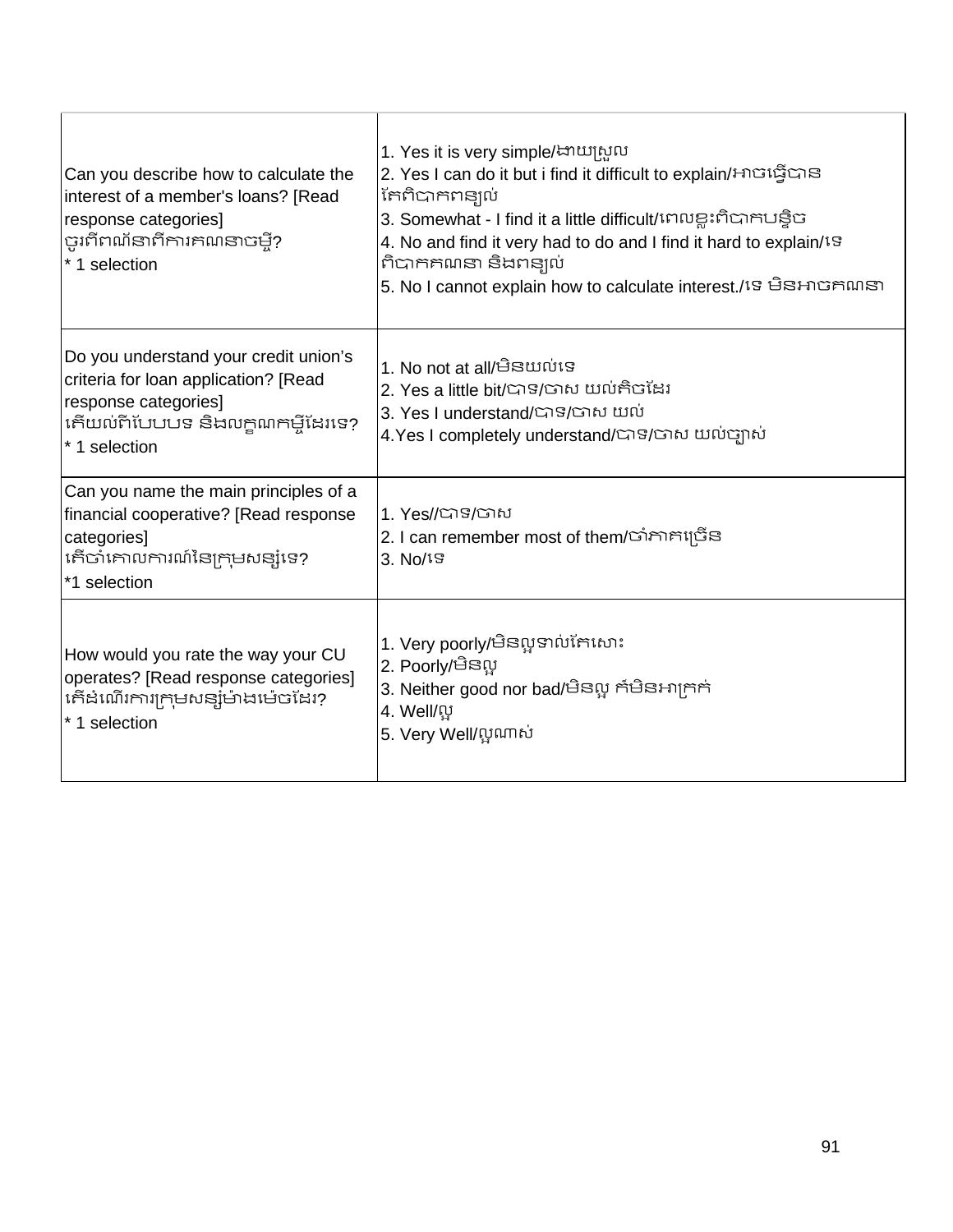| Were there any issues with how our CU<br>operates? [Read response categories]<br>មានបញ្ហាទេក្នុងក្រុមសន្សំ?<br>*Please select top 3 | 1. I don't have any issues with how the CU<br>operated/មិនមានបញ្ហាអ្វីទេ<br>2. I don't understand how the CU is operated/មិនយល់ពីដំណើរការ<br>3. I don't trust the way it is operated/មិនទុកចិត្តពីដំណើរការ<br>4. There were not enough regular meetings between the committee<br>and members/មិនមានពេលគ្រប់គ្រាន់ដួបជុំគណកម្មការ និងសមាជិក<br>5. The policies and procedures are too complicated / not clear for me<br>to understand/គោលការសន្សំមិនច្បាស់លាស់<br>6. There were some loan defaults that had a negative impact on<br>other member's trust in the CU/មានកម្ចីខ្លះខួច ធ្វើឲ្យប៉ះពាល់ដល់ក្រុម<br>7. Members find it easier to use an MFI or<br>Bank /សមាជិកយល់ថាការសន្សំជាមួយធនាគារ ឬមីក្រូងាយស្រួលជាង<br>8. People with disabilities are not able to actively<br>participate/ជនពិការមិនអាចចូលរួមបាន<br>9. The committee work was volunteering so they didn't have enough<br>time to support the CUs and its<br>operations./គណកម្មការចូលរួមស្ម័គ្រចិត្តដូចនេះមិនមានពេលគ្រប់គ្រាន់<br>10. The committee and members have limited skills and capacity in<br>managing the CUs operations. គណកម្មការ<br>និងសមាជិកមានសមត្ថភាពនៅមានកម្រិតក្នុងការគ្រប់គ្រងក្រុម<br>11. Other  please specify/មូលហេតុផ្សេង បញ្ជាក់ |
|-------------------------------------------------------------------------------------------------------------------------------------|------------------------------------------------------------------------------------------------------------------------------------------------------------------------------------------------------------------------------------------------------------------------------------------------------------------------------------------------------------------------------------------------------------------------------------------------------------------------------------------------------------------------------------------------------------------------------------------------------------------------------------------------------------------------------------------------------------------------------------------------------------------------------------------------------------------------------------------------------------------------------------------------------------------------------------------------------------------------------------------------------------------------------------------------------------------------------------------------------------------------------------------------------------------------------------------------------------------------|
| Do you think your CU requires more<br>support from CUFA? [Read response<br>categories]<br>UFA?<br>* 1 selection                     | 1. Yes we need more training/បាទ/បាស ត្រូវការបណ្តុះបណ្តាលបន្ថែម<br>2. Yes we need support to maintain our bookkeeping/C7S/G76J<br>គ្រូវការជួយផ្នែកកត់ត្រា<br> កើអ្នកគិតថាក្រុមសន្សំក្រូវការជួយទៀតពីC 3. Yes we need to pay our committee members/បាទ/ចាស<br><u>ត្រូ</u> វការជួយឧបត្ថម្ភគណកម្មការ<br>4. No we are able to continue without support/ទេ អាចដំណើរការបាន<br>5. Other  please specify/មូលហេតុផ្សេង បញ្ជាក់                                                                                                                                                                                                                                                                                                                                                                                                                                                                                                                                                                                                                                                                                                                                                                                                   |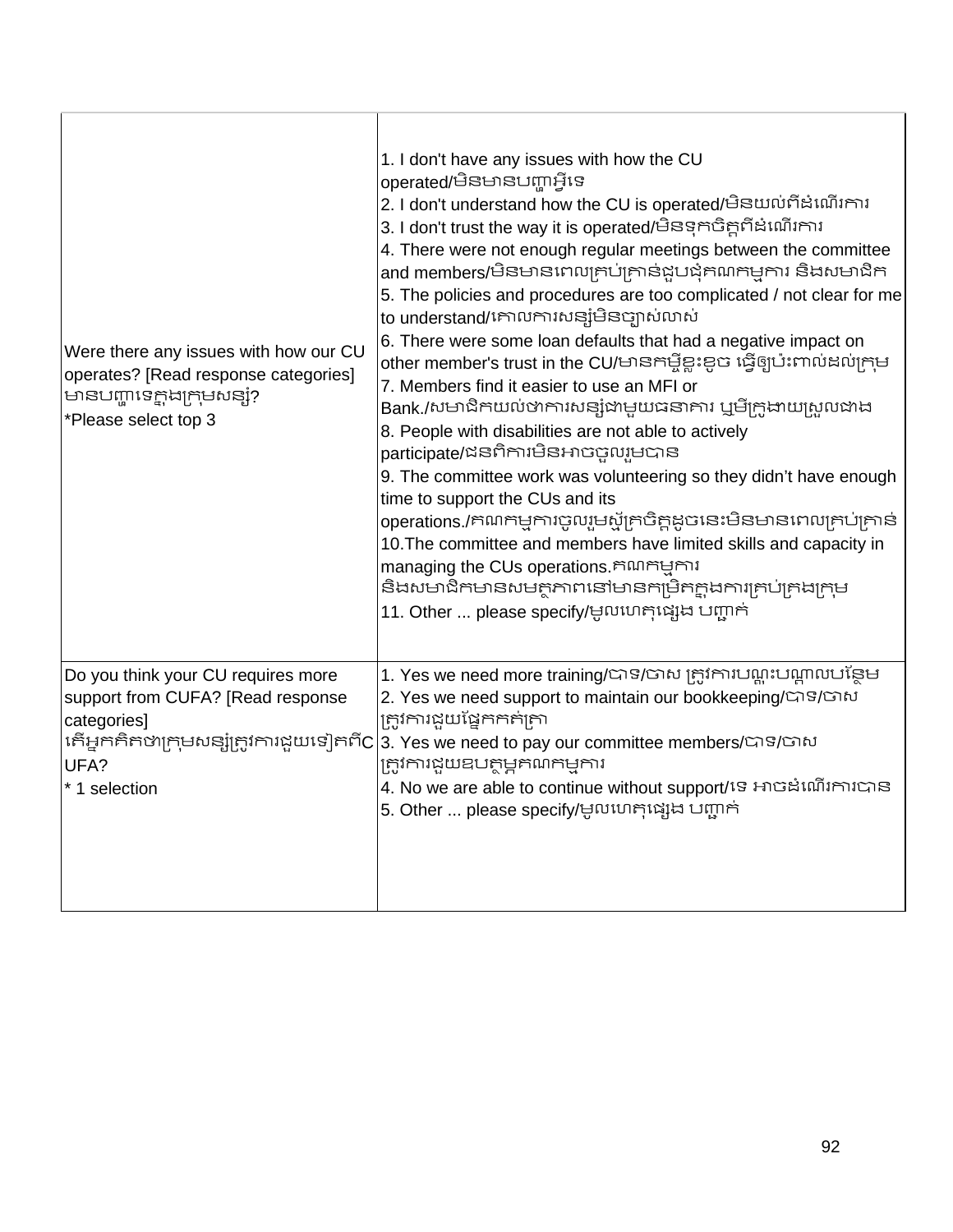| How has COVID-19 impacted your CU?<br>[Read response categories]<br>កើដំដីកូវិតប៉ះពាល់អ្វីខ្លះ?<br>*Select top 3                                                      | 1. I lost my income and unable to continuing saving/បាត់ចំណូល<br>មិនអាចសន្សំ<br>2. I was able to access a loan to support my family/នៅកែអាចខ្ចីបាន<br>ដើម្បីជួយក្រូសារ<br>3. I was able to access my savings to support me/ my<br>family/នៅកែអាចសន្សុំបាន ដើម្បីជួយក្រួសារ<br>4. COVID-19 did not impact the CU/មិនប៉ះពាល់អ្វីទេ<br>5. I was unable to participate in the monthly meetings with<br>members/មិនអាចចូលរួមប្រជុំបាន<br>6. The annual shared interest was<br>delayed/ការចែកភាគលាភក្រូវបានពន្យាពេល<br>7. Member withdrew they savings as they lost their<br>income/សមាជិកដកសន្សំដោយសារបាត់ចំណូល<br>8. I don't know /ਚੈਡਬ਼ੈਂਖ਼<br>9. Other- please specify/ មូលហេតុផ្សេង បញ្ជាក់                                                                                                                                                                                                                                                                                                |
|-----------------------------------------------------------------------------------------------------------------------------------------------------------------------|-------------------------------------------------------------------------------------------------------------------------------------------------------------------------------------------------------------------------------------------------------------------------------------------------------------------------------------------------------------------------------------------------------------------------------------------------------------------------------------------------------------------------------------------------------------------------------------------------------------------------------------------------------------------------------------------------------------------------------------------------------------------------------------------------------------------------------------------------------------------------------------------------------------------------------------------------------------------------------------------|
| Looking forwards, what are some of the<br>key challenges for the CU? [Read<br>response categories]<br>ង្គេមនៃនៀម ម្មិជ្ហាកាយការដែកមូលន់រុ<br>*Select top 3            | 1. CU members are decreasing due to the increased presence of<br>MFIs and Banks in the<br>community /សមាជិកថយចុះដោយសារកើនឡើងនៃមីក្រូហិរព្ណវត្ថុ<br>និងជនាគារ<br>2. The committee work is volunteering, and they don't have enough<br>time to support the CU members and CU<br>operations./គណកម្មការស្ម័គ្រចិត្ត និងមិនមានពេលគ្រប់គ្រាន់<br>3. There are not enough resources - the committee and members<br>have limited skills and capacity in managing the CUs<br>operations./សមត្ថភាពគណកម្មការ និងសមាជិកមានកំរិត<br>4. Loan defaults have impacted the other members and decreased<br>the communities trust in the CU./ខ្ចីមិនសងធ្វើឲ្យបាត់ទំនុកចិត្តក្រុម<br>5. There was a shortage in capital, so members prefer to use MFIs<br>or Banks./ទុនតិចពេល ដែលសមាជិកខ្លះខ្ចីពីមីក្រូហិរព្ធាវត្ថ<br>និងជនាគារវិញ<br>6. There are not enough regular meetings between the committee<br>and CU members./មិនមានការជួបប្រជុំទៀងទាត់<br>7. If other reason – please specify/មូលហេតុផ្សេង បញ្ជាក់ |
| How likely are you to continue to be a<br>committee member of your CU? [Read<br>response categories]<br>កើនៅបន្តដាមួយក្រុមសន្យំទៀតទេ?<br>* please explain your answer | 1. Not likely at all/ਪੰਤਪੜ੍ਹ<br>2. Unlikely/មិនច្បាស់<br>3. Somewhat likely/ប្រហែលបន្ត<br>4. Likely/នឹងបន្ត<br>5. Highly likely/ពិតជាបន្តទៀត                                                                                                                                                                                                                                                                                                                                                                                                                                                                                                                                                                                                                                                                                                                                                                                                                                              |